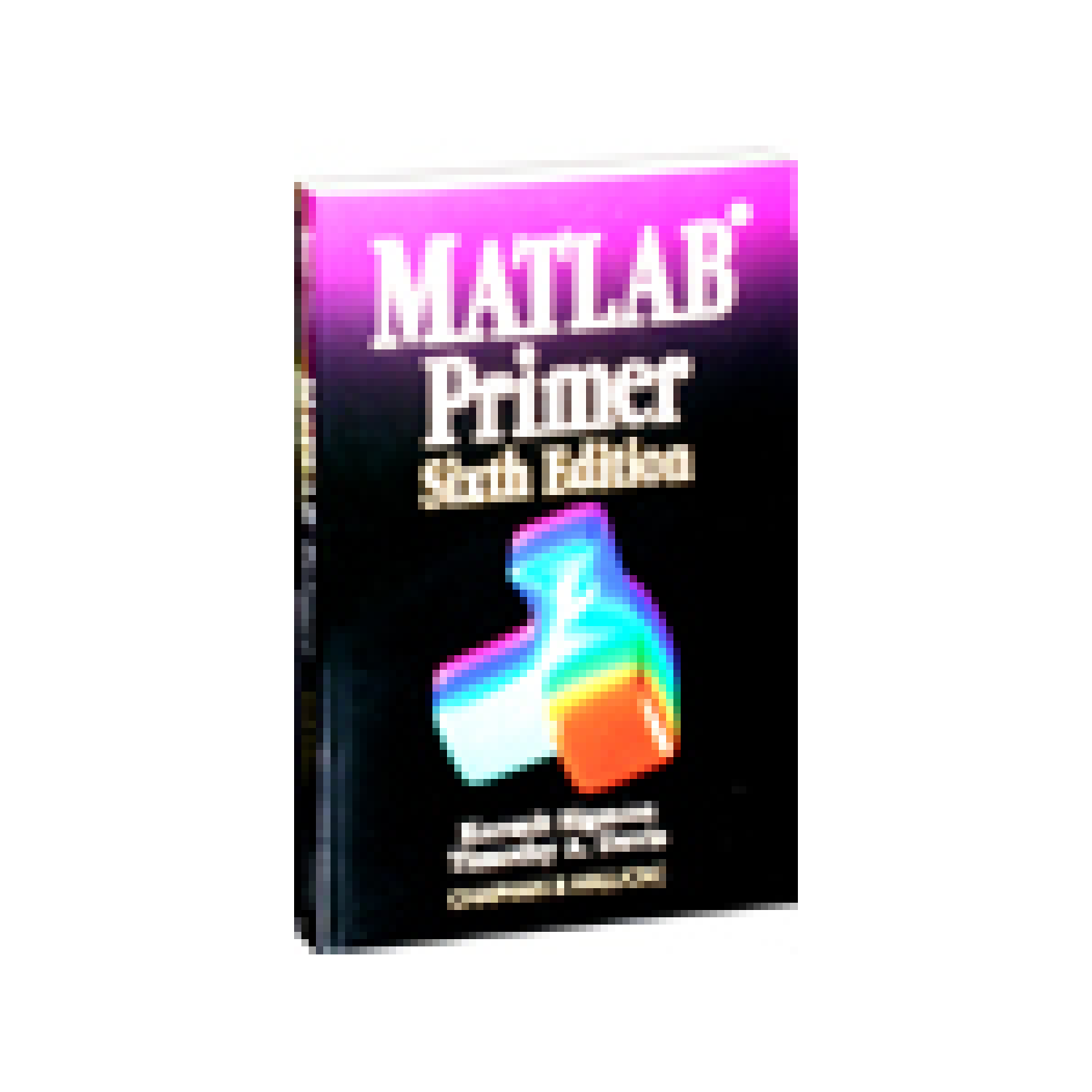# <span id="page-1-0"></span>**® MATLAB Primer Sixth Edition**

**Kermit Sigmon Timothy A. Davis**

### CHAPMAN & HALL/CRC

A CRC Press Company Boca Raton London New York Washington, D.C.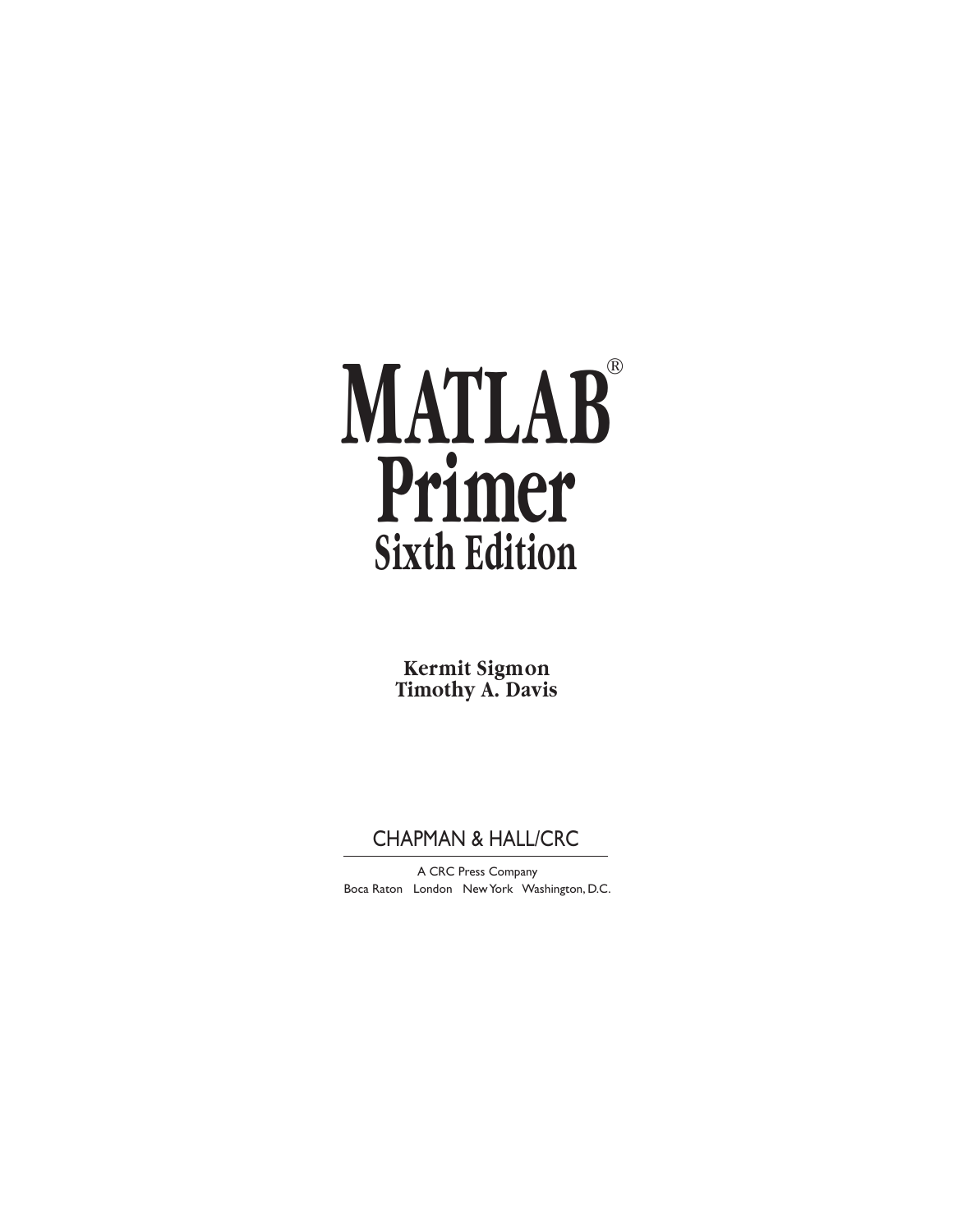<span id="page-2-0"></span>The front cover shows a smooth free-form surface consisting of trimmed bicubic splines. The back cover shows a Bezier patch with its control polyhedron. The figures are courtesy of Jörg Peters and David Lutterkort, CISE Department, University of Florida. MATLAB code to generate the figures can be obtained from [http://www.cise.ufl.edu/research/SurfLab.](http://www.cise.ufl.edu/research/)

MATLAB, Simulink, and Handle Graphics are registered trademarks of The MathWorks, Inc.

| Library of Congress Cataloging-in-Publication Data              |            |
|-----------------------------------------------------------------|------------|
| Sigmon, Kermit.                                                 |            |
| MATLAB primer. — 6th ed. / Kermit Sigmon, Timothy A. Davis.     |            |
| p. cm.                                                          |            |
| Rev. ed. of: MATLAB primer. 5th ed. / [MathWorks, Inc.]. c1998. |            |
| Includes bibliographical references and index.                  |            |
| ISBN 1-58488-294-8 (alk. paper)                                 |            |
| 1. MATLAB. 2. Numerical analysis—Data processing. I. Davis,     |            |
| Timothy A. II. MATLAB primer. III. Title.                       |            |
| OA297 .S4787 2001                                               |            |
| 519.4'0285'53042-dc21                                           | 2001047392 |

This book contains information obtained from authentic and highly regarded sources. Reprinted material is quoted with permission, and sources are indicated. A wide variety of references are listed. Reasonable efforts have been made to publish reliable data and information, but the author and the publisher cannot assume responsibility for the validity of all materials or for the consequences of their use.

Neither this book nor any part may be reproduced or transmitted in any form or by any means, electronic or mechanical, including photocopying, microfilming, and recording, or by any information storage or retrieval system, without prior permission in writing from the publisher.

The consent of CRC Press LLC does not extend to copying for general distribution, for promotion, for creating new works, or for resale. Specific permission must be obtained in writing from CRC Press LLC for such copying.

Direct all inquiries to CRC Press LLC, 2000 N.W. Corporate Blvd., Boca Raton, Florida 33431.

**Trademark Notice:** Product or corporate names may be trademarks or registered trademarks, and are used only for identification and explanation, without intent to infringe.

#### **Visit the CRC Press Web site at [www.crcpress.com](http://www.crcpress.com)**

© 2002 by CRC Press LLC

No claim to original U.S. Government works International Standard Book Number 1-58488-294-8 Library of Congress Card Number 2001047392 Printed in the United States of America 1 2 3 4 5 6 7 8 9 0 Printed on acid-free paper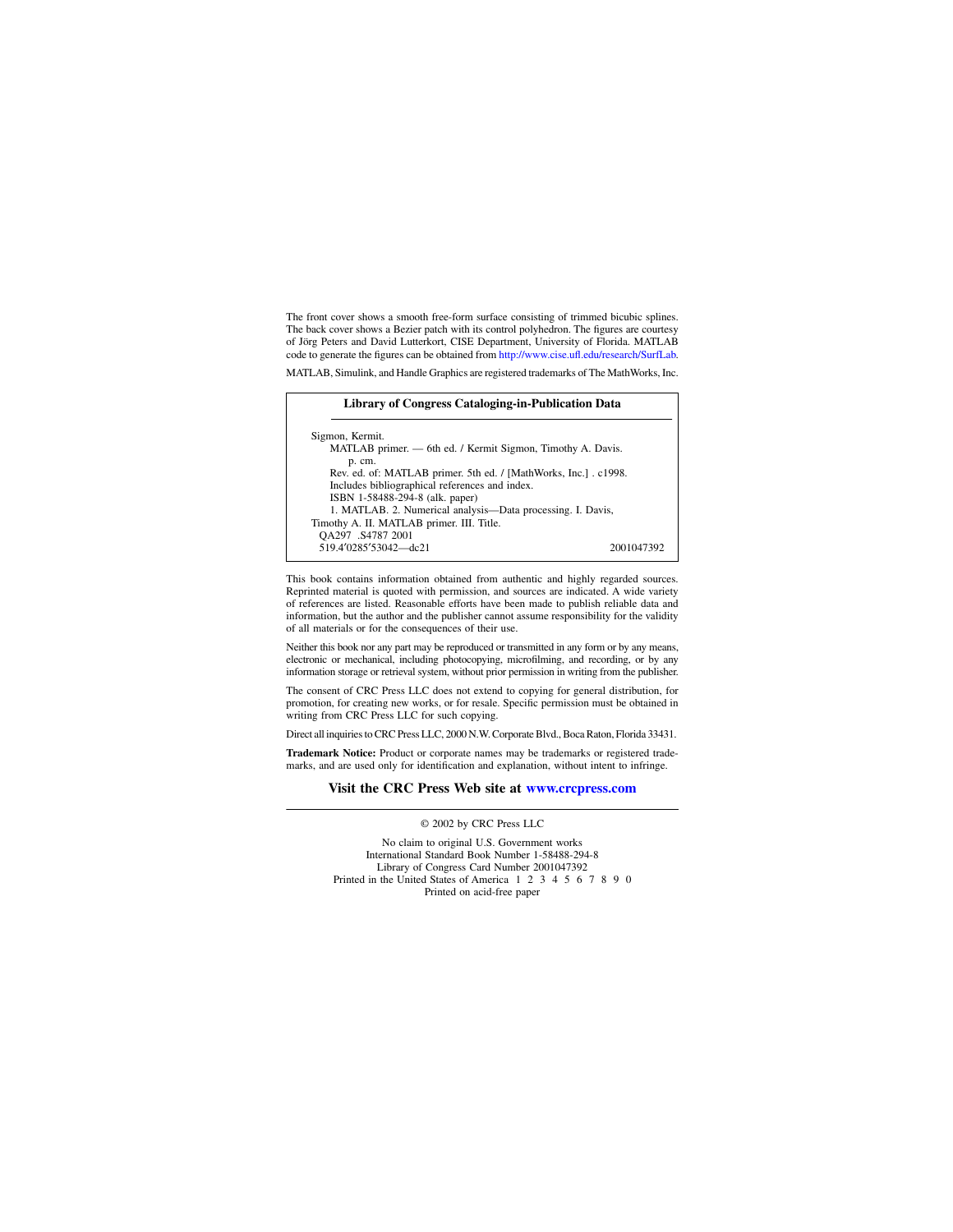### **Preface**

Kermit Sigmon, author of the MATLAB Primer, passed away in January 1997. Kermit was a friend, colleague, and fellow avid bicyclist (although I'm a mere 10-mile-aday commuter) with whom I shared an appreciation for the contribution that MATLAB has made to the mathematics, engineering, and scientific community. MATLAB is a powerful tool, and my hope is that in revising Kermit's book for MATLAB 6.1, you will be able to learn how to apply it to solving your own challenging problems in mathematics, science, and engineering.

A team at The MathWorks, Inc., revised the Fifth Edition. The current edition has undergone five major changes since the Fifth Edition, in addition to many smaller refinements. Only one of the five major changes was motivated by the release of MATLAB 6.1:

1. Life is too short to spend writing DO loops.<sup>1</sup> Overusing loops in MATLAB is a common mistake that new users make. To take full advantage of MATLAB's power, the emphasis on matrix operations has been strengthened, and the presentation of loops now appears after submatrices, colon notation, and matrix functions. A new section on the find function has been added. Many computations that would require nested loops with  $if$  statements in  $C$ , FORTRAN, or Java can be written as single loop-free

 1 John Little, co-founder of The MathWorks, Inc.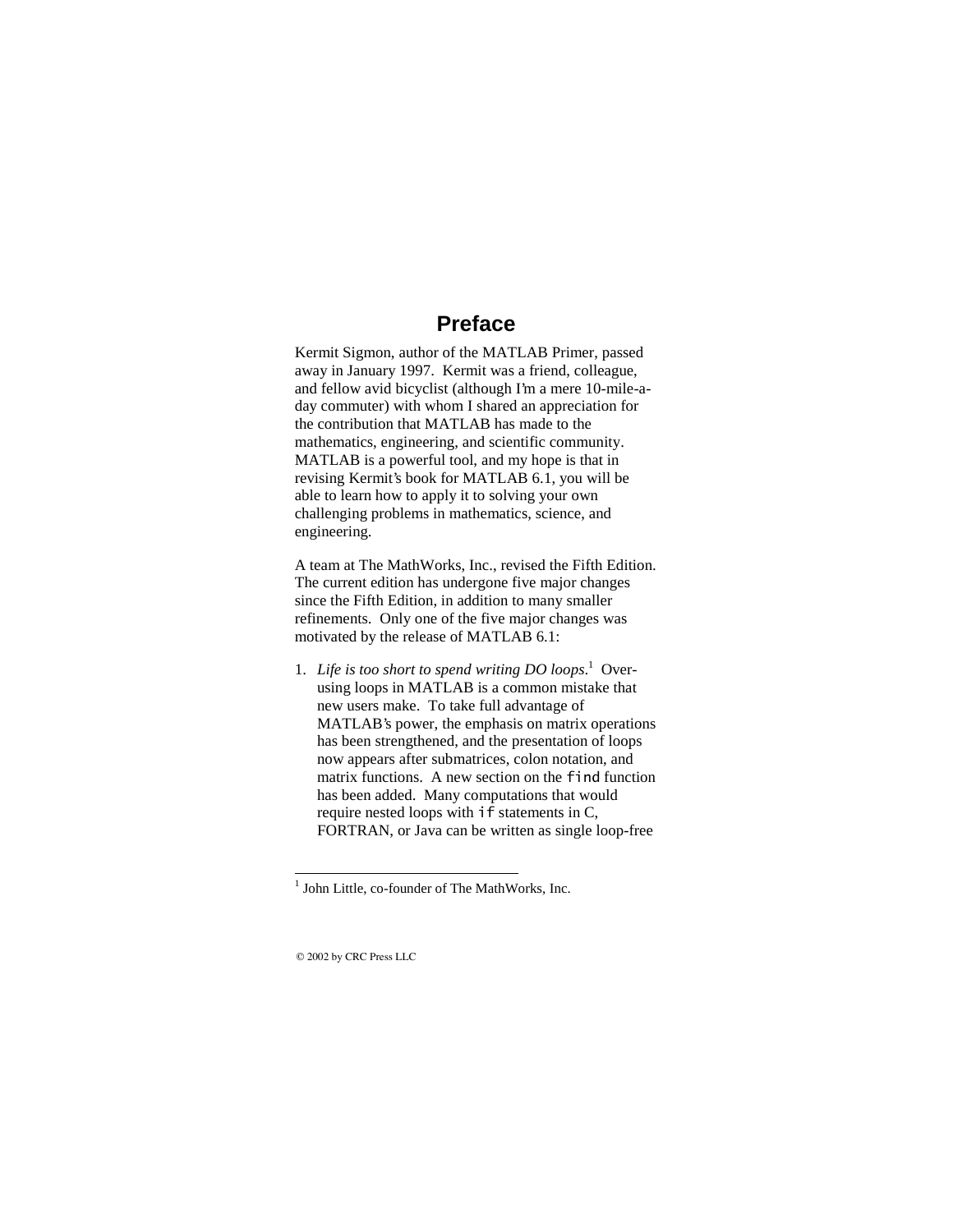MATLAB statements with find. Avoiding loops makes your code faster and often easier to read.

- 2. In the Fifth Edition, the reader was often asked to come up with an appropriate matrix with which to try the examples. All examples are now fully described.
- 3. MATLAB 6.1 has a new and extensive graphical user interface, the MATLAB Desktop Environment.<sup>2</sup> Chapter 2, new to this edition, gives you an overview of all but two of MATLAB's primary windows (the other two are discussed later). Managing files and directories, starting MATLAB demos, getting help, command editing, debugging, and the like are explained in the new graphical user interface. This book was written for Release R12.1 (MATLAB Version 6.1 and the Symbolic Math Toolbox Version 2.1.2).
- 4. A new chapter on how to call a C routine from MATLAB has been added.
- 5. Sparse matrix ordering and visualization has been added to Chapter 13. Large matrices that arise in practical applications often have many zero entries. Taking advantage of sparsity allows you to solve problems in MATLAB that would otherwise be intractable.

I would like to thank Bob Stern, executive editor in Mathematics and Engineering at CRC Press, for giving

<sup>&</sup>lt;sup>2</sup> Note that the Desktop Environment in Release R12.1 is not supported on HP and IBM Unix platforms.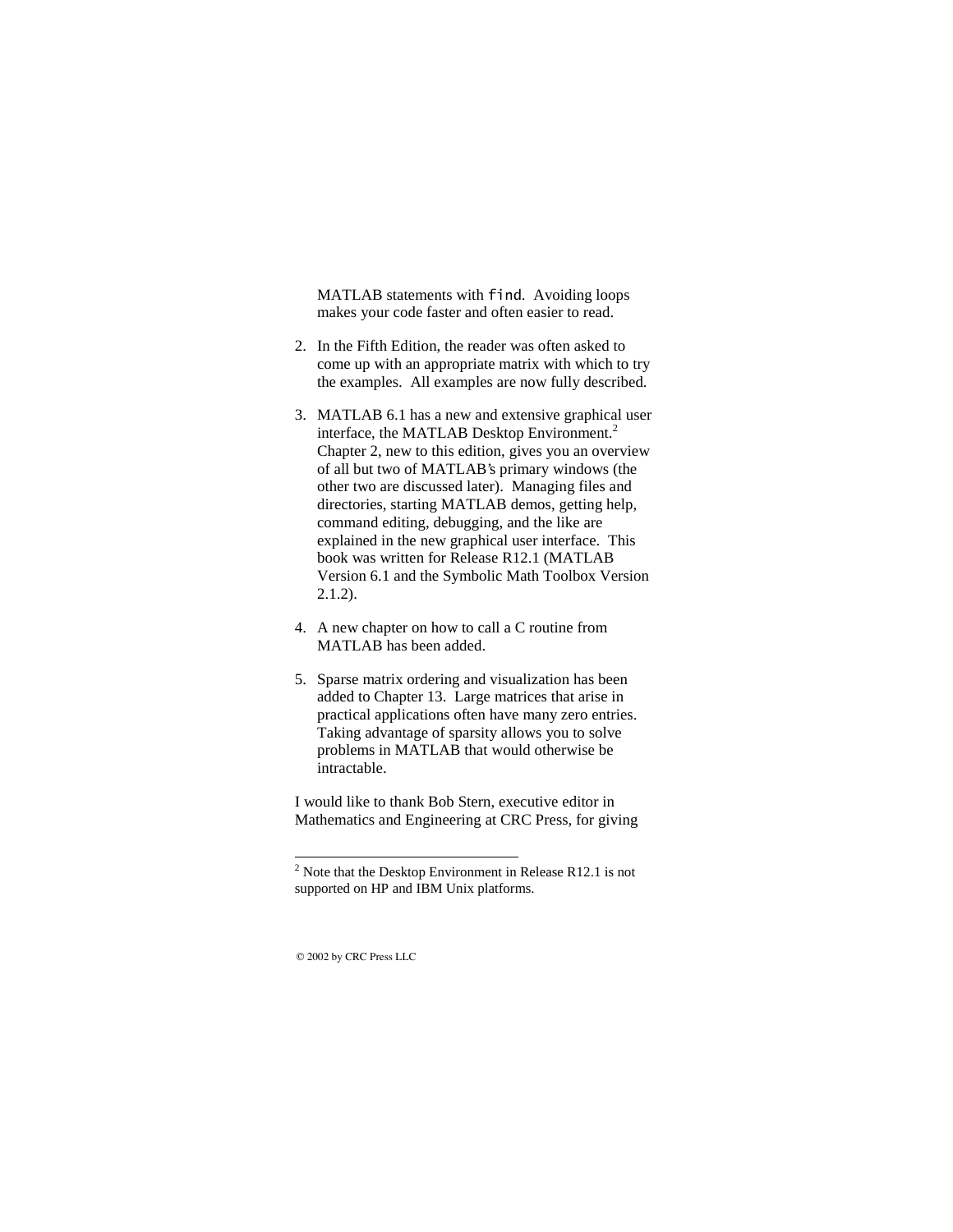me the opportunity to contribute to Kermit Sigmon's work. I would also like to thank Jörg Peters and David Lutterkort for providing the cover art. I would like to thank Naomi Fernandes, Madeline Leigh, Pei Li Li, Cleve Moler, Jim Tung, and Dave Wilson for their helpful comments on a draft of this book. Finally, I would like to thank The MathWorks, Inc., for providing software and technical support that assisted in the writing of this book.

Tim Davis

*Associate Professor, Department of Computer and Information Science and Engineering* University of Florida [http://www.cise.ufl.edu/research/sparse](http://www.cise.ufl.edu/research/sparse )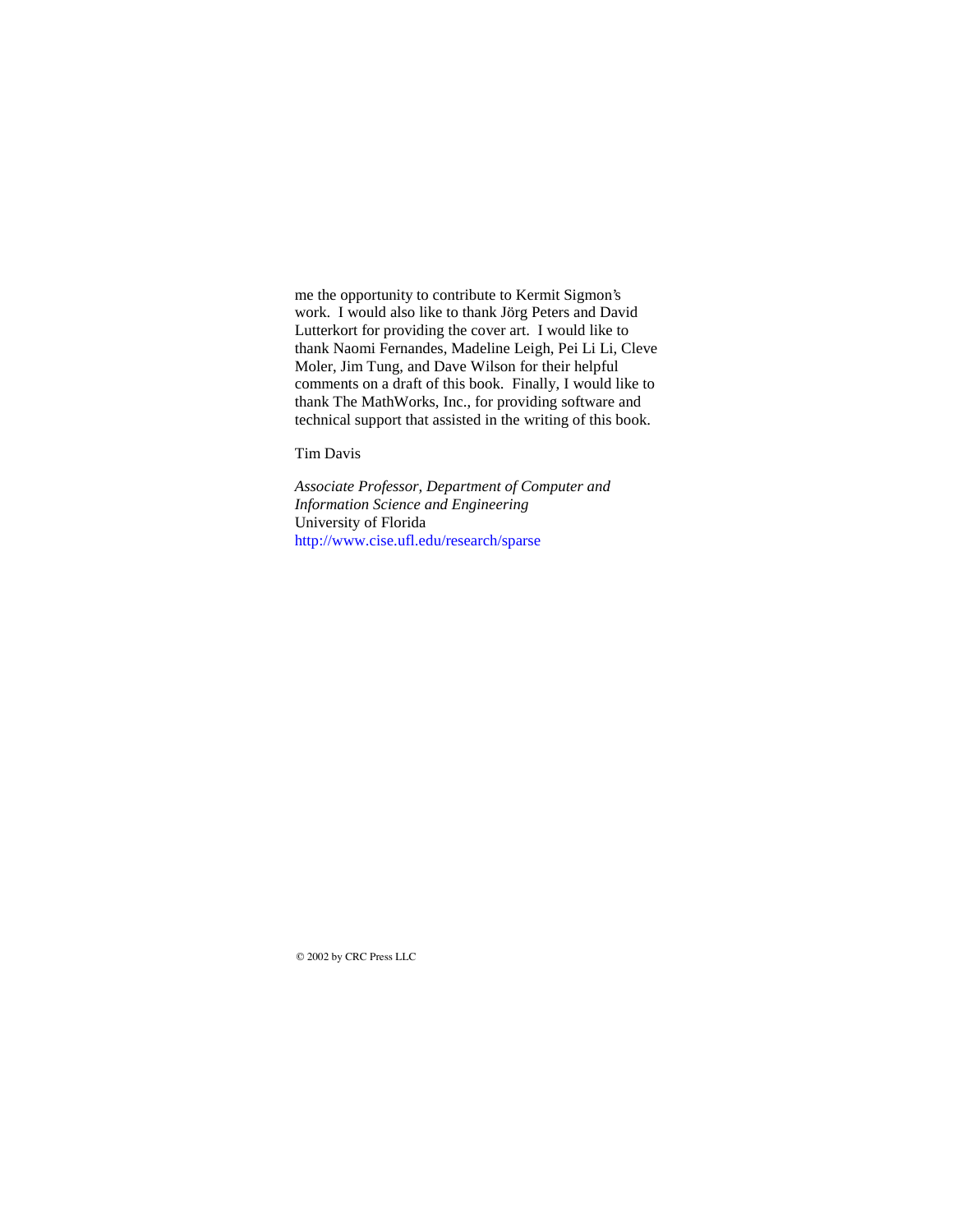### **Introduction**

<span id="page-6-0"></span>MATLAB, developed by The MathWorks, Inc., integrates computation, visualization, and programming in a flexible, open environment. It offers engineers, scientists, and mathematicians an intuitive language for expressing problems and their solutions mathematically and graphically. Complex numeric and symbolic problems can be solved in a fraction of the time required with a programming language such as C, FORTRAN, or Java.

**How to use this book:** The purpose of this Primer is to help you begin to use MATLAB. It is not intended to be a substitute for the online help facility or the MATLAB documentation (such as *Getting Started with MATLAB* and *Using MATLAB*, available in printed form and online). The Primer can best be used hands-on. You are encouraged to work at the computer as you read the Primer and freely experiment with the examples. This Primer, along with the online help facility, usually suffices for students in a class requiring the use of MATLAB.

Start with the examples at the beginning of each chapter. In this way, you will create all of the matrices and M-files used in the examples (with one exception: an M-file you write in Chapter 7 is used in later chapters).

Larger examples (M-files and MEX-files) are on the web at<http://www.cise.ufl.edu/research/sparse/MATLAB>and [http://www.crcpress.com.](http://www.crcpress.com)

Pull-down menu selections are described using the following style. Selecting the View menu, and then the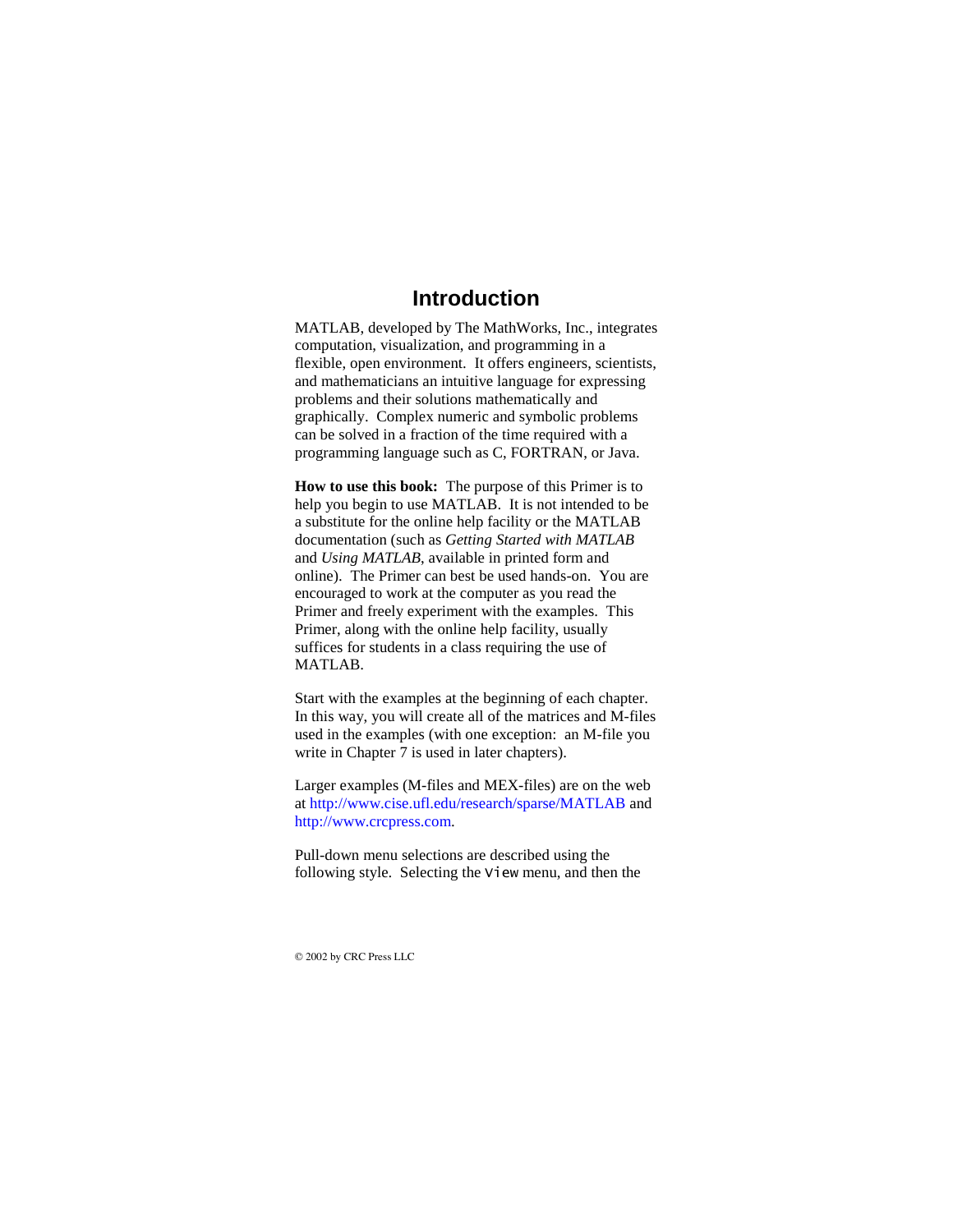<span id="page-7-0"></span>Desktop Layout submenu, and then the Simple menu item is written as  $V$ iew  $\blacktriangleright$  Desktop Layout  $\blacktriangleright$  Simple.

You should liberally use the online help facility for more detailed information. Selecting  $\text{He}$ ]  $p \blacktriangleright$  MATLAB  $\text{He}$ ]  $p$ brings up the Help window. You can also type help in the Command window. See Sections 2.1 or 15.1 for more information.

**How to obtain MATLAB:** Version 6.1 of MATLAB is available for Unix (Sun, HP, Compaq Alpha, IBM, Silicon Graphics, and Linux), and Microsoft Windows. MATLAB 5 is also available for the Apple Macintosh. A Student Version of MATLAB is available from The MathWorks, Inc., for Microsoft Windows and Linux; it includes MATLAB, Simulink, and key functions of the Symbolic Math Toolbox. Everything discussed in this book can be done in the Student Version of MATLAB, with the exception of advanced features of the Symbolic Math Toolbox discussed in Section 14.11. The Student Edition of MATLAB Version 5, from Prentice-Hall, was limited in the size of the matrices it could operate on. These restrictions have been removed in the Student Version of MATLAB Versions 6 and 6.1. For more information on MATLAB, contact:

The MathWorks, Inc. 3 Apple Hill Drive Natick, MA, 01760-2098 USA Phone: 508–647–7000 Fax: 508–647–7101 Email: info@mathworks.com Web: [http://www.mathworks.com](http://www.mathworks.com )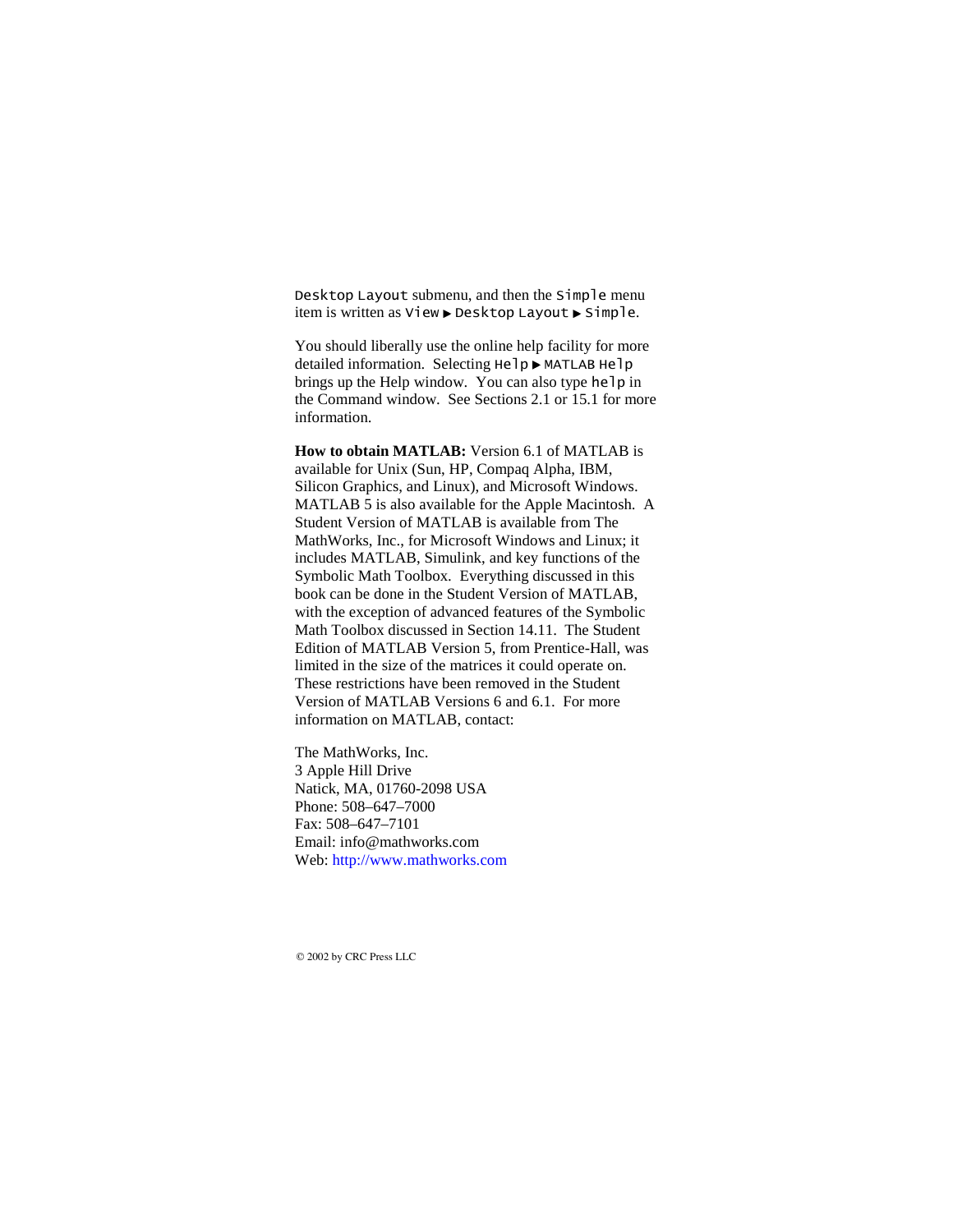### **Table of Contents**

#### **1. [Accessing MATLA](#page-0-0)B**

#### **2. The [MATLAB Desktop](#page-0-0)**

- 2.1 [Help window](#page-1-0)
- 2.2 Launch Pad [window](#page-2-0)
- 2.3 [Command](#page-2-0) window
- 2.4 [Workspace](#page-6-0) window
- 2.5 [Command History](#page-7-0) window
- 2.6 [Array Editor](#page-7-0) window
- 2.7 Current Directory window
- 2.8 [MATLAB's path](#page-9-0)

#### **3. Matrices and [Matrix Operations](#page-9-0)**

- 3.1 Referencing [individual entries](#page-9-0)
- 3.2 [Matrix operators](#page-10-0)
- 3.3 [Matrix division](#page-11-0)
- 3.4 [Entry-wise operators](#page-11-0)
- 3.5 [Relational operators](#page-12-0)
- 3.6 [Complex](#page-13-0) numbers
- 3.7 [Strings](#page-14-0)
- 3.8 [Other data types](#page-14-0)

#### **4. Submatrices [and Colon Notation](#page-15-0)**

- 4.1 [Generating](#page-16-0) vectors
- 4.2 Accessing [submatrices](#page-16-0)

#### **5. [MATLAB Functions](#page-18-0)**

- 5.1 [Constructing](#page-18-0) matrices
- 5.2 [Scalar functions](#page-19-0)
- 5.3 Vector [functions](#page-20-0)
- 5.4 Matrix [functions](#page-20-0)
- 5.5 [The find function](#page-22-0)

#### **6. [Control Flow](#page-24-0) Statements**

6.1 [The for loop](#page-24-0)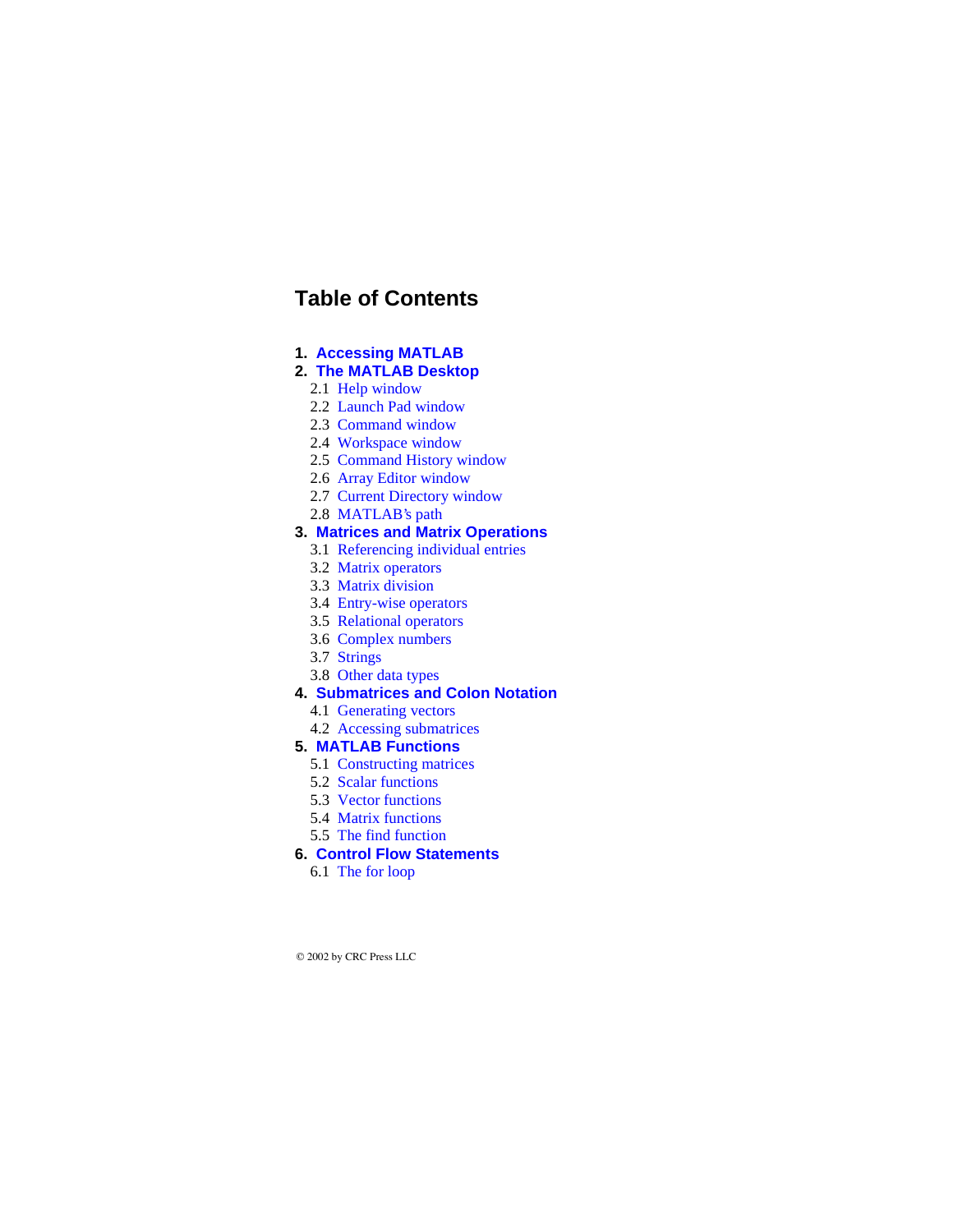- <span id="page-9-0"></span>6.2 [The while loop](#page-26-0)
- 6.3 The if [statement](#page-27-0)
- 6.4 [The switch](#page-27-0) statement
- 6.5 [The try/catch](#page-27-0) statement
- 6.6 [Matrix expressions \(if and](#page-28-0) while)
- 6.7 [Infinite loops](#page-29-0)

#### **7. [M-files](#page-30-0)**

- 7.1 [M-file Editor/Debugger](#page-30-0) window
- 7.2 [Script files](#page-31-0)
- 7.3 [Function](#page-34-0) files
- 7.4 [Multiple inputs and outputs](#page-36-0)
- 7.5 [Variable arguments](#page-36-0)
- 7.6 Comments [and documentation](#page-37-0)
- 7.7 [Entering large](#page-37-0) matrices

#### **8. Advanced [M-file features](#page-38-0)**

- 8.1 [Function references](#page-38-0)
- 8.2 [Name resolution](#page-40-0)
- 8.3 [Error messages](#page-41-0)
- 8.4 [User input](#page-41-0)
- 8.5 [Efficient code](#page-42-0)
- 8.6 [Performance](#page-43-0) measures
- 8.7 [Profile](#page-45-0)

#### **9. [Calling C from](#page-46-0) MATLAB**

- 9.1 A [simple example](#page-46-0)
- 9.2 C versus [MATLAB arrays](#page-47-0)
- 9.3 A [matrix computation](#page-48-0) in C
- 9.4 MATLAB mx and [mex routines](#page-51-0)
- 9.5 Online help [for MEX routines](#page-52-0)
- 9.6 [Larger examples on the](#page-53-0) web

#### **10. [Two-Dimensional Graphics](#page-53-0)**

- 10.1 [Planar plots](#page-53-0)
- 10.2 [Multiple figures](#page-54-0)
- 10.3 [Graph of a function](#page-55-0)
- 10.4 [Parametrically defined curves](#page-56-0)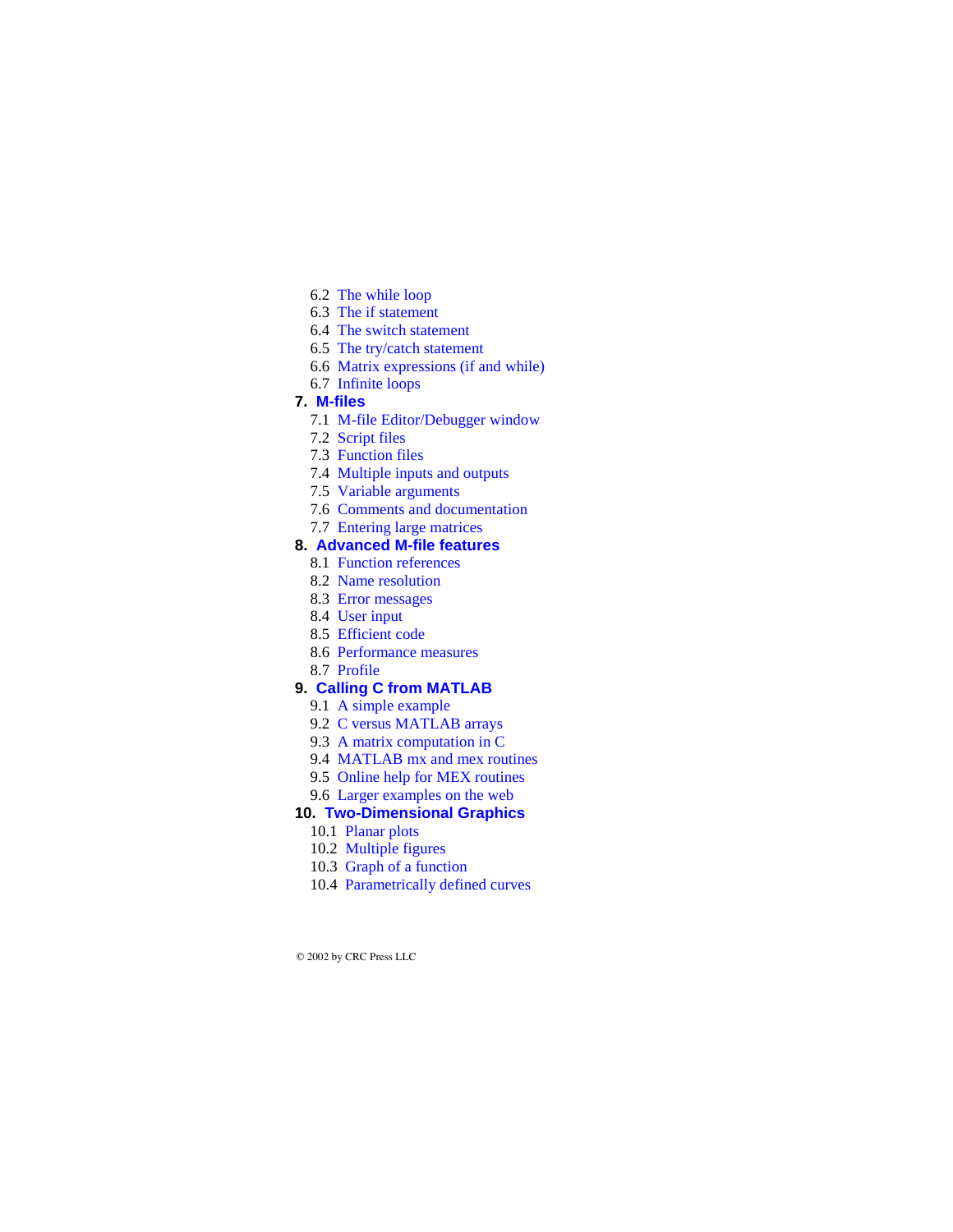- <span id="page-10-0"></span>10.5 [Titles, labels, text in a graph](#page-56-0)
- 10.6 [Control of axes and scaling](#page-57-0)
- 10.7 [Multiple plots](#page-58-0)
- 10.8 Line types, [marker types, colors](#page-59-0)
- 10.9 [Subplots and specialized plots](#page-60-0)
- 10.10 Graphics [hard copy](#page-60-0)

#### **11. [Three-Dimensional](#page-61-0) Graphics**

- 11.1 [Curve plots](#page-61-0)
- 11.2 [Mesh and surface plots](#page-62-0)
- 11.3 Color shading [and color profile](#page-63-0)
- 11.4 [Perspective of](#page-63-0) view
- 11.5 [Parametrically defined surfaces](#page-64-0)

#### **12. [Advanced Graphics](#page-65-0)**

- 12.1 [Handle Graphics](#page-65-0)
- 12.2 [Graphical user interface](#page-65-0)

#### **13. Sparse Matrix [Computations](#page-66-0)**

- 13.1 [Storage](#page-66-0) modes
- 13.2 [Generating](#page-67-0) sparse matrices
- 13.3 [Computation](#page-69-0) with sparse matrices
- 13.4 [Ordering](#page-70-0) methods
- 13.5 [Visualizing](#page-72-0) matrices

#### **14. The Symbolic [Math Toolbox](#page-73-0)**

- 14.1 [Symbolic](#page-73-0) variables
- 14.2 [Calculus](#page-74-0)
- 14.3 [Variable precision arithmetic](#page-79-0)
- 14.4 [Numeric evaluation](#page-81-0)
- 14.5 [Algebraic simplification](#page-81-0)
- 14.6 [Graphs of functions](#page-83-0)
- 14.7 Symbolic [matrix operations](#page-84-0)
- 14.8 [Symbolic linear algebraic functions](#page-86-0)
- 14.9 [Solving algebraic equations](#page-89-0)
- 14.10 [Solving differential equations](#page-91-0)
- 14.11 [Further Maple access](#page-92-0)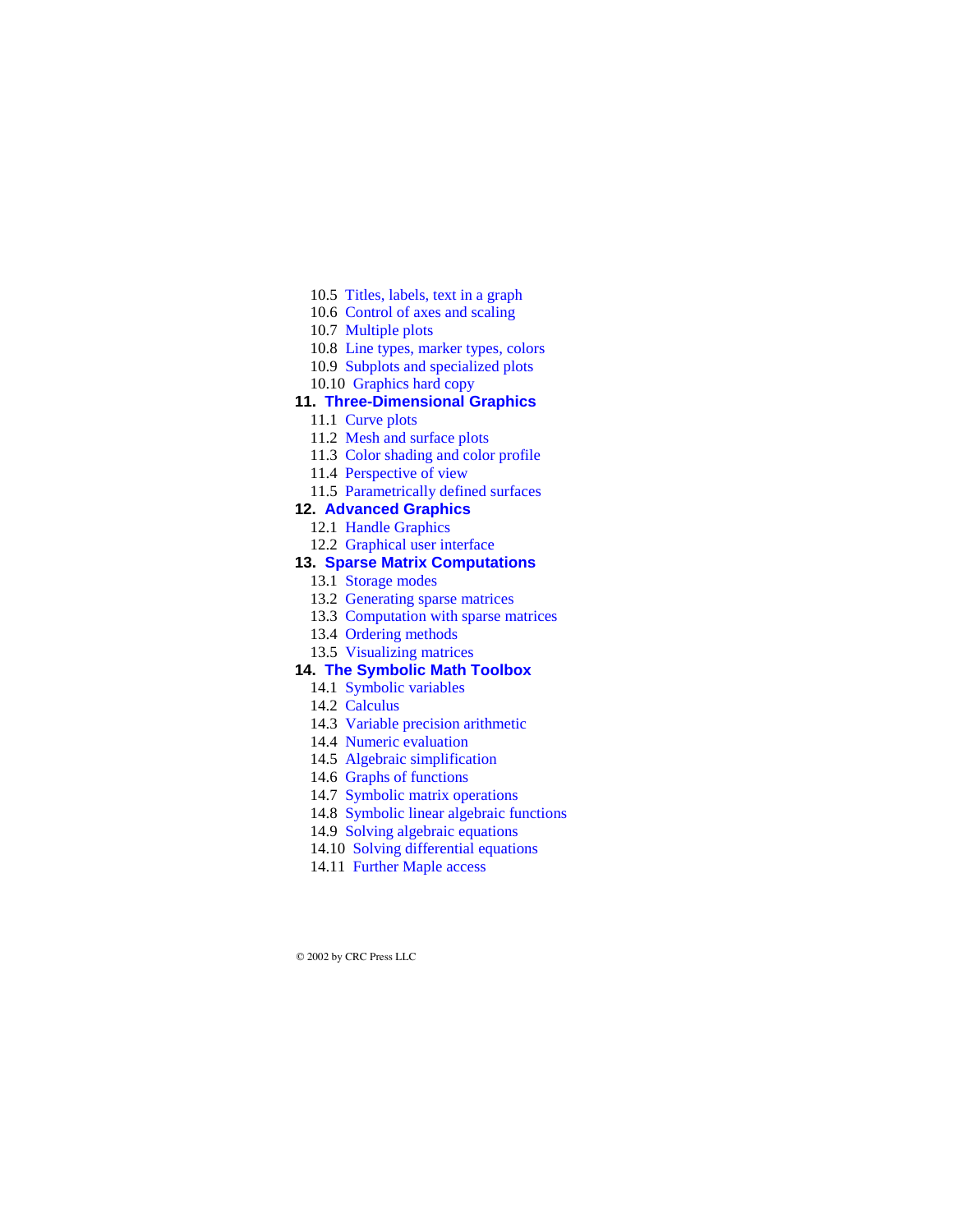#### <span id="page-11-0"></span>**15. [Help topics](#page-93-0)**

- 15.1 [General](#page-95-0)
- 15.2 [Operators and special characters](#page-98-0)
- 15.3 [Programming language constructs](#page-100-0)
- 15.4 Elementary matrices and matrix [manipulation](#page-103-0)
- 15.5 [Elementary](#page-105-0) math functions
- 15.6 [Specialized math](#page-107-0) functions
- 15.7 Matrix functions  [numerical linear algebra](#page-109-0)
- 15.8 Data analysis [and Fourier transforms](#page-111-0)
- 15.9 [Audio support](#page-112-0)
- 15.10 [Interpolation and polynomials](#page-114-0)
- 15.11 [Function functions and](#page-115-0) ODE solvers
- 15.12 [Sparse matrices](#page-118-0)
- 15.13 [Two-dimensional](#page-120-0) graphs
- 15.14 [Three-dimensional graphs](#page-121-0)
- 15.15 [Specialized graphs](#page-124-0)
- 15.16 [Handle Graphics](#page-128-0)
- 15.17 [Graphical user interface tools](#page-130-0)
- 15.18 [Character strings](#page-133-0)
- 15.19 [File input/output](#page-135-0)
- 15.20 [Time and dates](#page-138-0)
- 15.21 Data types [and structures](#page-139-0)
- 15.22 [Version control commands](#page-142-0)
- 15.23 [Microsoft Windows](#page-143-0) functions
- 15.24 [Demos](#page-143-0)
- 15.25 [Preferences](#page-143-0)
- 15.26 [Symbolic Math](#page-144-0) Toolbox

#### **16. [Additional Resources](#page-148-0)**

- 16.1 [MATLAB](#page-148-0)
- 16.2 [MATLAB toolboxes](#page-148-0)
- 16.3 [Simulink](#page-149-0)
- 16.4 [Simulink blocksets](#page-150-0)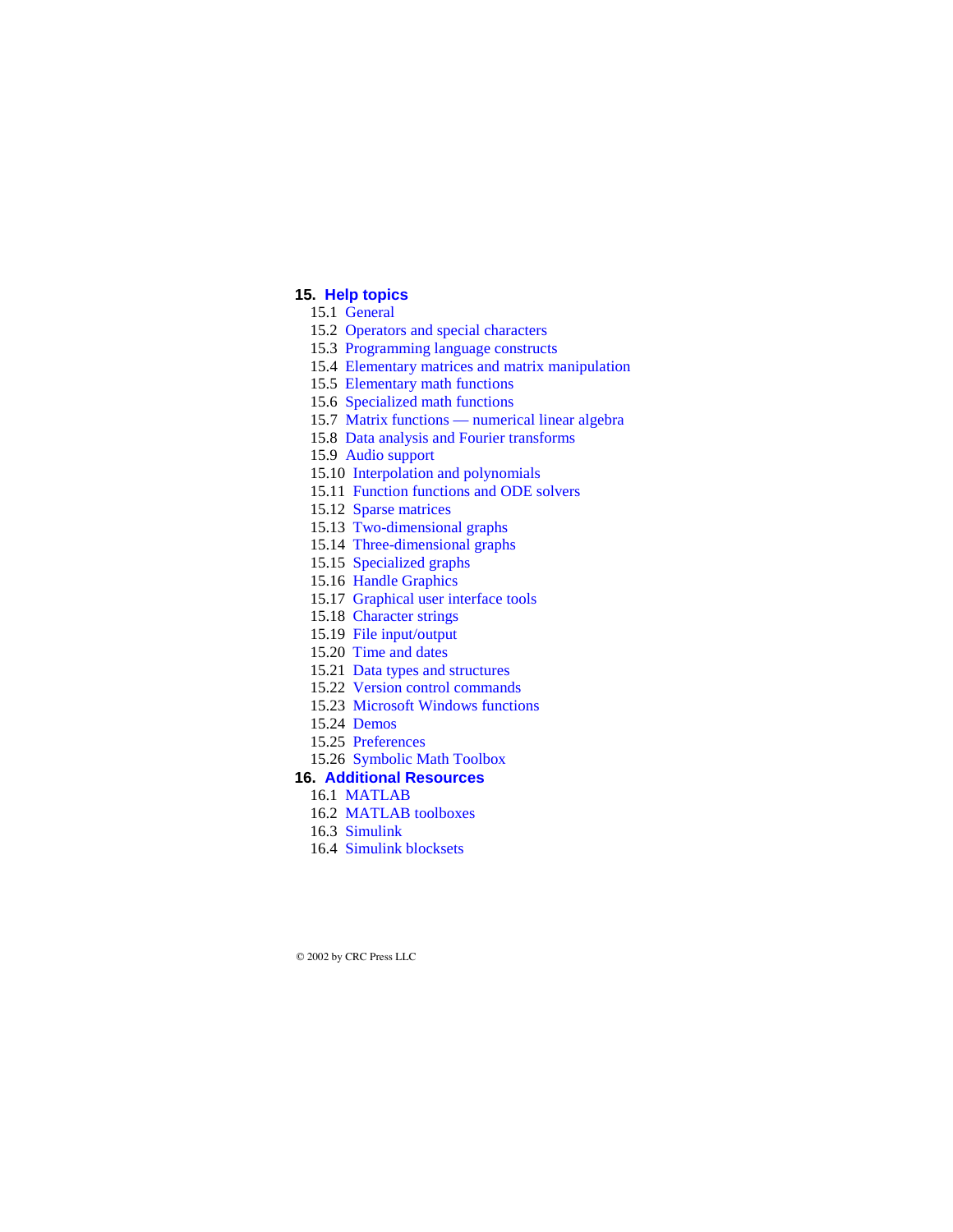### <span id="page-12-0"></span>**1. Accessing MATLAB**

On Unix systems you can enter MATLAB with the system command matlab and exit MATLAB with the MATLAB command quit or exit. In Microsoft Windows, the Apple Macintosh, and in some Unix window systems, just double-click on the MATLAB icon:



### **2. The MATLAB Desktop**

MATLAB has an extensive graphical user interface. When MATLAB starts, the MATLAB window will appear, with several subwindows and menu bars.

All of MATLAB's windows are docked, which means that they are tiled on the main MATLAB window. You can undock a window by clicking its undock button:

### $\vert$

Dock it with  $\forall$  i ew  $\blacktriangleright$  Dock. Close a window by clicking its close button:

Reshape the window tiling by clicking on and dragging the window edges.

The menu bar at the top of the MATLAB window contains a set of buttons and pull-down menus for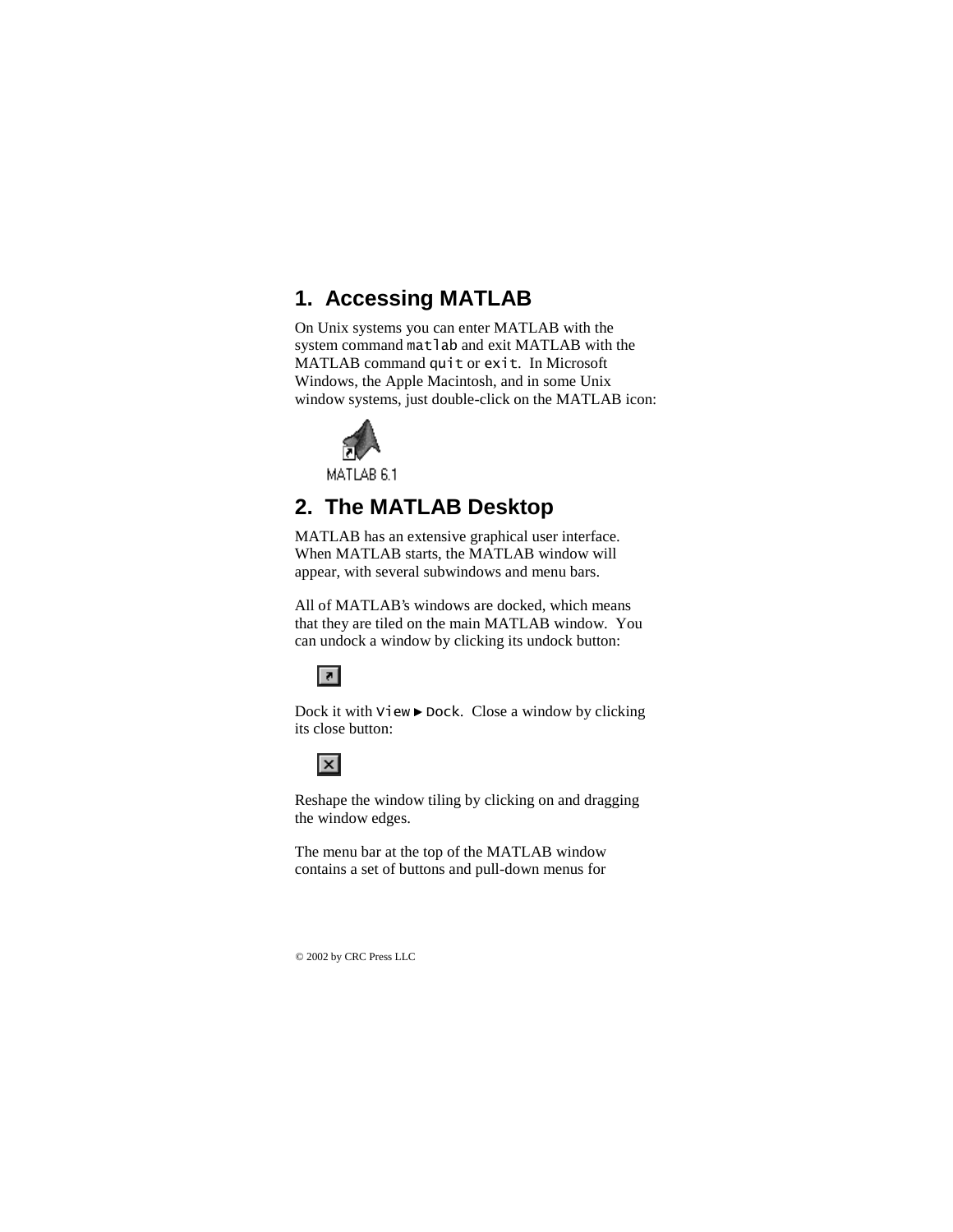<span id="page-13-0"></span>working with M-files, windows, preferences and other settings, web resources for MATLAB, and online MATLAB help. For example, if you prefer a simpler font than the default one, select  $\text{File} \rightarrow \text{Preferences}, \text{click}$ on  $\boxplus$  General and then Font & Colors. Select  $U$ ucida Console (on a PC) or DialogTnput (on  $U$ nix) in place of the default Monospaced font, and click OK.

### **2.1 Help window**

This window is the most useful window for beginning  $MATLAB$  users. Select  $Help$  MATLAB Help. The Help window has most of the features you would see in any web browser (clickable links, a back button, and a search engine, for example). The Help Navigator on the left shows where you are in the MATLAB online documentation. I'll refer to the online Help sections as Help: MATLAB: Getting Started: Introduction, for example. Click on MATLAB in the Help Navigator, and you'll see the MATLAB Roadmap (or Help: MATLAB for short). Printable versions of the documentation are also available (see Help: MATLAB: Printable Documentation (PDF)).

You can also use the help command, typed in the Command window. For example, the command help e i q will give information about the eigenvalue function eig. See the list of functions in the last section of this Primer for a brief summary of help for a function. You can also preview some of the features of MATLAB by first entering the command demo or by selecting  $He1p$ Demos, and then selecting from the options offered.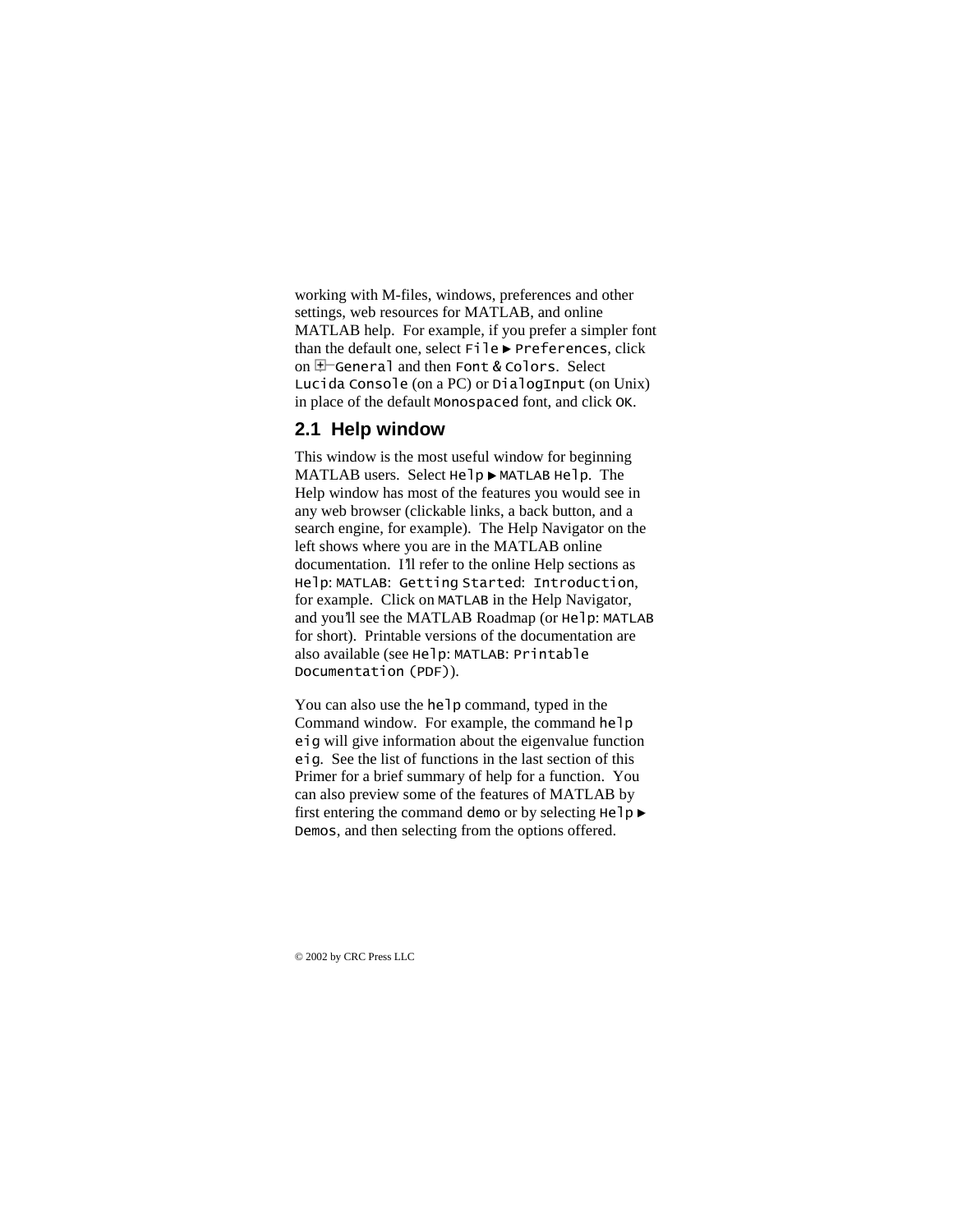### <span id="page-14-0"></span>**2.2 Launch Pad window**

This allows you to start up demos and other windows not present when you start MATLAB. Try Launch Pad:  $MATI AR: Demos and run one of the demos from the$ MATLAB Demo window.

### **2.3 Command window**

MATLAB expressions and statements are evaluated as you type them in the Command window, and results of the computation are displayed there too. Expressions and statements are also used in M-files (more on this in Chapter 7). They are usually of the form:

 $variable = expression$ 

or simply:

expression

Expressions are usually composed from operators, functions, and variable names. Evaluation of the expression produces a matrix (or other data type), which is then displayed on the screen or assigned to a variable for future use. If the variable name and  $=$  sign are omitted, a variable ans (for answer) is automatically created to which the result is assigned.

A statement is normally terminated with the carriage return. However, a statement can be continued to the next line with three periods  $(\ldots)$  followed by a carriage return. On the other hand, several statements can be placed on a single line separated by commas or semicolons. If the last character of a statement is a semicolon, display of the result is suppressed, but the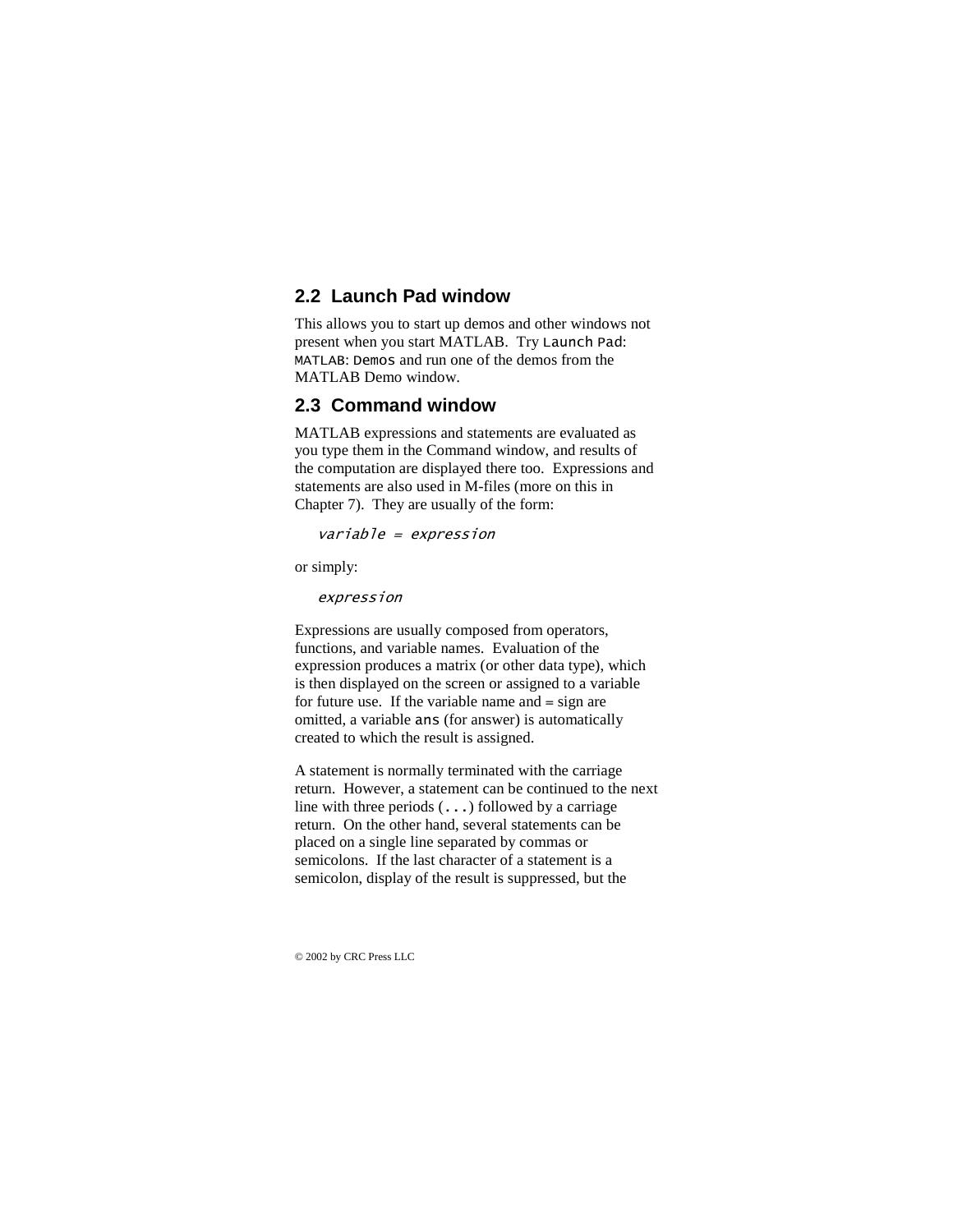<span id="page-15-0"></span>assignment is carried out. This is essential in suppressing unwanted display of intermediate results.

Click on the Workspace tab to bring up the Workspace window (it starts out underneath the Launch Pad window) so you can see a list of the variables you create, and type this command in the Command window:

 $A = [1 2 3 ; 4 5 6 ; -1 7 9]$ 

or this one:

$$
A = \n\begin{bmatrix}\n1 & 2 & 3 \\
4 & 5 & 6 \\
-1 & 7 & 9\n\end{bmatrix}
$$

in the Command window. Either one creates the obvious  $3$ -by-3 matrix and assigns it to a variable  $A$ . Try it. You will see the array A in your Workspace window. MATLAB is case-sensitive in the names of commands, functions, and variables, so A and a are two different variables. A comma or blank separates the elements within a row of a matrix (sometimes a comma is necessary to split the expressions, because a blank can be ambiguous). A semicolon ends a row. When listing a number in exponential form (e.g., 2.34e-9), blank spaces must be avoided. Matrices can also be constructed from other matrices. If  $A$  is the 3-by-3 matrix shown above, then:

C = [A, A' ; [12 13 14], (zeros  $(1,3))$ ]

creates a 4-by-6 matrix. Try it to see what  $\text{C}$  is. The quote mark in A' means the transpose of A. Be sure to use the correct single quote mark (just to the left of the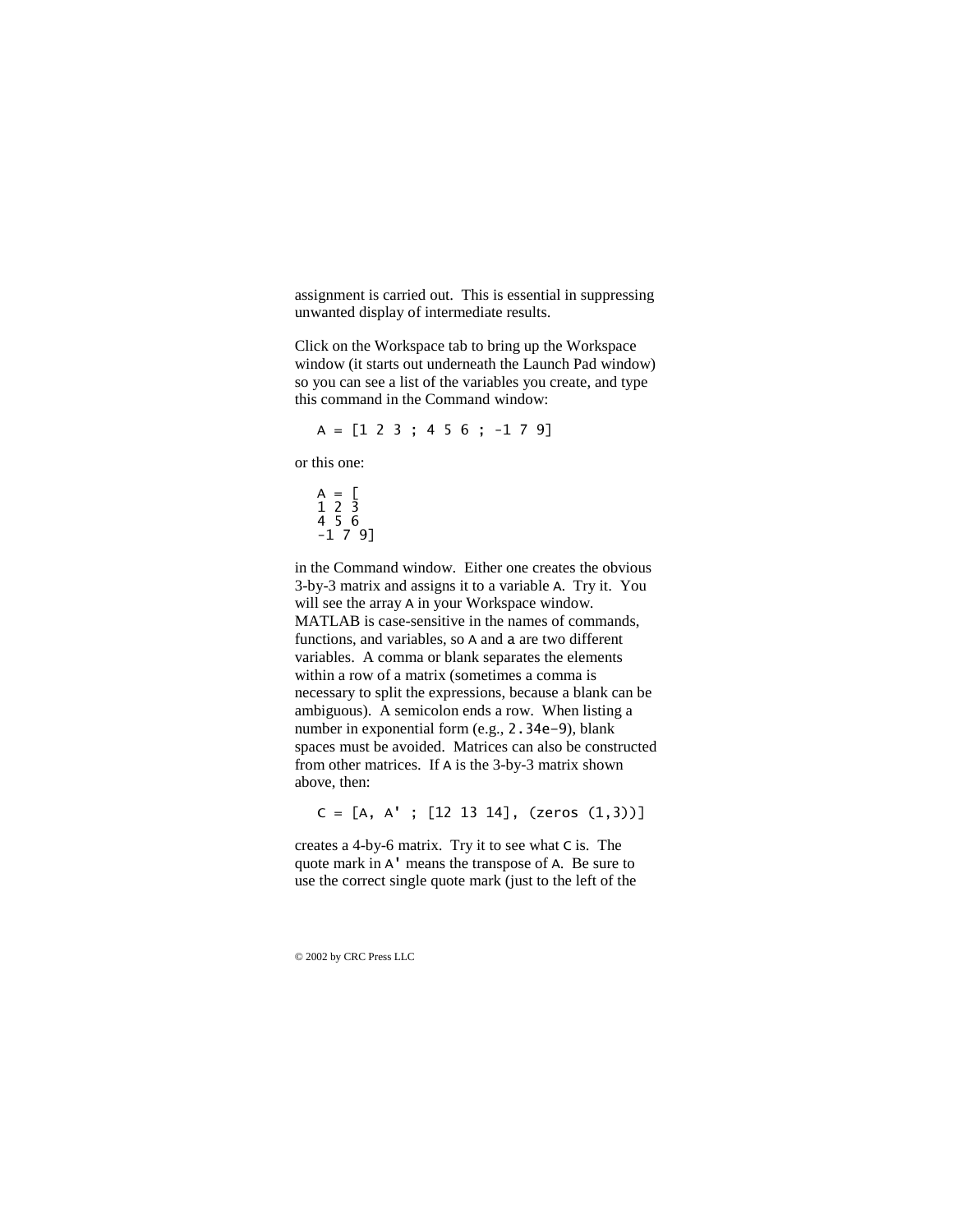<span id="page-16-0"></span>enter or return key on most keyboards). Parentheses are needed around expressions if they would otherwise be ambiguous. If you leave out the parentheses around  $(zeros(1, 3))$ , you will get an error message. The zeros function is described in Section  $5.1$ .

When you typed the last two commands, the matrices A and C were created and displayed in the Workspace window.

You can save the Command window dialog with the diary command:

diary filename

This causes what appears subsequently on the screen (except graphics) to be written to the named file (if the  $f$ *i* lename is omitted, it is written to a default file named  $diary$ ) until you type the command  $diary$  off; the command diary on causes writing to the file to resume. When finished, you can edit the file as desired and print it out. For hard copy of graphics, see Section 10.10.

The command line in MATLAB can be easily edited in the Command window. The cursor can be positioned with the left and right arrows and the Backspace (or Delete) key used to delete the character to the left of the cursor. Type  $he$ lp cedit to see more command-line editing features.

A convenient feature is use of the up and down arrows to scroll through the stack of previous commands. You can, therefore, recall a previous command line, edit it, and execute the revised line. Try this by first modifying the matrix A by adding one to each of its elements: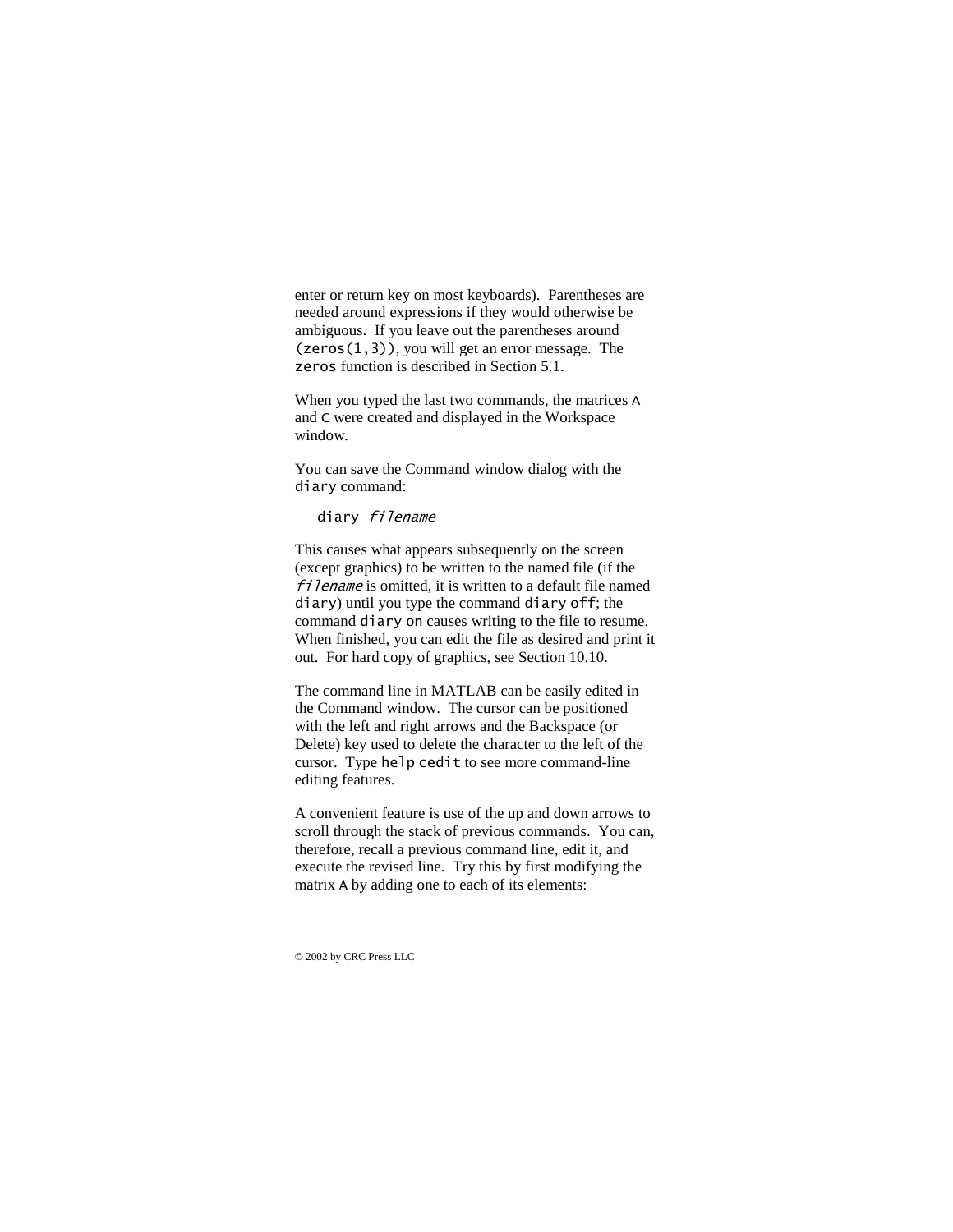$A = A + 1$ 

You can change C to reflect this change in A by retyping the lengthy command  $C = \ldots$  above, but it is easier to hit the up arrow key until you see the command you want, and then hit enter.

You can clear the Command window with the  $\epsilon$ ]  $\epsilon$ command or with  $F$ dit  $\triangleright$  Clear Command window.

Although all numeric computations in MATLAB are performed with about 16 decimal digits of precision, the format of the displayed output can be controlled by the following commands:

| format short  |                | fixed point, 5 digits              |
|---------------|----------------|------------------------------------|
| format long   |                | fixed point, 15 digits             |
|               | format short e | scientific notation, 5 digits      |
| format long e |                | scientific notation, 15 digits     |
|               | format short g | fixed or floating-point, 5 digits  |
| format long g |                | fixed or floating-point, 15 digits |
| format hex    |                | hexadecimal format                 |
| format $+$    |                | $+$ , $-$ , and blank              |
| format bank   |                | dollars and cents                  |
| format rat    |                | approximate ratio of small         |
|               |                | integers                           |

format short is the default. Once invoked, the chosen format remains in effect until changed. These commands only modify the display, not the precision of the number.

The command format compact suppresses most blank lines, allowing more information to be placed on the screen or page. The command format loose returns to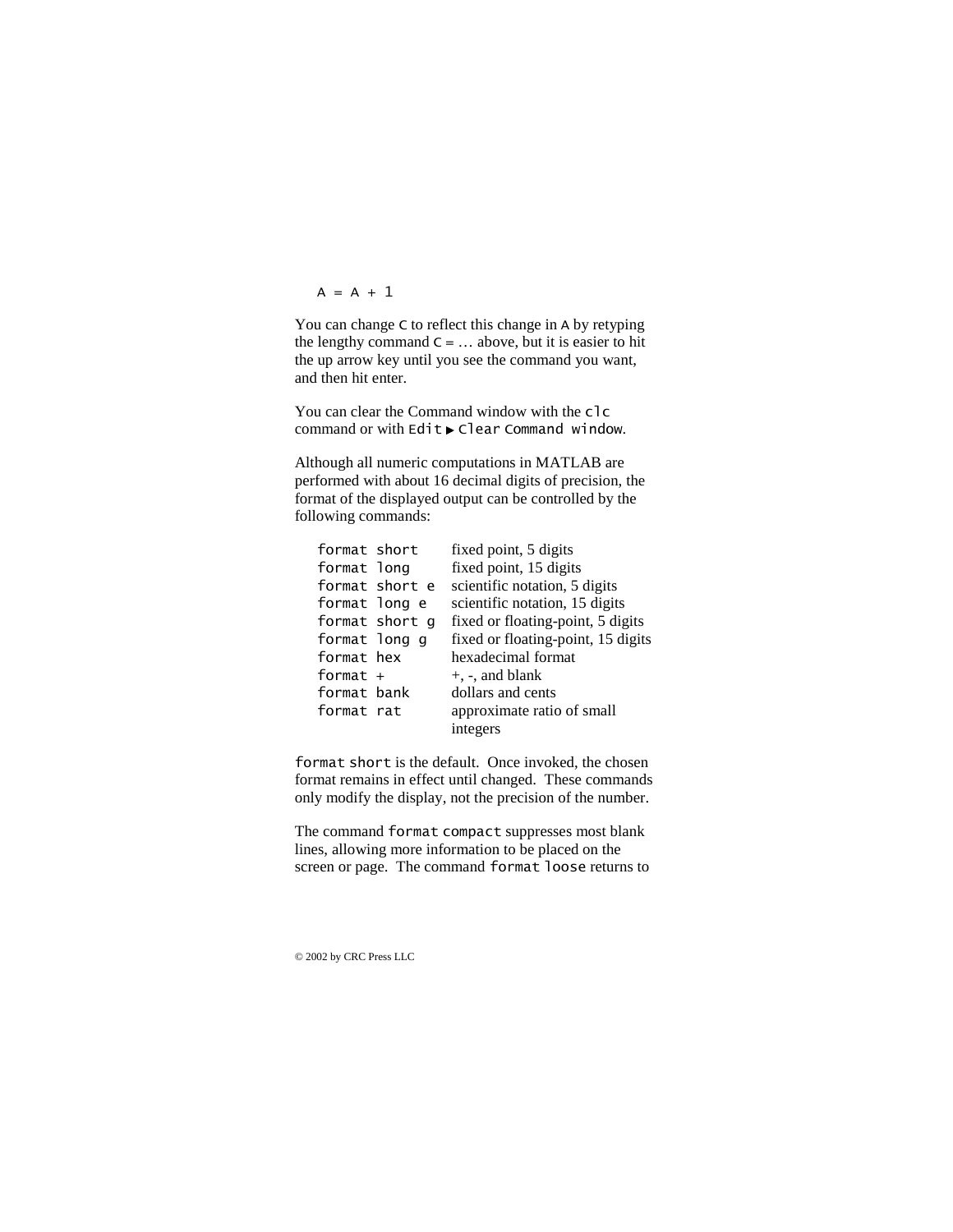<span id="page-18-0"></span>the non-compact format. These two commands are independent of the other format commands.

You can pause the output in the Command window with the more on command. Type more off to turn this feature off.

### **2.4 Workspace window**

This lists variables that you have either entered or computed in your MATLAB session.

There are many fundamental data types (or classes) in MATLAB, each one a multidimensional array. The classes that we will concern ourselves with most are rectangular numerical arrays with possibly complex entries, and possibly sparse. An array of this type is called a matrix. A matrix with only one row or one column is called a vector (row vectors and column vectors behave differently; they are more than mere onedimensional arrays). A 1–by–1 matrix is called a scalar.

Arrays can be introduced into MATLAB in several different ways. They can be entered as an explicit list of elements (as you did for matrix A), generated by statements and functions (as you did for matrix  $C$ ), created in a file with your favorite text editor, or loaded from external data files or applications (see  $He1p$ : MATLAB: Getting Started: Manipulating Matrices). You can also write your own functions (Mfiles, or mexFunctions in C, FORTRAN, or Java) that create and operate on matrices. All the matrices and other variables that you create, except those internal to M-files (see Chapter 7), are shown in your Workspace window.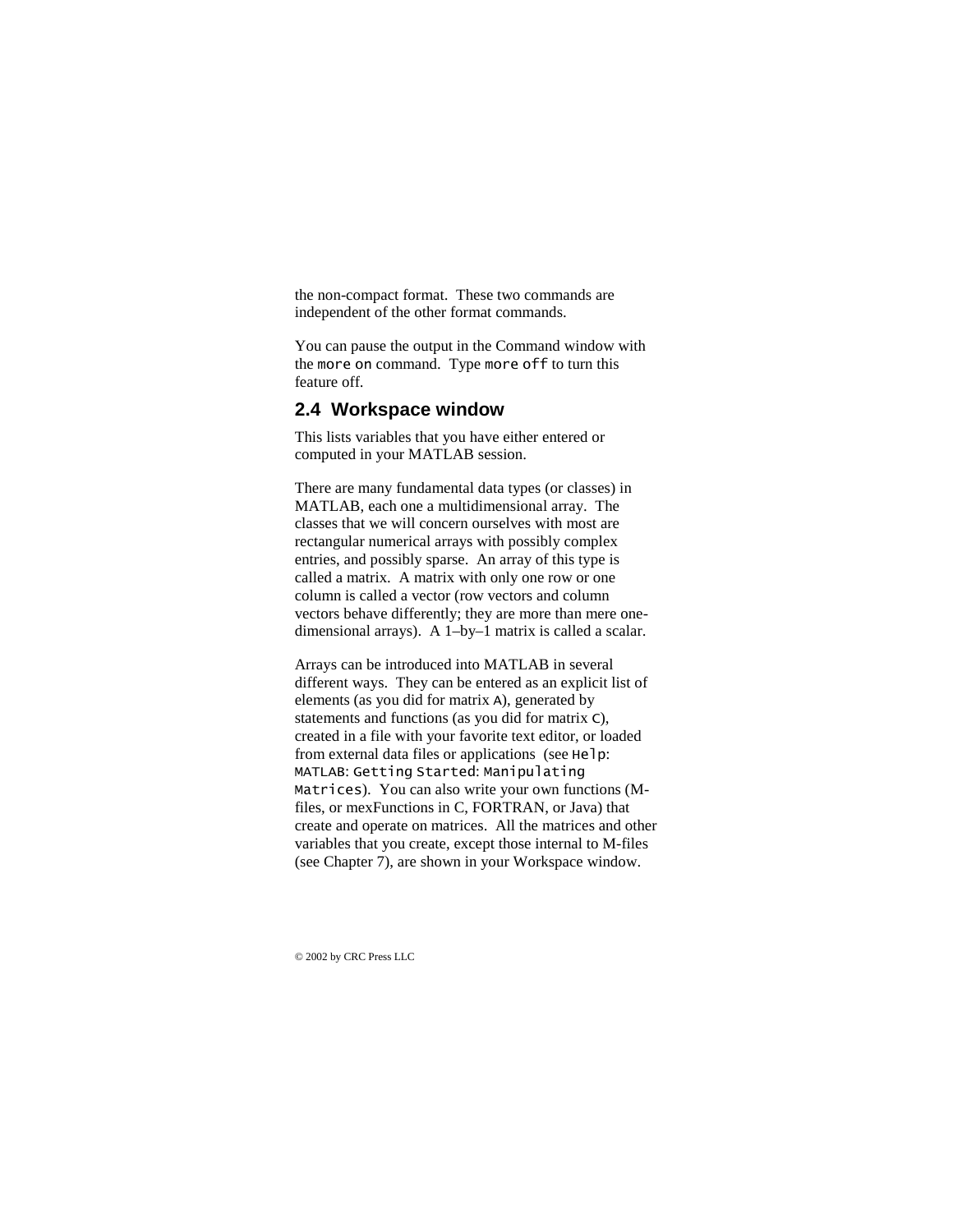<span id="page-19-0"></span>The command who (or whos) lists the variables currently in the workspace. Try typing whos; you should see a list of variables including A and C, with their type and size. A variable or function can be cleared from the workspace with the command clear  $variable$ name or by rightclicking the variable in the Workspace editor and selecting Delete Selection. The command clear alone clears all non-permanent variables.

When you log out or exit MATLAB, all variables are lost. However, invoking the command save before exiting causes all variables to be written to a machine-readable file named matlab.mat. When you later reenter MATLAB, the command load will restore the workspace to its former state. Commands save and load take file names and variable names as optional arguments (type help save and help load). Try typing the commands save, clear, and then load, and watch what happens after each command.

### **2.5 Command History window**

This window lists the commands typed in so far. You can re-execute a command from this window by doubleclicking or dragging the command into the Command window. Try double-clicking on the command:

 $A = A + 1$ 

shown in your Command History window. For more options, right-click on a line of the Command window.

### **2.6 Array Editor window**

Once an array exists, it can be modified with the Array Editor, which acts like a spreadsheet for matrices. Go to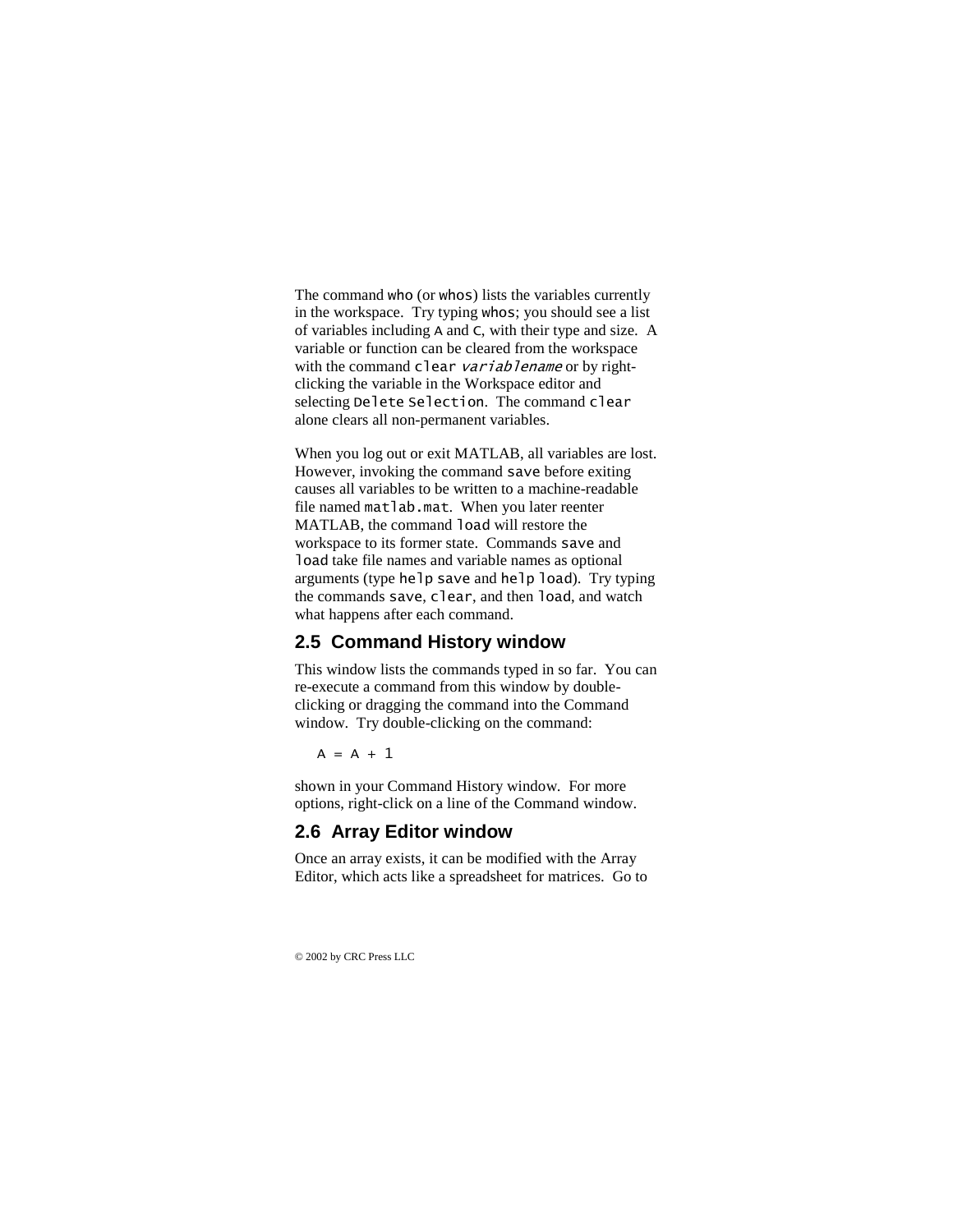<span id="page-20-0"></span>the Workspace window and double-click on the matrix C. Click on an entry in C and change it, and try changing the size of C. Go back to the Command window and type:

&

and you will see your new array C. You can also edit the matrix C by typing the command openvar  $('C')$ .

### **2.7 Current Directory window**

Your current directory is where MATLAB looks for your  $M$ -files (see Chapter 10), and for workspace (.mat) files that you load and save. You can also load and save matrices as ASCII files and edit them with your favorite text editor. The file should consist of a rectangular array of just the numeric matrix entries. Use a text editor to create a file in your current directory called  $mymatrix.txt$  that contains these 2 lines:

22 67 12 33

Type the command load mymatrix. txt, and the file will be loaded from the current directory to the variable  $mymatrix$ . The file extension (.txt in this example) can be anything except mat. Large matrices may also be entered with an M-file (see Section 7.7).

You can use the menus and buttons in the Current Directory window to peruse your files, or you can use commands typed in the Command window. The command pwd returns the name of the current directory, and cd will change the current directory. The command dir lists the contents of the working directory, whereas the command what lists only the MATLAB-specific files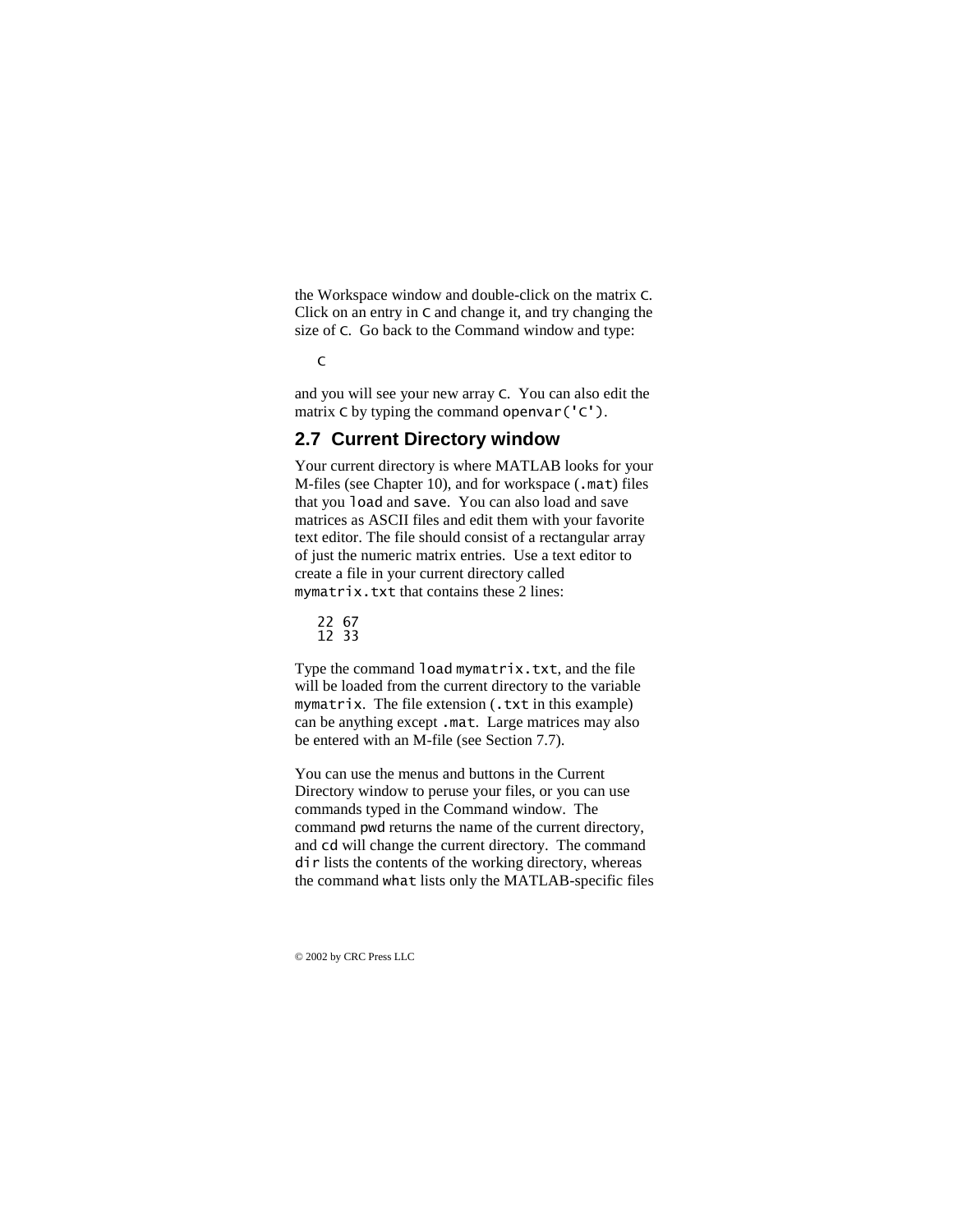in the directory, grouped by file type. The MATLAB commands de lete and type can be used to delete a file and display an M-file in the Command window, respectively.

### **2.8 MATLAB's path**

M-files must be in a directory accessible to MATLAB. M-files in the current directory are always accessible. The current list of directories in MATLAB's search path is obtained by the command path. This command can also be used to add or delete directories from the search path. See help path. The command which locates functions and files on the path. For example, type which hi 1b. You can modify your MATLAB path with the command path, or pathtool, which brings up another window. You can also select  $\text{File} \triangleright \text{Set}$  Path.

### **3. Matrices and Matrix Operations**

You have now seen most of MATLAB's windows and what they can do. Now take a look at how you can use MATLAB to work on matrices and other data types.

### **3.1 Referencing individual entries**

Individual matrix and vector entries can be referenced with indices inside parentheses. For example,  $A(2,3)$ denotes the entry in the second row, third column of matrix A. Try:

 $A = [1 2 3 ; 4 5 6 ; -1 7 9]$ A  $(2,3)$ 

Next, create a column vector,  $x$ , with:

 $x = [3 \ 2 \ 1]'$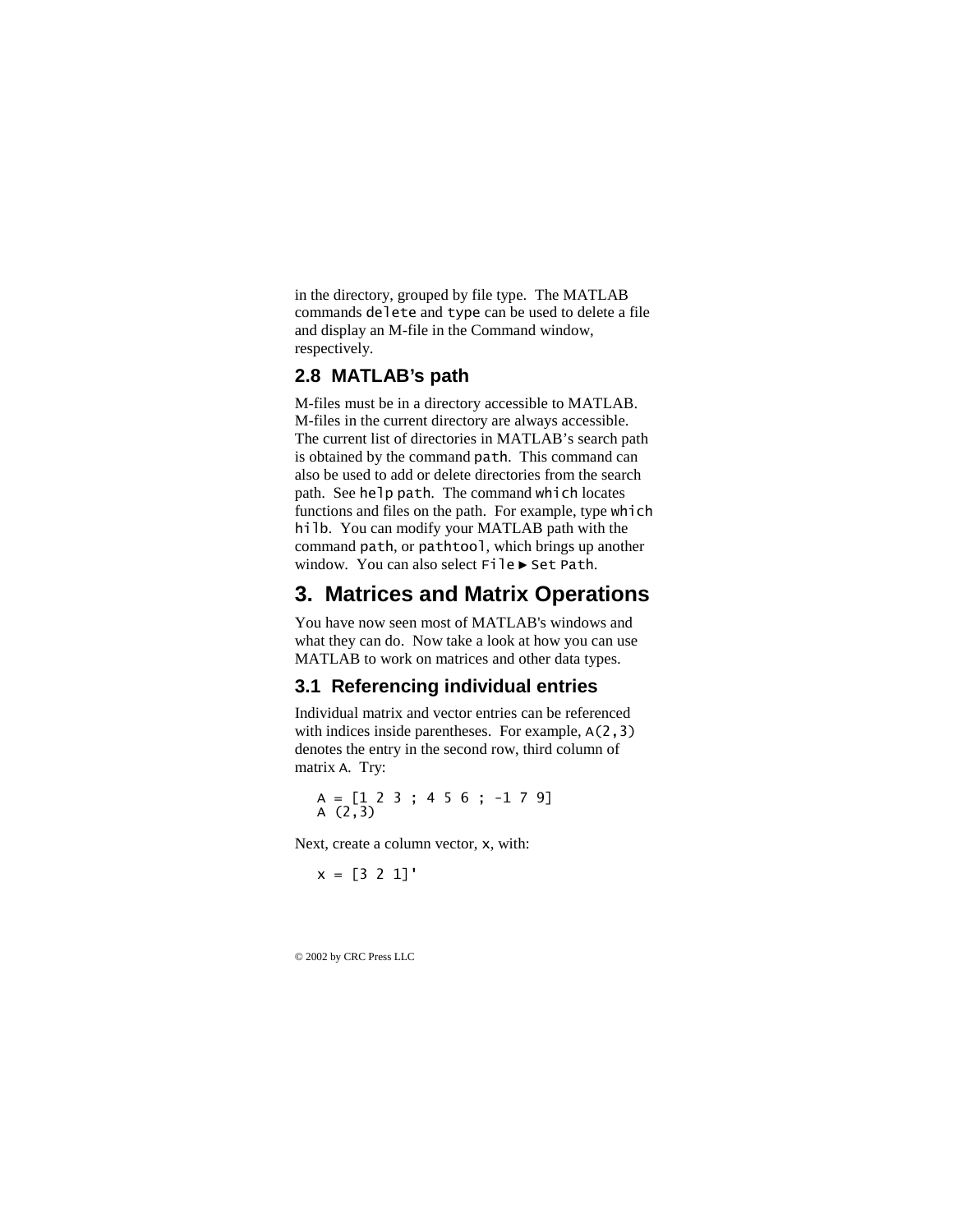<span id="page-22-0"></span>or equivalently:

 $x = [3 : 2 : 1]$ 

With this vector,  $x(3)$  denotes the third coordinate of vector x, with a value of 1. Higher dimensional arrays are similarly indexed. A matrix or a vector accepts only positive integers as indices.

A two-dimensional array can be indexed as if it were a one-dimensional vector. If A is  $m$ -by-n, then  $A(i, j)$  is the same as  $A(i+(i-1)*m)$ . This feature is most often used with the  $\text{Find function}$  (see Section 5.5).

### **3.2 Matrix operators**

The following matrix operators are available in MATLAB:

- addition
- subtraction or negation
- multiplication
- A power
- I. transpose (real) or conjugate transpose (complex)
- . ' transpose (real or complex)
- ? left division
- / right division

These matrix operators apply, of course, to scalars (1-by-1 matrices) as well. If the sizes of the matrices are incompatible for the matrix operation, an error message will result, except in the case of scalar-matrix operations (for addition, subtraction, division, and multiplication, in which case each entry of the matrix is operated on by the scalar, as in  $A = A + 1$ . Also try the commands: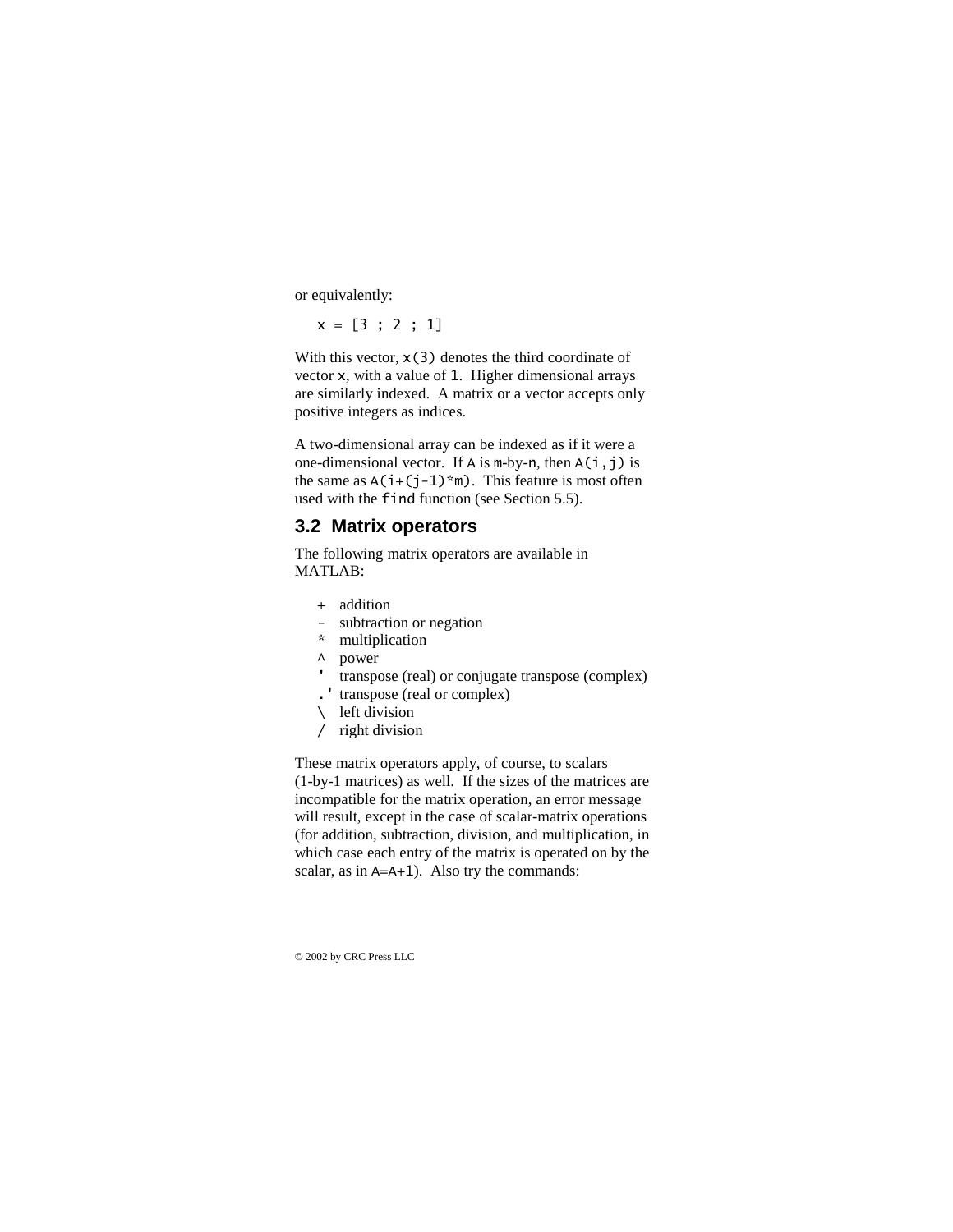$$
A^{\wedge 2}
$$
  

$$
A^*x
$$

If x and y are both column vectors, then  $x^{\dagger}$  is their inner (or dot) product, and  $x*y'$  is their outer (or cross) product. Try these commands:

$$
y = \begin{bmatrix} 1 & 2 & 3 \end{bmatrix}
$$
  

$$
x^1 * y
$$
  

$$
x^2 y^1
$$

### **3.3 Matrix division**

The matrix division operations deserve special comment. If  $A$  is an invertible square matrix and  $b$  is a compatible column vector, or respectively a compatible row vector, then  $x = A \ b$  is the solution of  $A^*x = b$ , and  $x = b/A$  is the solution of  $x^*A=b$ . If A is square and non-singular, then A\b and b/A are mathematically the same as  $inv(A)*b$ and  $b^*inv(A)$ , respectively, where  $inv(A)$  computes the inverse of A. The left and right division operators are more accurate and efficient. In left division, if A is square, then it is factored using Gaussian elimination, and these factors are used to solve  $A^*x = b$ . If A is not square, the under- or over-determined system is solved in the least squares sense. Right division is defined in terms of left division by  $b/A = (A' \ b')'$ . Try this:

$$
A = [1 2 ; 3 4] b = [4 10]'' x = A \ b
$$

The solution to  $A^*x = b$  is the column vector  $x = [2; 1].$ 

### **3.4 Entry-wise operators**

Matrix addition and subtraction already operate entry-wise, but the other matrix operations do not. These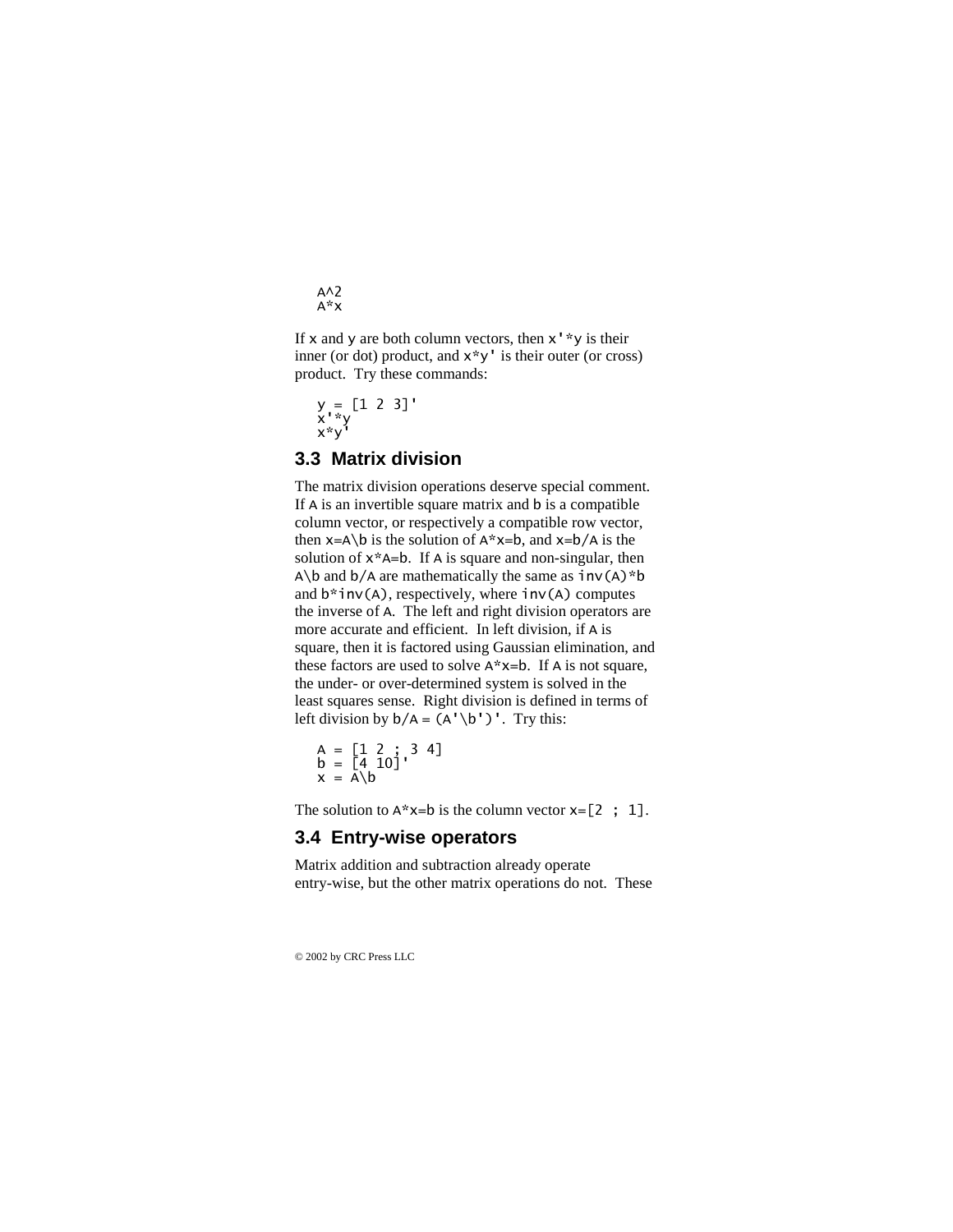<span id="page-24-0"></span>other operators  $(*, \wedge, \setminus, \text{ and } \prime)$  can be made to operate entry-wise by preceding them by a period. For example, either:

#### $[1 2 3 4]$  \*  $[1 2 3 4]$

or:

 $[1 2 3 4]$   $\wedge$  2

will yield  $\lceil 1 \, 4 \, 9 \, 16 \rceil$ . Try it. This is particularly useful when using MATLAB graphics.

Also compare  $A \wedge 2$  with  $A \cdot \wedge 2$ .

### **3.5 Relational operators**

The relational operators in MATLAB are:

- < less than
- > greater than
- $\leq$  less than or equal
- $>=$  greater than or equal
- $==$  equal
- $\sim$  not equal

They all operate entry-wise. Note that  $=$  is used in an assignment statement whereas  $==$  is a relational operator. Relational operators may be connected by logical operators:

- and
- $\vert$  or
- $\sim$  not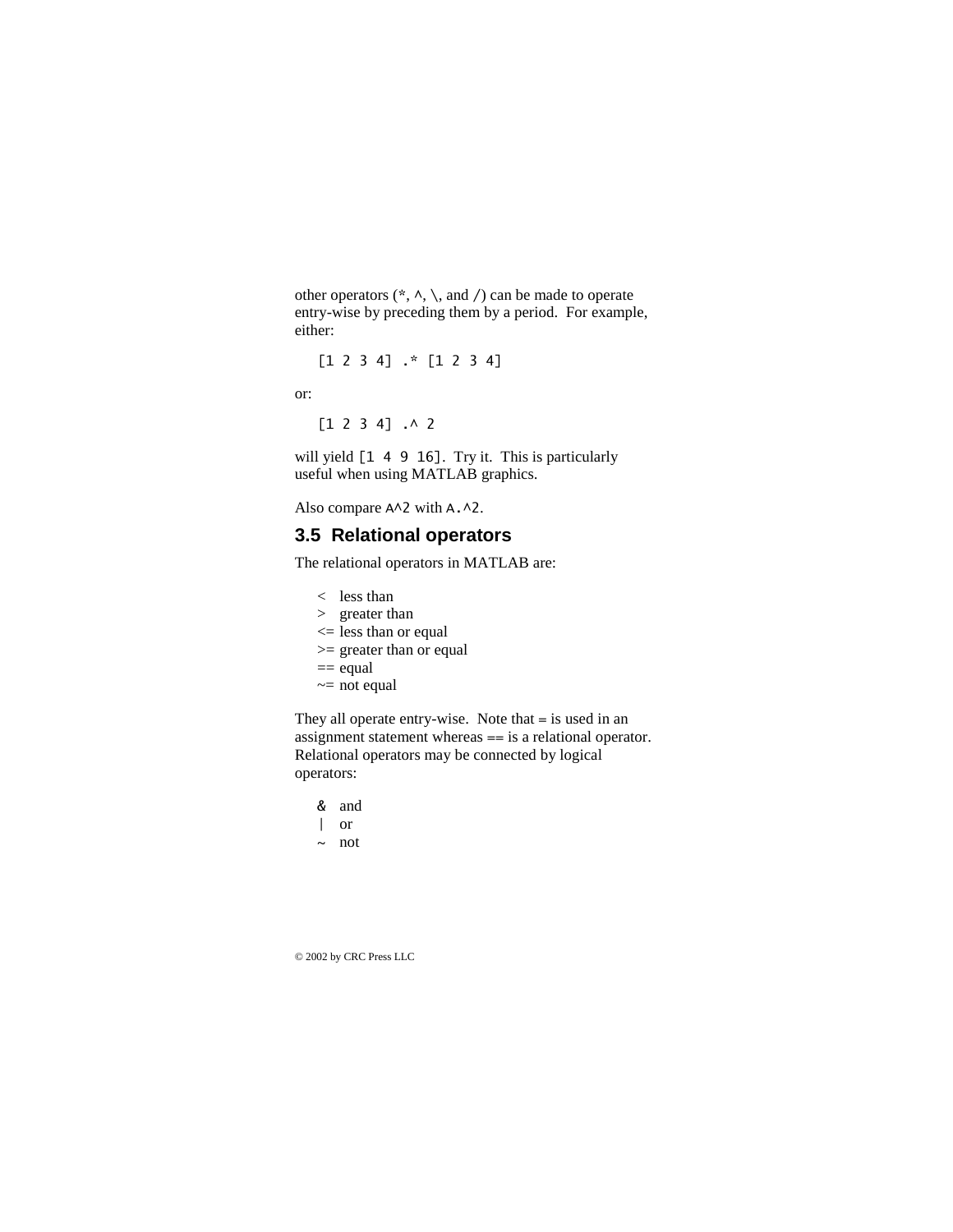When applied to scalars, the result is  $1$  or  $0$  depending on whether the expression is true or false. Try entering  $3 <$  $5, 3 > 5, 3 == 5,$  and  $3 == 3$ . When applied to matrices of the same size, the result is a matrix of ones and zeros giving the value of the expression between corresponding entries. You can also compare elements of a matrix with a scalar. Try:

$$
A = [1 2 ; 3 4]
$$
  
\n
$$
A >= 2
$$
  
\n
$$
B = [1 3 ; 4 2]
$$
  
\n
$$
A < B
$$

In logical expressions, a nonzero value is interpreted as true, and a zero is interpreted as false. Thus,  $\sim 0$  is  $1, \sim 3$ is 0, and  $4 \& 5$  is 1, for example.

### **3.6 Complex numbers**

MATLAB allows complex numbers in most of its operations and functions. Two convenient ways to enter complex matrices are:

 $B = [1 \ 2 \ ; \ 3 \ 4] + i* [5 \ 6 \ ; \ 7 \ 8]$ B = [1+5i, 2+6i ; 3+7i, 4+8i]

Either  $\mathbf i$  or  $\mathbf j$  may be used as the imaginary unit. If, however, you use *i* and *i* as variables and overwrite their values, you may generate a new imaginary unit with, say,  $ii = sqrt(-1)$ . You can also use 1 or 1 i, which cannot be reassigned and are always equal to the imaginary unit. Thus,

 $B = [1 \ 2 \ ; \ 3 \ 4] + 1i* [5 \ 6 \ ; \ 7 \ 8]$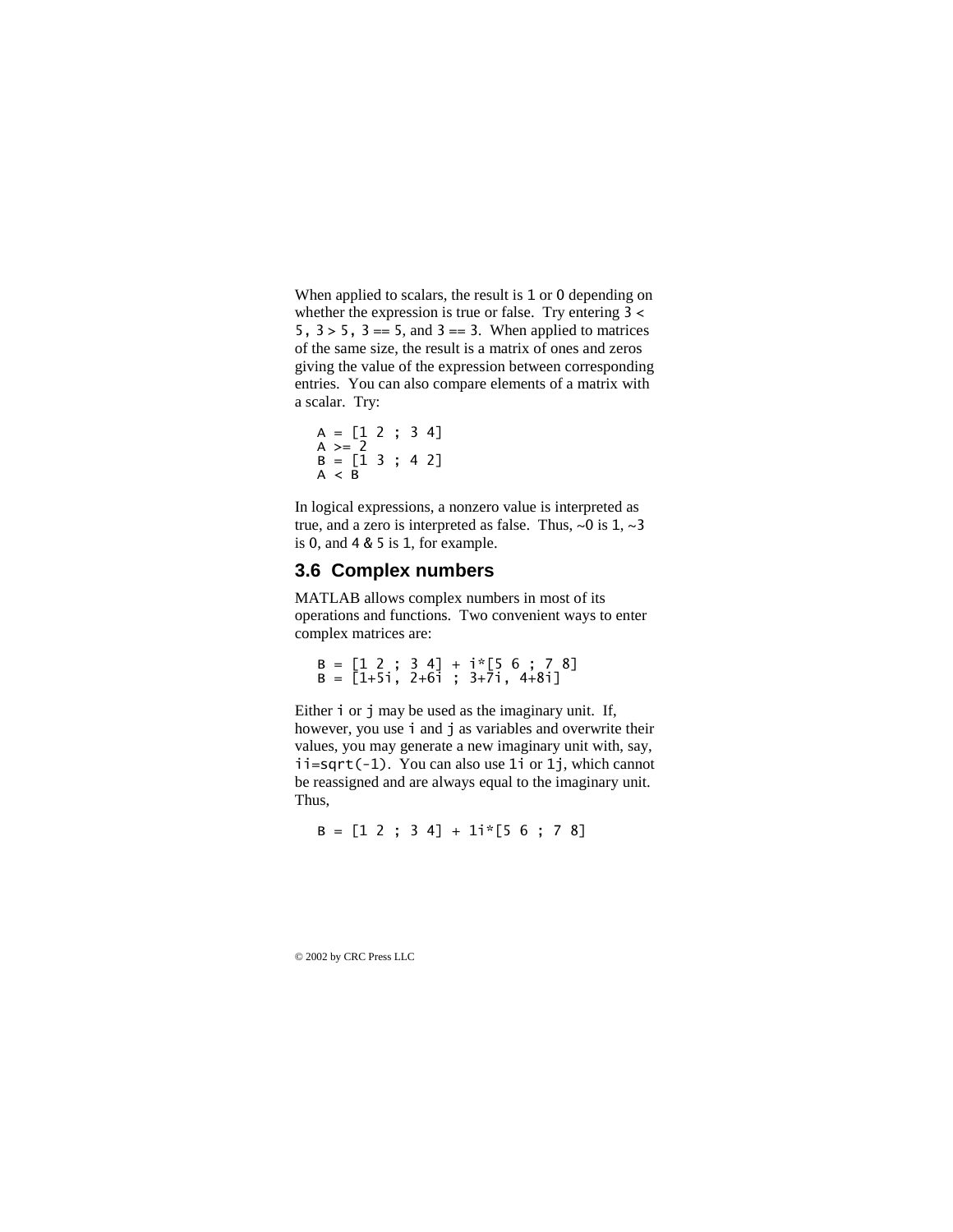<span id="page-26-0"></span>generates the same matrix  $B$ , even if  $\mathbf{i}$  has been reassigned. See Section 8.2 to find out if i has been reassigned.

### **3.7 Strings**

Enclosing text in single quotes forms strings with the char data type:

 $S = 'I$  love MATLAB'

To include a single quote inside a string, use two of them together, as in:

S = 'Green''s function'

Strings, numeric matrices, and other data types can be displayed with the function  $\text{disp}$ . Try  $\text{disp}(S)$  and  $disp(B)$ .

### **3.8 Other data types**

MATLAB supports many other data types, including sparse matrices, multidimensional arrays, cell arrays, and structures.

Sparse matrices are stored in a special way that does not require space for zero entries. MATLAB has efficient methods of operating on sparse matrices. Type help sparse, and help full, look in Help: MATLAB: Using MATLAB: Mathematics: Sparse Matrices, or see Chapter 13. Sparse matrices are allowed as arguments for most, but not all, MATLAB operators and functions where a normal matrix is allowed.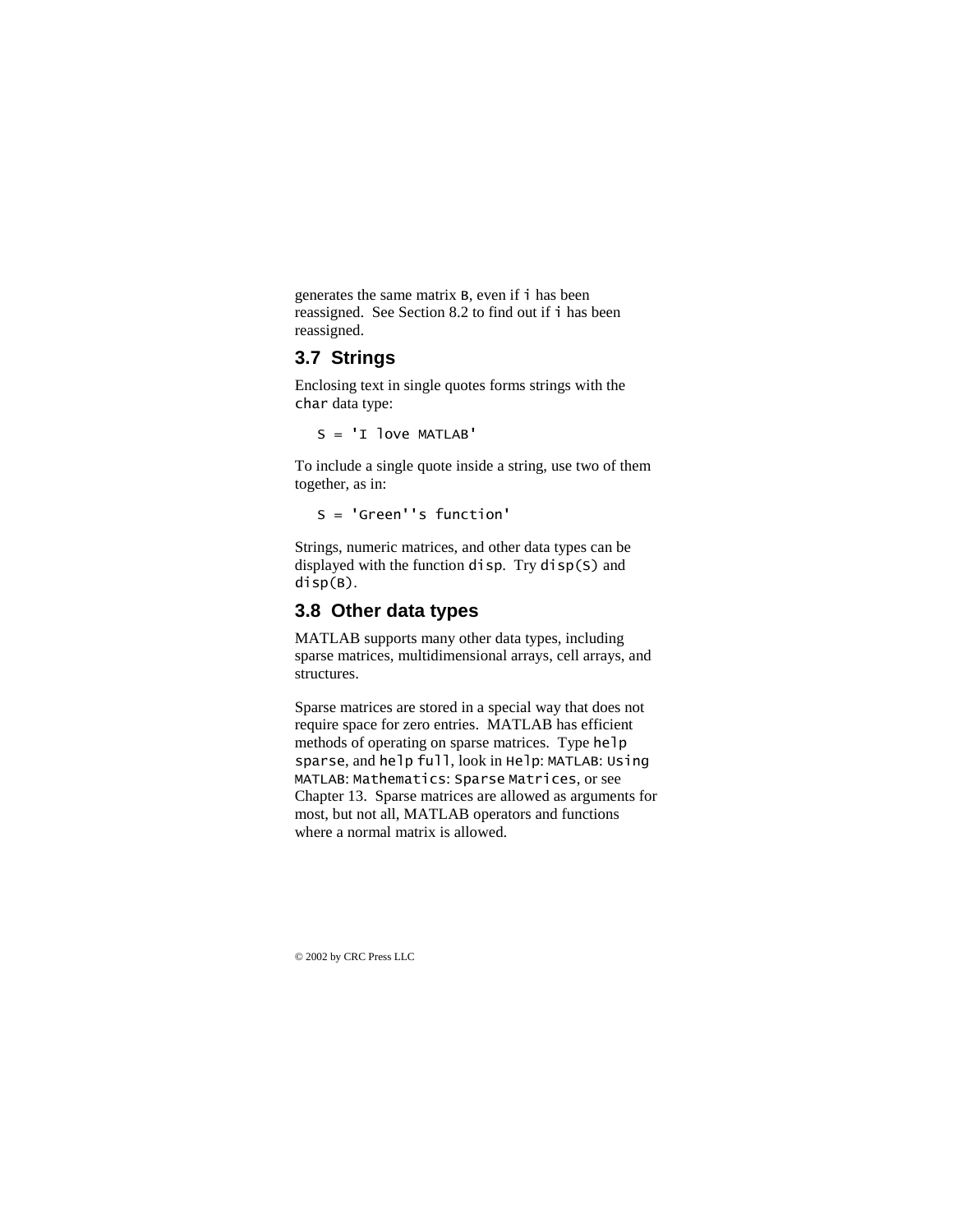<span id="page-27-0"></span> $D =$ zeros $(3, 5, 4, 2)$  creates a 4-dimensional array of size 3-by-5-by-4-by-2. Multidimensional arrays may also be built up using  $cat$  (short for concatenation).

Cell arrays are collections of other arrays or variables of varying types and are formed using curly braces. For example,

 $C = \{ [ 3 \ 2 \ 1]$  ,'I love MATLAB'}

creates a cell array. The expression  $c\{1\}$  is a row vector of length 3, while  $c$  {2} is a string.

A struct is variable with one or more parts, each of which has its own type. Try, for example,

```
x.particle = 'electron'
x.position = [2 \ 0 \ 3]x.spin = 'up'
```
The variable x describes an object with several characteristics, each with its own type.

You may create additional data objects and classes using overloading (see help class).

### **4. Submatrices and Colon Notation**

Vectors and submatrices are often used in MATLAB to achieve fairly complex data manipulation effects. Colon notation (which is used to both generate vectors and reference submatrices) and subscripting by integral vectors are keys to efficient manipulation of these objects. Creative use of these features minimizes the use of loops (which slows MATLAB) and makes code simple and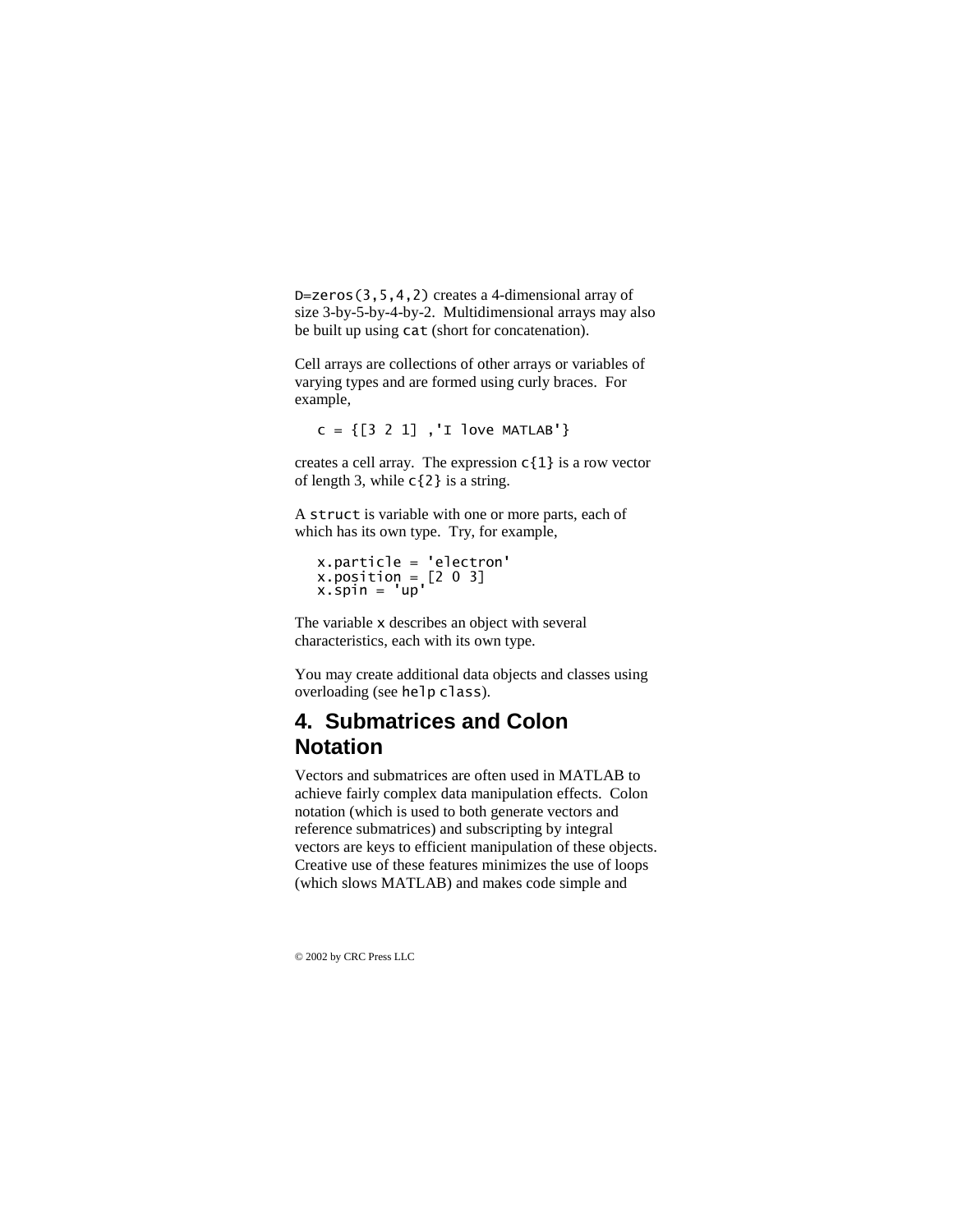<span id="page-28-0"></span>readable. Special effort should be made to become familiar with them.

### **4.1 Generating vectors**

The expression  $1:5$  is the row vector  $\begin{bmatrix} 1 & 2 & 3 & 4 & 5 \end{bmatrix}$ . The numbers need not be integers, and the increment need not be one. For example,  $0:0.2:1$  gives  $[0 \ 0.2 \ 0.4]$  $0.6$   $0.8$  1], and  $5:-1:1$  gives  $\lceil 5 \rceil 4 \rceil 3 \rceil 2 \rceil 1$ . These vectors are commonly used in for loops, described in Section 6.1. Be careful how you mix the colon operator with other operators. Compare  $1:5-3$  with  $(1:5)-3$ .

### **4.2 Accessing submatrices**

Colon notation can be used to access submatrices of a matrix. To try this out, first type the two commands:

 $A = rand(6, 6)$  $B = \text{rand } (6.4)$ 

which generate a random 6-by-6 matrix A and a random 6-by-4 matrix B (see Section 5.1).

 $A(1:4,3)$  is the column vector consisting of the first four entries of the third column of  $\Delta$ .

A colon by itself denotes an entire row or column:  $A(.3)$  is the third column of A, and  $A(1:4,:)$  is the first four rows.

Arbitrary integral vectors can be used as subscripts:  $A(:, [2 4])$  contains as columns, columns 2 and 4 of A. Such subscripting can be used on both sides of an assignment statement:

 $A$   $(:, [2 4 5]) = B$   $(:, 1:3)$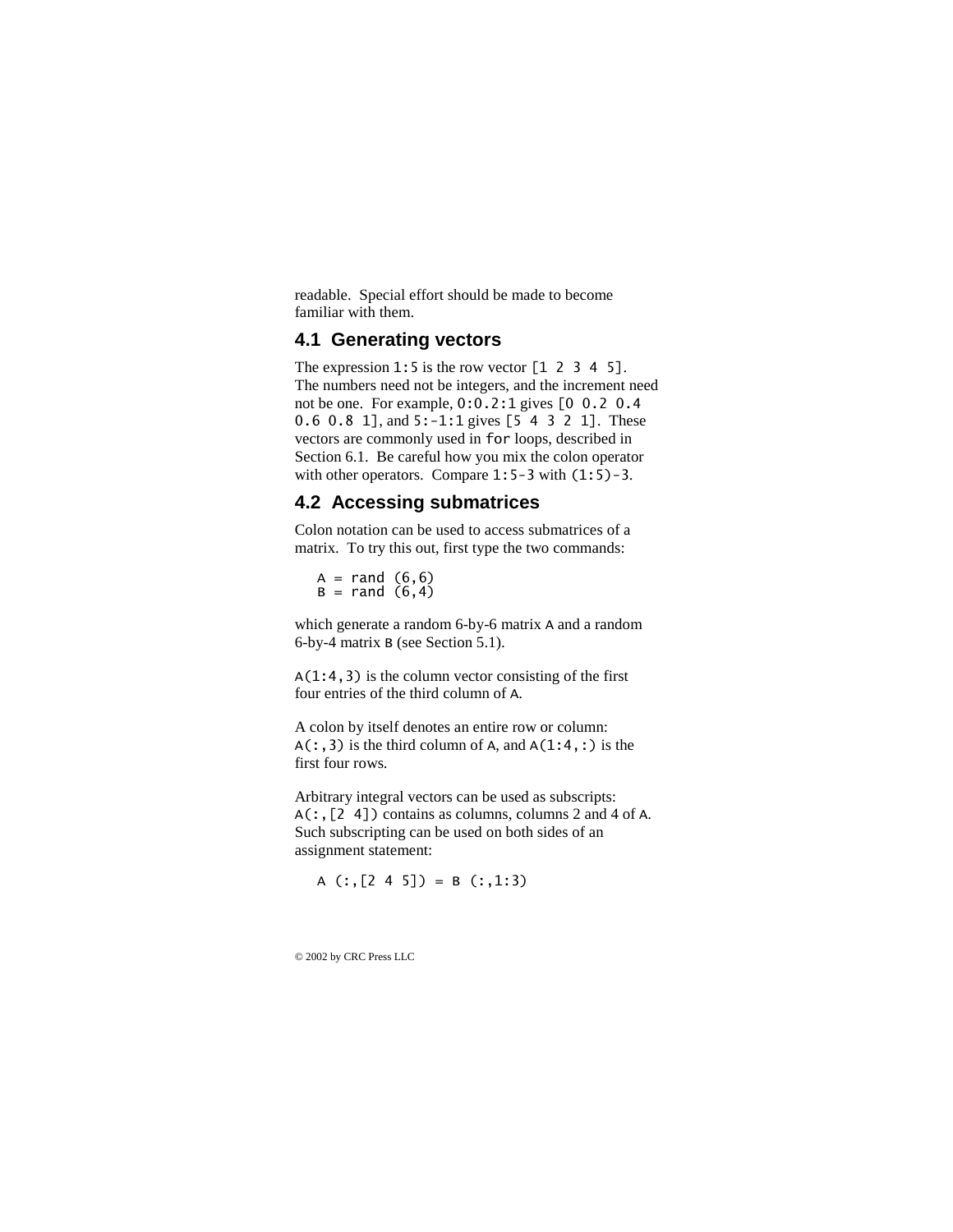<span id="page-29-0"></span>replaces columns  $2, 4, 5$  of A with the first three columns of  $\bf{B}$ . Try it. Note that the entire altered matrix  $\bf{A}$  is displayed and assigned.

Columns 2 and 4 of  $A$  can be multiplied on the right by the 2-by-2 matrix  $[1 \ 2 \ : \ 3 \ 4]$ :

A  $(.1241) = A(.1241) * [12; 34]$ 

Once again, the entire altered matrix is displayed and assigned. Submatrix operations are a convenient way to perform many useful computations. For example, a Givens rotation of rows  $3$  and  $5$  of the matrix  $\Delta$  to zero out the  $A(3, 1)$  entry can be written as:

 $a = A(5,1)$  $b = A(3,1)$ G = [a b ; -b a] / norm ([a b]) A ([5 3], :) = G \* A ([5 3], :)

(assuming norm( $[a \ b]$ ) is not zero). You can also assign a scalar to all entries of a submatrix. Try:

A  $(: [2 4]) = 99$ 

You can delete rows or columns of a matrix by assigning the empty matrix  $($ []) to them. Try:

 $A$  (:, [2,4]) = []

In an array index expression, end denotes the index of the last element. Try:

 $x = rand(1, 5)$  $x = x$  (end: $-1:1$ )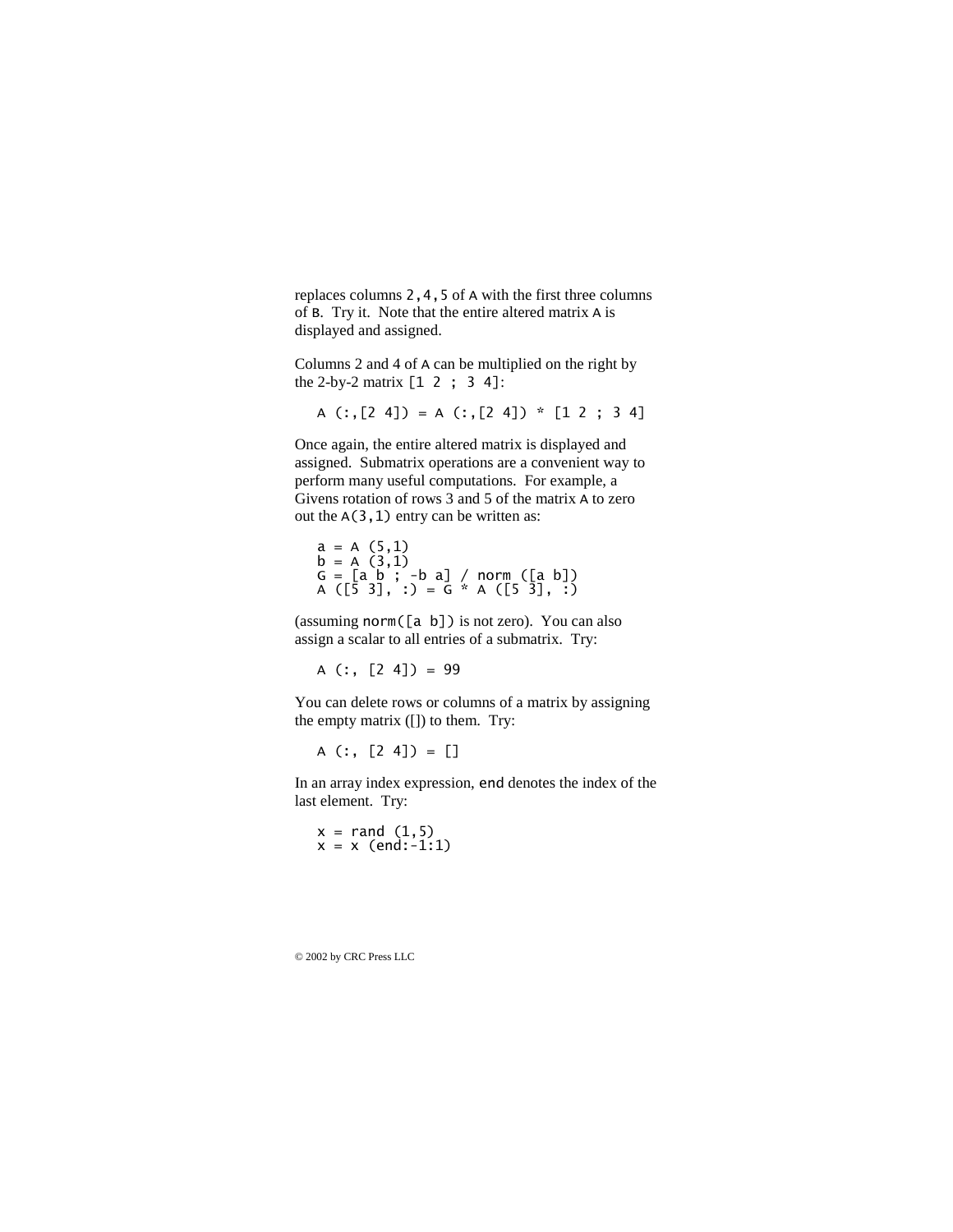<span id="page-30-0"></span>To appreciate the usefulness of these features, compare these MATLAB statements with a C, FORTRAN, or Java routine to do the same operation.

## **5. MATLAB Functions**

MATLAB has a wide assortment of built-in functions. You have already seen some of them, such as zeros. rand, and inv. This section describes the more common matrix manipulation functions. For a more complete list, see Chapter 14, or Help: MATLAB: Reference: MATLAB Eunction Reference

### **5.1 Constructing matrices**

Convenient matrix building functions are:

| eye      | identity matrix                   |
|----------|-----------------------------------|
| zeros    | matrix of zeros                   |
| ones     | matrix of ones                    |
| diag     | create or extract diagonals       |
| triu     | upper triangular part of a matrix |
| tril     | lower triangular part of a matrix |
| rand     | randomly generated matrix         |
| hilb     | Hilbert matrix                    |
| magic    | magic square                      |
| toeplitz | Toeplitz matrix                   |

The command  $rand(n)$  creates an n-by-n matrix with randomly generated entries distributed uniformly between 0 and 1 while  $rand(m, n)$  creates an m-by-n matrix (m and n denote, of course, positive integers). Try:

 $A = rand(3)$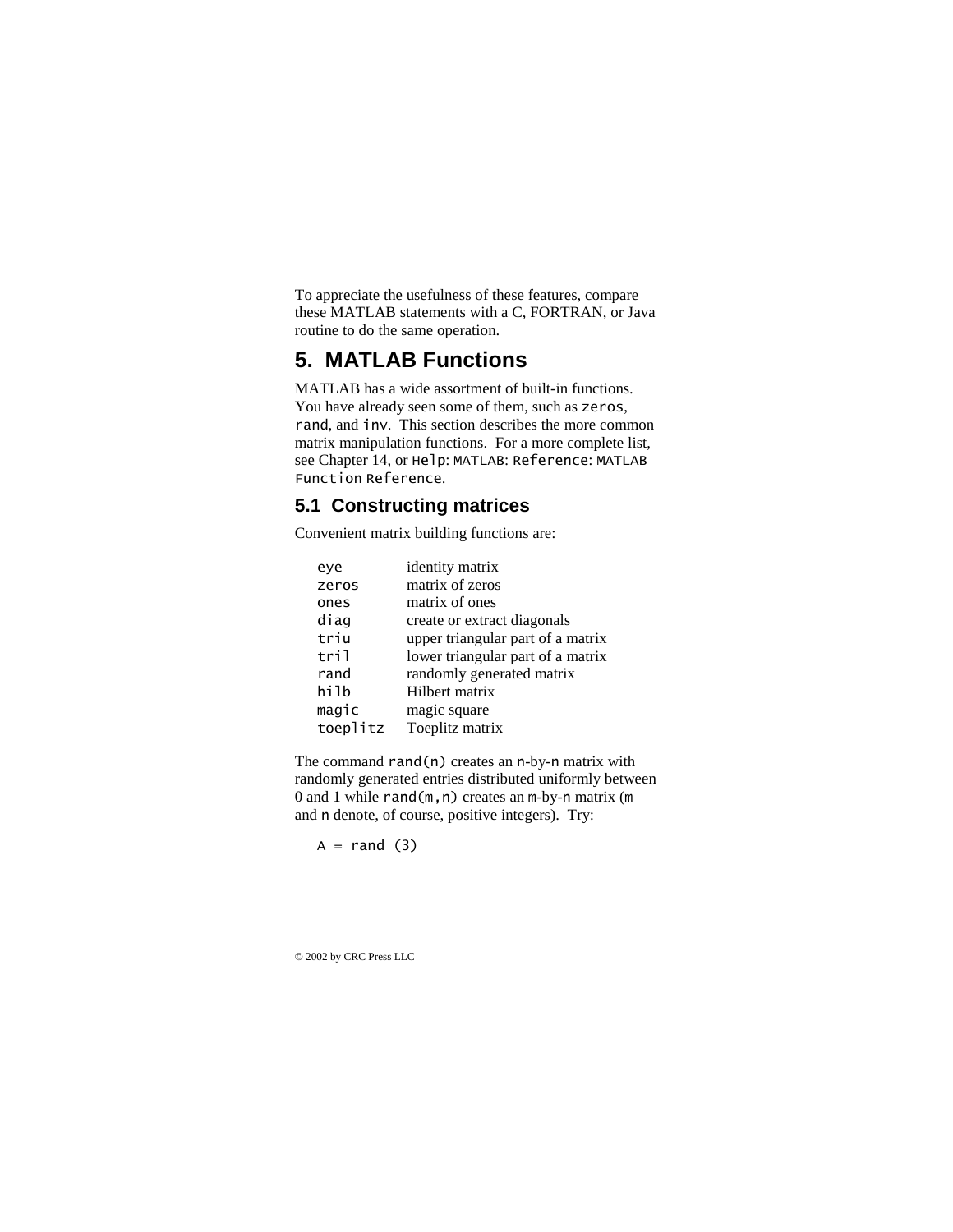<span id="page-31-0"></span>rand ('state', 0) resets the random number generator.  $zeros(m, n)$  produces an  $m$ -by-n matrix of zeros, and  $zeros(n)$  produces an n-by-n one. If A is a matrix, then  $zeros(size(A))$  produces a matrix of zeros having the same size as A. If  $x$  is a vector,  $diag(x)$  is the diagonal matrix with  $x$  down the diagonal; if  $A$  is a matrix, then  $diag(A)$  is a vector consisting of the diagonal of A. Try:

$$
x = 1:3\ndiag (x)\ndiag (A)\ndiag (diag (A))
$$

Matrices can be built from blocks. Try creating this 5-by-5 matrix:

```
B = [A, (zeros (3,2));
(pi * ones (2,3)), (eye (2))]
```
 $\text{magic}(n)$  creates an n-by-n matrix that is a magic square (rows, columns, and diagonals have common sum);  $hi \, lb(n)$  creates the n-by-n Hilbert matrix, the king of ill-conditioned matrices. Matrices can also be generated with a for loop (see Section 6.1). triu and tril extract upper and lower triangular parts of a matrix. Try:

triu (A) triu (A) == A

### **5.2 Scalar functions**

Certain MATLAB functions operate essentially on scalars but operate entry-wise when applied to a vector or matrix. The most common such functions are:

| abs  | ceil | 1og   | sıgn       |
|------|------|-------|------------|
| acos | cos  | log10 | <b>S10</b> |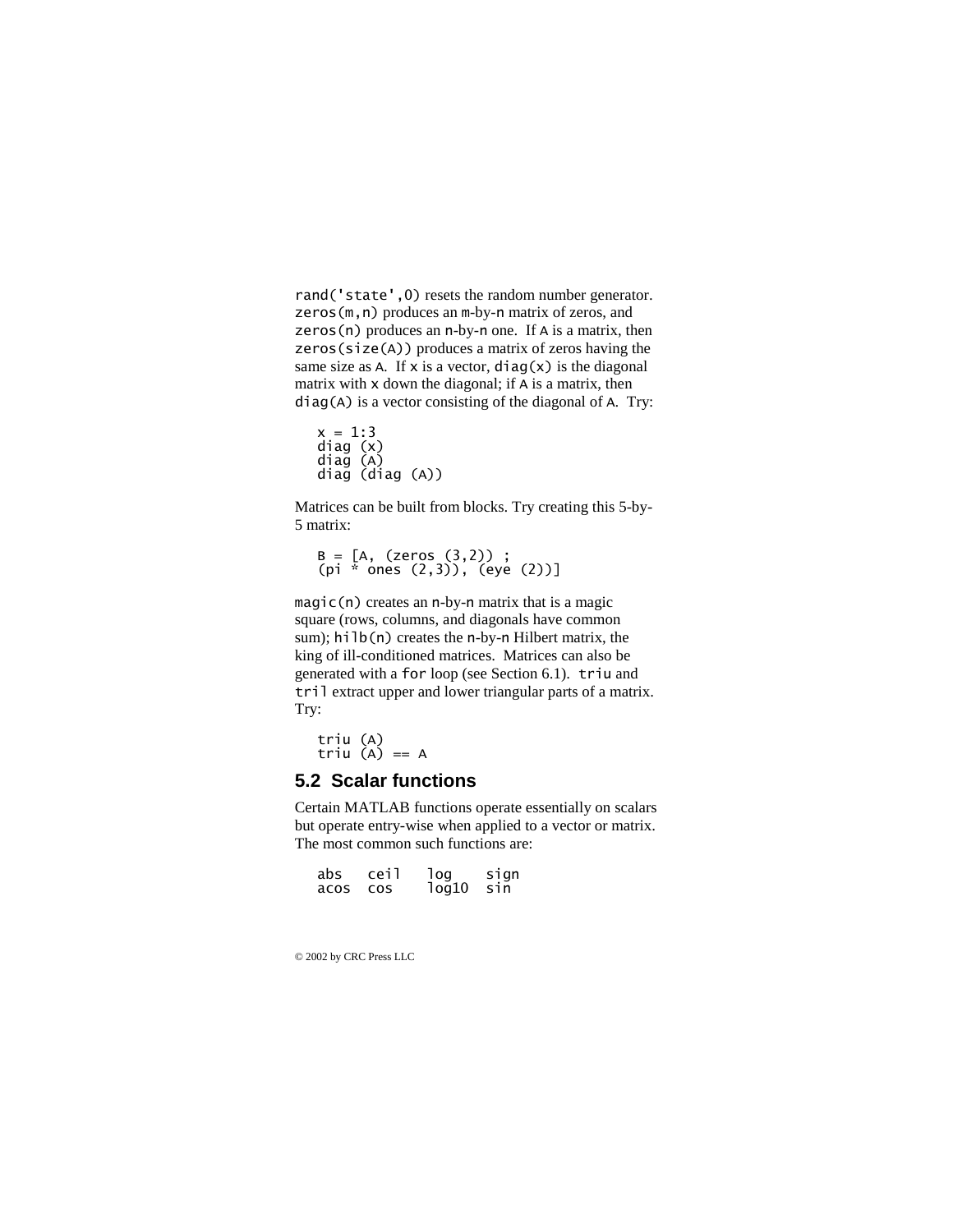asin exp rem sqrt abili bur<br>atan floor round tan

The following statements, for example, will generate a sine table. Try it.

$$
x = (0:0.1:2)'
$$
  
y = sin (x)  
[x y]

Note that because  $sin$  operates entry-wise, it produces a vector  $\vee$  from the vector  $\times$ .

### **5.3 Vector functions**

Other MATLAB functions operate essentially on a vector (row or column) but act on an  $m$ -by-n matrix  $(m > 2)$  in a column-by-column fashion to produce a row vector containing the results of their application to each column. Row-by-row action can be obtained by using the transpose (mean( $A'$ )', for example) or by specifying the dimension along which to operate (mean $(A, 2)$ , for example). A few of these functions are:

| max | sum  | median | any | sort |
|-----|------|--------|-----|------|
| min | prod | mean   | alĺ | std  |

The maximum entry in a matrix A is given by  $max(max(A))$  rather than  $max(A)$ . Try it.

### **5.4 Matrix functions**

Much of MATLAB's power comes from its matrix functions. The most useful ones are:

| eig  | eigenvalues and eigenvectors |
|------|------------------------------|
| chol | Cholesky factorization       |

svd singular value decomposition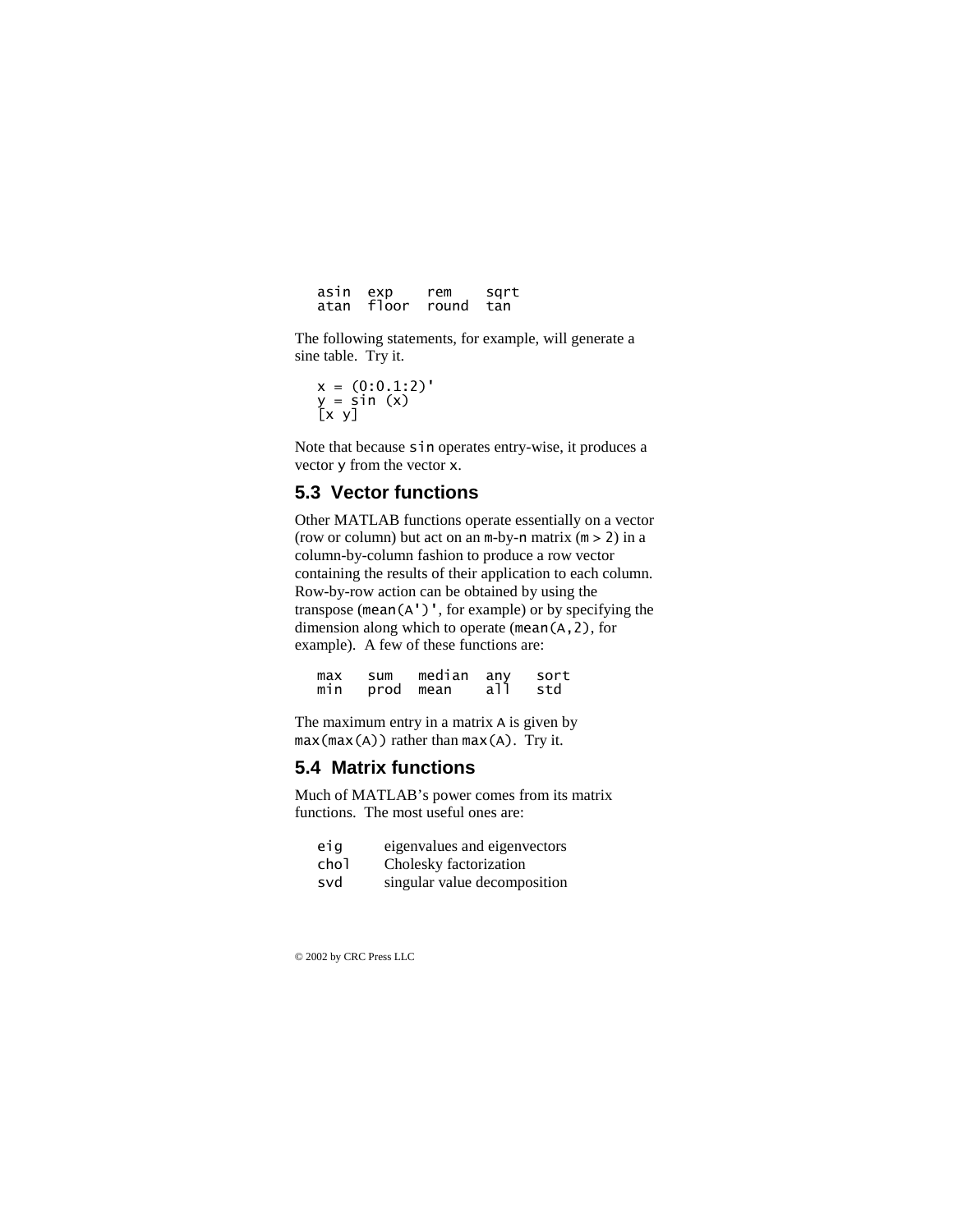| inv    | inverse                         |
|--------|---------------------------------|
| 1u     | LU factorization                |
| qr     | <b>QR</b> factorization         |
| hess   | Hessenberg form                 |
| schur  | Schur decomposition             |
| rref   | reduced row echelon form        |
| expm   | matrix exponential              |
| sqrtm  | matrix square root              |
| poly   | characteristic polynomial       |
| det    | determinant                     |
| size   | size of an array                |
| length | length of a vector              |
| norm   | 1-norm, 2-norm, Frobenius-norm, |
|        | ∞–norm                          |
| cond   | condition number in the 2–norm  |
| rank   | rank                            |
| kron   | Kronecker tensor product        |
| find   | find indices of nonzero entries |

MATLAB functions may have single or multiple output arguments. For example,

 $y = eig(A)$ 

produces a column vector containing the eigenvalues of A, whereas:

 $[U, D] = eig(A)$ 

produces a matrix U whose columns are the eigenvectors of A and a diagonal matrix D with the eigenvalues of A on its diagonal. Try it.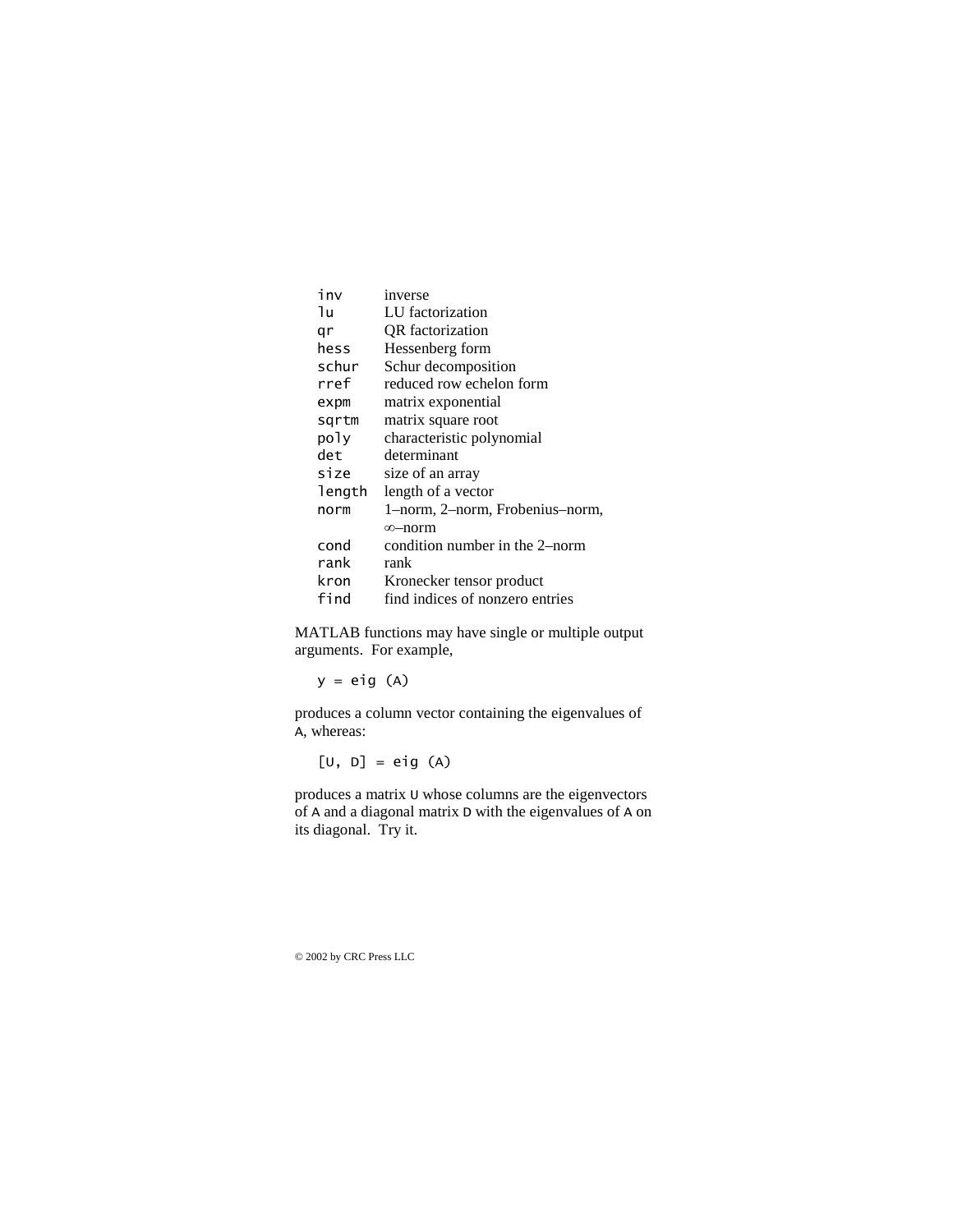### <span id="page-34-0"></span>**5.5 The find function**

The find function is unlike the others.  $find(x)$ , where  $x$  is a vector, returns an array of indices of nonzero entries in x. This is often used in conjunction with relational operators. Suppose you want a vector \ that consists of all the values in  $x$  greater than 1. Try:

 $x = 2*rand(1,5)$  $y = x$  (find  $(x > 1)$ )

For matrices,

 $[i, j, x] = find (A)$ 

returns three vectors, with one entry in  $\mathbf{i}$ ,  $\mathbf{j}$ , and  $\mathbf{x}$  for each nonzero in A (row index, column index, and numerical value, respectively). With this matrix A, try:

$$
\begin{bmatrix} i,j,x \ j \end{bmatrix} = \text{find} \ (A > .5)
$$

and you will see a list of pairs of row and column indices where  $\bf{A}$  is greater than  $\bf{.5}$ . However,  $\bf{x}$  is a vector of values from the matrix expression  $A > 1.5$ , not from the matrix A. Getting the values of A that are larger than .5 without using a loop (see Section 6.1) requires onedimensional array indexing. Try:

$$
k = find (A > .5)
$$
  
A (k)  
A (k) = A (k) + 99

The loop-based analog of this computation is shown in Section 6.1.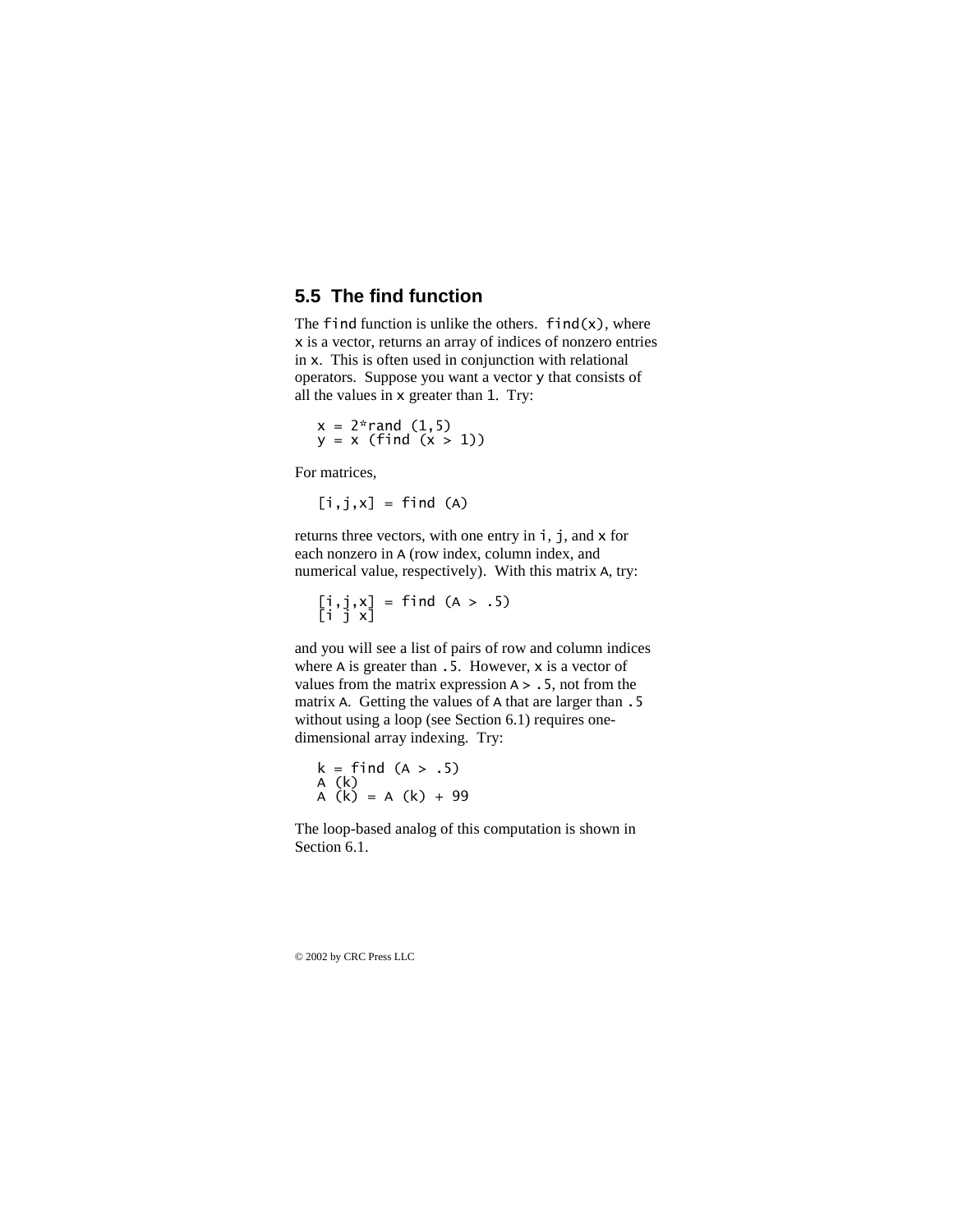Here's a more complex example. A square matrix  $\overline{A}$  is diagonally dominant if

$$
|a_{ii}| > \sum_{j \neq i} |a_{ij}| \quad \text{ for each row } i.
$$

First, enter a matrix that is not diagonally dominant. Try:

$$
\begin{array}{ccc}\nA & = & \n\begin{bmatrix}\n-1 & 2 & 3 & -4 \\
0 & 2 & -1 & 0 \\
1 & 2 & 9 & 1 \\
-3 & 4 & 1 & 1\n\end{bmatrix}\n\end{array}
$$

These statements compute a vector *i* containing indices of rows that violate diagonal dominance (rows 1 and 4 for this matrix  $A$ ).

$$
d = diag (A)
$$
  
\n
$$
a = abs (d)
$$
  
\n
$$
f = sum (abs (A), 2) - a
$$
  
\n
$$
i = find (f >= a)
$$

Next, modify the diagonal entries to make the matrix just barely diagonally dominant, while still preserving the sign of the diagonal:

$$
\begin{array}{lll}\n[m n] & = \text{size (A)} \\
k = i + (i-1)*m \\
\text{tol} & = 100 * \text{eps} \\
s = 2 * (d (i) >= 0) - 1 \\
A (k) & = (1 + \text{tol}) * s \quad \text{max (f (i), tol)}\n\end{array}
$$

The variable eps (epsilon) gives the smallest value such that  $1+eps > 1$ , about  $10^{-16}$  on most computers. It is useful in specifying tolerances for convergence of iterative processes and in problems like this one. The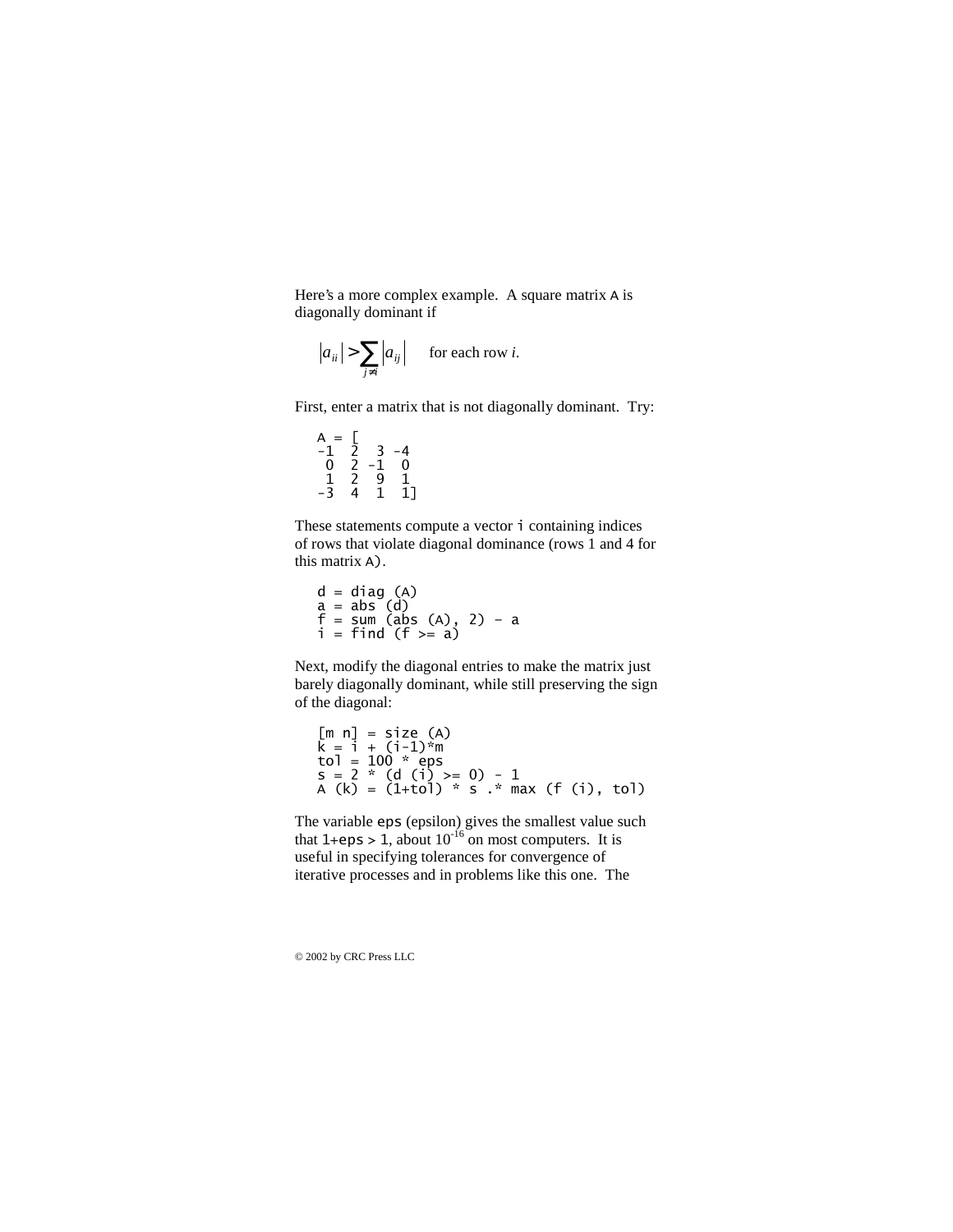odd-looking statement that computes s is nearly the same as  $s = sign(d(i))$ , except that here we want s to be one when  $d(i)$  is zero. We'll come back to this diagonal dominance problem later on.

# **6. Control Flow Statements**

In their basic forms, these MATLAB flow control statements operate like those in most computer languages. Indenting the statements of a loop or conditional statement is optional, but it helps readability to follow a standard convention.

#### **6.1 The for loop**

This loop:

```
n = 10x = \lceil 1 \rceilfor i = 1:nx = [x, i \wedge 2]end
```
produces a vector of length 10, and

```
n = 10x = []for i = n:-1:1x = [x, i \wedge 2]And
```
produces the same vector in reverse order. Try them.

The vector x grows in size at each iteration. Note that a matrix may be empty (such as  $x = []$ ). The statements:

```
m = 6n = 4for i = 1:mfor i = 1:n
```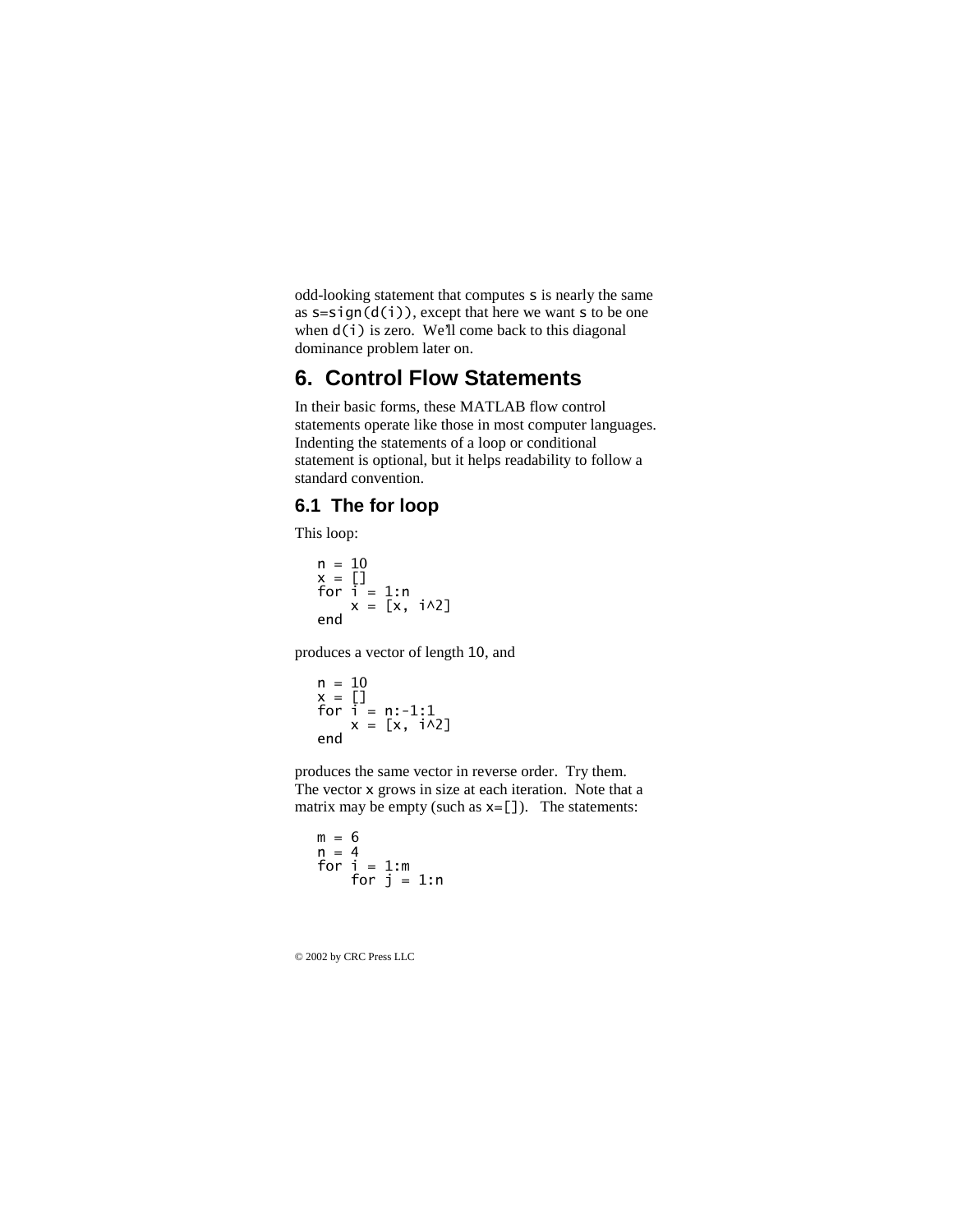$$
H(i,j) = 1/(i+j-1)
$$
;  
end  
H

produce and display in the Command window the 6-by-4 Hilbert matrix. The last  $\mu$  displays the final result. The semicolon on the inner statement is essential to suppress the display of unwanted intermediate results. If you leave off the semicolon, you will see that  $\theta$  grows in size as the computation proceeds. This can be slow if m and n are large. It is more efficient to preallocate the matrix  $\mu$  with the statement  $H = zeroS(m, n)$  before computing it. Type the command type  $h$  i lb to see a more efficient way to produce a square Hilbert matrix.

Here is the counterpart of the one-dimensional indexing exercise from Section 5.5. It adds 99 to each entry of the matrix that is larger than , 5, using two for loops instead of a single find. This method is much slower.

```
A = rand(3)[m n] = size (A);
for j = 1:nfor i = 1:m
if (A (i,j) > .5)A (i,j) = A (i,j) + 99;end
   end
end
\overline{A}
```
The for statement permits any matrix expression to be used instead of  $1:n$ . The index variable consecutively assumes the value of each column of the expression. For example,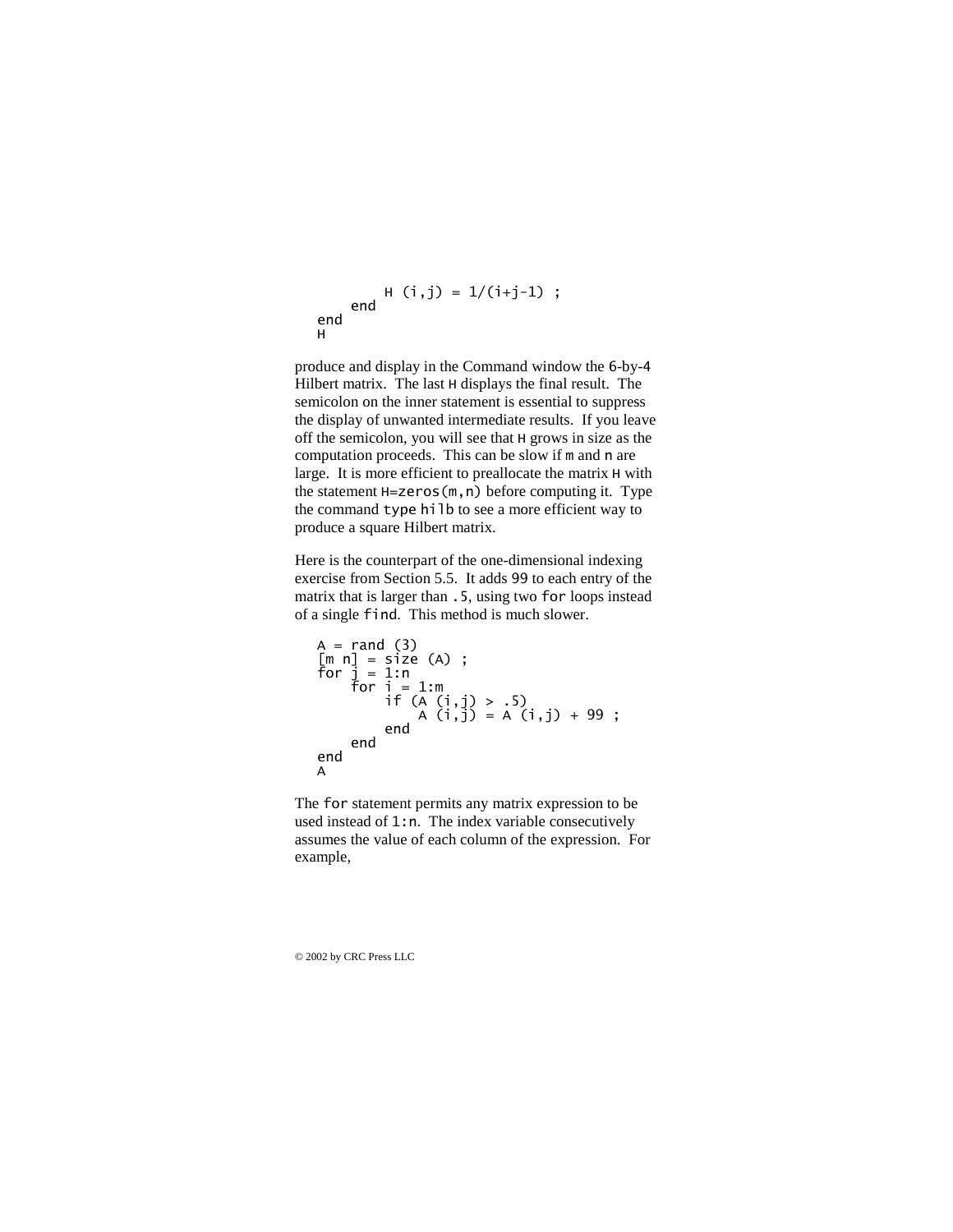```
S = 0;for c = HS = S + sum(C):
end
```
computes the sum of all entries of the matrix H by adding its column sums (of course,  $sum(SUM(H))$  does it more efficiently; see Section 5.3). In fact, since  $1:n = [1 \ 2 \ 3]$ ... n], this column-by-column assignment is what occurs with  $for i = 1:n$ 

#### **6.2 The while loop**

The general form of a while loop is:

```
while expression
    statements
And
```
The *statements* will be repeatedly executed as long as the *expression* remains true. For example, for a given number a, the following computes and displays the smallest nonnegative integer n such that  $2^n > a$ :

```
A = 109n = 0while 2\wedge n \leq an = n + 1:
end
Q
```
Note that you can compute the same value n more efficiently by using the log2 function:

 $[f,n] = log2$  (a)

You can terminate a for or while loop with the break statement and skip to the next iteration with the Continue statement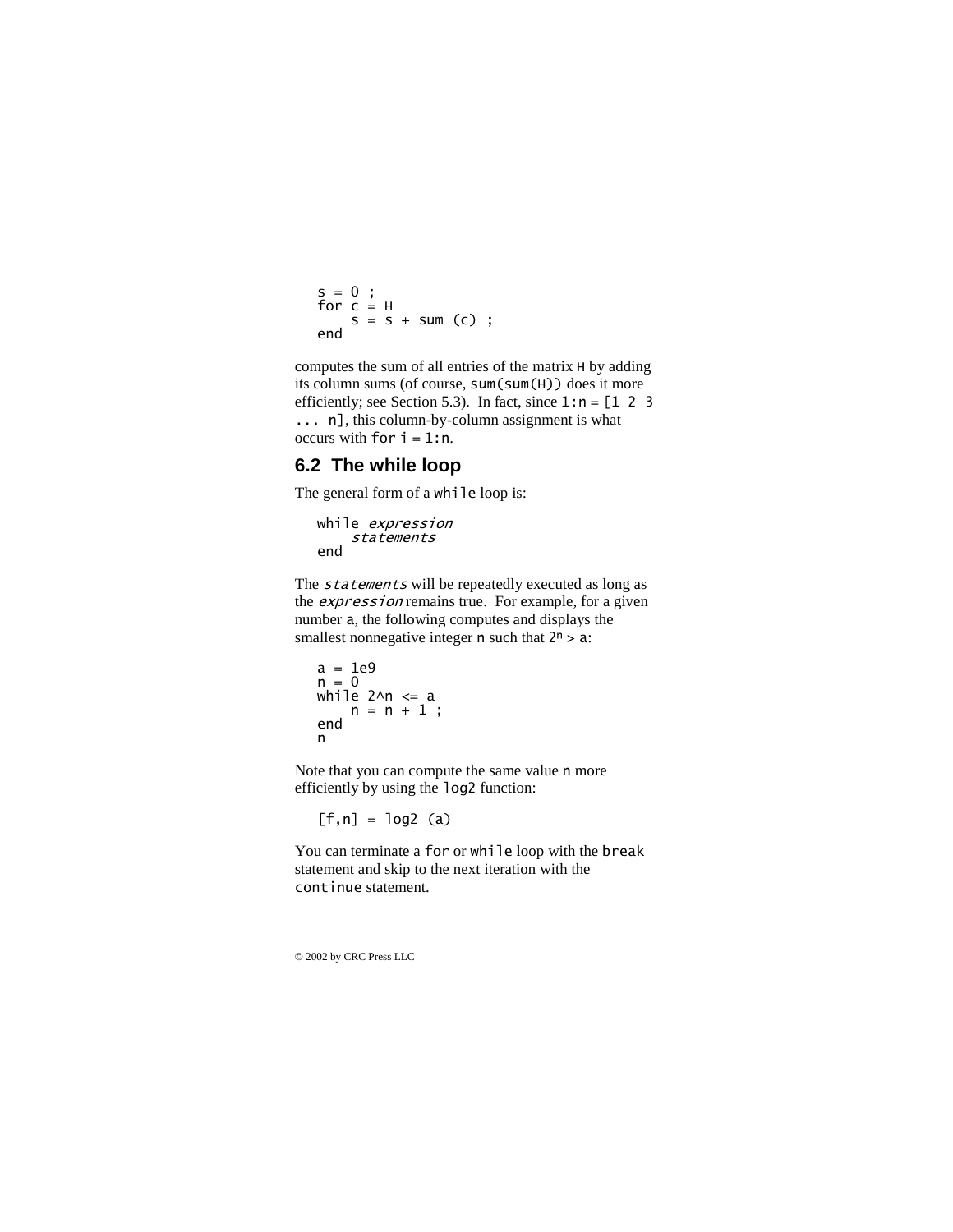## **6.3 The if statement**

The general form of a simple if statement is:

```
if expression
    statements
end
```
The *statements* will be executed only if the  $expression$  is true. Multiple conditions also possible:

```
for n = -2:5if n < 0parity = 0 ;
    elseif rem (n,2) == 0parity = 2;
    else
        parity = 1;
    end
\mathsf{n}parity
And
```
The else and else if are optional. If the else part is used, it must come last.

# **6.4 The switch statement**

The switch statement is just like the *if* statement. If you have one expression that you want to compare against several others, then a switch statement can be more concise than the corresponding  $if$  statement. See he lp switch for more information.

# **6.5 The try/catch statement**

Matrix computations can fail because of characteristics of the matrices that are hard to determine before doing the computation. If the failure is severe, your script or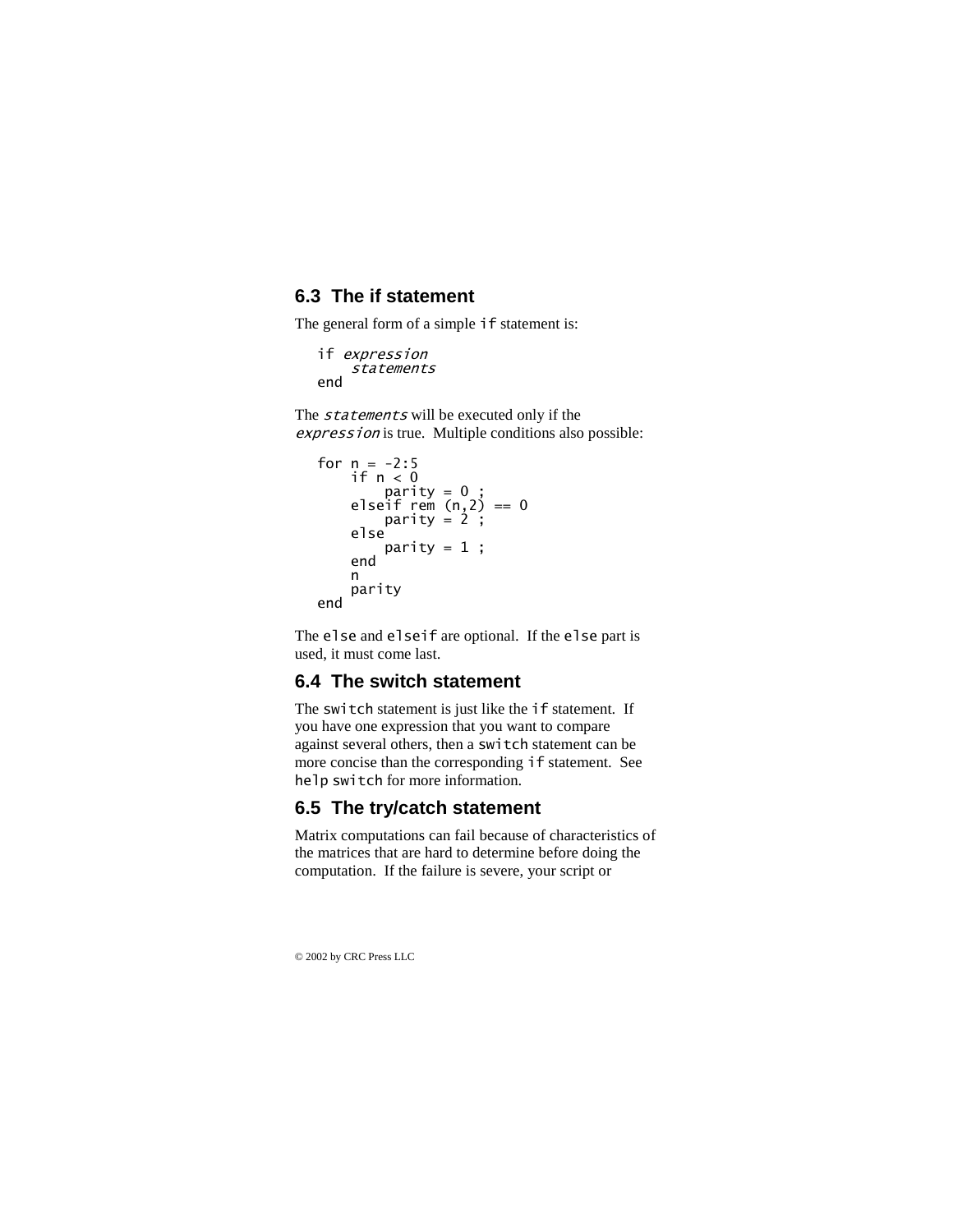function (see Chapter 7) may be terminated. The try/catch statement allows you to compute optimistically and then recover if those computations fail. The general form is:

```
try
   statements
catch
    statements
end
```
The first block of statements is executed. If an error occurs, those statements are terminated, and the second block of statements is executed. You cannot do this with an if statement. See help try.

# **6.6 Matrix expressions (if and while)**

A matrix expression is interpreted by if and while to be true if **every** entry of the matrix expression is nonzero. Enter these two matrices:

A = [ 1 2 ; 3 4 ]  $B = [23; 35]$ 

If you wish to execute a statement when matrices A and B are equal, you could type:

```
i f A == Bdisp ('A and B are equal')
And
```
If you wish to execute a statement when A and B are not equal, you would type:

```
if any (any (A \sim= B))
disp ('A and B are not equal')
end
```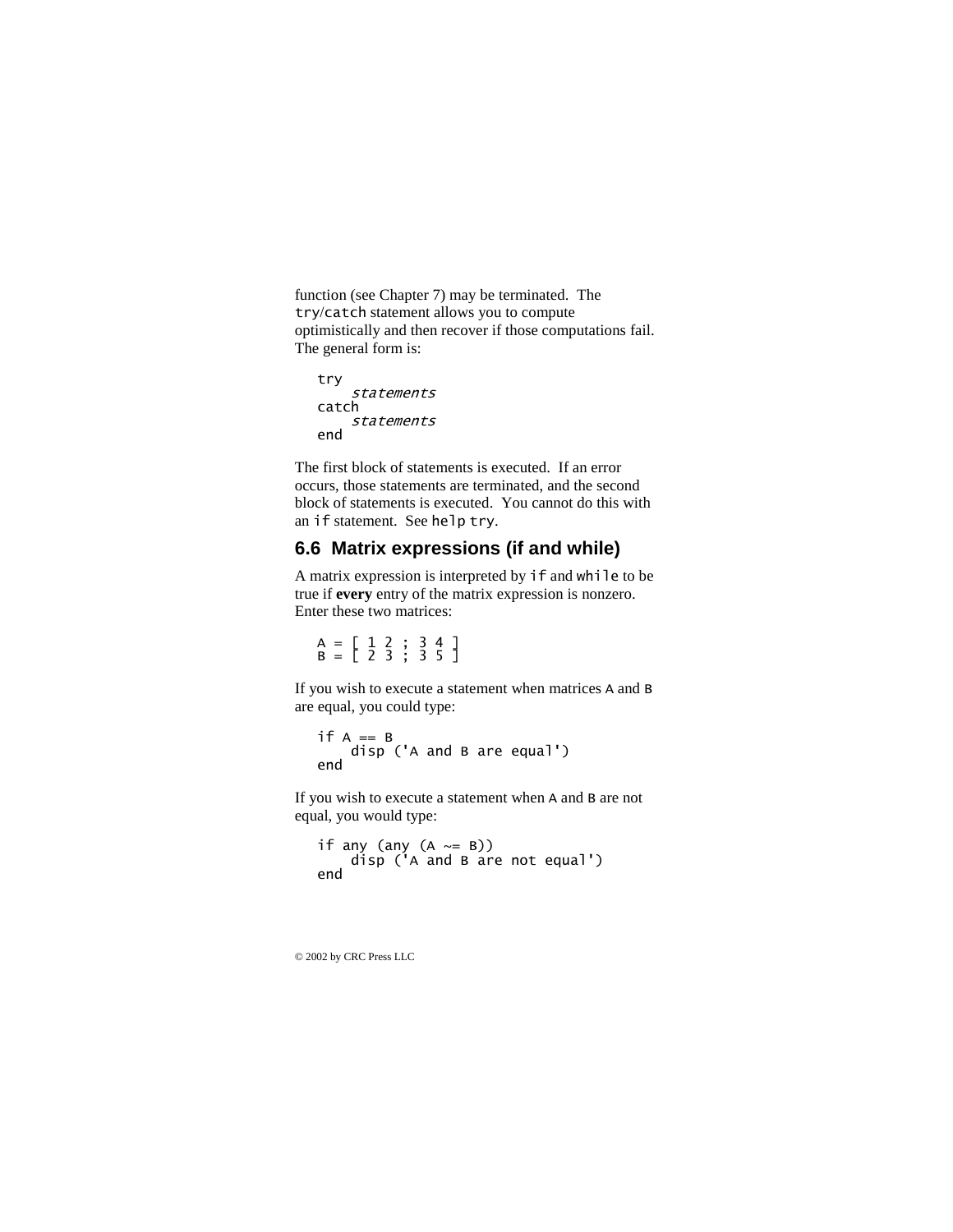or, more simply,

```
i f A == Belse
disp ('A and B are not equal')
end
```
Note that the seemingly obvious:

```
if A \sim Bdisp ('not what you think')
end
```
will not give what is intended because the statement would execute only if each of the corresponding entries of A and B differ. The functions  $any$  and  $a$ <sup>1</sup> can be creatively used to reduce matrix expressions to vectors or scalars. Two anys are required above because any is a vector operator (see Section  $5.3$ ). In logical terms, any and all correspond to the existential  $(\exists)$  and universal  $(\forall)$  quantifiers, respectively, applied to each column of a matrix or each entry of a row or column vector. Like most vector functions, any and  $a$ <sup> $\overline{a}$ </sup> can be applied to dimensions of a matrix other than the columns.

Thus, an if statement with a two-dimensional matrix express *i on* is equivalent to:

```
if all (all (expression))
    statement
end
```
# **6.7 Infinite loops**

With loops, it is possible to execute a command that will never stop. Typing Ctrl-C stops a runaway display or computation. Try: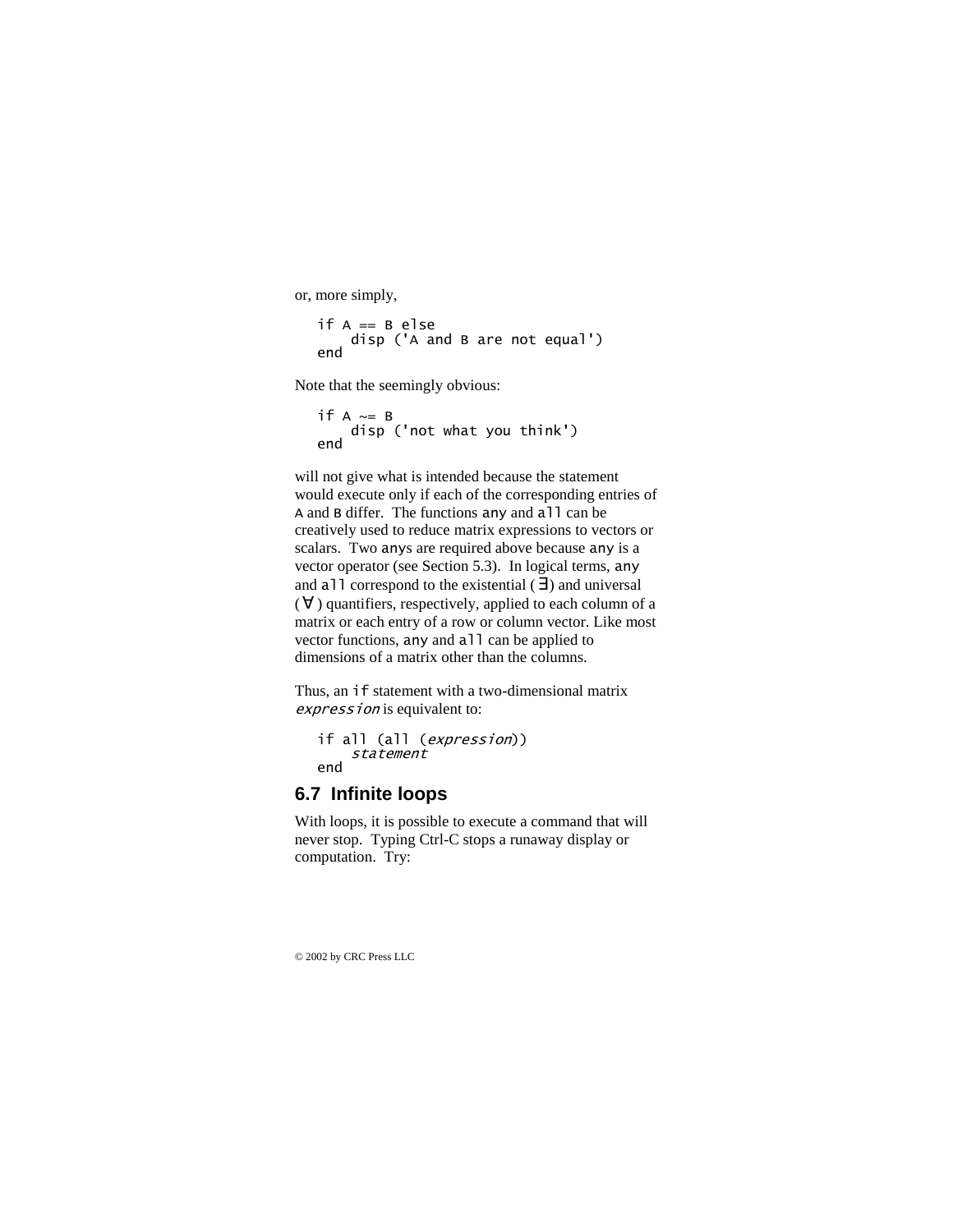```
i = 1while i >0i = i + 1end
```
then type Ctrl-C to terminate this loop.

# **7. M-files**

MATLAB can execute a sequence of statements stored in files. These are called M-files because they must have the file type . m as the last part of their filename.

## **7.1 M-file Editor/Debugger window**

Much of your work with MATLAB will be in creating and refining M-files. M-files are usually created using your favorite text editor or with MATLAB's M-file Editor/Debugger. See also Help: MATLAB: Using MATLAB: Development Environment: Editing and Debugging M-Files.

There are two types of M-files: script files and function files. In this exercise, you will incrementally develop and debug a script and then a function for making a matrix diagonally dominant (see Section 5.5). Select  $\text{File} \blacktriangleright$  $New \triangleright M - f$  i le to start a new M-file, or click:

# η

Type in these lines in the Editor,

```
f = sum(A, 2);
A = A + diag (f) ;
```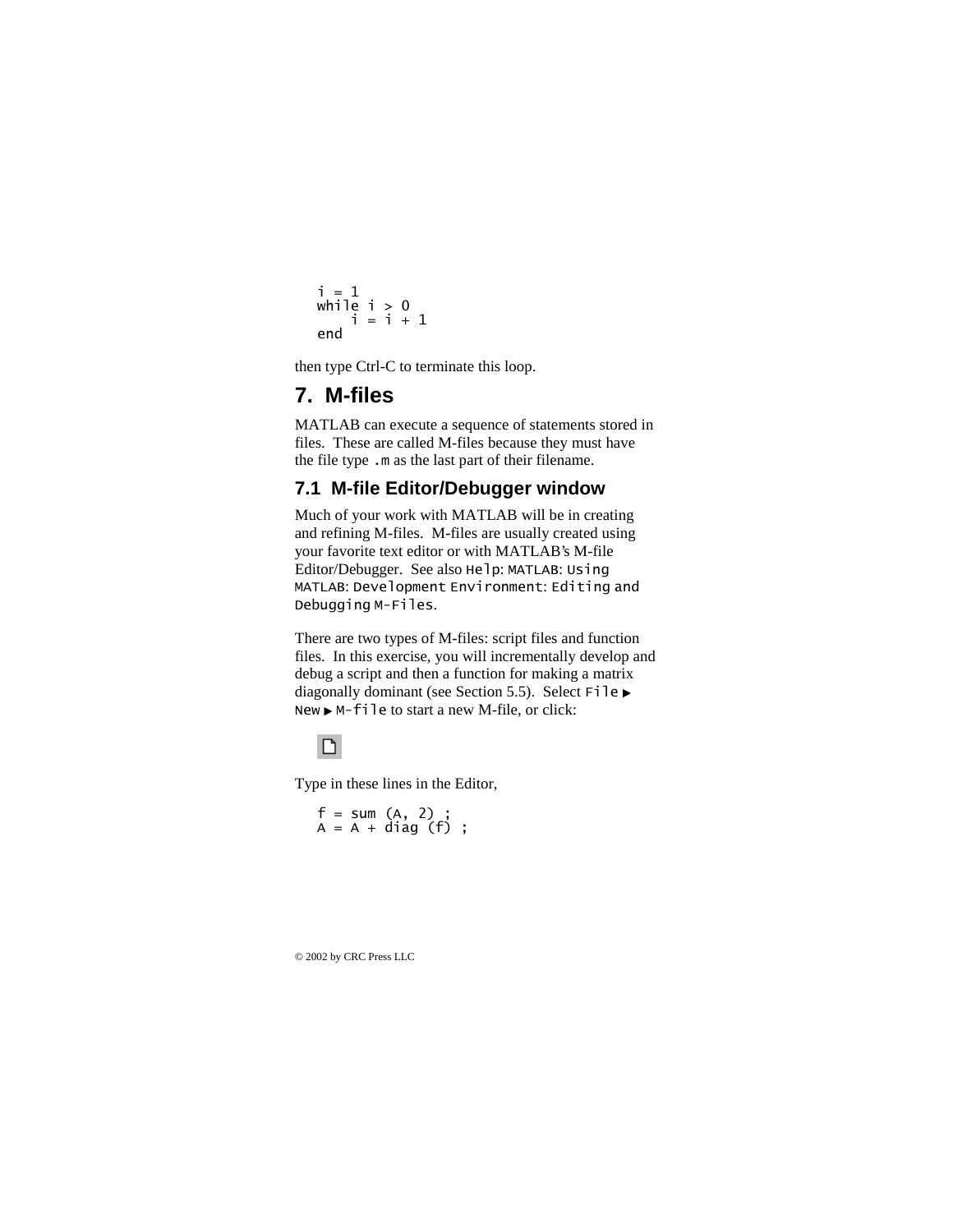and save the file as ddom. m by clicking:

# 目

You've just created a MATLAB script file.<sup>3</sup> The semicolons are there because you normally do not want to see the results of every line of a script or function.

# **7.2 Script files**

A script file consists of a sequence of normal MATLAB statements. Typing ddom in the Command window causes the statements in the script file ddom. m to be executed. Variables in a script file are global and will change the value of variables of the same name in the workspace of the current MATLAB session. Type:

```
A = rand(3)ddom
\Delta
```
in the Command window. It seems to work; the matrix  $\bf{A}$ is now diagonally dominant. If you type this in the Command window, though,

```
A = [1 -2 ; -1 1]ddom
\Delta
```
then the diagonal of A just got worse. What happened? Click on the Editor window and move the mouse to point to the variable f, anywhere in the script. You will see a yellow pop-up window with:

<sup>&</sup>lt;sup>3</sup> See <http://www.cise.ufl.edu/research/sparse/MATLAB> for the M-files and MEX-files used in this book.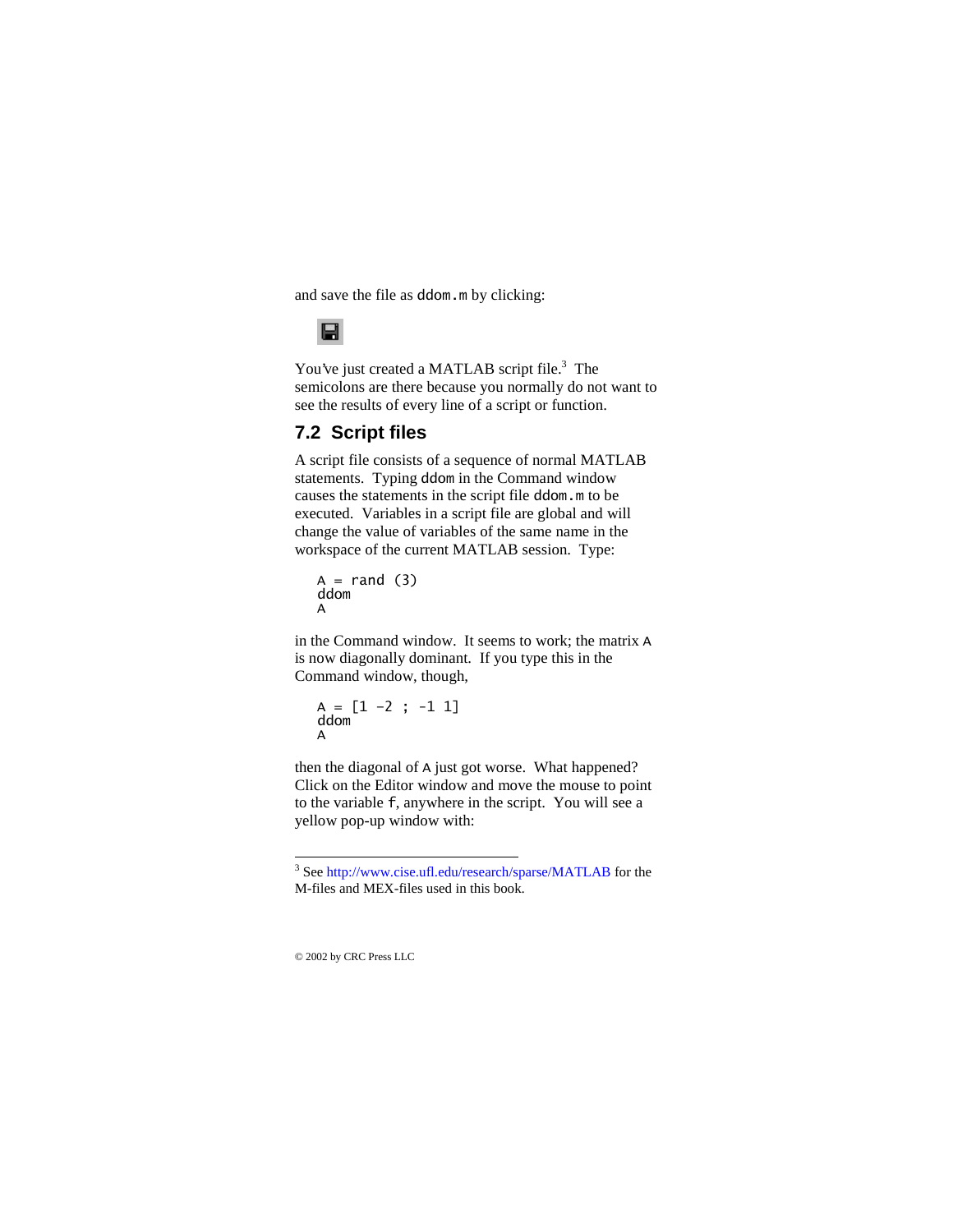$$
f = \begin{bmatrix} -1 \\ 0 \end{bmatrix}
$$

Oops. f is supposed to be a sum of absolute values, so it cannot be negative. Edit the first line of ddom. m and change it to:

 $f = sum (abs (A), 2)$ ;

save the file, and run it again on the original matrix  $A = [1]$  $-2$ ;  $-1$  1]. This time, instead of typing in the command, try running the script by clicking:

# 咱

in the Editor window. This is a shortcut to typing ddom in the Command window. The matrix  $\bf{A}$  is now diagonally dominant. Run the script again, though, and you will see that A is modified even if it is already diagonally dominant. Fix this modifying only those rows that violate diagonal dominance.

Set A to  $\begin{bmatrix} 1 & -2 \\ -2 & 1 \end{bmatrix}$  by clicking on the command in the Command History window. Next, modify ddom. m to be:

```
d = diag(A):
a = abs(d);
f = sum (abs (A), 2) - a;i = find (f >= a);
A (i, i) = A(i, i) + diag(f(i)):
```
and click: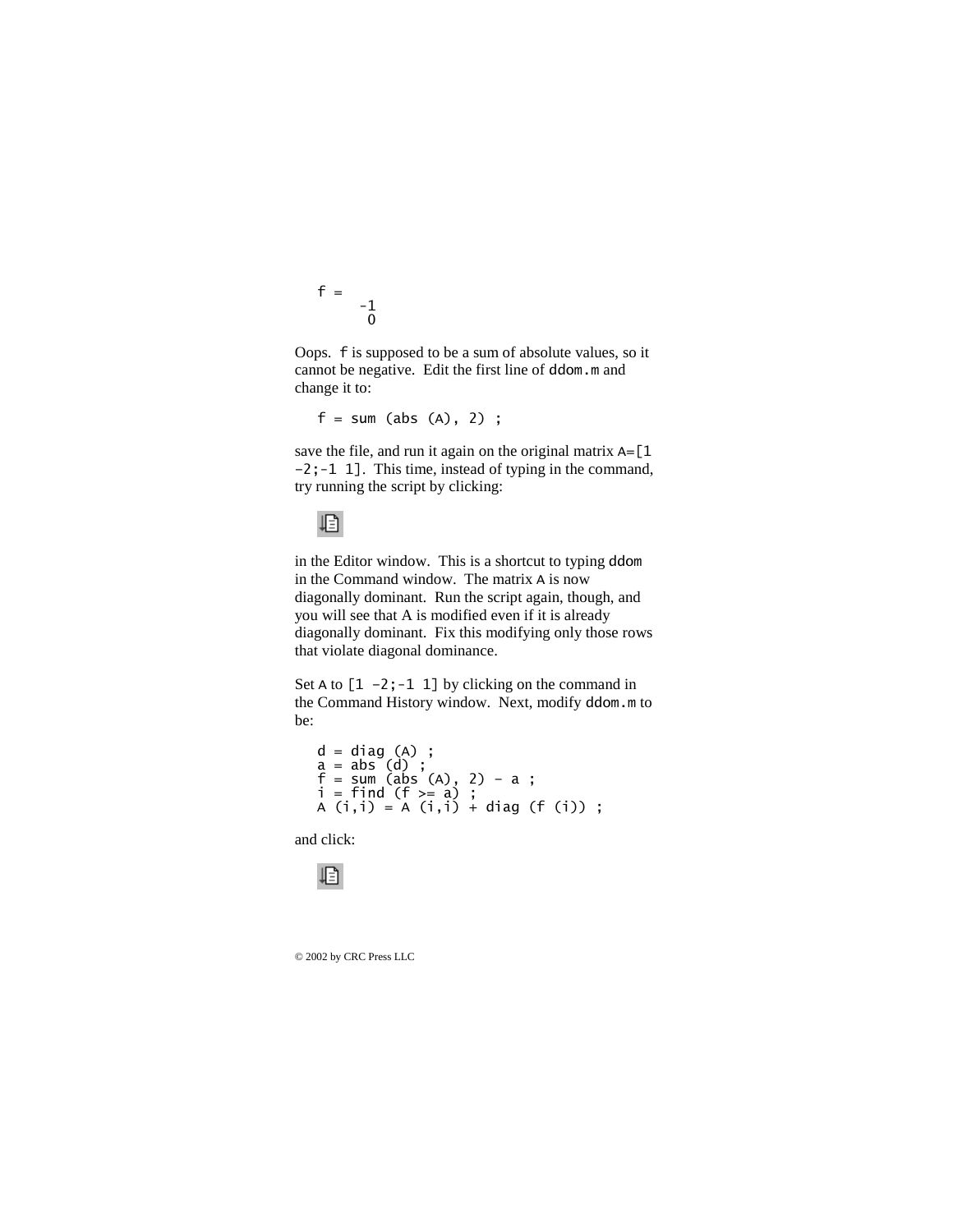to save and run the script. Run it again; the matrix does not change.

Try it on the matrix  $A = \begin{bmatrix} -1 \\ 2 \\ 1 \\ -1 \end{bmatrix}$ . The result is wrong. To fix it, try another debugging method — setting breakpoints. A breakpoint causes the script to pause, and allows you to enter commands in the Command window, while the script is paused (it acts just like the keyboard command).

Click on line 5 and select Breakpoints  $\triangleright$  Set/Clear Breakpoint or click:



A red dot appears in a column to the left of line 5. You can also set and clear breakpoints by clicking on the red dots or dashes in this column.

In the Command window, type:

```
clear
A = [-1 \ 2 \ ; \ 1 \ -1]ddom
```
A green arrow appears at line 5, and the prompt  $K>>$ appears in the Command window. Execution of the script has paused, just before line 5 is executed. Look at the variables A and f. Since the diagonal is negative, and f is an absolute value, we should subtract f from A to preserve the sign. Type the command:

 $A = A - diaG(f)$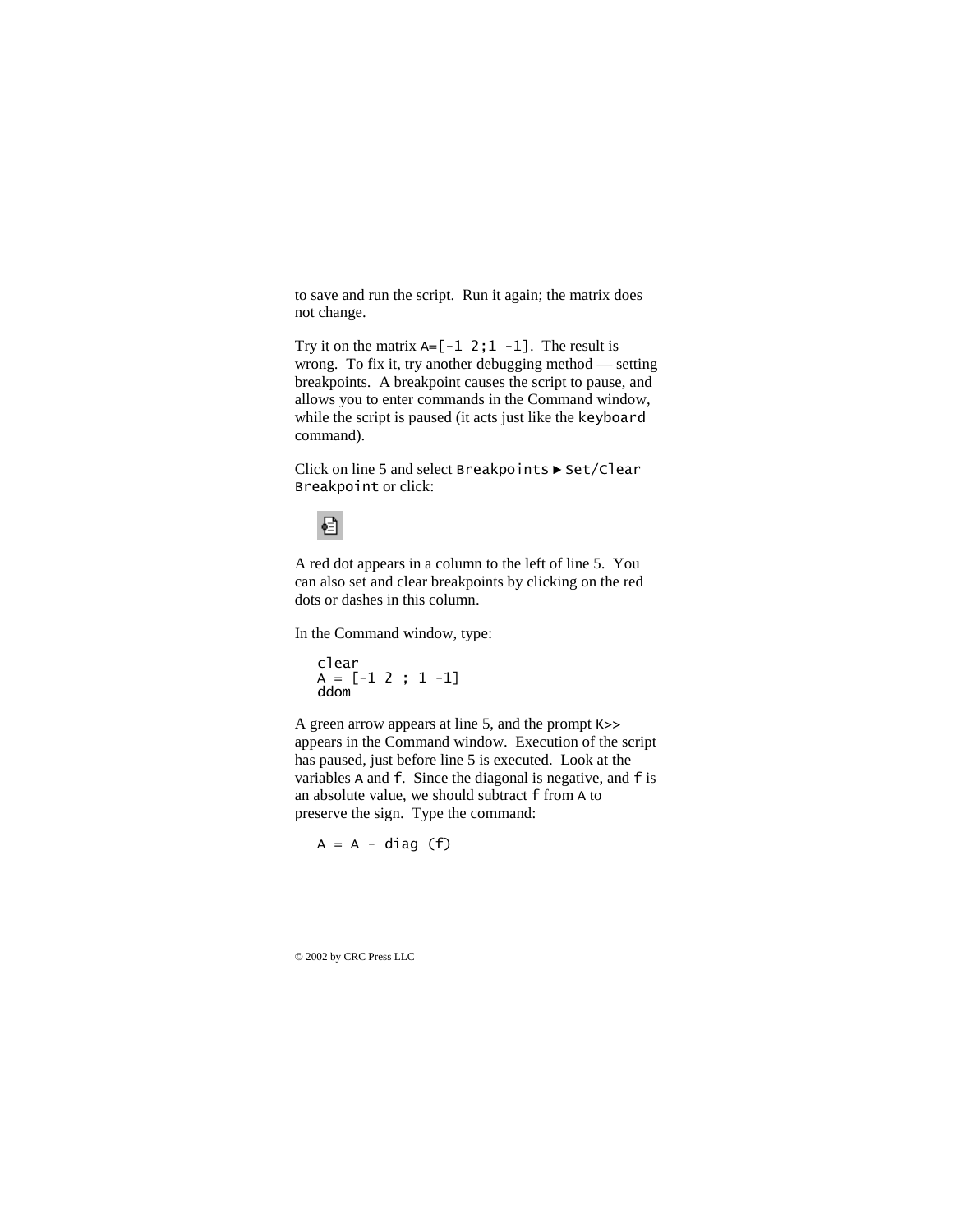The matrix is now correct, although this works only if all of the rows need to be fixed and all diagonal entries are negative. Stop the script by selecting  $Debug \triangleright \exists x \exists t$ Debug Mode or by clicking:

Clear the breakpoint. Edit the script, and replace line 5 with:

$$
s = sign (d (i));
$$
  
A (i,i) = A (i,i) + diag (s.\* f (i));

Type  $A = \begin{bmatrix} -1 \\ 2 \\ 1 \\ -1 \end{bmatrix}$  and run the script. The script seems to work, but it modifies A more than is needed. Try the script on  $A = zeroS(4)$ , and you will see that the matrix is not modified at all, because  $sign(0)$  is zero. Fix the script so that it looks like this:

G GLDJ\$ D DEVG I VXPDEV\$²D L ILQGI! D >PQ@ VL]H\$ N LL
P WRO 
HSV V 
GL!  \$N WRO
V
PD[ILWRO

which is the sequence of commands you typed in Section 5.5.

# **7.3 Function files**

Function files provide extensibility to MATLAB. You can create new functions specific to your problem, which will then have the same status as other MATLAB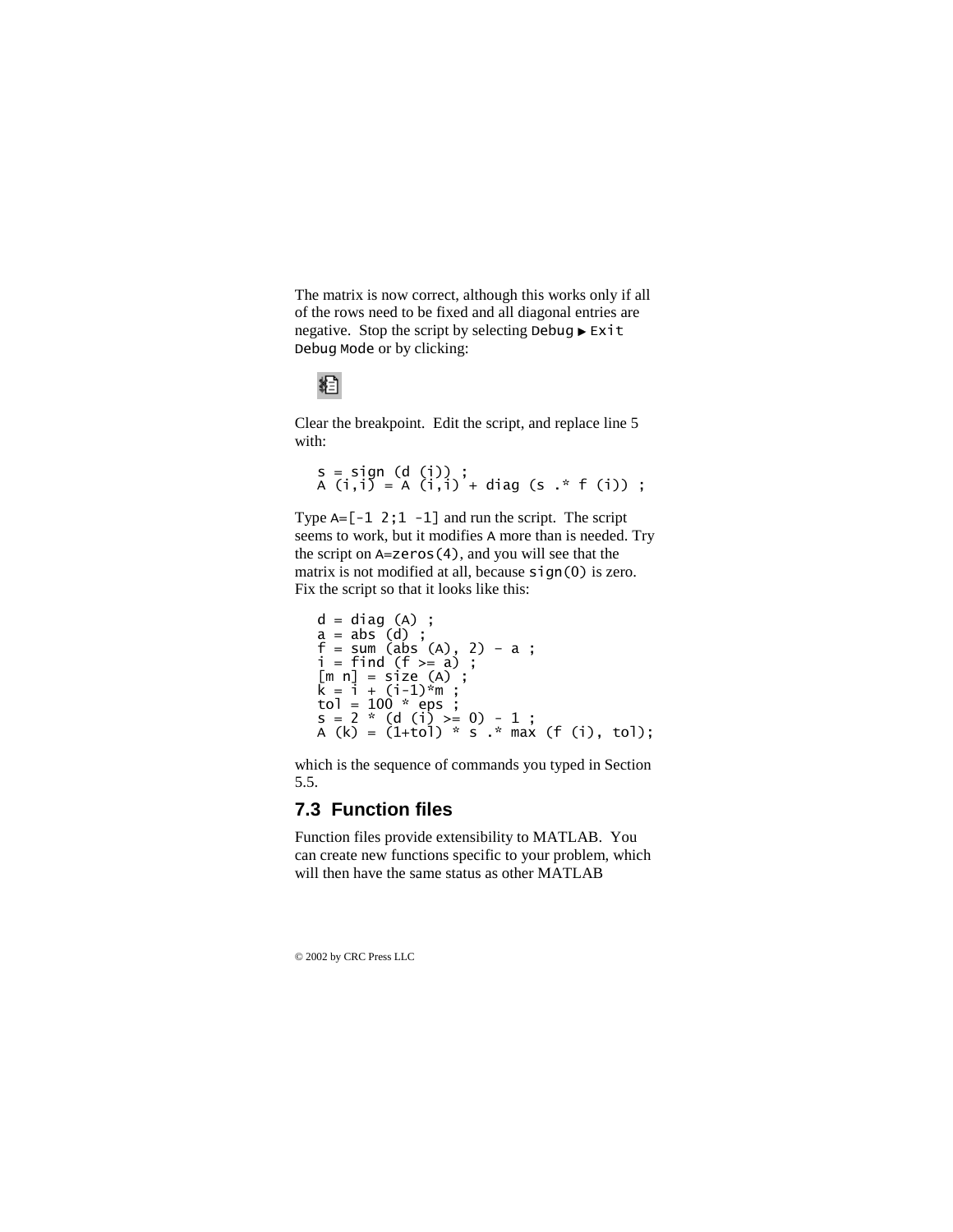functions. Variables in a function file are by default local. A variable can, however, be declared global (see help qlobal).

Convert your ddom. m script into a function by adding these lines at the beginning of ddom.m:

```
\text{Function } \mathsf{R} = \text{ddom}(\mathsf{A})\% B = ddom (A) returns a diagonally
% dominant matrix B by modifying the
% diagonal of A.
```
and add this line at the end of your new function:

 $B = A$ :

You now have a MATLAB function, with one input argument and one output argument. To see the difference between global and local variables as you do this exercise, type clear. Functions do not modify their inputs, so:

 $C = [1 -2; -11]$  $D = \bar{d}$ dom  $(\dot{C})$ 

returns a matrix C that is diagonally dominant. The matrix C in the workspace does not change, although a copy of it local to the ddom function, called A, is modified as the function executes. Note that the other variables, a,  $d, f, i, k$  and  $s$  no longer appear in your workspace. Neither do  $\Delta$  and  $\beta$ . These are all local to the ddom function.

The first line of the function declares the function name, input arguments, and output arguments; without this line the file would be a script file. Then a MATLAB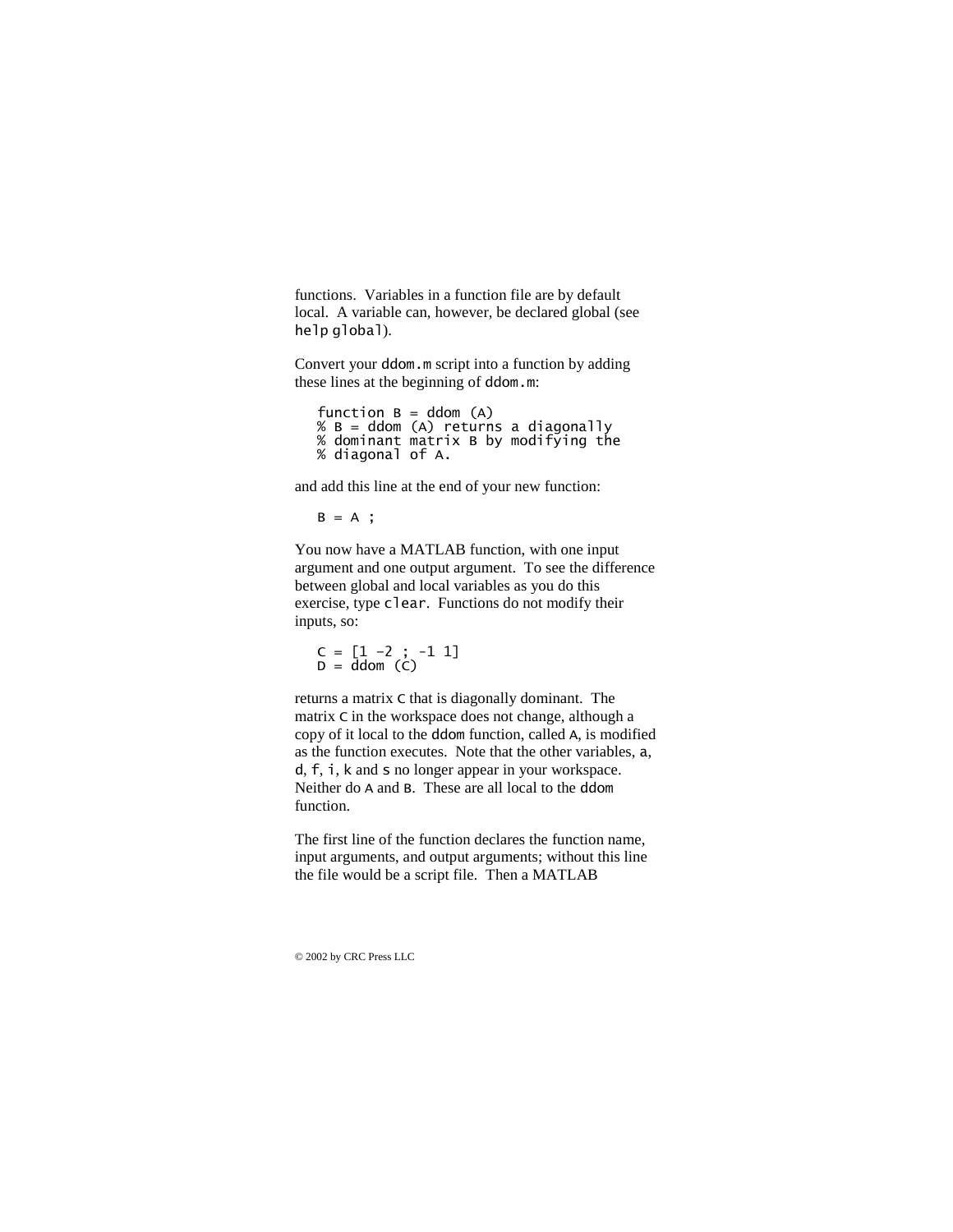statement  $D = ddom(C)$ , for example, causes the matrix C to be passed as the variable A in the function and causes the output result to be passed out to the variable  $D$ . Since variables in a function file are local, their names are independent of those in the current MATLAB workspace. Your workspace will have only the matrices C and D. If you want to modify C itself, then use  $C = ddom(C)$ .

Lines that start with % are comments; more on this in Section 7.6. An optional return statement causes the function to finish and return its outputs.

# **7.4 Multiple inputs and outputs**

A function may also have multiple output arguments. For example, it would be useful to provide the caller of the ddom function some control over how strong the diagonal is to be and to provide more results, such as the list of rows (the variable  $\overline{\mathbf{i}}$ ) that violated diagonal dominance. Try changing the first line to:

 $function [B,i] = ddom (A, tol)$ 

and add a % at the beginning of the line that computes tol. Single assignments can also be made with a function having multiple output arguments. For example, with this version of ddom, the statement  $D = dd$ om $(C, 0, 1)$ will assign the modified matrix to the variable D without returning the vector *i*. Try it.

# **7.5 Variable arguments**

Not all inputs and outputs of a function need be present when the function is called. The variables nargin and nargout can be queried to determine the number of inputs and outputs present. For example, we could use a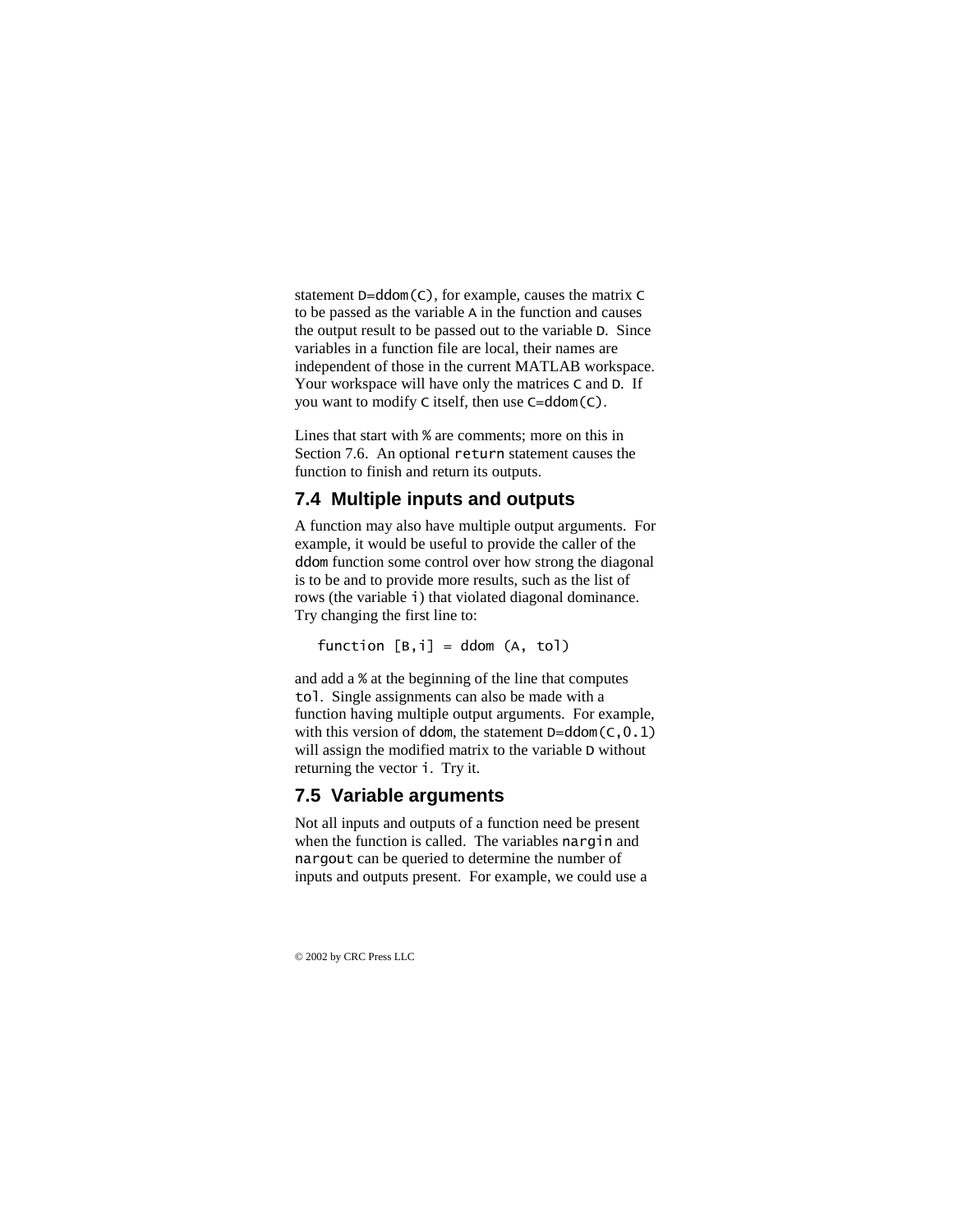default tolerance if tol is not present. Add these statements in place of the line that computed to l:

```
if (nargin == 1)
tol = 100 * eps ;
end
```
An example of both nargin and nargout is given in Section 8.1

# **7.6 Comments and documentation**

The % symbol indicates that the rest of the line is a comment; MATLAB will ignore the rest of the line. Moreover, the first contiguous comment lines are used to document the M-file. They are available to the online help facility and will be displayed if, for example,  $help$ ddom is entered. Such documentation should always be included in a function file. Since you've modified the function to add new inputs and outputs, edit your script to describe the variables  $\mathbf i$  and  $\mathbf tol$ . Be sure to state what the default value of tol is. Next, type help ddom.

# **7.7 Entering large matrices**

Script files may be used to enter data into a large matrix; in such a file, entry errors can be easily corrected. If, for example, one enters in a file amatrix.m:

```
A = [1234
5 6 7 8
];
```
then the command amatrix causes the assignment given in amatrix. m to be carried out. However, it is usually easier to use load (see Section 2.7) or the Array Editor (see Section 2.6), rather than a script.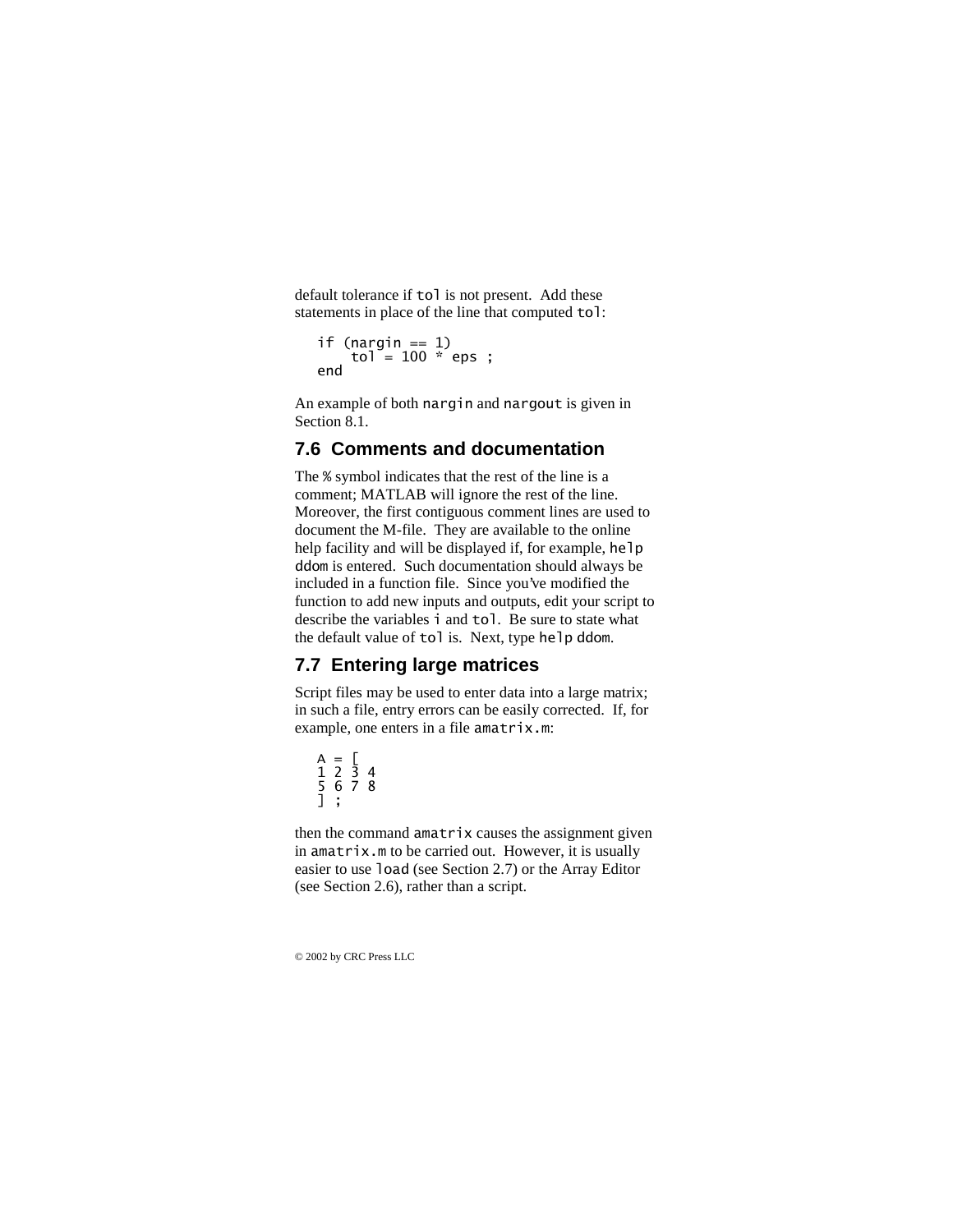An M-file can reference other M-files, including referencing itself recursively.

# **8. Advanced M-file features**

This section describes advanced M-file techniques, such as how to pass function references and how to write highperformance code in MATLAB.

# **8.1 Function references**

A function handle is a reference to a function that can then be treated as a variable. It can be copied, stored in a matrix (not a numeric one, though), placed in cell array, and so on. Its final use is normally to pass it to  $feval$ , which then evaluates the function. For example,

 $h = \alpha \sin$  $y = \text{few}$ al (h. pi/2)

is the same thing as simply  $v = \sin(\pi/2)$ . Try it. You can also use a string to refer to a function, as in:

y = feval ('sin', pi/2)

but the function handle method is more general. See help function handle for more information.

The bisect function, below, takes a function handle as one of its inputs. It also gives you an example of nargin and nargout (see also Section 7.5).

```
function [b, steps] = bisect (fun, x, tol)% BISECT: Zero of a function of one
% variable via the bisection method.
% bisect (fun.x) returns a zero of the
% function fun. fun is a function
% handle or a string with the name of a
```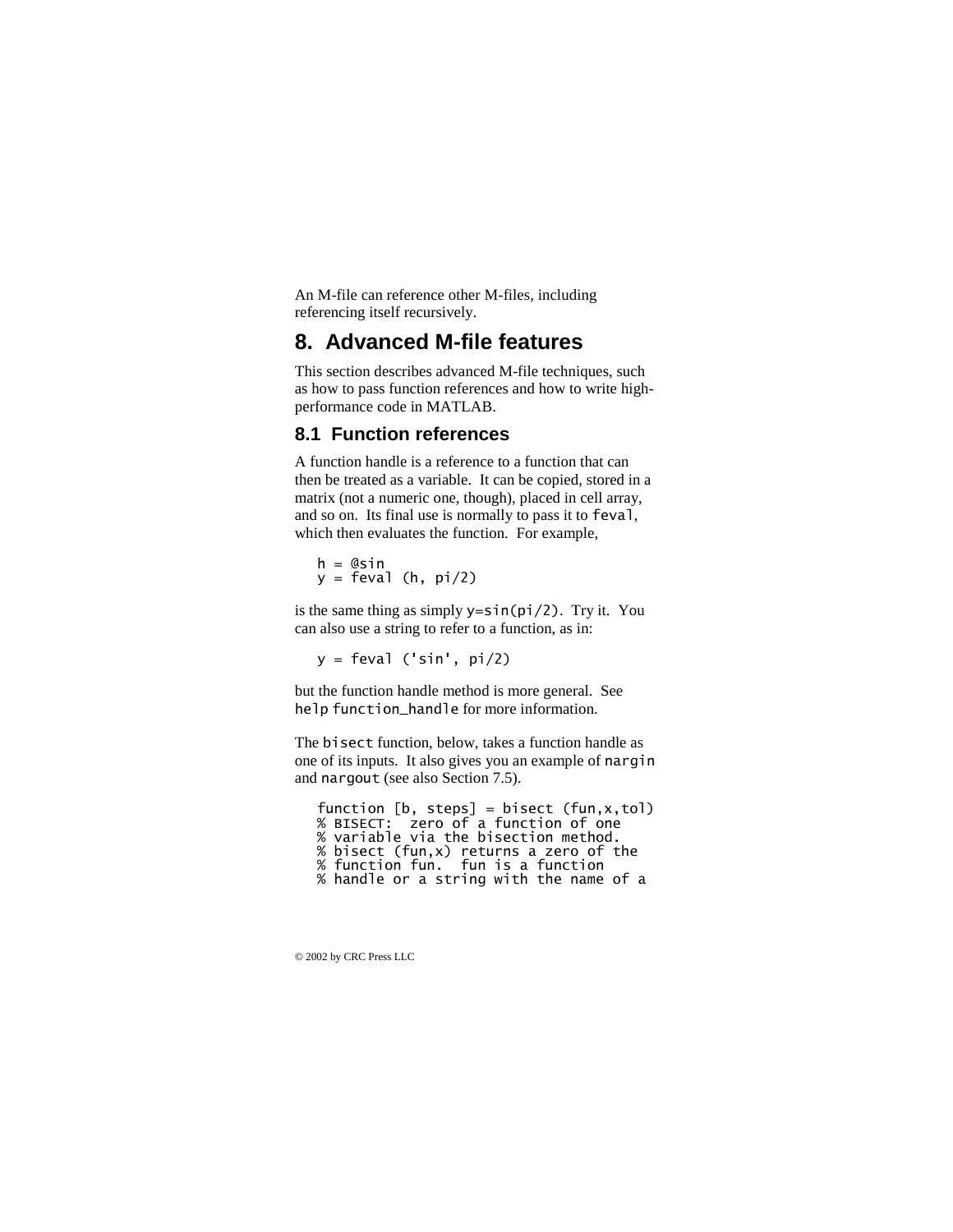```
% function. x is a starting guess. The
% value of b returned is near a point
% where fun changes sign. For example,
% bisect (@sin,3) is pi. Note the use
% of the function handle, @sin.%% An optional third input argument sets
% a tolerance for the relative accuracy
% of the result. The default is eps.
% An optional second output argument
% gives a matrix containing a trace of
% the steps; the rows are of the form
% [c (f(c))].
if (nargin < 3)
    % default tolerance
    tol = eps;
end
trace = (nargout == 2);
if (x \sim 0)dx = x/20;
else
    dx = 1/20;
end
a = x - dx :
fa = fewal (fun, a) :
b = x + dxfb = fewal (fun, b);
if (trace)
    steps = [a fa ; b fb] ;
end
% find a change of sign
while (fa > 0) = (fb > 0)dx = 2 * dx;
    a = x - dx;
    fa = fewa1 (fun, a) :
    if (trace)
        steps = [steps ; [a fa]];
    end
    if (fa > 0) \sim = (fb > 0)hreak
    end
```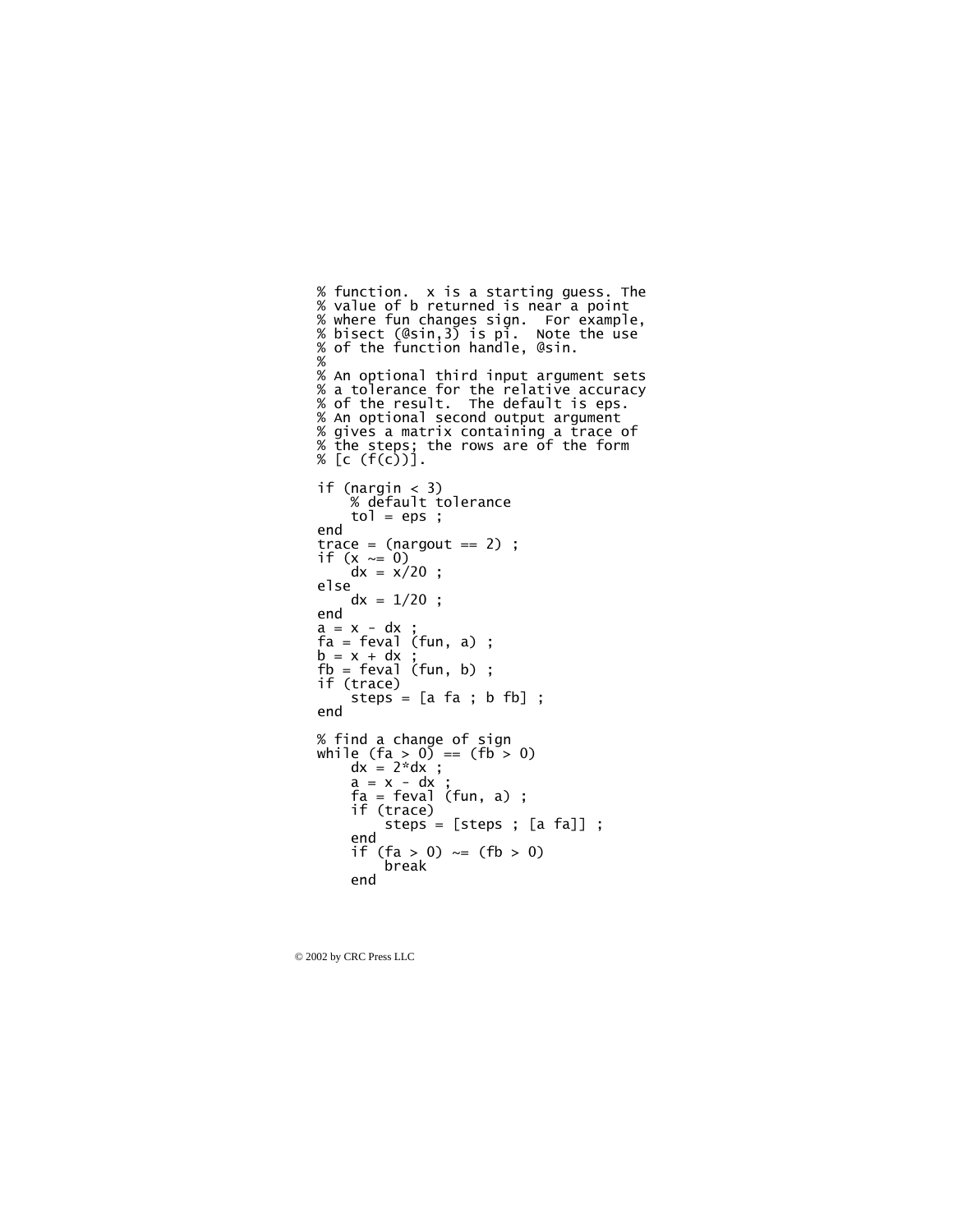```
b = x + dx;
     fb = fewal (fun. b) :
     if (trace)
          \text{steps} = [\text{steps} : [\text{b} \text{ fb}] ];
     end
end
% main loop
while (abs'(b-a) > 2*tol*max(abs(b).1))c = a + (b-a)/2;
     fc = fewal (fun, c);
     if (trace)
          \text{steps} = [\text{steps} : [\text{c fc}]];
     end
     if (fb > 0) == (fc > 0)b = c;
          fb = fc:
     else
          a = c;
          fa = f\acute{c}:
     end
end
```
Some of MATLAB's functions are built in; others are distributed as M-files. The actual listing of any non-built-in M-file, MATLAB's or your own, can be viewed with the MATLAB command type functionname. Try entering type eig, type vander, and type rank.

#### **8.2 Name resolution**

When MATLAB comes upon a new name, it resolves it into a specific variable or function by checking to see if it is a variable, a built-in function, a file in the current directory, or a file in the MATLAB path (in order of the directories listed in the path). MATLAB uses the first variable, function, or file it encounters with the specified name. There are other cases; see Help: MATLAB: Using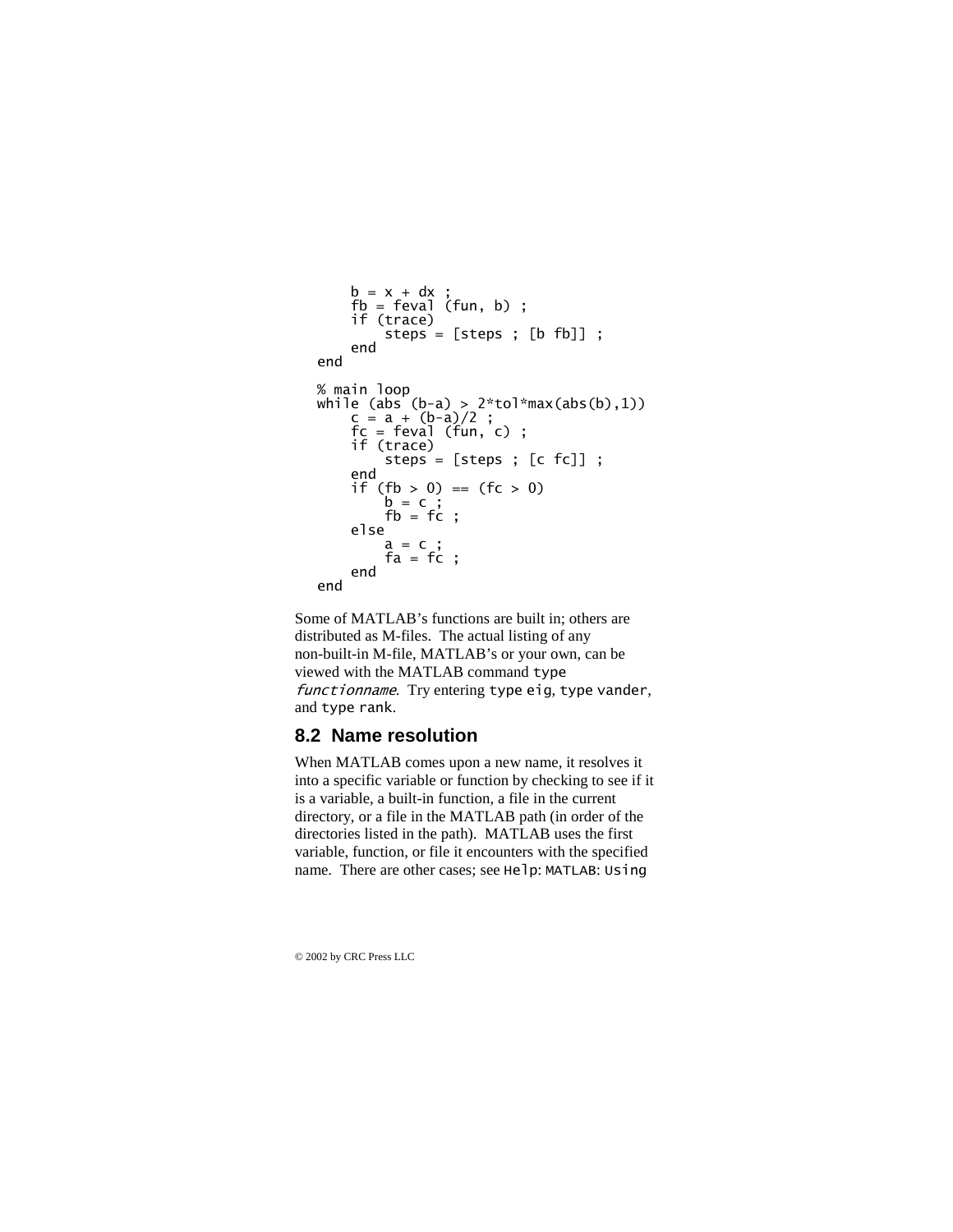MATLAB: Development Environment: Workspace, Path, and File Operations: Search Path, You can use the command which to find out what a name is. Try this:

```
clear
i.
which i
i = 3which i
```
#### **8.3 Error messages**

Error messages are best displayed with the function error. For example,

```
A = rand(4.3)[m n] = size (A);
\overline{if} m \sim = n
error ('A must be square') ;
And
```
aborts execution of an M-file if the matrix A is not square. This is a useful thing to add to the ddom function that you developed in Chapter 7, since diagonal dominance is only defined for square matrices. Try adding it to ddom (excluding the rand statement, of course), and see what happens if you call ddom with a rectangular matrix.

See Section 6.5 ( $try/catch$ ) for one way to deal with errors in functions you call.

#### **8.4 User input**

In an M-file the user can be prompted to interactively enter input data, expressions, or commands. When, for example, the statement:

```
iter = input ('iteration count: ') ;
```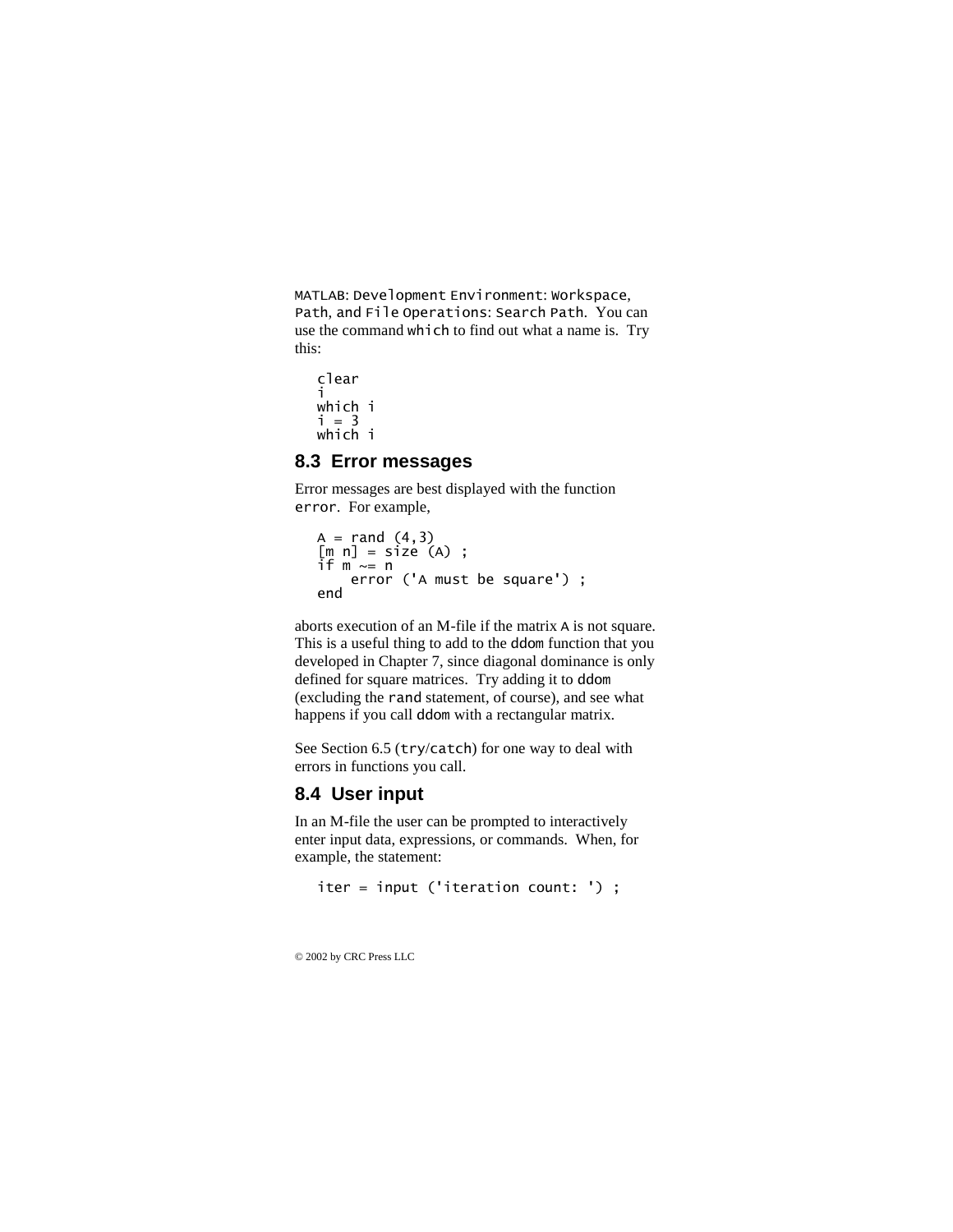is encountered, the prompt message is displayed and execution pauses while the user keys in the input data (or, in general, any MATLAB expression). Upon pressing the return key, the data is assigned to the variable iter and execution resumes. You can also input a string; see help input.

An M-file can be paused until a return is typed in the Command window with the pause command. It is a good idea to display a message, as in:

```
disp ('Hit enter to continue: ') ;
pause
```
A Ctrl-C will terminate the script or function that is paused. A more general command, keyboard, allows you to type any number of MATLAB commands. See help keyboard.

# **8.5 Efficient code**

The function ddom. m that you wrote in Chapter 7 illustrates some of the MATLAB features that can be used to produce efficient code. All operations are "vectorized," and loops are avoided. We could have written the ddom function using nested for loops, much like how you would write it in C, FORTRAN, or Java:

```
function B = ddom (A,tol)% B = ddom (A) returns a diagonally
% dominant matrix B by modifying the
% diagonal of A.
[m n] = size (A);
if (nargin == 1)\text{tol} = 100 * eps ;
end
for i = 1:nd = A (i, i);
```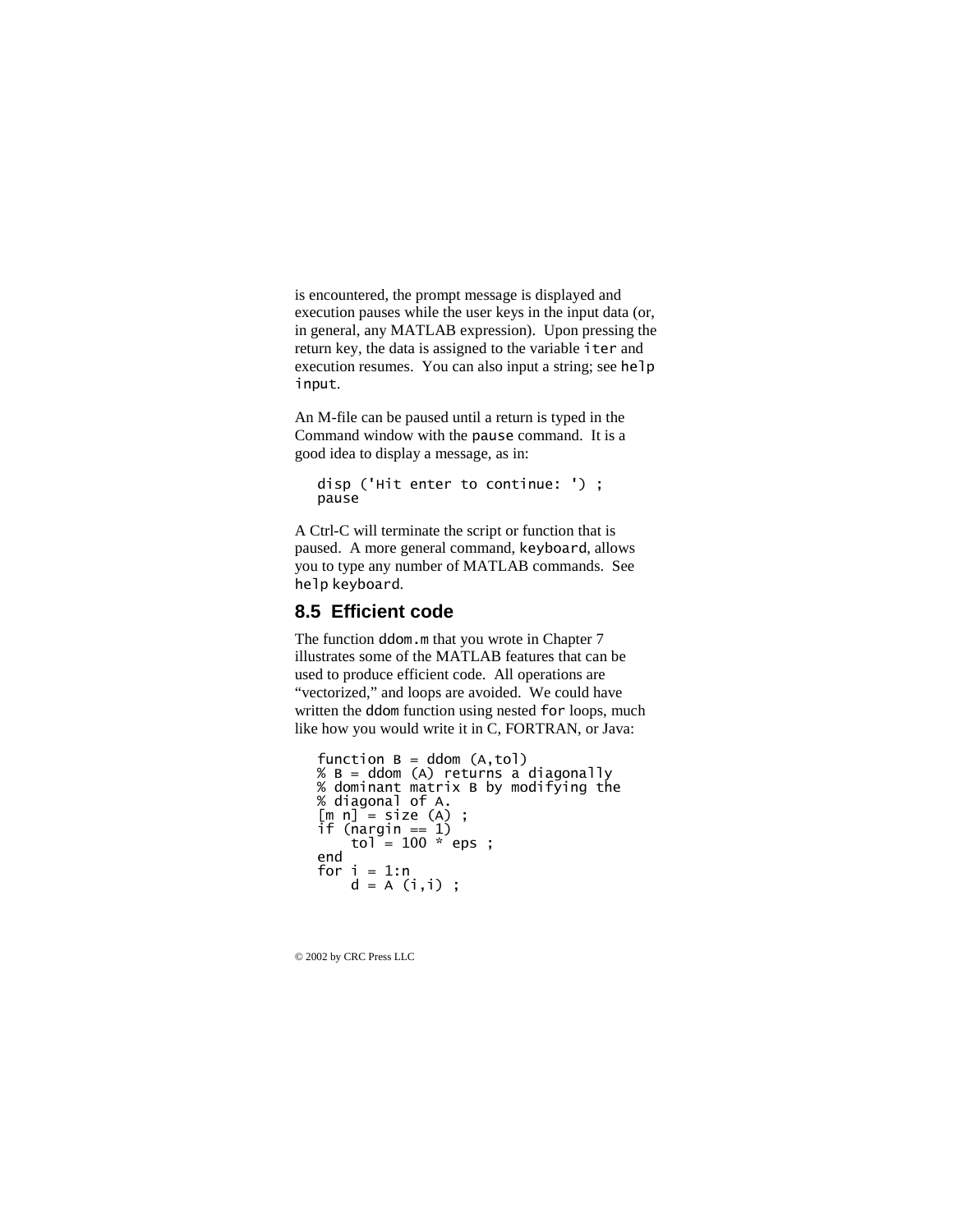```
a = abs(d);
    f = 0;for i = 1:nif (i \sim= j)
            f = f' + abs (A (i, i)):
        end
    end
    if (f \ge a)aii = (1 + tol) * max (f. tol):
        if (d < 0)aii = -aii :
        end
        A (i, i) = aii;end
end
B = A;
```
This works, but it is very slow for large matrices. As you become practiced in writing without loops and reading loop-free MATLAB code, you will also find that the loop-free version is easier to read and understand.

If you cannot vectorize some computations, you can make your for loops go faster by preallocating any vectors or matrices in which output is stored. For example, by including the second statement below, which uses the function zeros, space for storing  $E$  in memory is preallocated. Without this, MATLAB must resize  $E$  one column larger in each iteration, slowing execution.

```
M = magic(6);
E = zeros (6, 50);
for i = 1:50\check{\mathsf{E}} (:, i) = eig (M^i);
end
```
#### **8.6 Performance measures**

Time and space are the two basic measures of an algorithm's efficiency. In MATLAB, this translates into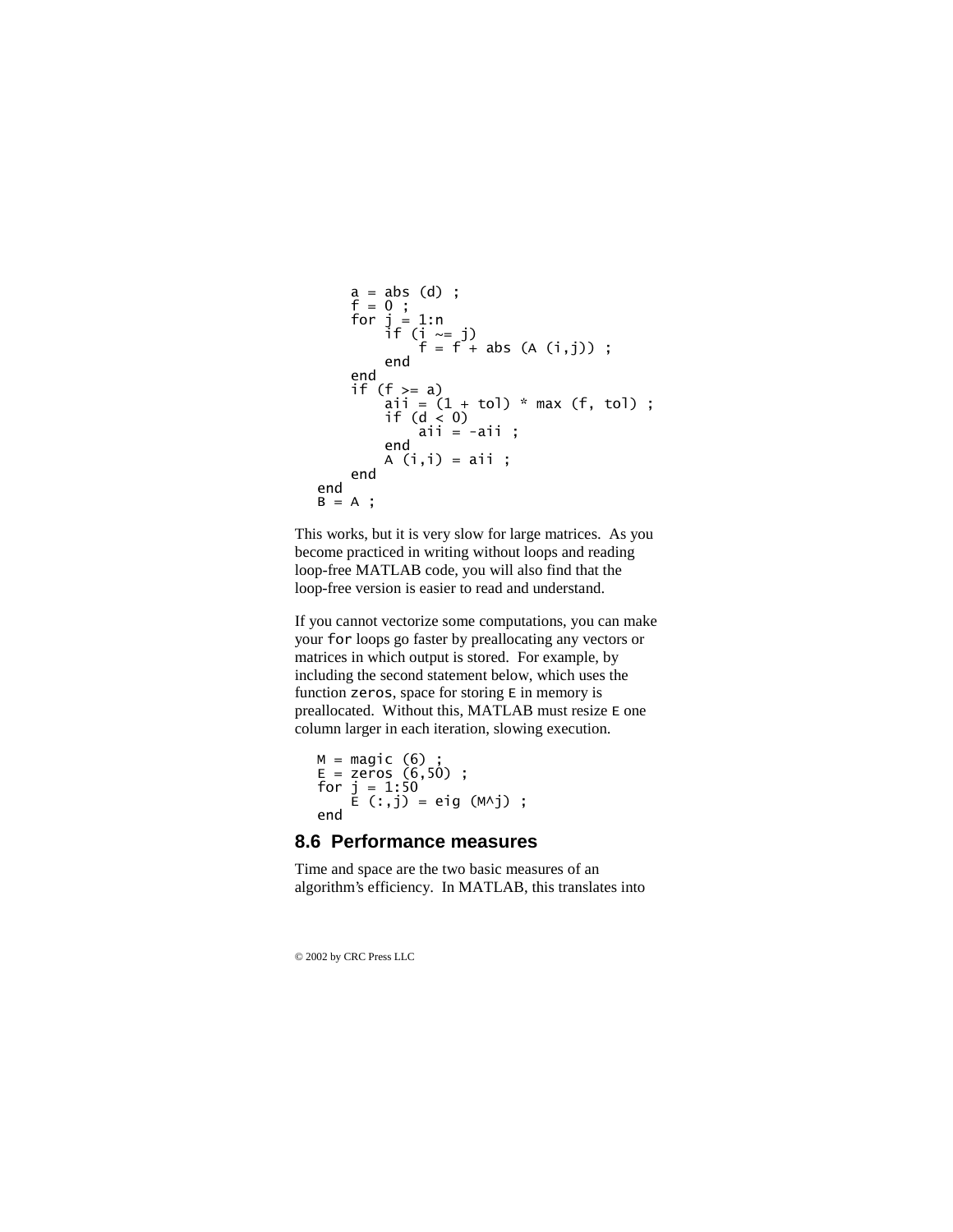the number of floating-point operations (flops) performed, the elapsed time, the CPU time, and the memory space used. MATLAB no longer provides a flop count because it uses high-performance block matrix algorithms that make it difficult to count the actual flops performed. See help flops.

The elapsed time (in seconds) can be obtained with the stopwatch timers tic and toc; tic starts the timer and toc returns the elapsed time. Hence, the commands:

tic statement toc

will return the elapsed time for execution of the statement. The elapsed time for solving a linear system above can be obtained, for example, with:

```
n = 500 ;
A = rand(n) ;
b = \text{rand}(n,1) ;
tic
x = A \ b :
toc
r = norm (A*x-b)
```
The norm of the residual is also computed. You may wish to compare  $x = A \ B$  with  $x = \infty$  (A)\*b for solving the linear system. Try it. You will generally find  $A \ b$  to be faster and more accurate.

If there are other programs running at the same time on your computer, elapsed time will not be an accurate measure of performance. Try using cputime instead. See help cputime.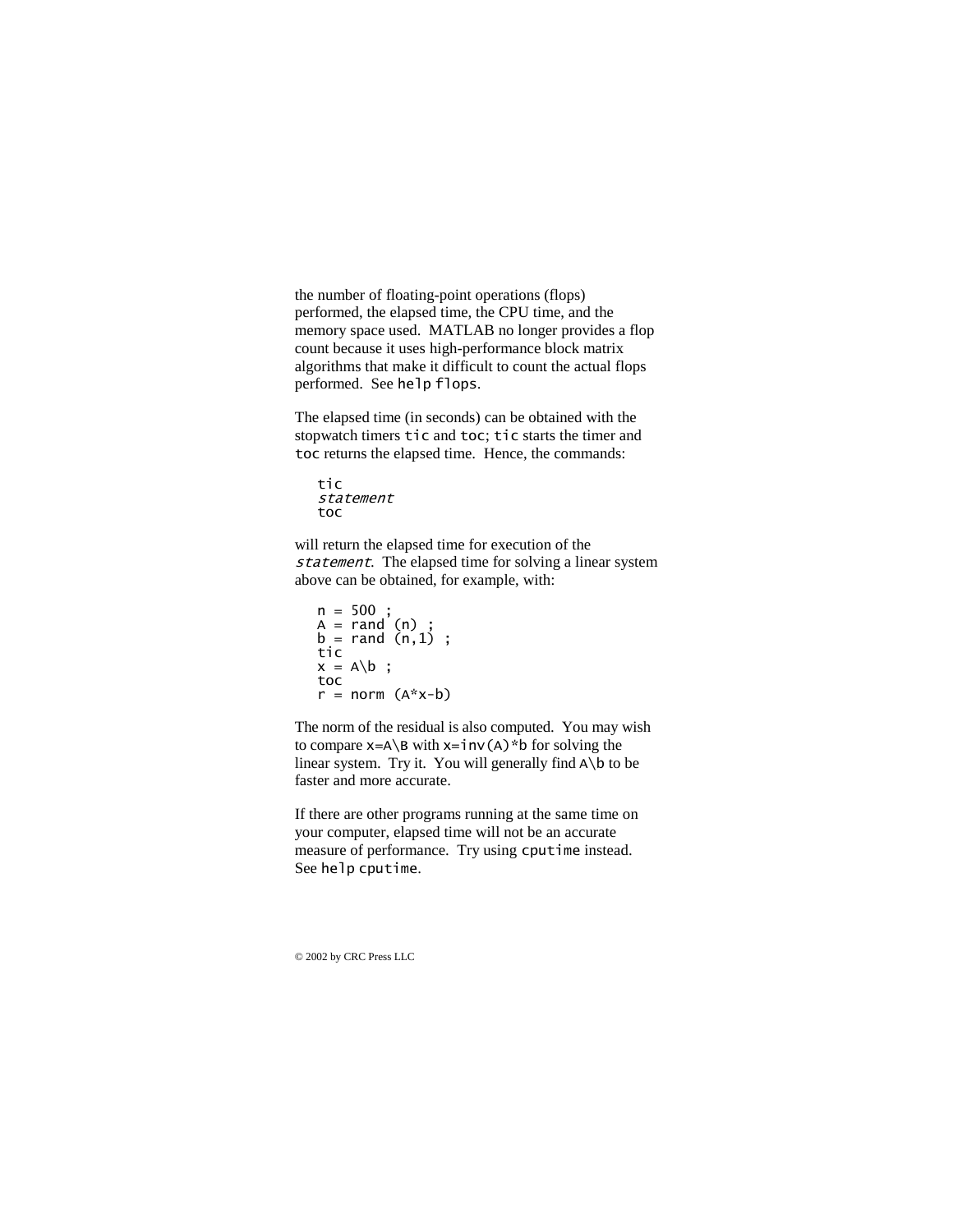MATLAB runs faster if you can restructure your computations to use less memory. Type the following and select n to be some large integer, such as:

 $n = 16000$  ;  $a = rand(n,1)$  ;  $b = \text{rand}(1, n)$  ;  $c = rand(n,1)$ ;

Here are three ways of computing the same vector  $x$ . The first one uses hardly any extra memory, the second and third use a huge amount (about 2GB). Try them (good luck!).

 $x = a^*(b^*c)$ ;  $x = (a * b) * c$ :  $x = a^*b^*c$ :

No measure of peak memory usage is provided. You can find out the total size of your workspace, in bytes, with the command whos. The total can also be computed with:

```
s =whos
space = sum (s.bvtes])
```
Try it. This does not give the peak memory used while inside a MATLAB operator or function, though. See help memory for more options.

#### **8.7 Profile**

MATLAB provides an M-file profiler that lets you see how much computation time each line of an M-file uses. The command to use is profile (see help profile for details).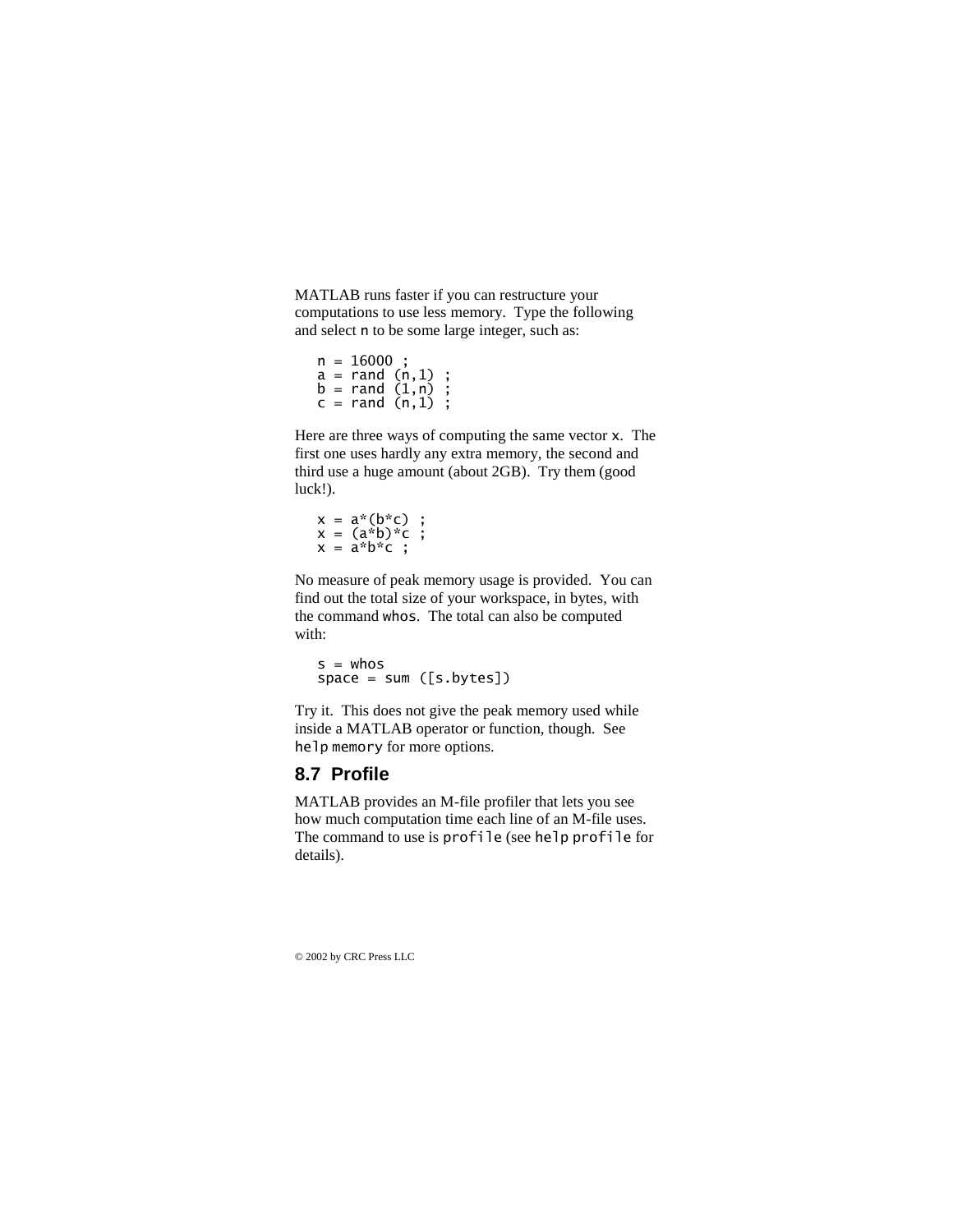# **9. Calling C from MATLAB**

There are times when MATLAB itself is not enough. You may have a large application or library written in another language that you would like to use from MATLAB, or it might be that the performance of your Mfile is not what you would like.

MATLAB can call routines written in C, FORTRAN, or Java. Similarly, programs written in C and FORTRAN can call MATLAB. In this chapter, we will just look at how to call a C routine from MATLAB. For more information, see Help: MATLAB: External Interfaces/API, or see the online MATLAB document *External Interfaces*. This discussion assumes that you already know C.

# **9.1 A simple example**

A routine written in C that can be called from MATLAB is called a MEX-file. The routine must always have the name mexFunction, and the arguments to this routine are always the same. Here is a very simple MEX-file; type it in as the file  $he$ lo.c in your favorite text editor.

```
#include "mex.h"
void mexFunction
€
    int nlhs,
    mxArray *plhs [ ],
    int nrhs.
    const mxArray *prhs [ ]\mathcal{C}\{maxPrintf ("hello world\n") ;
`
```
Compile and run it by typing: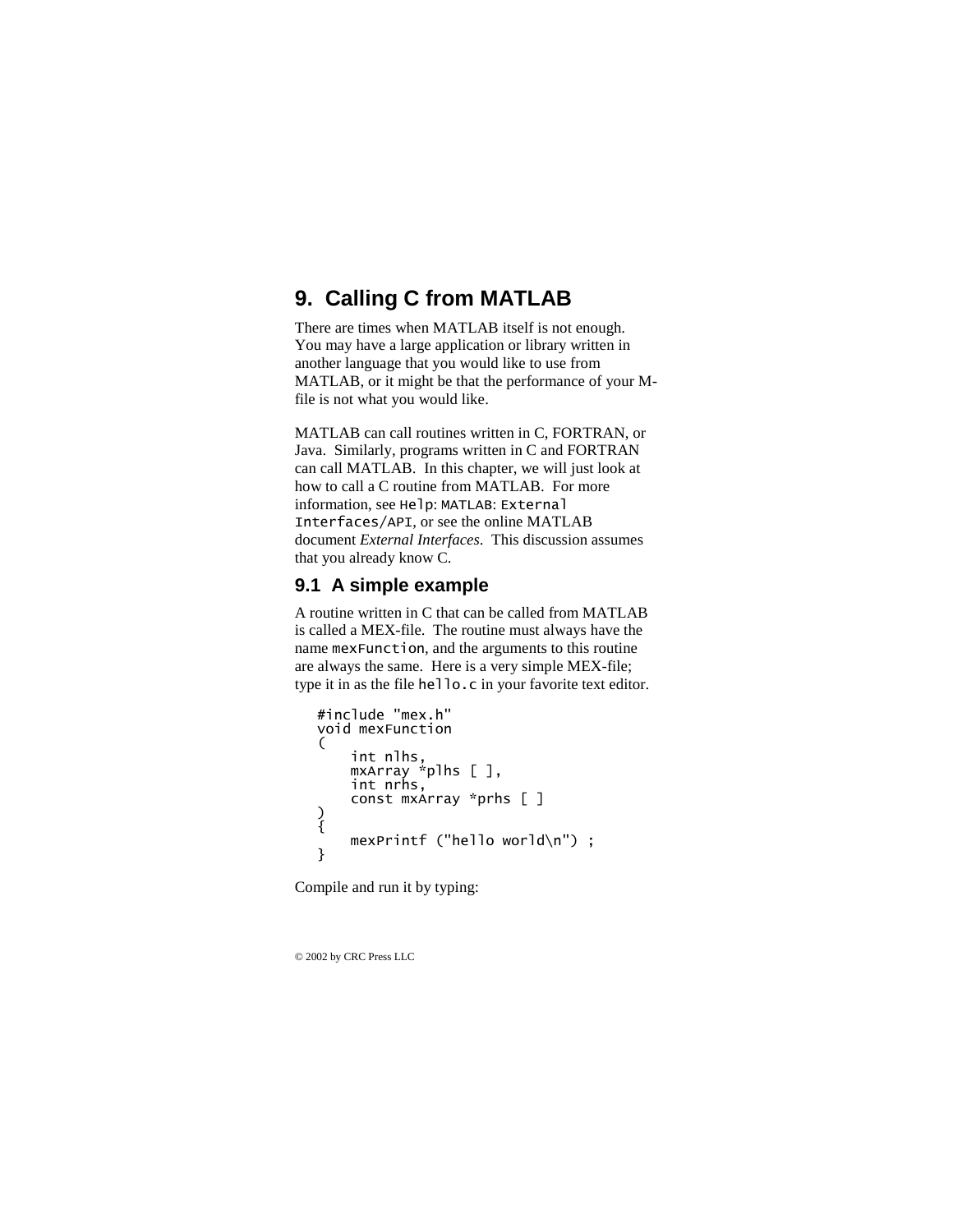```
mex hello.c
hello
```
If this is the first time you have compiled a C MEX-file on a PC with Microsoft Windows, you will be prompted to select a C compiler. MATLAB for the PC comes with its own C compiler ( $\text{loc}$ ). The arguments n $\text{lns}$  and n rhs are the number of outputs and inputs to the function, and phs and prhs are pointers to the arguments themselves (of type  $mxArray$ ). This hello.c MEX-file does not have any inputs or outputs, though.

The mexprintf function is just the same as printf. You can also use printf itself; the mex command redefines it as  $mexPrint$  when the program is compiled. This way, you can write a routine that can be used from MATLAB or from a stand-alone C application, without MATLAB.

#### **9.2 C versus MATLAB arrays**

MATLAB stores its arrays in column major order, while the convention for C is to store them in row major order. Also, the number of columns in an array is not known until the mexFunction is called. Thus, two-dimensional arrays in MATLAB must be accessed with onedimensional indexing in C (see also Section 5.5). In the example in the next section, the INDEX macro helps with this translation.

Array indices also appear differently. MATLAB is written in C, and it stores all of its arrays internally using zero-based indexing. An  $m$ -by-n matrix has rows 0 to  $m$ -1 and columns 0 to  $n-1$ . However, the user interface to these arrays is always one-based, and index vectors in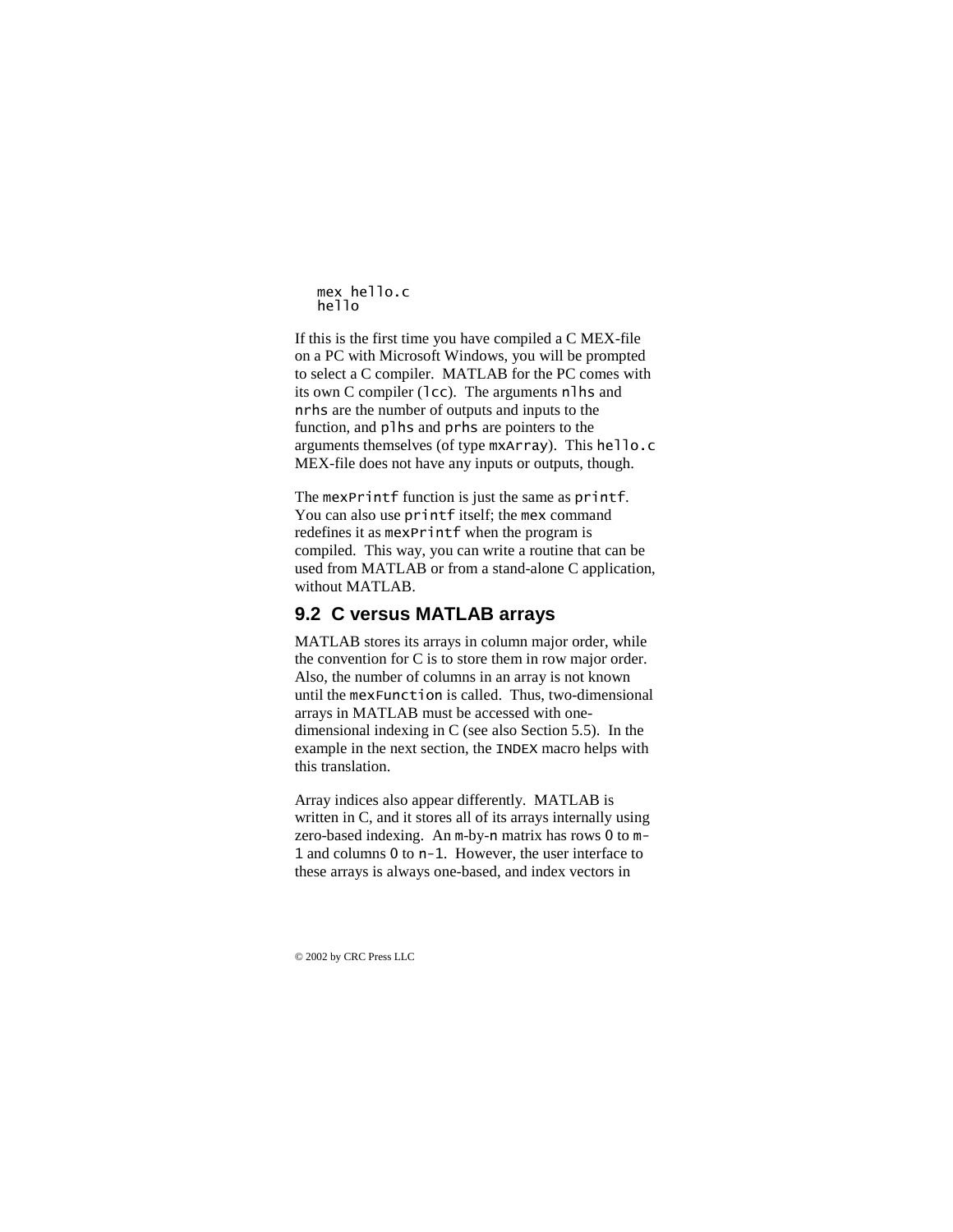MATLAB are always one-based. In the example below, one is added to the  $List$  array returned by diagdom to account for this difference.

### **9.3 A matrix computation in C**

In Chapters 7 and 8, you wrote the function ddom.m. Here is the same function written as an ANSI C MEXfile. Compare the diagdom routine, below, with the loop-based version of ddom. m in Section 8.5. The MATLAB mx and mex routines are described in Section 9.4. To save space, the comments are terse.

```
#include "mex.h"
#include "matrix.h"
#include \ltstdlib.h>
#inc]ude <float.h>
#define INDEX(i,j,m) ((i)+(j)*(m))#define ABS(x) ((x) >= 0 ? (x) : -(x))
#define MAX(x,y) (((x)>(y)) ? (x):(y))
void diagdom
C
    double *A.
    int n.
    double *B.
    double to<sup>1</sup>.
    int *List.
    int *nList
\sum\{int i, j, k;
double d, a, f, bij, bii ;
    for (k = 0; k < n^*n; k++)\{B [k] = A [k];
\left\{\begin{array}{c}1\end{array}\right\}if (tol < 0)
    \{tol = 100 * DELEPSILON ;
    '
```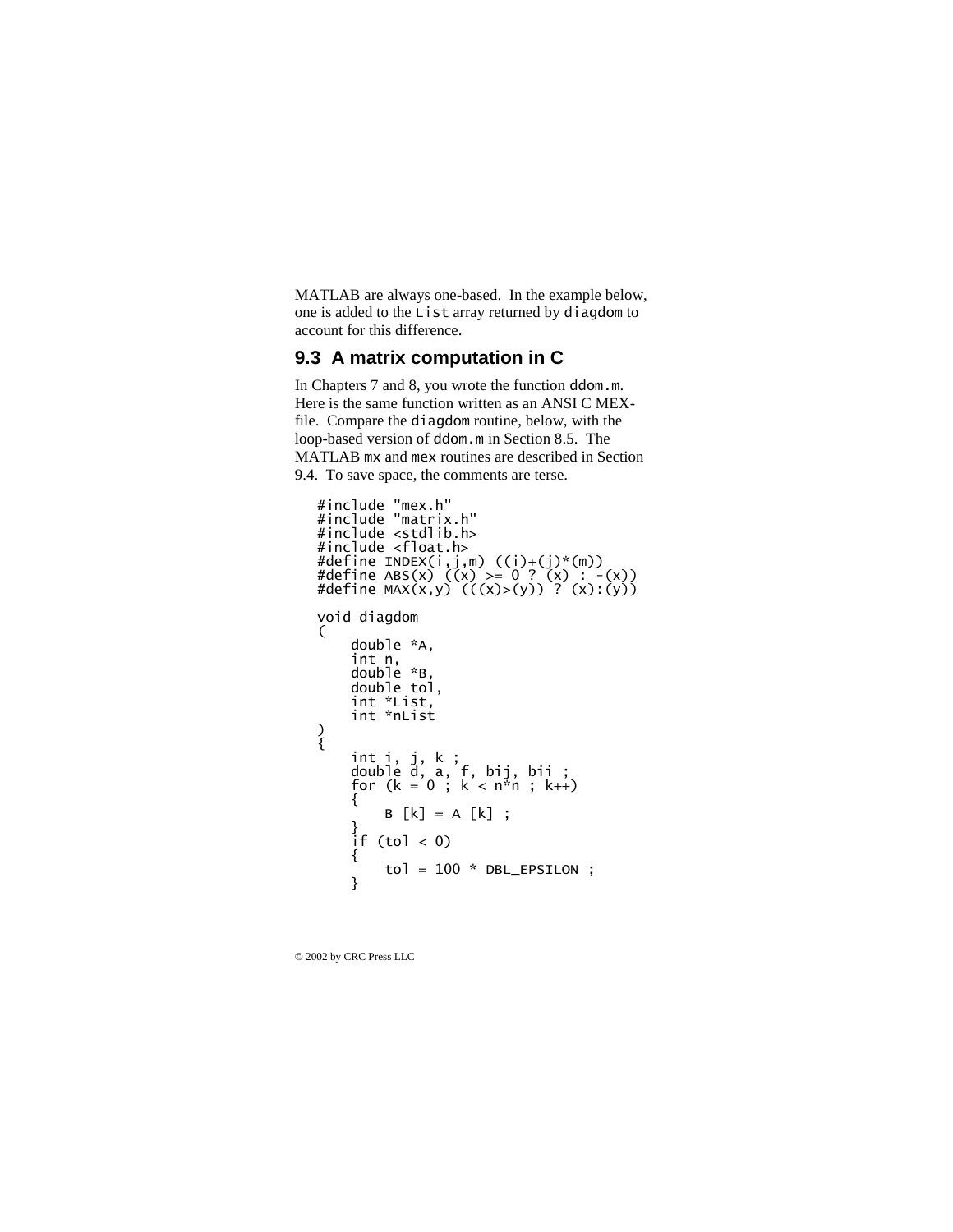```
k = 0 :
   for (i = 0 ; i < n ; i++)\{d = B [INDEX (i, i, n)];
       a = ABS(d);
       f = 0;for (j = 0 ; j < n ; j++)\{ \}if (i != j)<br>{
\{bij = B [INDEX (i,j,n)];
           \uparrow += ABS (bij) ;
\qquad \qquad \}\}if (f \ge a)\{ \}List [k++) = i ;bii = (1 + \text{tol}) *
                MAX (f, tol);
           if (d < 0)\{bii = -bii ;<br>}
\}B [INDEX (i,i,n)] = bii;\qquad \qquad \}\}*nList = k;
}
void error (char *s)
\{maxPrintf ("Usage: [B, i] = ""diagdom (A,t_0]n");
   mexErrMsqrt(x);
}
void mexFunction
C
   int nlhs,
   mxArray *plhs [ ],
   int nrhs,
   const mxArray *prhs \lceil \rceil\mathcal{L}
```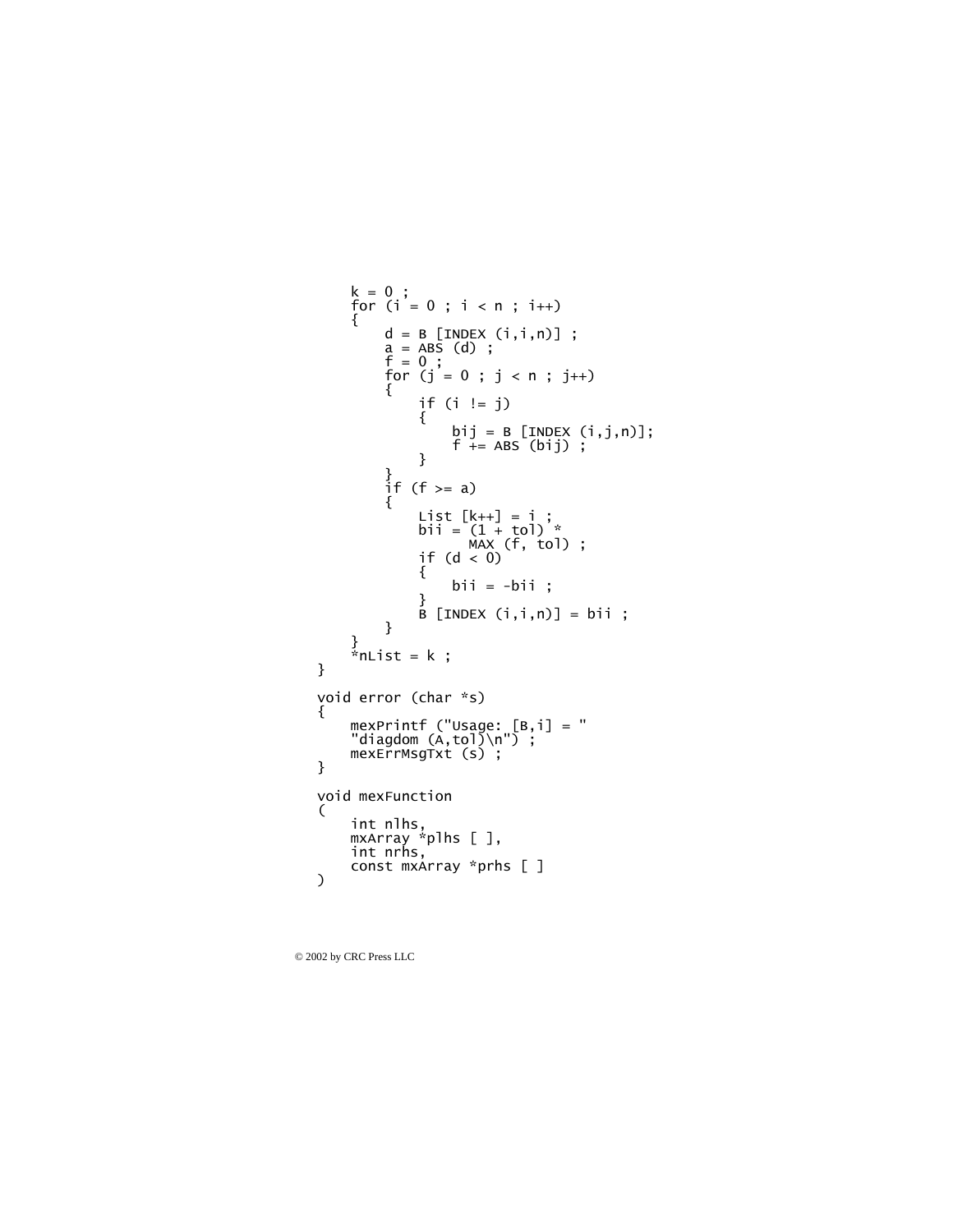```
int n, k, *List, nList;
double *A, *B, *I, tol;
/* get inputs A and tol */if (nlhs > 2 || nrhs > 2<br>|| nrhs == 0)
   nrhs == 0\dot{\mathcal{X}}error (
     "Wrong number of arguments") ;
}<br>if
   (mxIsempty (prhs [0]))
\{plhs [0] = mxCreateDoubleMatrix(0, 0, m \times R EAL) ;
     plhs [1] = mxCreateDoubleMatrix(0, 0, m \times R EAL) ;
     return :
}
n = m \times GetN (prhs [0])
if (n != mxGetM (pr\overline{hs} (01))
\{error ("A must be square") :
}<br>if
    (mxIsgarse (prhs [0]))\{error ("A cannot be sparse") ;
`
A = mxGetPr (prhs [0]) ;
tol = -1;
if (nrhs >1&& !mxIsEmpty (prhs [1]))
\{tol = mxGetscalar (prhs [1]);
}
\frac{1}{2} create output B \frac{x}{2}p]hs [0] = mxCreateDoub]eMatrix
             (n, n, m \times R EAL);
B = mxGetPr (plhs [0]) :
\frac{4}{3} qet temporary workspace \frac{x}{\sqrt{2}}List = (int *) mxMalloc
```
 $\mathcal{E}$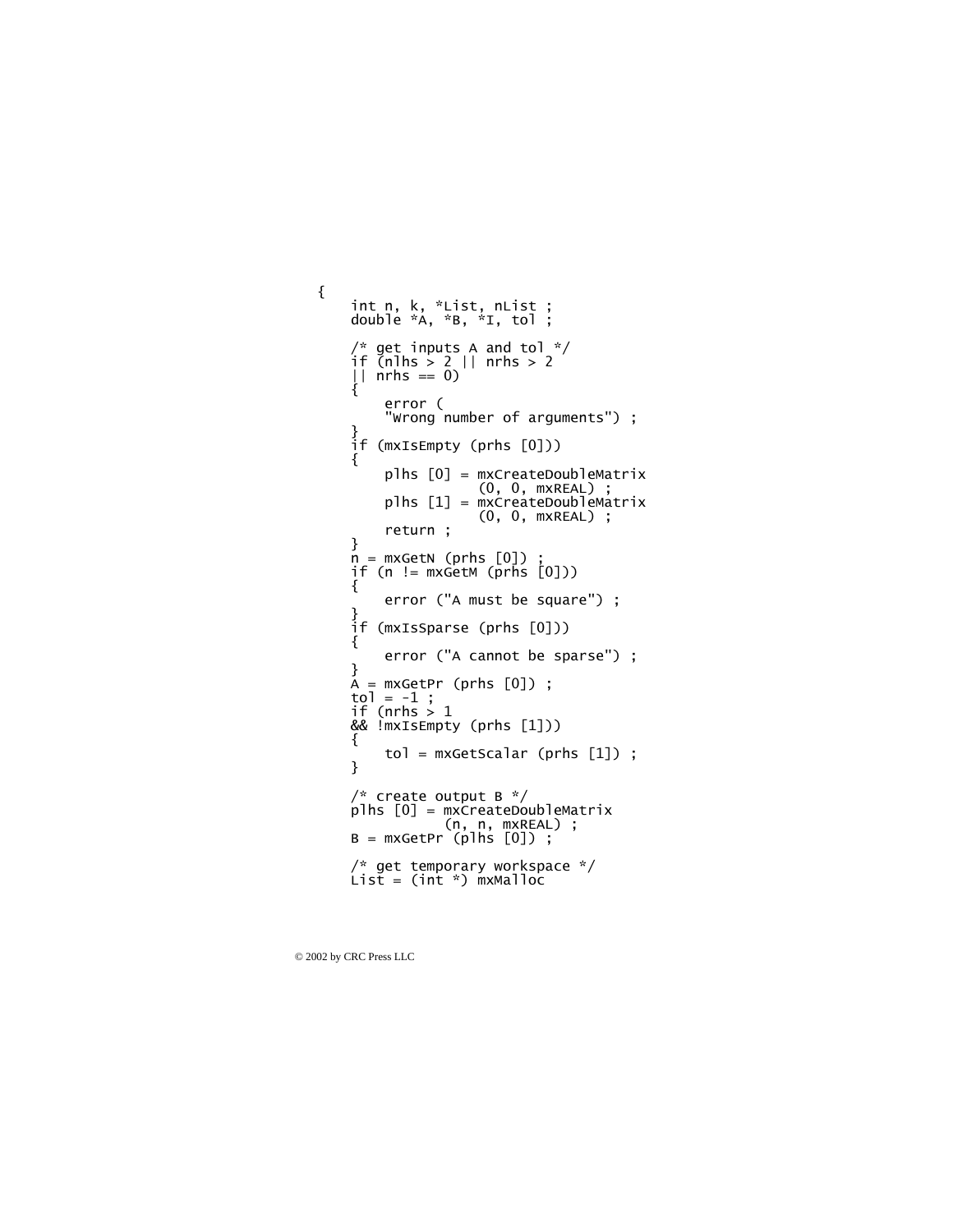```
(n * sizeof (int)):
    \frac{1}{2} do the computation \frac{1}{2}diagdom(A, n, B, tol, List, & nList);/* create output I */\text{p}lhs \lceil 1 \rceil = \text{mx}CreateDoubleMatrix
                 (nList, 1, mxREAL);
    I = mxGetPr (plhs [1])
    for (k = 0; k < nList; k++)\{I [k] = (double) (List[k] + 1);}
    I^* free the workspace *mxFree (List) ;
`
```
Type it in as the file  $diagdom.c$  (or get it from the web), and then type:

mex diagdom.c  $A = rand(6)$  ;  $B = ddom(A)$ ;  $C =$  diadom  $(A)$  :

The matrices B and C will be the same (round-off error might cause them to differ slightly).

#### **9.4 MATLAB mx and mex routines**

In the last example, the C routine calls several routines with the prefix  $mx$  or mex. These are routines in MATLAB. Routines with  $mx$  prefixes operate on MATLAB matrices and include:

| mxIsEmpty  | 1 if the matrix is empty, 0 otherwise  |
|------------|----------------------------------------|
| mxIsSparse | 1 if the matrix is sparse, 0 otherwise |
| mxGetN     | number of columns of a matrix          |
| mxGetM     | number of rows of a matrix             |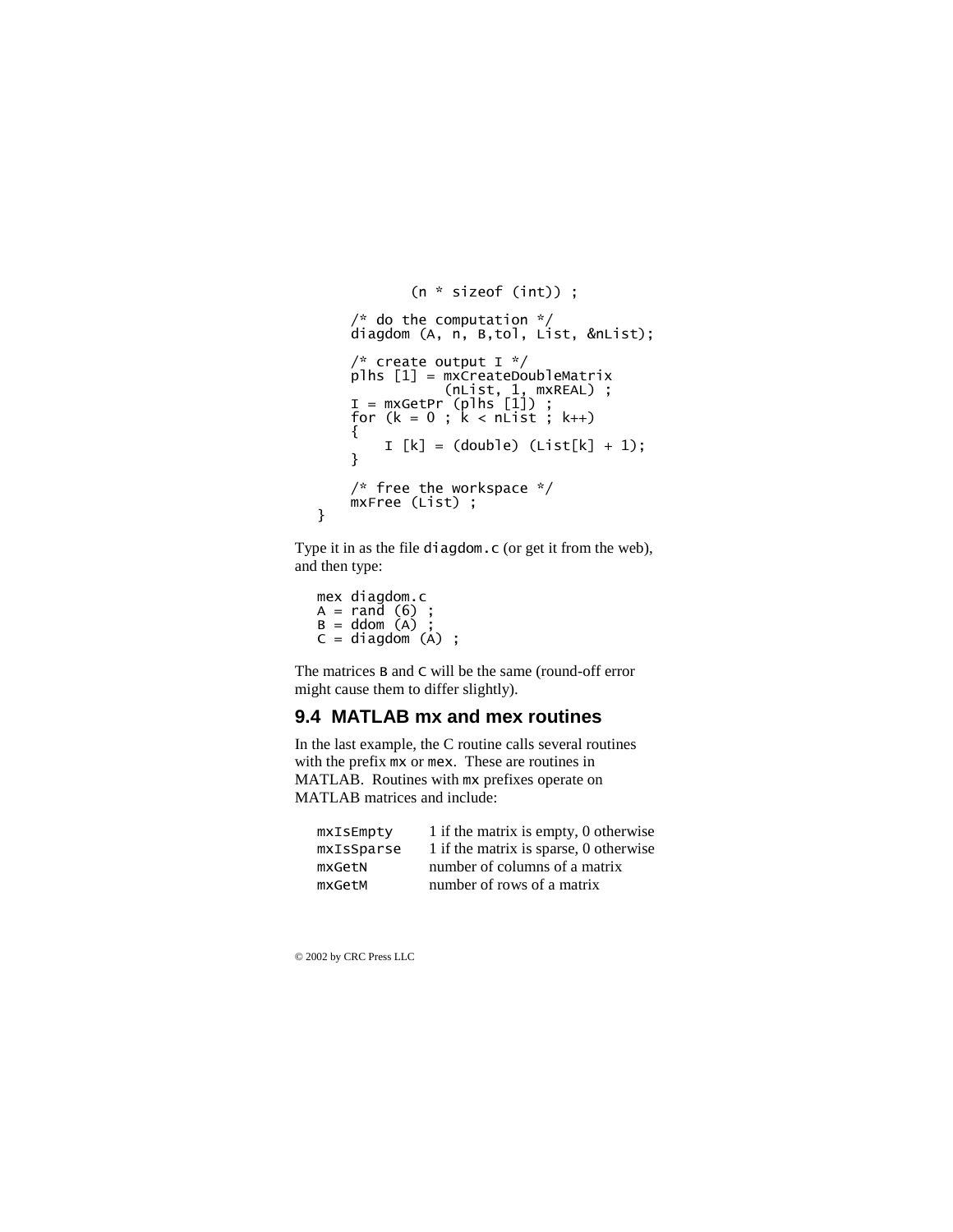| mxGetPr                                   | pointer to the real values of a matrix |  |
|-------------------------------------------|----------------------------------------|--|
|                                           | mxGetScalar the value of a scalar      |  |
| mxCreateDoubleMatrix create MATLAB matrix |                                        |  |
| mxMalloc                                  | like malloc in ANSIC                   |  |
| mxFree                                    | like free in ANSI C                    |  |

Routines with mex prefixes operate on the MATLAB environment and include:

| mexPrintf   | like $print$ f in C                        |
|-------------|--------------------------------------------|
|             | mexErrMsqTxt like MATLAB's error statement |
| mexFunction | the gateway routine from MATLAB            |

You will note that all of the references to MATLAB's mx and  $\text{max}$  routines are limited to the  $\text{maxFunction}$ gateway routine. This is not required; it is just a good idea. Many other  $mx$  and mex routines are available.

The memory management routines in MATLAB  $(mxMa]$ loc,  $mx$ Free, and  $mxCal$ loc) are much easier to use than their ANSI C counterparts. If a memory allocation request fails, the mexFunction terminates and control is passed backed to MATLAB. Any workspace allocated by  $m \times M$ ] loc that is not freed when the mexFunction returns or terminates is automatically freed by MATLAB. This is why no memory allocation error checking is included in  $d$ **i** and  $c$ ; it is not necessary.

#### **9.5 Online help for MEX routines**

Create an M-file called  $diagdom.m$ , with only this:

```
function [B, i] = diagdom (A, tol)% diagom: modify the matrix A
% [B, \tilde{i}] = diagdom (A, tol) returns a
```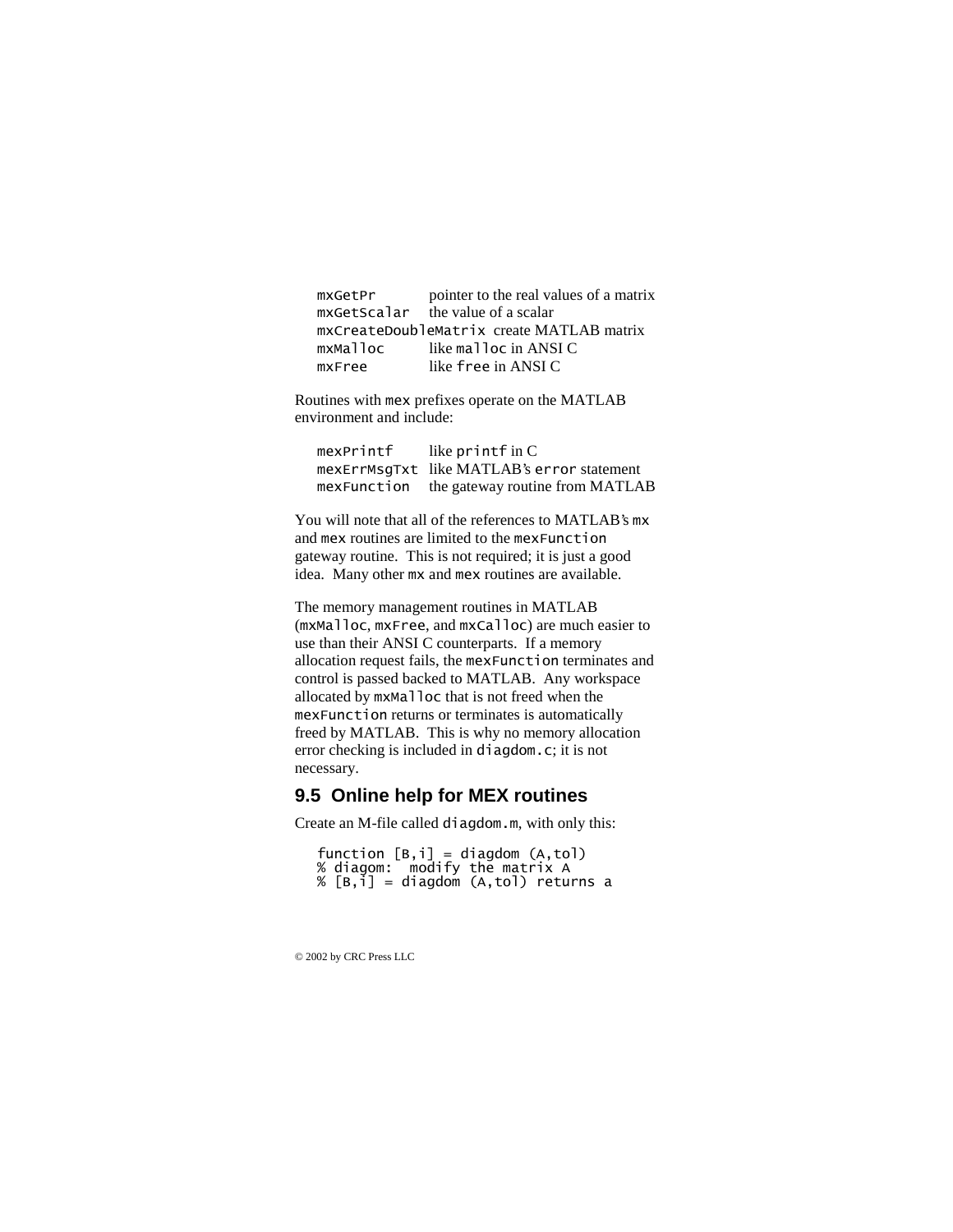```
% diagonally dominant matrix B by \,% modifying the diagonal of A. \,error ('diagdom mexFunction not found');
```
Now type help diagdom. This is a simple method for providing online help for your own MEX-files.

## **9.6 Larger examples on the web**

The  $co$ lamd and symamd routines in MATLAB are C MEX-files. The source code for these routines is on the web at [http://www.cise.ufl.edu/research/sparse/colamd.](http://www.cise.ufl.edu/research/sparse/colamd) Like the example in the previous section, they are split into a mexFunction gateway routine and another set of routines that do not make use of MATLAB.

# **10. Two-Dimensional Graphics**

MATLAB can produce two-dimensional plots. The primary command for this is plot. Chapter 11 discusses three-dimensional graphics. To preview some of these capabilities, enter the command demo and select some of the visualization and graphics demos.

# **10.1 Planar plots**

The plot command creates linear  $x-y$  plots; if  $x$  and  $y$ are vectors of the same length, the command  $plot(x, y)$ opens a graphics window and draws an x–y plot of the elements of y versus the elements of x. You can, for example, draw the graph of the sine function over the interval −4 to 4 with the following commands:

 $x = -4:0.01:4$ :  $y = sin(x)$  ; plot (x, y) ;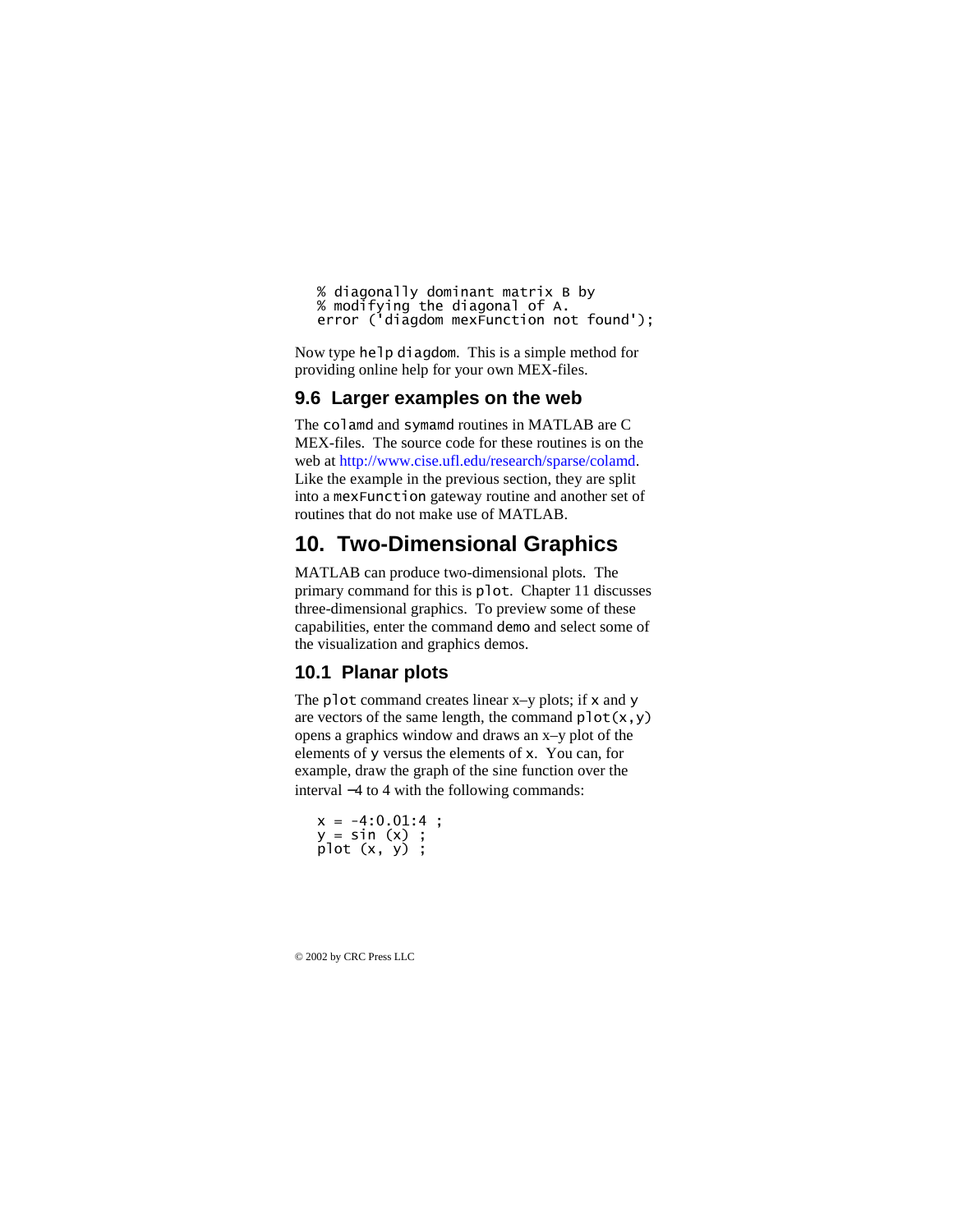Try it. The vector  $x$  is a partition of the domain with mesh size  $0.01$ , and  $\gamma$  is a vector giving the values of sine at the nodes of this partition (recall that  $sin$  operates entry-wise). When plotting a curve, the  $p$  ot routine is actually connecting consecutive points induced by the partition with line segments. Thus, the mesh size should be chosen sufficiently small to render the appearance of a smooth curve.

You will usually want to keep the current Figure window exposed, but moved to the side, and the Command window active.

As a second example, draw the graph of  $y = e^{-x^2}$  over the interval -1.5 to 1.5 as follows:

 $x = -1.5: .01:1.5$ :  $y = exp (-x.\lambda 2)$ ;  $p$ lot  $(x, y)$  ;

Note that you must precede  $\wedge$  by a period to ensure that it operates entry-wise.

 $Seler \cdot \text{Tools} \rightarrow \text{Toom} \cdot \text{Tooc} \cdot \text{Tooc} \cdot \text{Tooc}$  and  $\text{Out} \cdot \text{in the}$ Figure window to zoom in or out of the plot. See also the  $\Delta$ zoom command (help zoom).

#### **10.2 Multiple figures**

You can have several concurrent Figure windows, one of which will at any time be the designated current figure in which graphs from subsequent plotting commands will be placed. If, for example, Figure 1 is the current figure, then the command  $figure(2)$  (or simply  $figure$ ) will open a second figure (if necessary) and make it the current figure. The command  $figure(1)$  will then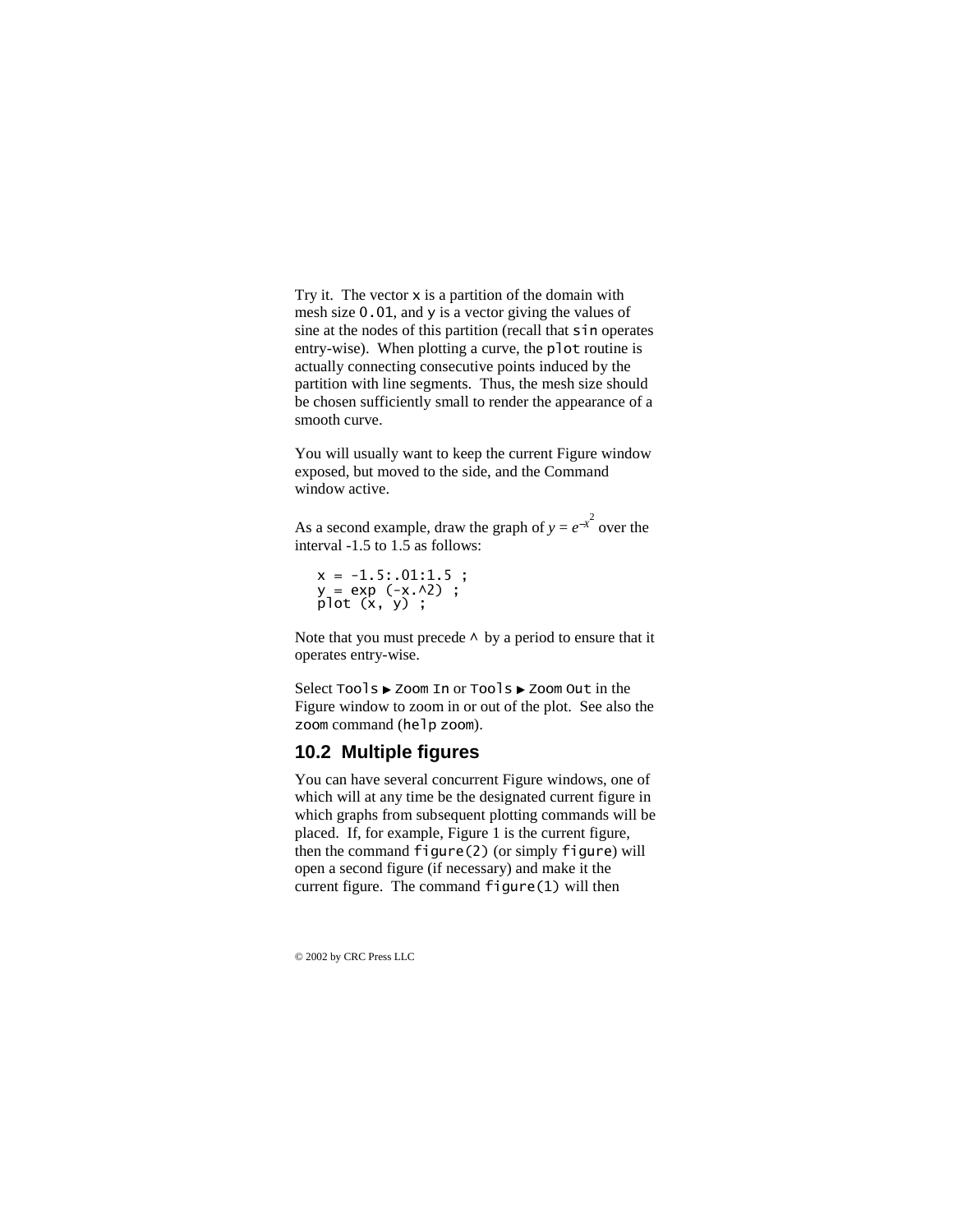expose Figure 1 and make it again the current figure. The command  $qcf$  returns the current figure number.

MATLAB does not draw a plot right away. It waits until all computations are finished, until a figure command is encountered, or until the script or function requests user input (see Section 8.4). To force MATLAB to draw a plot right away, use the command  $figure(qcf)$ . This does not change the current figure.

# **10.3 Graph of a function**

MATLAB supplies a function fplot to easily and efficiently plot the graph of a function. For example, to plot the graph of the function above, you can first define the function in an M-file called, say,  $exponential.m$ containing:

function  $y =$  expnormal  $(x)$  $y = exp(-x. \wedge 2)$ ;

Then either of the commands:

```
fp]ot ('expnorma]', [-1.5 1.5]) ;
fplot (@expnormal, [-1.5\;1.5]) ;
```
will produce the graph over the indicated x-domain. The first one uses a string to refer to the function. The second one uses a function handle (which is preferred). Try it.

A faster way to see the same result without creating expnormal.m would be:

```
fplot ('exp(-x^2)', [-1.5 1.5]);
```
The variable  $x$  in the expression above is a place-holder; it need not exist and can be any arbitrary variable name.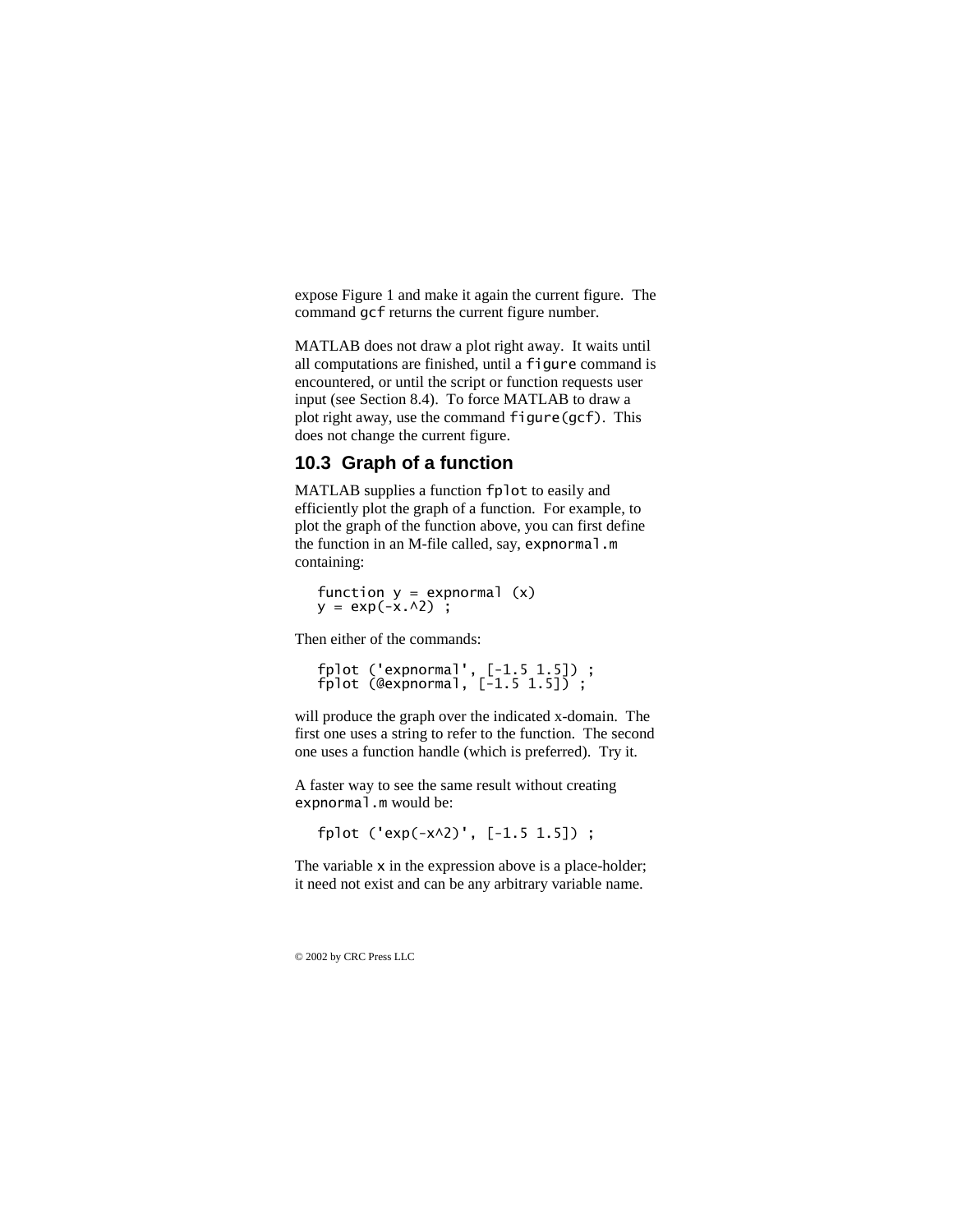#### **10.4 Parametrically defined curves**

Plots of parametrically defined curves can also be made. Try, for example,

 $t = 0: .001:2*pi$ ;  $x = \cos(3*t)$ ;  $y = \sin(2 \cdot t)$ ;  $plot(x, y)$ ;

#### **10.5 Titles, labels, text in a graph**

The graphs can be given titles, axes labeled, and text placed within the graph with the following commands, which take a string as an argument.

| title  | graph title                            |
|--------|----------------------------------------|
| xlabel | x-axis label                           |
| ylabel | y-axis label                           |
| qtext  | place text on graph using the mouse    |
| text   | position text at specified coordinates |
|        |                                        |

For example, the command:

title ('A parametric cos/sin curve')

gives a graph a title. The command  $\mathtt{gtext('The}$ Spot') lets you interactively place the designated text on the current graph by placing the mouse crosshair at the desired position and clicking the mouse. It is a good idea to prompt the user before using qtext. To place text in a graph at designated coordinates, use the command text (see  $help$  text). These commands are also in the Insert menu in the Figure window. Select Insert  $\blacktriangleright$ Text, click on the figure, type something, and then click somewhere else to finish entering the text. If the editfigure button: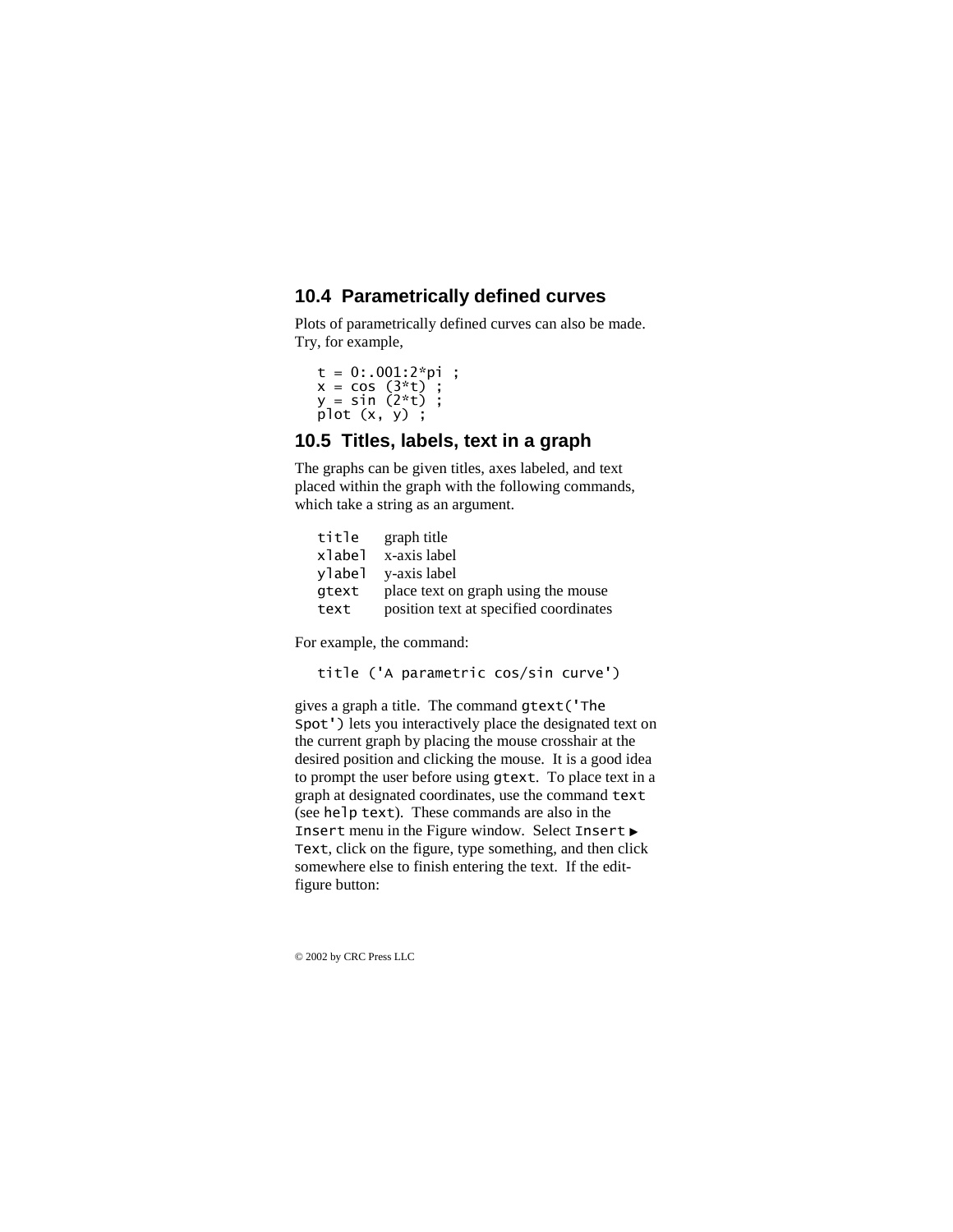

is depressed (or select  $\text{Tools} \triangleright \text{Edit Plot}$ ), you can right-click on anything in the figure and see a pop-up menu that gives you options to modify the item you just clicked. You can also click and drag objects on the figure. Selecting  $Edit \triangleright$  Axes Properties brings up a window with many more options. For example, clicking the:

#### Grid **V** Show

box adds grid lines (the command  $\eta$ <sup>id</sup> does the same thing).

### **10.6 Control of axes and scaling**

By default, the axes are auto-scaled. This can be overridden by the command  $axis$  or by selecting  $Edit \rightarrow$ Axes Properties. Some features of the axis command are:

|               | axis ([xmin xmax ymin ymax])     |  |  |
|---------------|----------------------------------|--|--|
| sets the axes |                                  |  |  |
| axis manual   | freezes the current axes for     |  |  |
|               | new plots                        |  |  |
| axis auto     | returns to auto-scaling          |  |  |
| $v = axis$    | vector v shows current scaling   |  |  |
| axis square   | axes same size (but not scale)   |  |  |
|               |                                  |  |  |
| axis equal    | same scale and tic marks on axes |  |  |
| axis off      | removes the axes                 |  |  |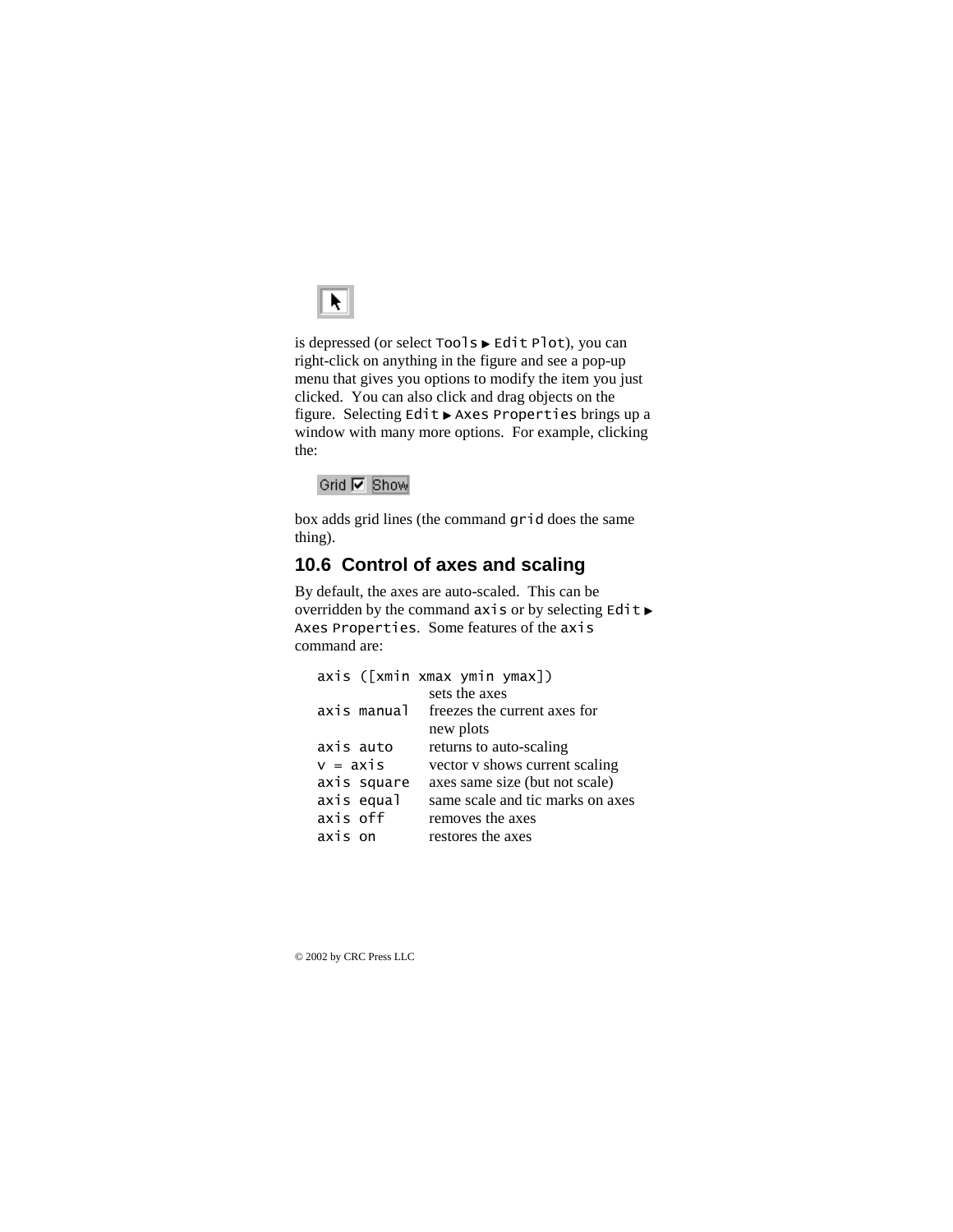The  $axis$  command should be given after the plot command. Try  $axis([-2 2 -3 3])$  with the current figure. You will note that text entered on the figure using the text or qtext moves as the scaling changes (think of it as attached to the data you plotted). Text entered via Insert  $\blacktriangleright$  Text stays put.

## **10.7 Multiple plots**

Two ways to make multiple plots on a single graph are illustrated by:

```
x = 0: .01:2*pi;v1 = sin(x);
y2 = sin (2*x) ;
y3 = sin(4*x) ;
plot (x, y1, x, y2, x, y3)
```
and by forming a matrix Y containing the functional values as columns:

```
x = 0: .01:2*pi;Y_= [sin(x)', sin(2*x)', sin(4*x)'] ;
plot(x, Y)
```
The  $x$  and  $y$  pairs must have the same length, but each pair can have different lengths. Try:

```
plot (x, Y, [0 2*pi], [0 0])
```
The command hold on freezes the current graphics screen so that subsequent plots are superimposed on it. The axes may, however, become rescaled. Entering hold off releases the hold.

The function legend places a legend in the current figure to identify the different graphs. See help legend.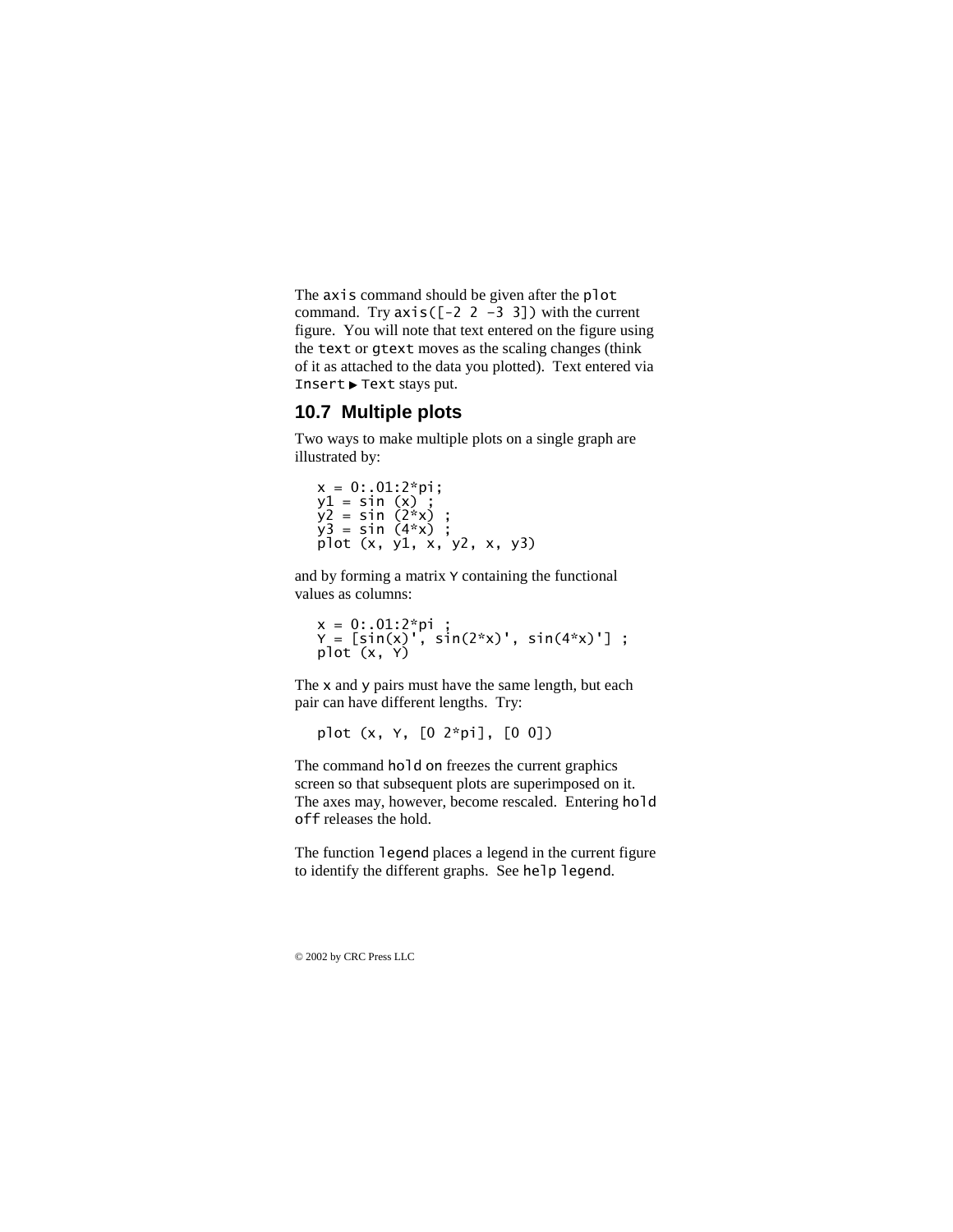Clearing a figure can be done with  $c$  of  $f$ , which clears the axes, the data you plotted, any text entered with the text and gtext commands, and the legend. To also clear the text you entered via Insert > Text, type clf reset.

#### **10.8 Line types, marker types, colors**

You can override the default line types, marker types, and colors. For example,

```
x = 0: .01:2*pi;
y1 = sin(x);
y2 = sin(2*x);y3 = sin(4*x);
plot (x,y1, '--', x,y2, ':', x,y3, '+')
```
renders a dashed line and dotted line for the first two graphs, whereas for the third the symbol  $+$  is placed at each node. The line types are:

| solid          | . | dotted                  |
|----------------|---|-------------------------|
| $"---"$ dashed |   | $ \blacksquare$ dashdot |

and the marker types are:

| л.                     | point          | י ח'      | circle        |
|------------------------|----------------|-----------|---------------|
| $\mathbf{y}$           | x-mark         | $'$ + $'$ | plus          |
| $1 \times 1$           | star           | י פ'      | square        |
| 'd'                    | diamond        | י ע'      | triangle-down |
| $\mathbf{1}_{\Lambda}$ | triangle-up    | ا > '     | triangle-left |
| !                      | triangle-right | 'p'       | pentagram     |
| $\cdot$ h $\cdot$      | hexagram       |           |               |

Colors can be specified for the line and marker types:

| "v"  | yellow | 'm'          | magenta |
|------|--------|--------------|---------|
| י בי | cyan   | $\mathbf{r}$ | red     |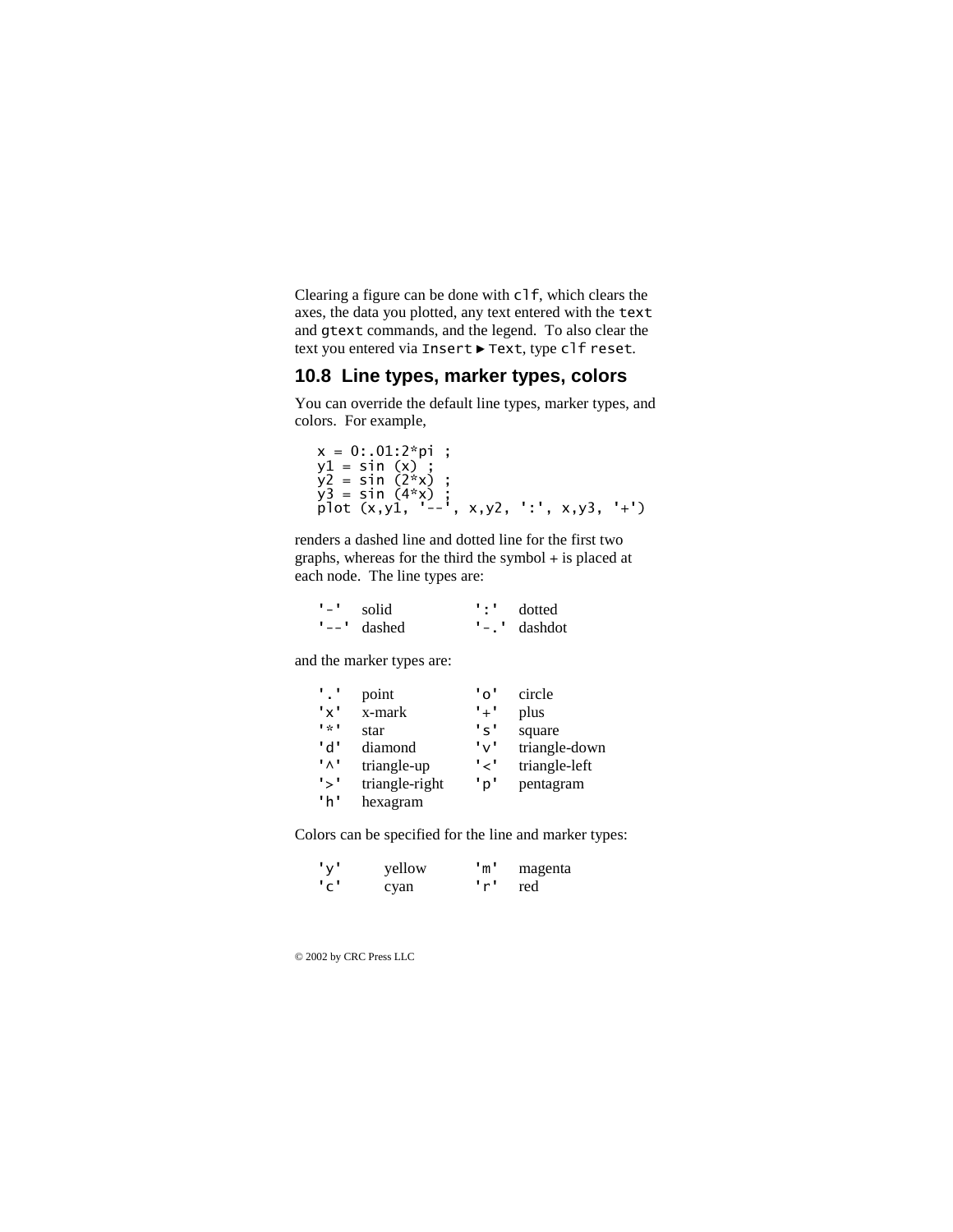| 'g' | green | 'h' | blue  |
|-----|-------|-----|-------|
| 'w' | white | 'k' | black |

For example,  $plot(x, y1, 'r--')$  plots a red dashed line.

#### **10.9 Subplots and specialized plots**

The command subplot partitions a figure so that several small plots can be placed in one figure. See help subplot. Other specialized planar plotting functions you may wish to explore via help are:

| bar     | fill  | quiver |
|---------|-------|--------|
| compass | hist  | rose   |
| feather | polar | stairs |

### **10.10 Graphics hard copy**

Select  $\text{File} \triangleright \text{Print}$  or click the print button:



in the Figure window to send a copy of your figure to your default printer. Layout options and selecting a printer can be done with  $\text{File} \rightarrow \text{Page}$  Setup and  $\text{File} \rightarrow$ Print Setup.

You can save the figure as a file for later use in a MATLAB Figure window. Try the save button:



or  $\text{File} \triangleright \text{Save}$ . This saves the figure as a . fig file, which can be later opened in the Figure window with the open button: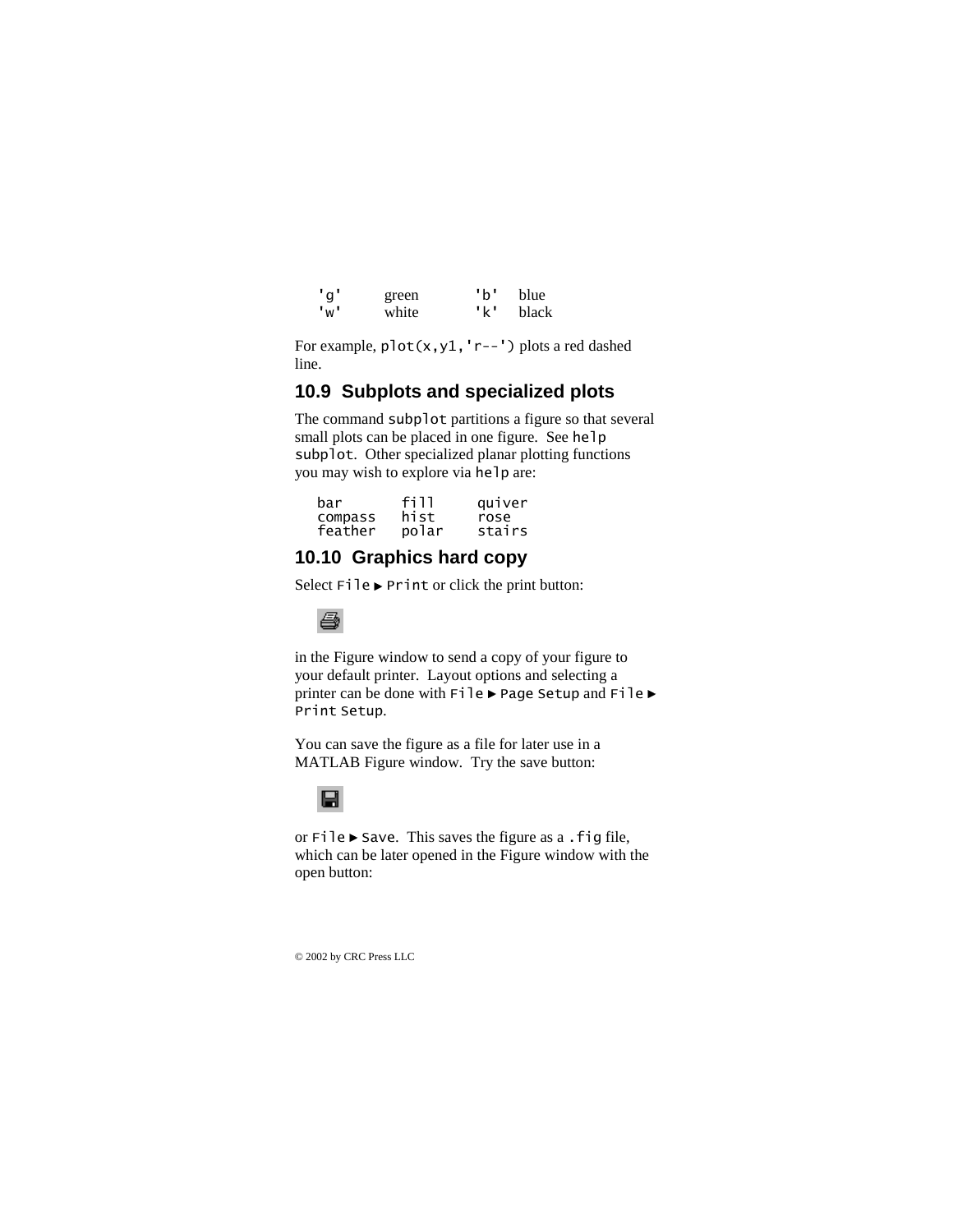

or with  $\text{File} \triangleright \text{Open}$ . Selecting  $\text{File} \triangleright \text{Export}$  allows you to convert your figure to many other formats.

## **11. Three-Dimensional Graphics**

MATLAB's primary commands for creating threedimensional graphics are plot3, mesh, surf, and light. The menu options and commands for setting axes, scaling, and placing text, labels, and legends on a graph also apply for three-dimensional graphs. A zlabel can be added. The axis command requires a vector of length 6 with a 3-D graph.

## **11.1 Curve plots**

Completely analogous to plot in two dimensions, the command plot3 produces curves in three-dimensional space. If  $x$ ,  $y$ , and  $z$  are three vectors of the same size, then the command  $p\not\to 3(x, y, z)$  produces a perspective plot of the piecewise linear curve in three-space passing through the points whose coordinates are the respective elements of  $x, y$ , and  $z$ . These vectors are usually defined parametrically. For example,

```
t = .01: .01:20*pi:
x = \cos(t);
y = sin(t) ;
Z = t . 43plot3 (x, y, z)
```
produces a helix that is compressed near the x–y plane (a "slinky"). Try it.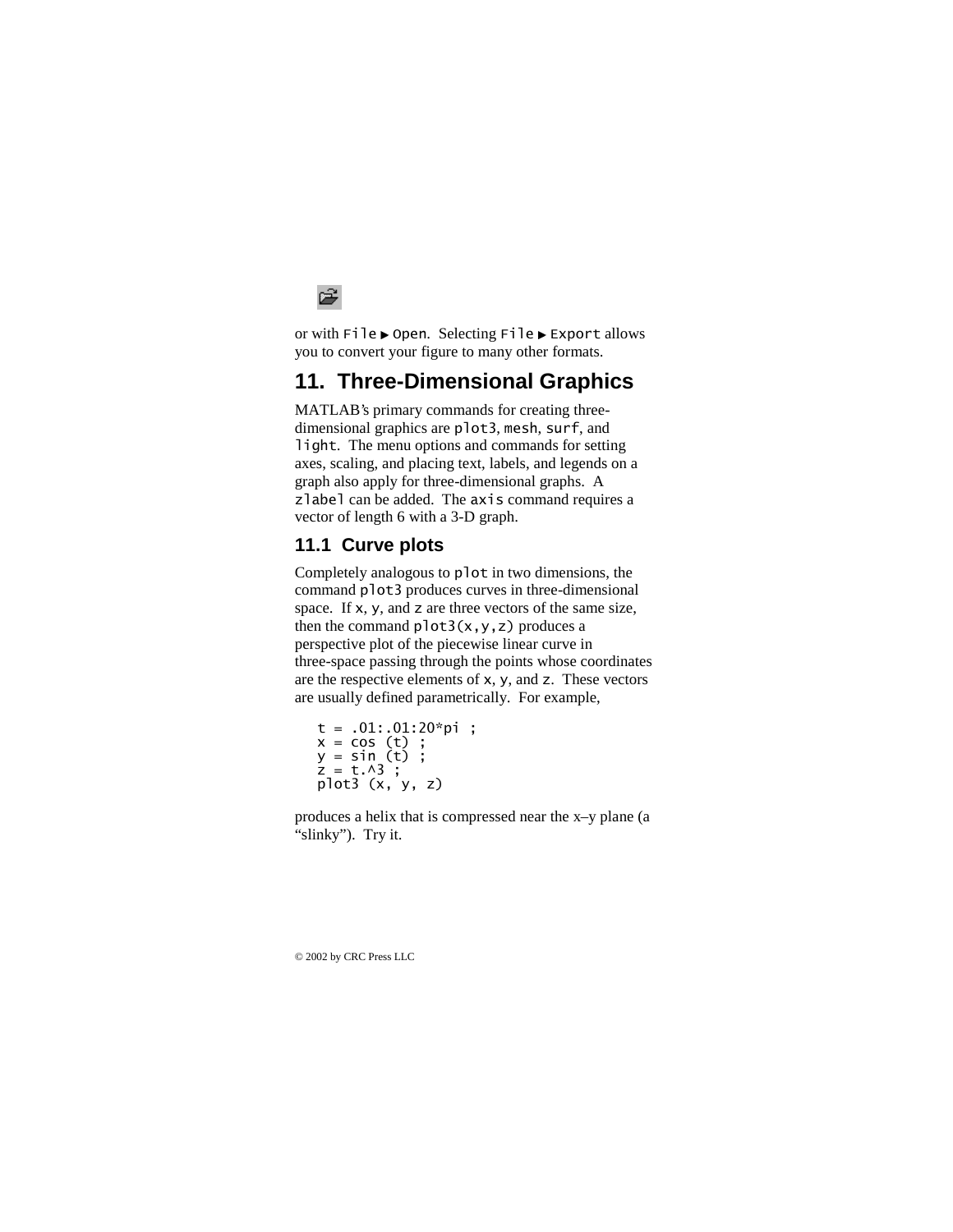## **11.2 Mesh and surface plots**

The mesh command draws three-dimensional wire mesh surface plots. The command  $mesh(z)$  creates a threedimensional perspective plot of the elements of the matrix z. The mesh surface is defined by the z-coordinates of points above a rectangular grid in the x–y plane. Try  $mesh(eye(20))$ .

Similarly, three-dimensional faceted surface plots are drawn with the command surf. Try surf $(eve(20))$ .

To draw the graph of a function  $z = f(x, y)$  over a rectangle, first define vectors  $xx$  and  $yy$ , which give partitions of the sides of the rectangle. The function  $m$ eshqrid(xx, yy) then creates a matrix x, each row of which equals  $xx$  (whose column length is the length of  $\langle y \rangle$  and similarly a matrix  $\gamma$ , each column of which equals  $\forall v$ . A matrix  $z$ , to which mesh or surf can be applied, is then computed by evaluating the function f entry-wise over the matrices  $x$  and  $y$ .

You can, for example, draw the graph of  $z = e^{-x^2 - y^2}$  over the square  $[-2, 2] \times [-2, 2]$  as follows (try it):

```
xx = -2: .2:2:
\overline{Y} = XX :
[x, y] = meshgrid (xx, yy);
z = exp (-x.^2 - y.^2) ;
mesh (z)
```
Try this plot with surf instead of mesh. Note that you must use  $x \cdot \lambda$  and  $y \cdot \lambda$  instead of  $x \lambda$  and  $y \lambda$  and  $y \lambda$  and  $y \lambda$ ensure that the function acts entry-wise on  $x$  and  $y$ .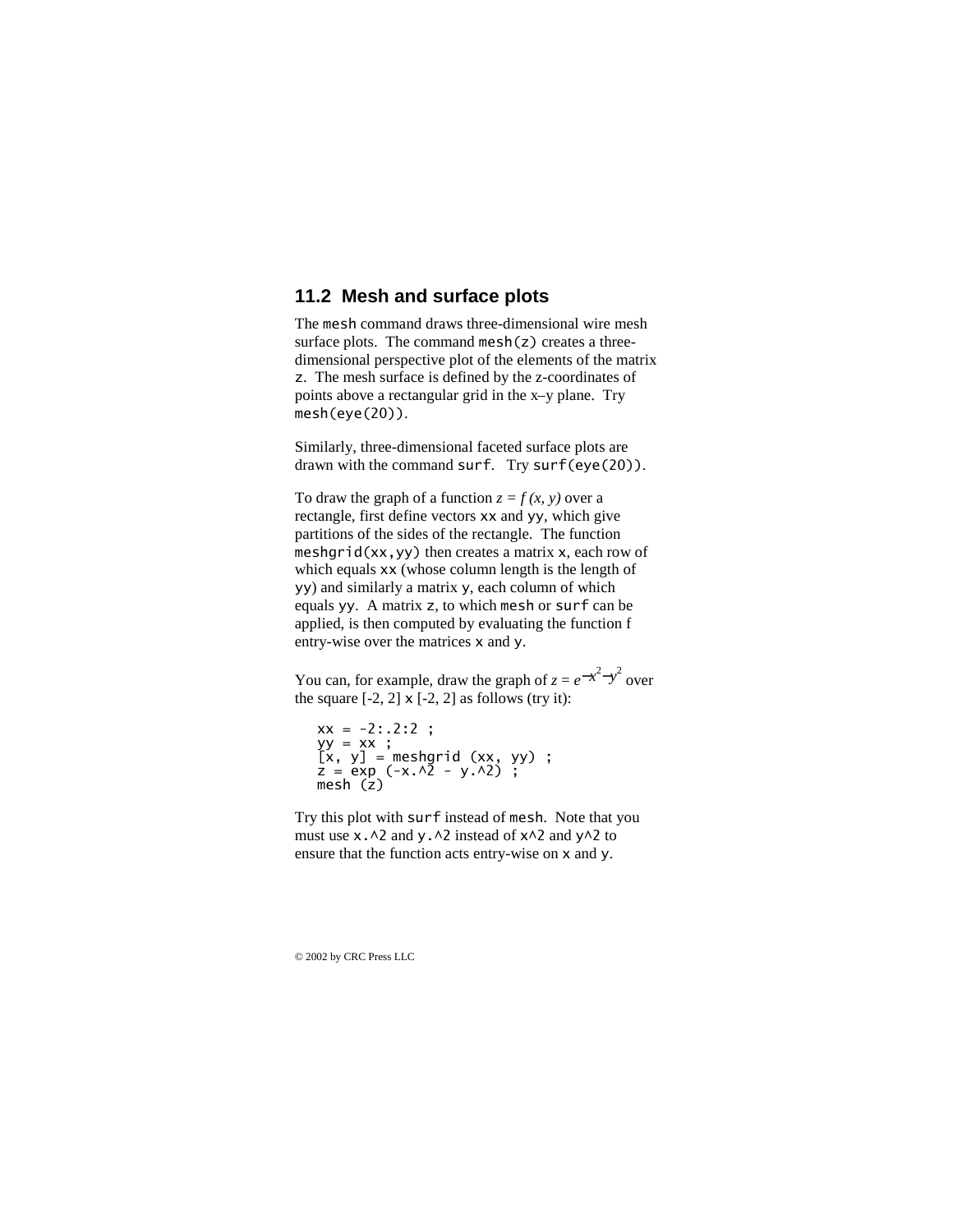## **11.3 Color shading and color profile**

The color shading of surfaces is set by the shading command. There are three settings for shading: faceted (default), interpolated, and flat. These are set by the commands:

```
shading faceted
shading interp
shading flat
```
Note that on surfaces produced by surf, the settings interpolated and flat remove the superimposed mesh lines. Experiment with various shadings on the surface produced above. The command shading (as well as colormap and view described below) should be entered after the surf command.

The color profile of a surface is controlled by the colormap command. Available predefined color maps  $include$  hsv (the default), hot, cool, jet, pink, copper, flag, gray, bone,  $prism$ , and white. The command  $colormap$  (cool), for example, sets a certain color profile for the current figure. Experiment with various color maps on the surface produced above. See also help colorbar.

#### **11.4 Perspective of view**

The Figure window provides a wide range of controls for viewing the figure. Select  $View$   $\blacktriangleright$  Camera Toolbar to see these controls, or pull down the Tools menu. Try, for example, selecting  $Tools \triangleright$  Rotate 3-D, and then click the mouse in the Figure window and drag it to rotate the object. Some of these options can be controlled by the view and rotate3d commands, respectively.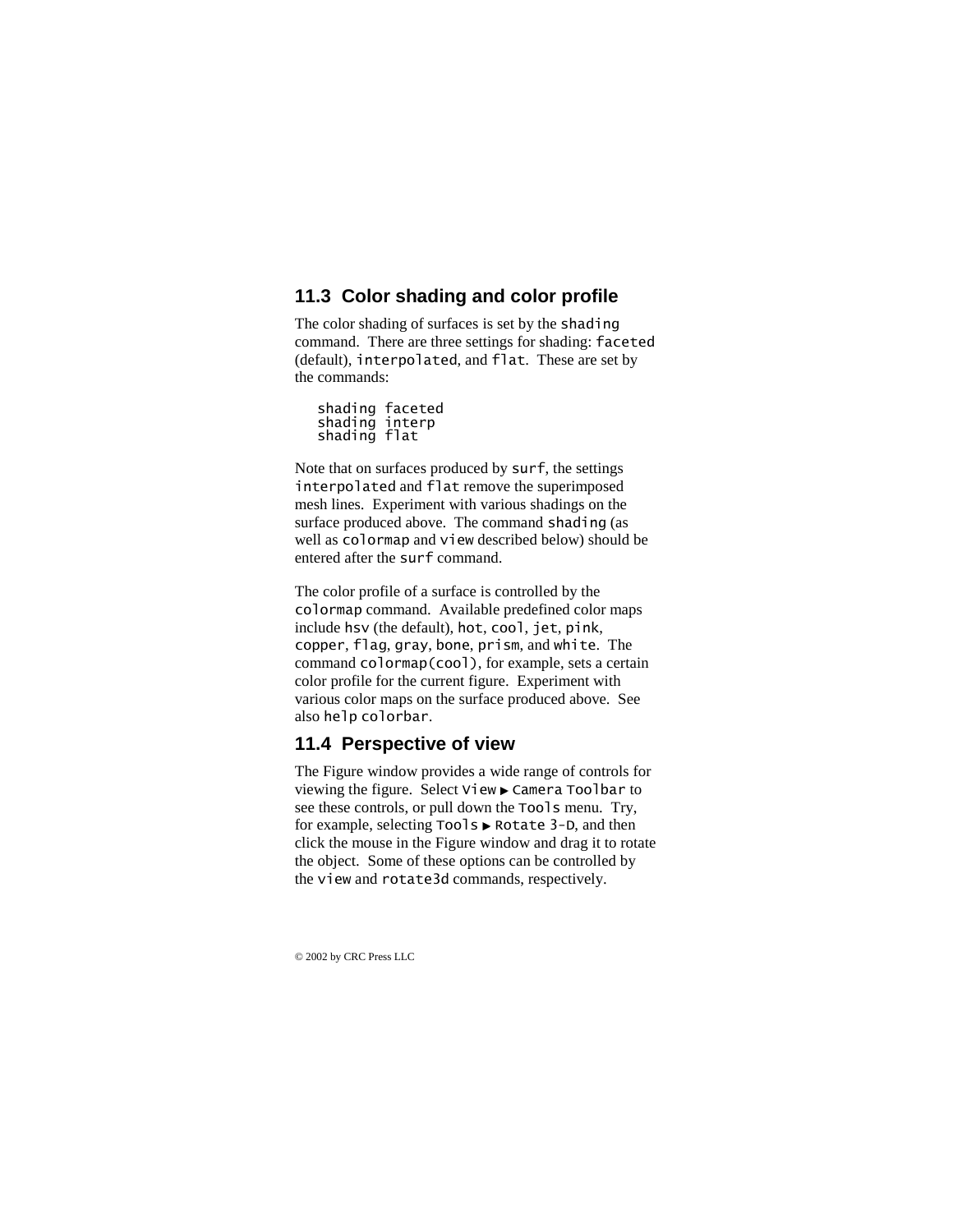The MATLAB function peaks generates an interesting surface on which to experiment with shading,  $colormap$ , and view. Type peaks, select Tools  $\blacktriangleright$ Rotate 3-D, and click and drag the figure to rotate it.

In MATLAB, light sources and camera position can be set. Taking the peaks surface from the example above, select Insert  $\blacktriangleright$  Light, or type light to add a light source. See the online document *Using MATLAB Graphics* for camera and lighting help.

## **11.5 Parametrically defined surfaces**

Plots of parametrically defined surfaces can also be made. The MATLAB functions sphere and  $cyline$ generate such plots of the named surfaces. (See type sphere and type cylinder.) The following is an example of a similar function that generates a plot of a torus by utilizing spherical coordinates.

```
function [x, y, z] = \text{torus}(r, n, a)% TORUS Generate a torus.
% torus (r, n, a) generates a plot of a
% torus with central radius a and
% lateral radius r. n controls the
% number of facets on the surface.
% These input variables are optional
% with defaults r = 0.5. n = 30. a = 1.
\% [x, y, z] = torus(r, n, a) generates
% three (n + 1)-by-(n + 1) matrices so
% that surf (x, y, z) will produce the
% torus. See also SPHERE, CYLINDER.
if nargin < 3, a = 1; end
if nargin < 2, n = 30 ; end
if nargin < 1, r = 0.5 ; end
theta = pi * (0:2:2*n)/n ;
phi = 2*pi* (0:2:n)'/n ;
xx = (a + r * cos(\phi hi)) * cos(theta) ;
yy = (a + r*cos(phi)) * sin(theta) ;
```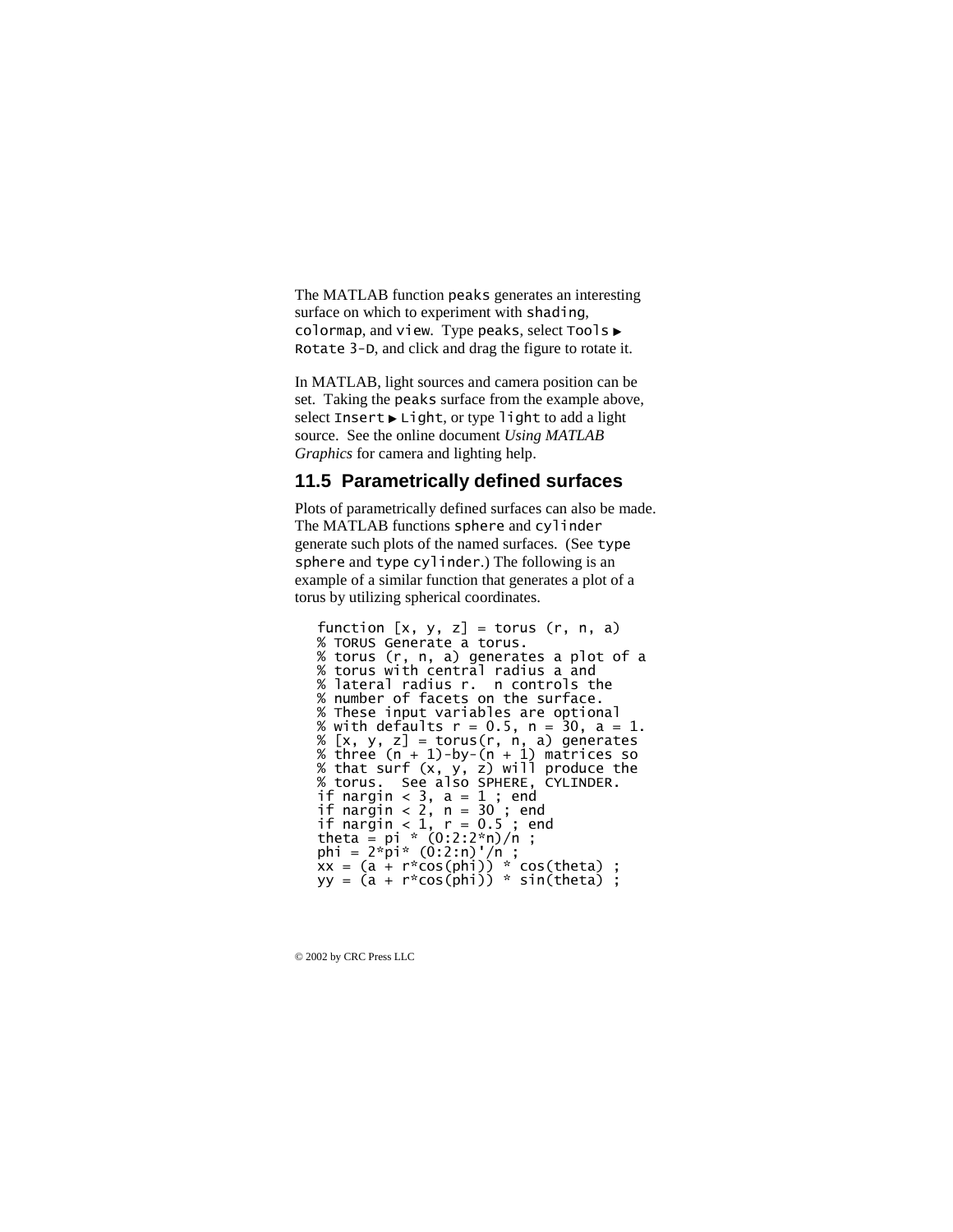```
zz = r * sin(\phi h i) * ones(size(theta));
if nargout == 0surf (xx, yy, zz) ;
ar = (a + r)/sqrt(2) ;
    axis([-ar, ar, -ar, ar, -ar, ar]);
else
    x = xx ;
    y = yy;
    Z = ZZ :
end
```
Other three-dimensional plotting functions you may wish to explore via help are meshz, surfc, surfl, contour, and pcolor.

## **12. Advanced Graphics**

MATLAB possesses a number of other advanced graphics capabilities. Significant ones are object-based graphics, called Handle Graphics, and Graphical User Interface (GUI) tools.

## **12.1 Handle Graphics**

Beyond those just described, MATLAB's graphics system provides low-level functions that let you control virtually all aspects of the graphics environment to produce sophisticated plots. The commands set and  $qet$ allow access to all the properties of your plots. Try  $set(qcf)$  to see some of the properties of a figure that you can control. This system is called Handle Graphics. See *Using MATLAB Graphics* for more information.

## **12.2 Graphical user interface**

MATLAB's graphics system also provides the ability to add sliders, push-buttons, menus, and other user interface controls to your own figures. For information on creating user interface controls, try help uicontrol. This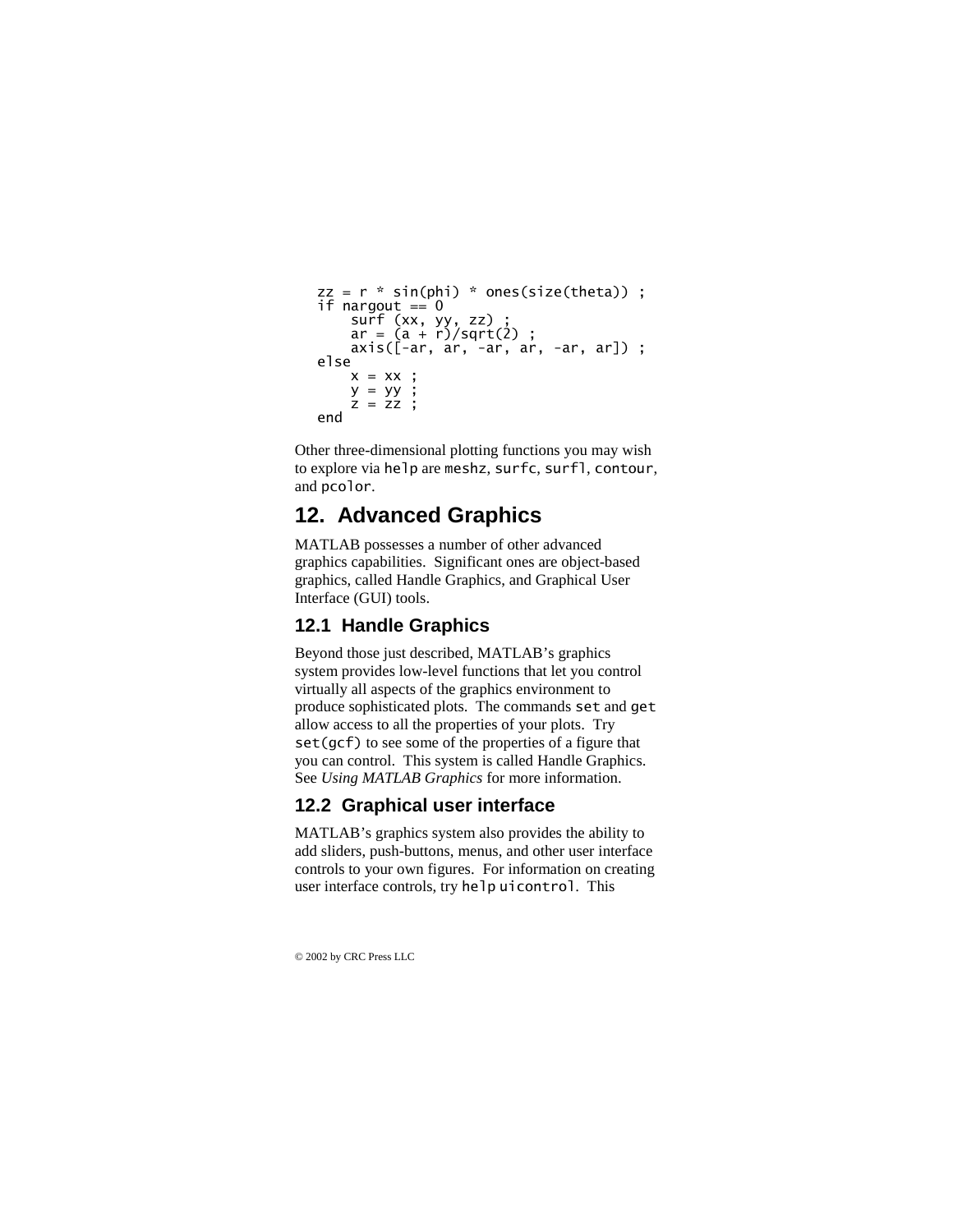allows you to create interactive graphical-based applications.

Try guide (short for Graphic User Interface) Development Environment). This brings up MATLAB's Layout Editor window that you can use to interactively design a graphic user interface.

For more information, see the online document *Creating Graphical User Interfaces*.

## **13. Sparse Matrix Computations**

A sparse matrix is one with mostly zero entries. MATLAB provides the capability to take advantage of the sparsity of matrices.

## **13.1 Storage modes**

MATLAB has two storage modes, full and sparse, with full the default. The functions  $full$  and sparse convert between the two modes. Nearly all MATLAB operators and functions operate seamlessly on both full and sparse matrices. For a matrix A, full or sparse,  $nnz(A)$  returns the number of nonzero elements in A.

An m-by-n sparse matrix is stored in three onedimensional arrays. Numerical values and their row indices are stored in two arrays of size  $nnz(A)$  each. All of the entries in any given column are stored contiguously. A third array of size  $n+1$  holds the positions in the other two arrays of the first nonzero entry in each column. Thus, if A is sparse, then  $x = A(9, :)$ takes much more time than  $x = A(:, 9)$ , and  $s = A(4, 5)$  is also slow. To get high performance when dealing with sparse matrices, use matrix expressions instead of for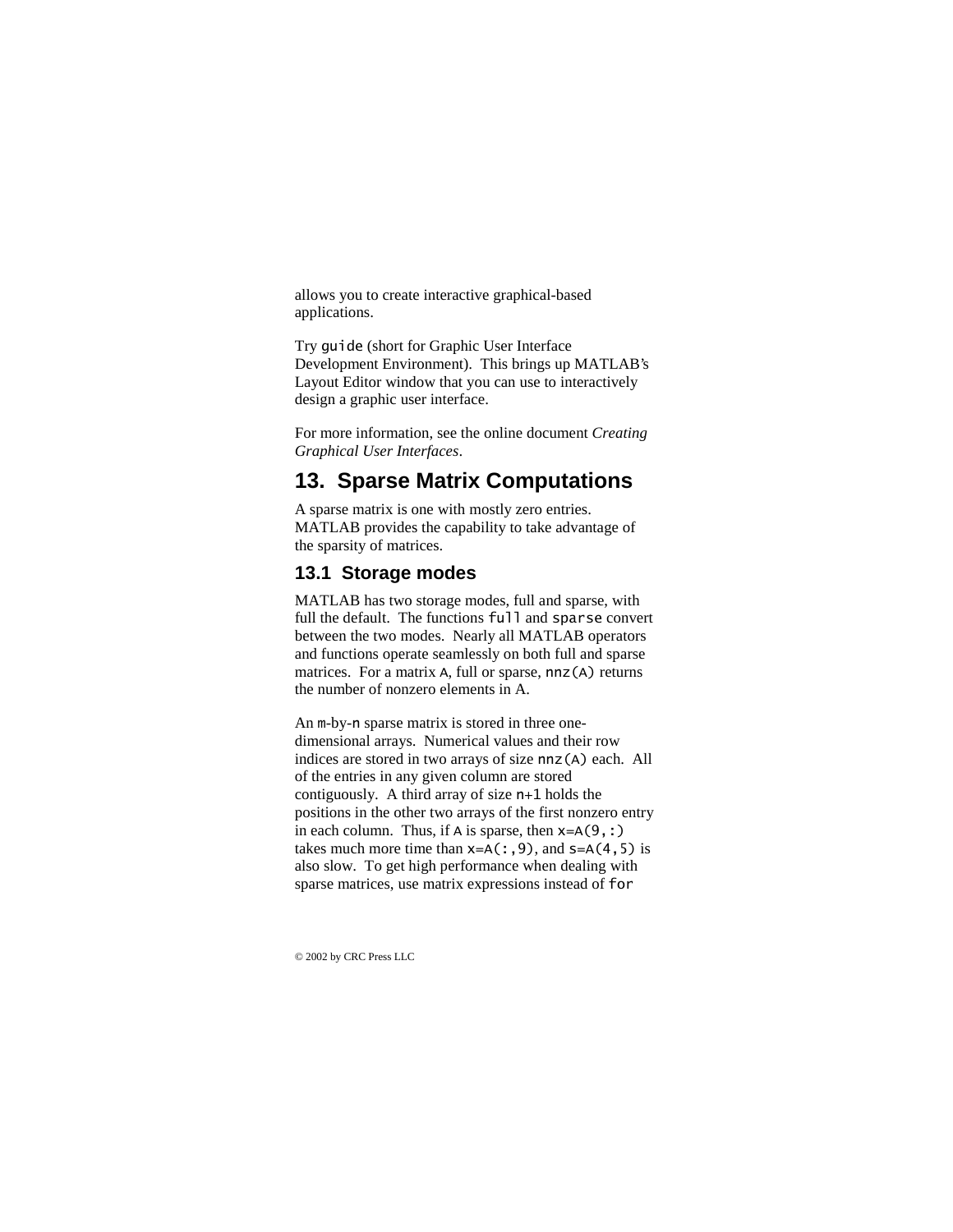loops and vector or scalar expressions. If you must operate on the rows of a sparse matrix A, try working with the columns of A' instead.

If a full tridiagonal matrix  $F$  is created via, say,

```
F = floor (10 * rand(6)) ;
F = \text{triu} (tril (F,1), -1);
```
then the statement  $S = sparse(F)$  will convert F to sparse mode. Try it. Note that the output lists the nonzero entries in column major order along with their row and column indices because of how sparse matrices are stored. The statement  $F = \{ \text{full } | \text{ } (S) \text{ returns } F \text{ in full } \}$ storage mode. You can check the storage mode of a matrix A with the command  $i$  ssparse(A).

## **13.2 Generating sparse matrices**

A sparse matrix is usually generated directly rather than by applying the function sparse to a full matrix.  $A$ sparse banded matrix can be easily created via the function spdiags by specifying diagonals. For example, a familiar sparse tridiagonal matrix is created by:

```
m = 6 :
n = 6 :
e = ones(n,1);
d = -2*e :
\overline{T} = spdiags ([e d e], [-1 0 1], m, n)
```
Try it. The integral vector  $[-1 \ 0 \ 1]$  specifies in which diagonals the columns of  $[e \, d \, e]$  should be placed (use  $full(T)$  to see the full matrix T and  $spy(T)$  to view T graphically). Experiment with other values of  $m$  and  $n$ and, say,  $[-3 \ 0 \ 2]$  instead of  $[-1 \ 0 \ 1]$ . See help spdiags for further features of spdiags.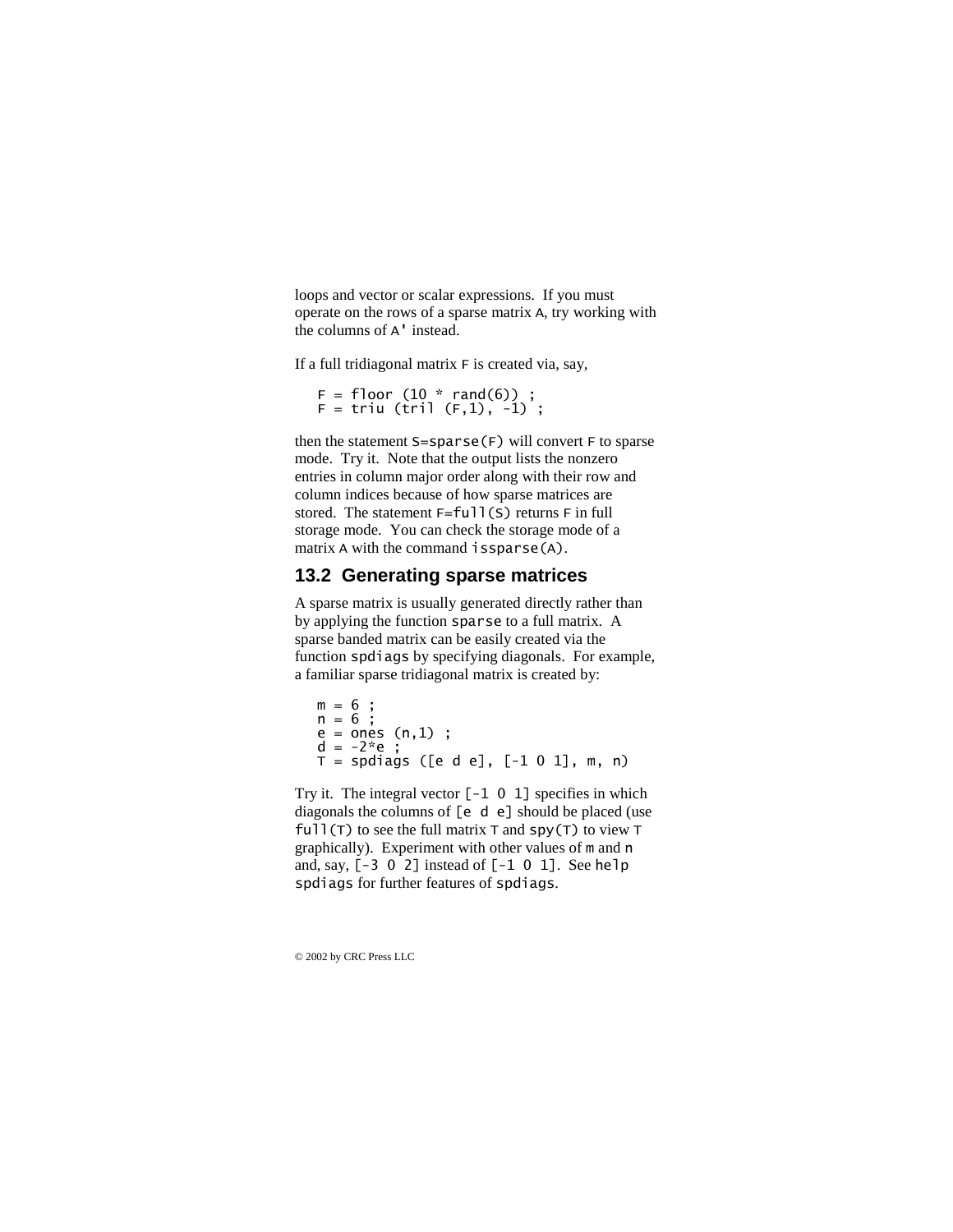The sparse analogs of eye, zeros, ones, and rand for full matrices are, respectively, speye, sparse, spones, and sprand. The latter two take a matrix argument and replace only the nonzero entries with ones and uniformly distributed random numbers, respectively.  $sparse(m, n)$ creates a sparse zero matrix. sprand also permits the sparsity structure to be randomized. This is a useful method for generating simple sparse test matrices, but be careful. Random sparse matrices are not truly "sparse" because of catastrophic fill-in when they are factorized (see Section 13.4). Sparse matrices arising in real applications typically do not share this characteristic.<sup>4</sup>

The versatile function sparse also permits creation of a sparse matrix via listing its nonzero entries:

$$
\begin{array}{rcl}\ni & = & [1\ 2\ 3\ 4\ 4\ 4] \; ; \\
j & = & [1\ 2\ 3\ 1\ 2\ 3] \; ; \\
s & = & [5\ 6\ 7\ 8\ 9\ 10] \; ; \\
S = \text{sparse (i, j, s, 4, 3)} \\
\text{full (S)}\n\end{array}
$$

The last two arguments to sparse in the example above are optional. They tell sparse the dimensions of the matrix; if not present, then S will be  $max(i)$  by  $max(j)$ . If there are repeated entries in  $\begin{bmatrix} i & j \end{bmatrix}$ , then the entries are added together. The commands below create a matrix whose diagonal entries are  $2$ ,  $1$ , and  $1$ .

$$
\begin{array}{rcl}\ni & = & [1 \ 2 \ 3 \ 1] \; ; \\
j & = & [1 \ 2 \ 3 \ 1] \; ; \\
s & = & [1 \ 1 \ 1 \ 1] \; ; \\
S = \text{sparse} \; (i, j, s) \\
\text{full} \; (S)\n\end{array}
$$

 4 See <http://www.cise.ufl.edu/research/sparse/matrices> for a wide range of sparse matrices arising in real applications.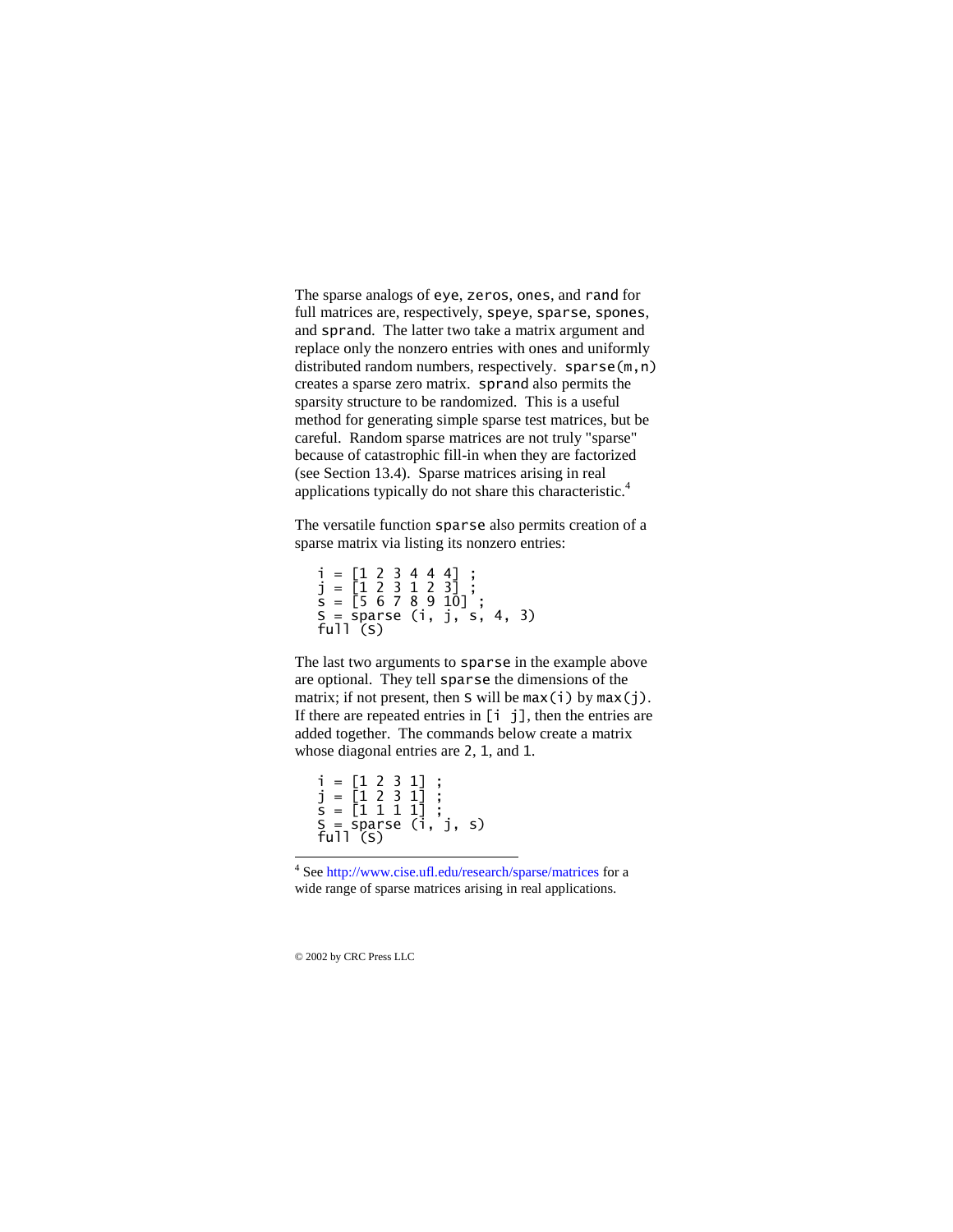The entries in  $\mathbf{i}$ ,  $\mathbf{j}$ , and  $\mathbf{s}$  can be in any order (the same order for all three arrays, of course). In general, if the vector s lists the nonzero entries of  $S$  and the integral vectors i and j list their corresponding row and column indices, then:

```
sparse (i, j, s, m, n)
```
will create the desired sparse  $m$ -by-n matrix S. As another example try:

```
n = 6 :
\ddot{e} = \ddot{f}loor (10 * rand (n-1.1)) :
E = sparse (2:n, 1:n-1, e, n, n)
```
## **13.3 Computation with sparse matrices**

The arithmetic operations and most MATLAB functions can be applied independent of storage mode. The storage mode of the result depends on the storage mode of the operands or input arguments. Operations on full matrices always give full results. If  $F$  is a full matrix,  $S$  and  $S$  are sparse, and n is a scalar, then these operations give sparse results:

| $S + S$     | $S^*S$  | $S.*S$ | $S^*F$ |
|-------------|---------|--------|--------|
| $S\wedge n$ | S.An    | $S\ S$ |        |
| inv(S)      | chol(S) | lu(S)  |        |
| diag(s)     | max(S)  | sum(S) |        |

These give full results:

| $S + F$ | $F \ S$ | S/F |
|---------|---------|-----|
| S*F     | $S\ F$  | F/S |

unless  $\overline{F}$  is a scalar, in which case  $S*F$ ,  $\overline{F}\$ , and  $S/F$  are sparse.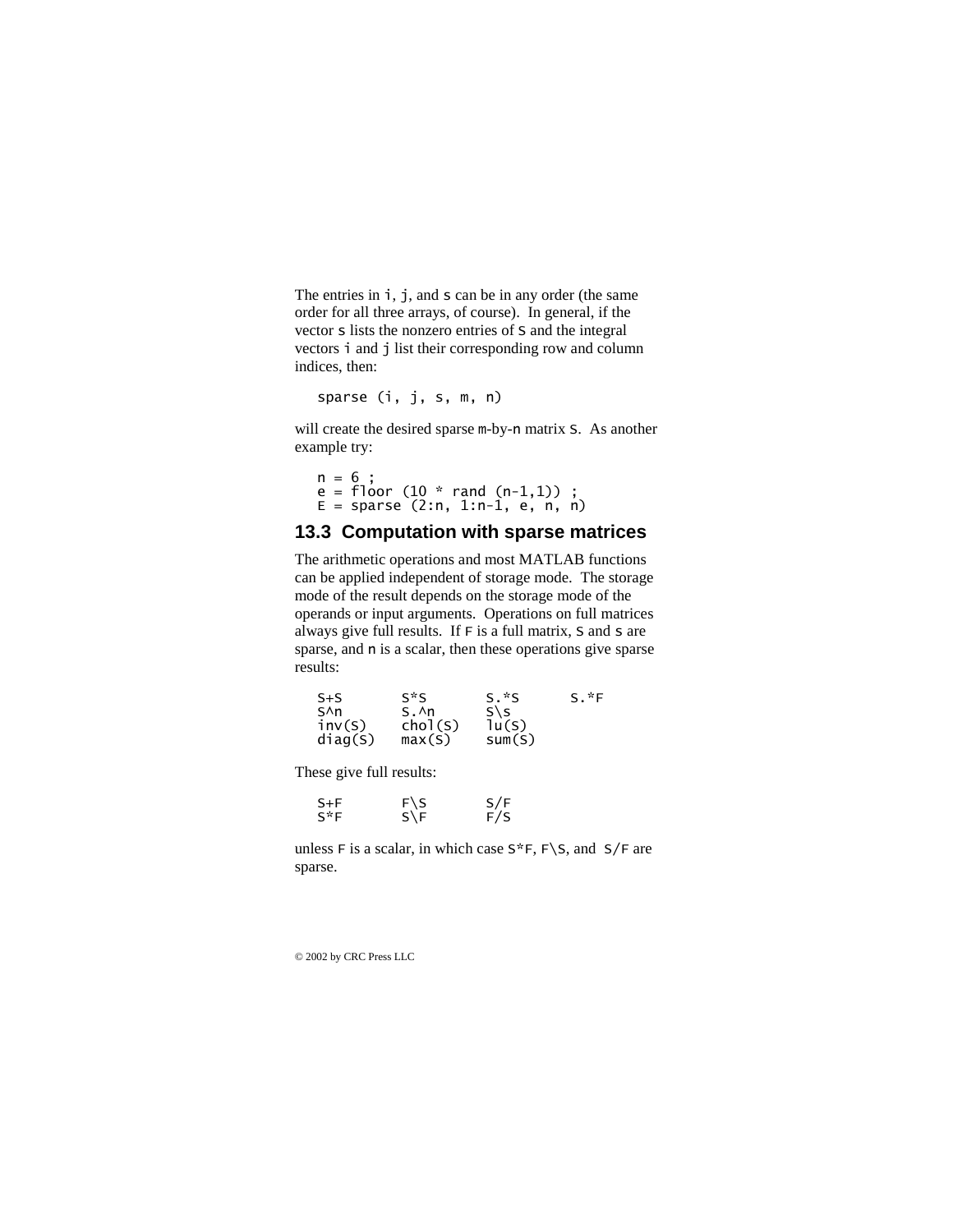A matrix built from blocks, such as  $[A, B; C, D]$ , is stored in sparse mode if any constituent block is sparse. To compute the eigenvalues or singular values of a sparse matrix 6, you must convert 6 to a full matrix and then use eig or svd, as  $eig(full(S))$  or  $svd(full(S))$ . If S is a large sparse matrix and you wish only to compute some of the eigenvalues or singular values, then you can use the eigs or svds functions (eigs $(S)$  or svds $(S)$ ).

### **13.4 Ordering methods**

When MATLAB solves a sparse linear system  $(x = A \ b)$ , it typically starts by computing the LU, QR, or Cholesky factorization of A. This usually leads to fill-in, or the creation of new nonzeros in the factors that do not appear in A. MATLAB provides several methods that attempt to reduce fill-in by reordering the rows and columns of A:

| approximate minimum degree         |
|------------------------------------|
| multiple minimum degree            |
| sort columns by number of nonzeros |
| symmetric approximate min. degree  |
| symmetric multiple minimum degree  |
| reverse Cuthill-McKee              |
|                                    |

The first three find a column ordering of A and are best used for  $\overline{\text{u}}$  or qr. The next three are primarily for chol and return an ordering to be applied symmetrically to both the rows and columns of a symmetric matrix A (they can also be used for unsymmetric matrices). Finding the best ordering is so difficult that it is practically impossible for most matrices. Fast non-optimal heuristics are used instead, which means that no one method is always the best. MATLAB uses colmmd and symmmd by default in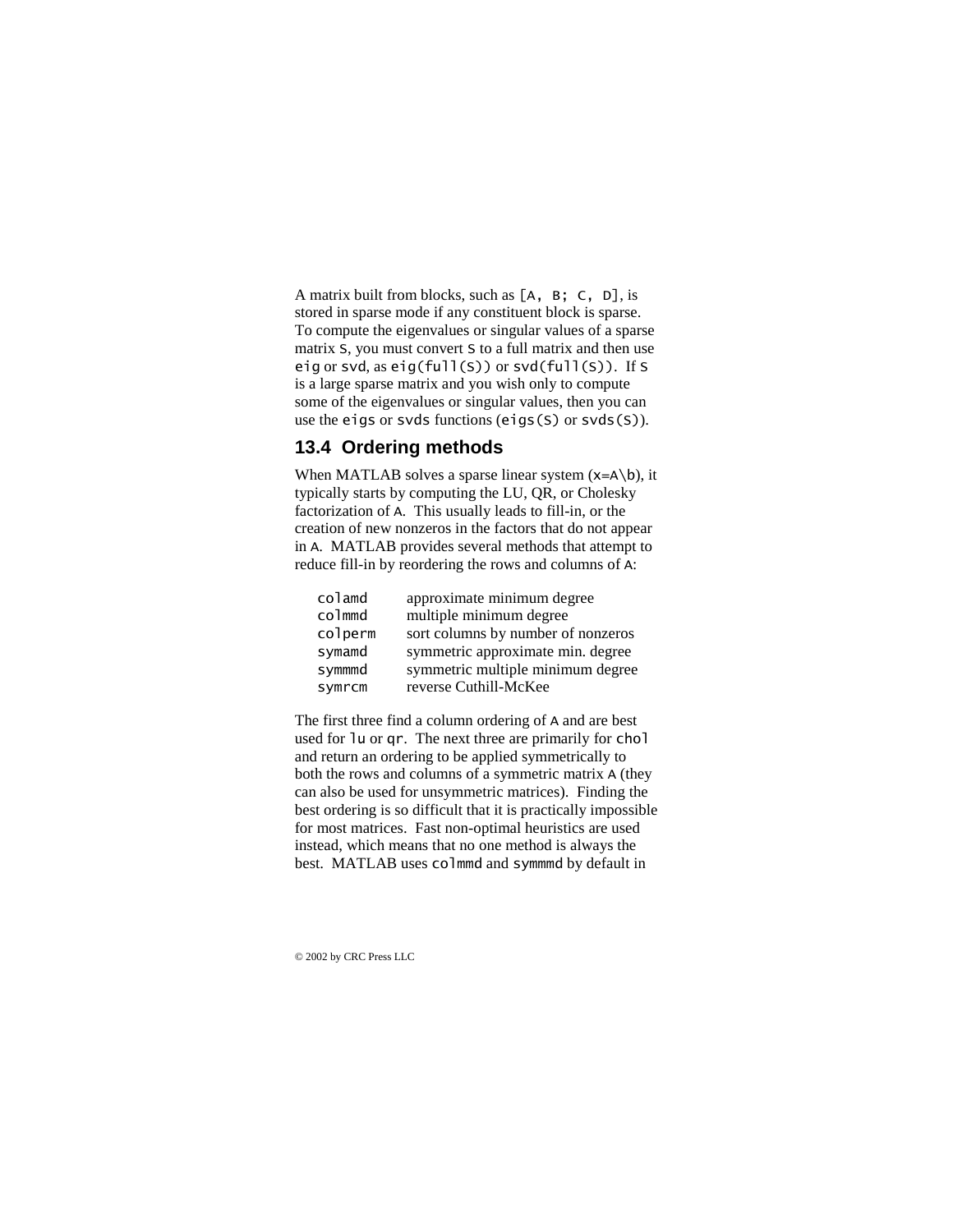$x = A \cdot b$ , although colamd and symamd tend to be faster and find better orderings.

Create the  $try_l$  a function, which also illustrates the use of permutation vectors, the spy, subplot, normest, and etreeplot functions, and how to get a close estimate of the flop count for LU factorization if we assume that all zeros are taken advantage of:

```
function try_lu (A, method, issym)
EXAMPLE 20 IDENT Sparse LU factorization of A
figure (1)
clf reset
subplot (2, 2, 1)spy(A)title ('Original matrix A')
t =cputime;
if (nargin > 2)
S = spones (A) + spones (A');
    p = \text{few}al (method, S);
    A = A (p,p);
elseif (nargin >1)
    q = \text{few}al (method, A);
    A = A (:, q) :
end
torder = cputime - tsubplot (2, 2, 2)spy(A)title ('Permuted matrix A')
t =cputime :
[L, U, P] = \{u(A) :\overline{t}lú = cputime - t
total = torder + tlusubplot (2, 2, 3)S\gamma (L+U)
title ('LU factors')
normest (L*U-P*A)
Lnz = full (sum (spones (L)) - 1;
Unz = <code>full</code> (sum (spones (\mathsf{U}^{\mathsf{I}})))' - <code>1</code> ;
flop_{count} = 2 * Lnz * Unz + sum (Lnz)subplot (2, 2, 4)
```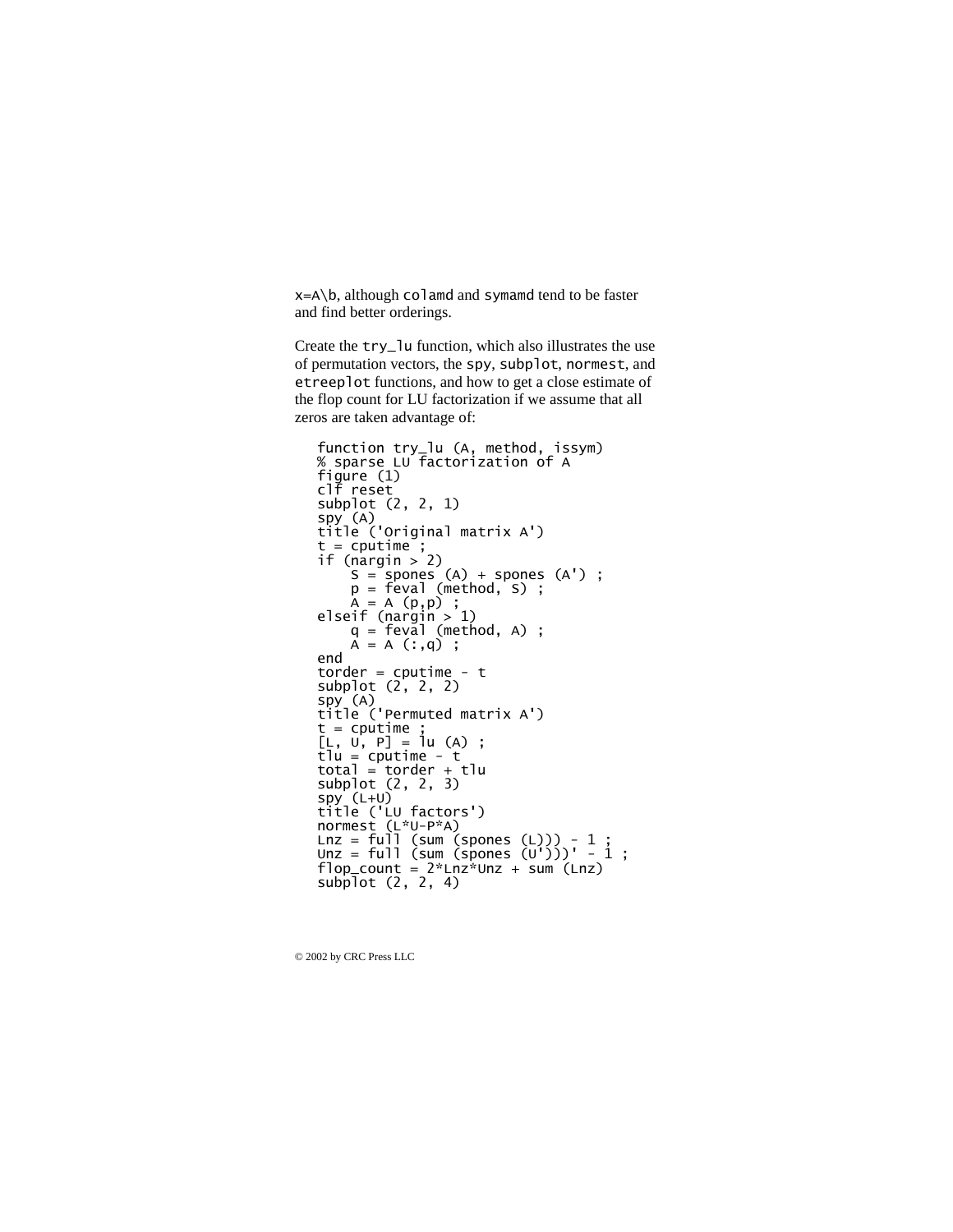```
S = spones (A);
etreeplot (S'*S)
title ('column elimination tree')
```
Next, try this, which evaluates the quality of several ordering methods with a sparse matrix from a chemical process simulation problem:

```
load west0479:A = west0479 :
\forallrv \existsu(A)try_lu (A, @colperm)
try_l (A, @symrem, 1)try_lu (A, @colmmd)
try\_lu (A, @coland)
```
See how much sparsity helped by trying this (the flop count will be wrong, though):

 $try$  lu  $(fu11(A))$ 

### **13.5 Visualizing matrices**

The previous section gave an example of how to use spy to plot the nonzero pattern of a sparse matrix. spy can also be used on full matrices. It is useful for matrix expressions coming from relational operators. Try this, for example (see Chapter 7 for the ddom function):

```
A = [-1 2 3 -40 \t2 -1 \t01 2 9 1
-3 4 1 1]
C = ddom (A\bar{)}figure (2)spy (A \rightarrow C)spy (A > 2)
```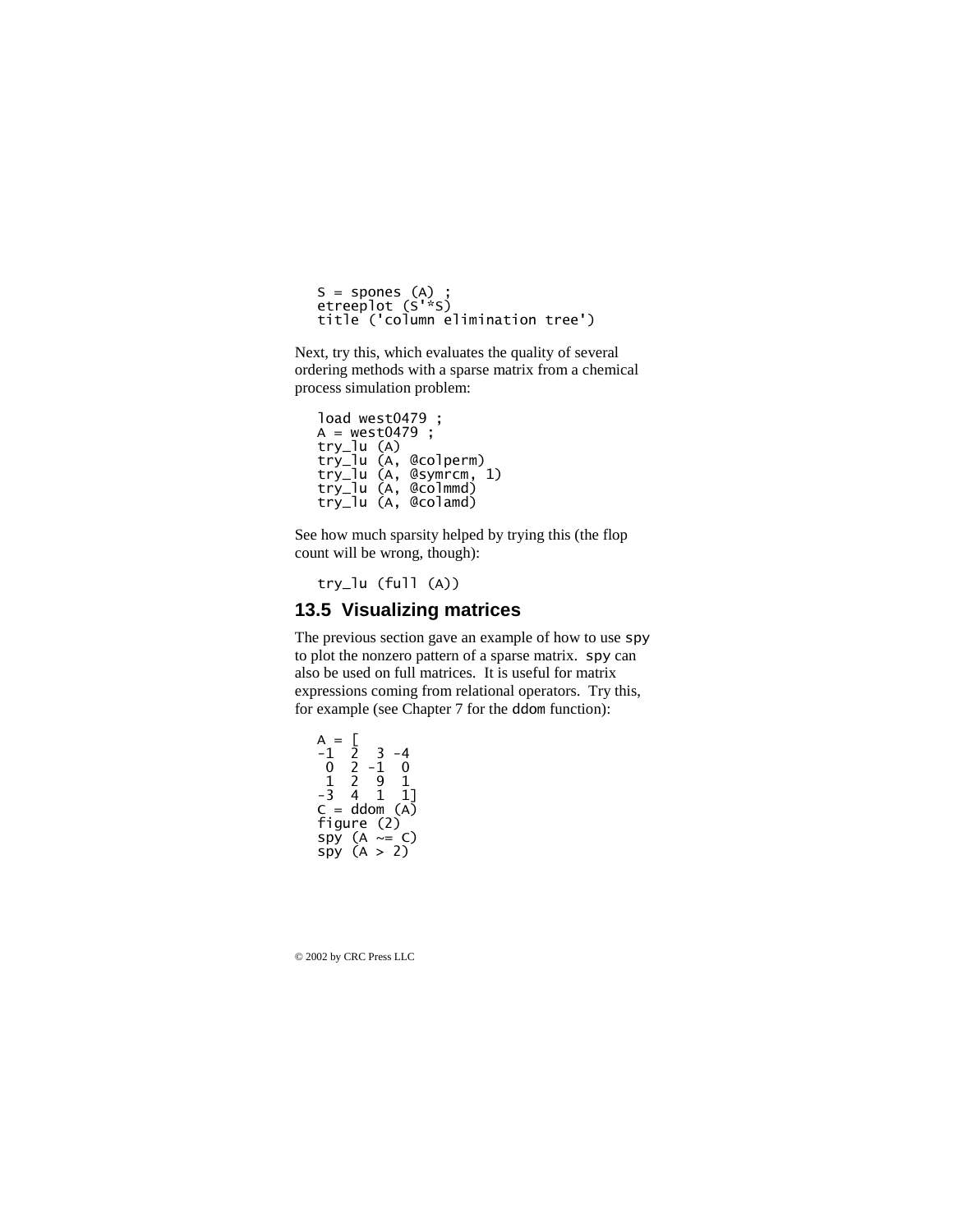What you see is a picture of where A and C differ, and another picture of which entries of A are greater than 2.

## **14. The Symbolic Math Toolbox**

The Symbolic Math Toolbox, which utilizes the Maple V kernel as its computer algebra engine, lets you perform symbolic computation from within MATLAB. Under this configuration, MATLAB's numeric and graphic environment is merged with Maple's symbolic computation capabilities. The toolbox M-files that access these symbolic capabilities have names and syntax that will be natural for the MATLAB user. Key features of the Symbolic Math Toolbox are included in the Student Version of MATLAB. Since the Symbolic Math Toolbox is not part of the Professional Version of MATLAB, it may not be installed on your system, in which case this Chapter will not apply.

Many of the functions in the Symbolic Math Toolbox have the same names as their numeric counterparts. MATLAB selects the correct one depending on the type of inputs to the function. Typing  $help$  eig and  $help$  $sym/e$  ig displays the help for the numeric eigenvalue function and its symbolic counterpart, respectively.

## **14.1 Symbolic variables**

You can declare a variable as symbolic with the syms statement. For example,

#### syms x

creates a symbolic variable  $x$ . The statement:

```
syms x real
```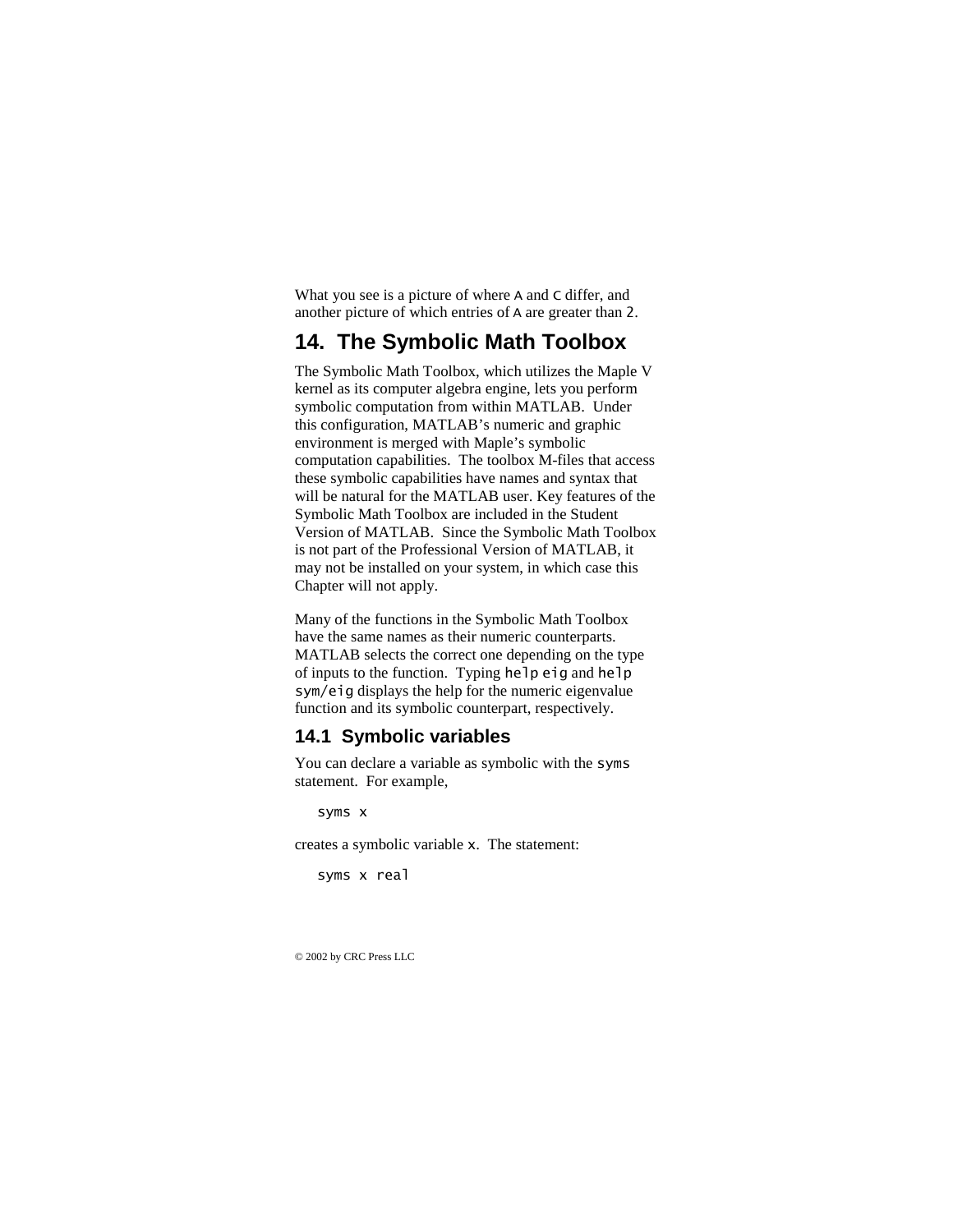declares to Maple that  $x$  is a symbolic variable with no imaginary part. Maple has its own workspace. The statements clear or clear x do **not** undo this declaration, because it clears MATLAB's variable x but not Maple's variable s. Use syms x unreal, which declares to Maple that x may now have a nonzero imaginary part. The clear all statement clears all variables in both MATLAB and Maple, and thus also resets the  $real$  or unreal status of  $x$  You can also assert to Maple that  $x$  is always positive, with syms  $x$ positive.

Symbolic variables can be constructed from existing numeric variables using the sym function. Try:

 $z = 1/10$  $a = sym(z)$  $y = rand(1)$ b = sym (y, 'd')

although a better way to create a is:

a = sym ('1/10')

The syms command and sym function have many more options. See help syms and help sym.

### **14.2 Calculus**

The function diff computes the symbolic derivative of a function defined by a symbolic expression. First, to define a symbolic expression, you should create symbolic variables and then proceed to build an expression as you would mathematically. For example,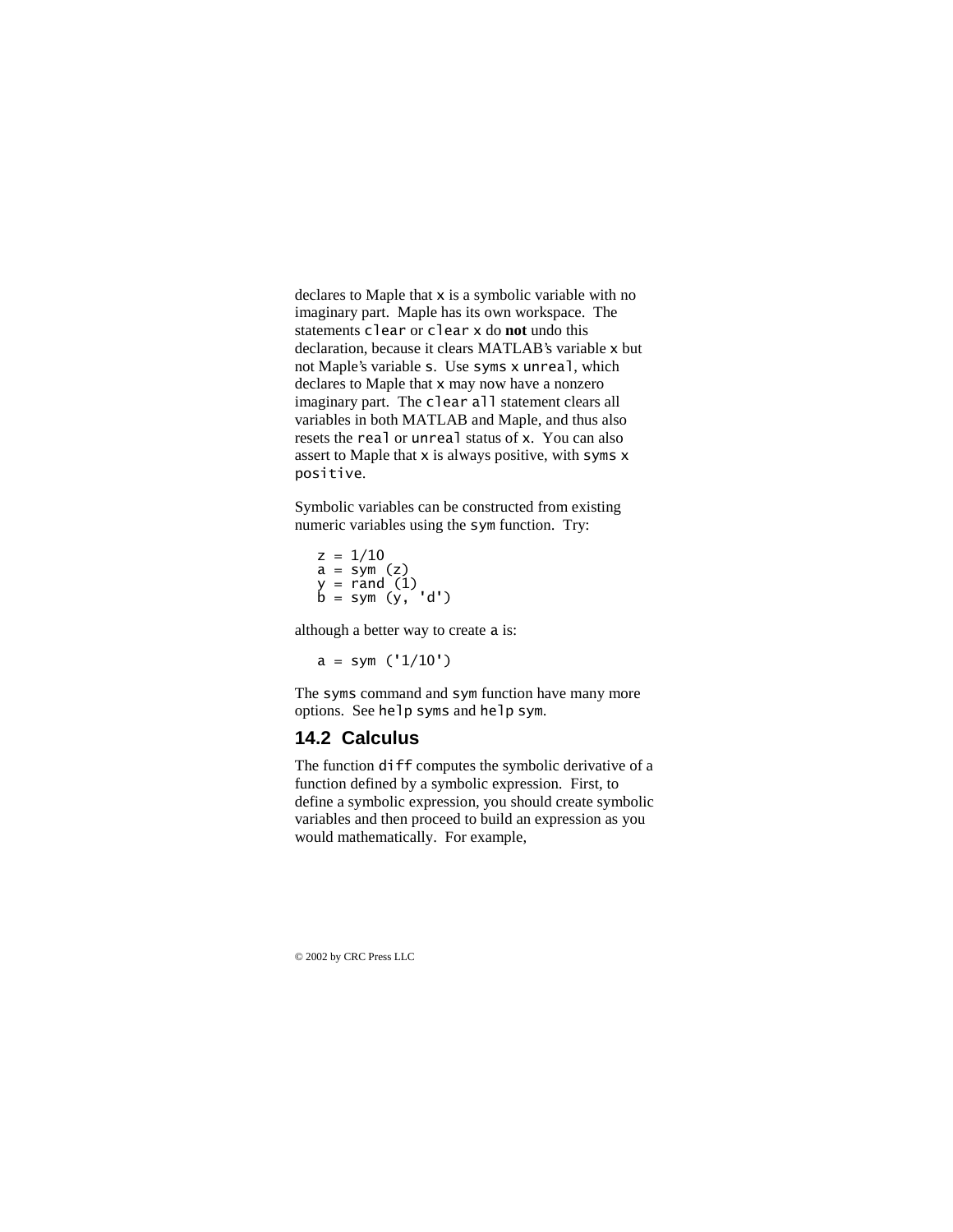syms x  $f = x^2 * exp(x)$  $diff(f)$ 

creates a symbolic variable x, builds the symbolic expression  $f = x^2 e^x$ , and returns the symbolic derivative of *f* with respect to *x*:  $2*x*exp(x)+x^2*exp(x)$  in MATLAB notation. Try it.

Next,

syms t  $diff$  (sin (pi\*t))

returns the derivative of  $sin(\pi t)$ , as a function of *t*.

Partial derivatives can also be computed. Try the following:

SVMS X V  $q = x^*y + x^2$ diff (g) % computes ∂g/∂x diff (g, x) %also ∂g/∂x diff (g, y) % ∂g/∂y

To permit omission of the second argument for functions such as the above, MATLAB chooses a default symbolic variable for the symbolic expression. The findsym function returns MATLAB's choice. Its rule is, roughly, to choose that lower case letter, other than  $i$  and  $j$ , nearest  $x$  in the alphabet.

You can, of course, override the default choice as shown above. Try, for example,

syms  $x1$   $x2$  theta  $F = x * (x1*x2 + x1 - 2)$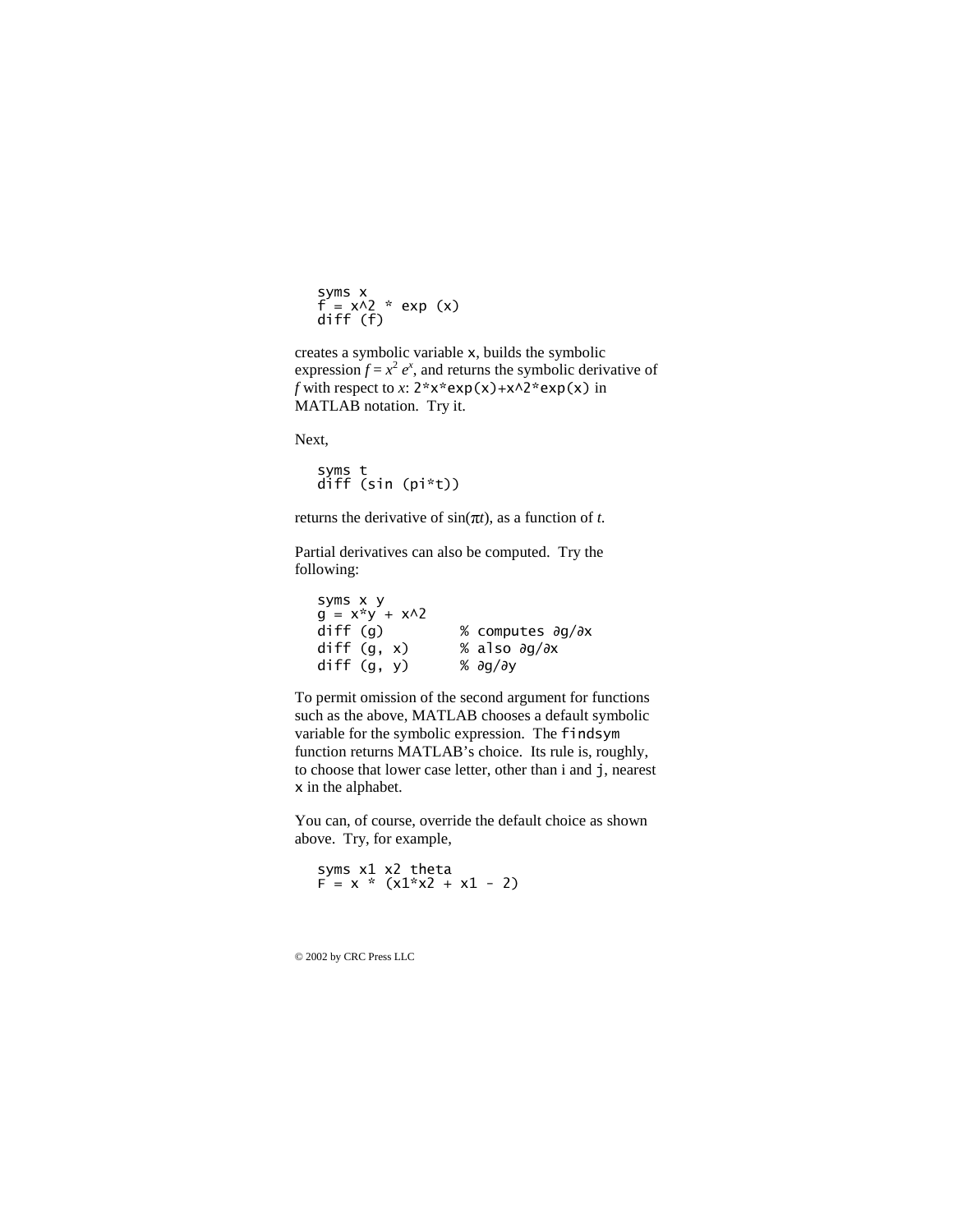```
diff(F) % \partial F/\partial xdiff (F, x1) % \partial F/\partial x1<br>diff (F, x2) % \partial F/\partial x2diff (F, x2)G = \cos (t)heta*x)
diff (G. theta) % ∂G/∂theta
```
The second derivative, for example, can be obtained by the command:

 $diff$  (sin  $(2*x)$ , x, 2)

With a numeric argument, diff is the difference operator of basic MATLAB, which can be used to numerically approximate the derivative of a function. See help diff for the numeric function, and  $he1p$  sym/diff for the symbolic derivative function.

The function  $int$  attempts to compute the indefinite integral (antiderivative) of a function defined by a symbolic expression. Try, for example,

```
syms a b t x y z theta
int (\sin(\vec{a} \cdot \vec{t} + \vec{b}))int (sin (a*theta + b), theta)
int (x*y\wedge2 + y*z, y)int (x \wedge 2 * sin(x))
```
Note that, as with diff, when the second argument of int is omitted, the default symbolic variable (as selected) by  $findsym$ ) is chosen as the variable of integration.

In some instances, int will be unable to give a result in terms of elementary functions. Consider, for example,

```
int (exp (-x^2))int \text{Sqrt } (1 + x^2)
```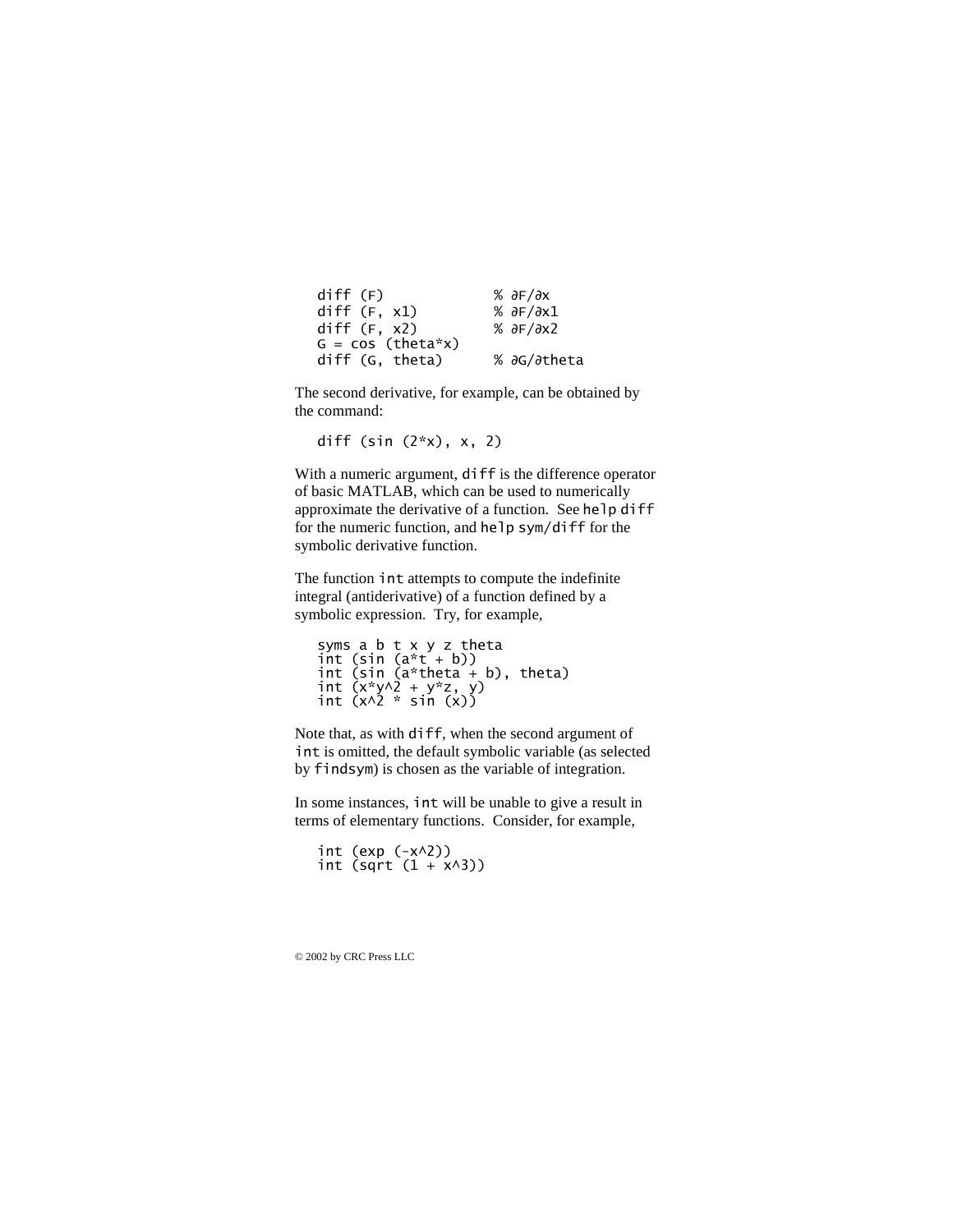In the first case the result is given in terms of the error function erf, whereas in the second, the result is given in terms of  $E1$ liptic $F$ , a function defined by an integral.

The function pretty will display a symbolic expression in an easier-to-read form resembling typeset mathematics (see latex, ccode, and fortran for other formats). Try, for example,

```
svms x a bf' = x/(a*x+b)prety(f)q = int(f)pretty (g)
latex (g)
ccode \overline{q})
fortran(g)int(q)perty' (ans)
```
Definite integrals can also be computed by using additional input arguments. Try, for example,

```
int (sin (x), 0, pi)int (sin (theta), theta. 0. pi)
```
In the first case, the default symbolic variable x was used as the variable of integration to compute:

$$
\int_0^{\pi} \sin x dx
$$

whereas in the second  $\tau$ he $\tau$ a was chosen. Other definite integrals you can try are:

```
int (x^5, 1, 2)
int (\log(x), 1, 4)
```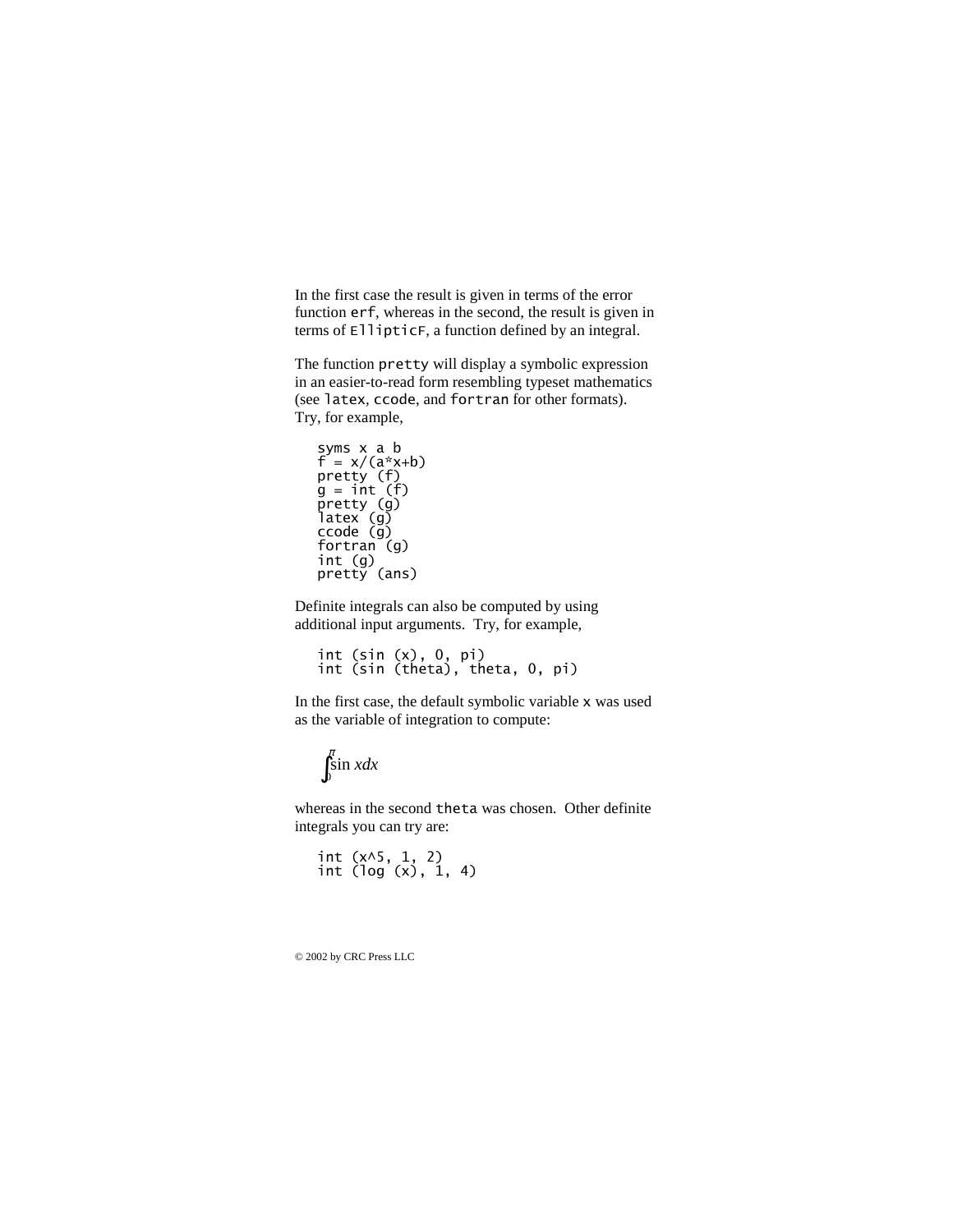```
int (x * exp(x), 0, 2)int (exp (-x^2), 0, inf)
```
It is important to realize that the results returned are symbolic expressions, not numeric ones. The function double will convert these into MATLAB floating-point numbers, if desired. For example, the result returned by the first integral above is  $21/2$ . Entering double (ans) then returns the MATLAB numeric result 10.5000.

Alternatively, you can use the function  $\nu$ pa (variable precision arithmetic; see Section 14.3) to convert the expression into a symbolic number of arbitrary precision. For example,

int  $(exp (-x^2), 0, inf)$ 

gives the result:

 $1/2$ \*pi $\wedge$ (1/2)

Then the statement:

 $vba$  (ans. 25)

symbolically gives the result to 25 significant digits:

8862269254527580136490835

You may wish to contrast these techniques with the MATLAB numerical integration functions quad and auad8.

The limit function is used to compute the symbolic limits of various expressions. For example,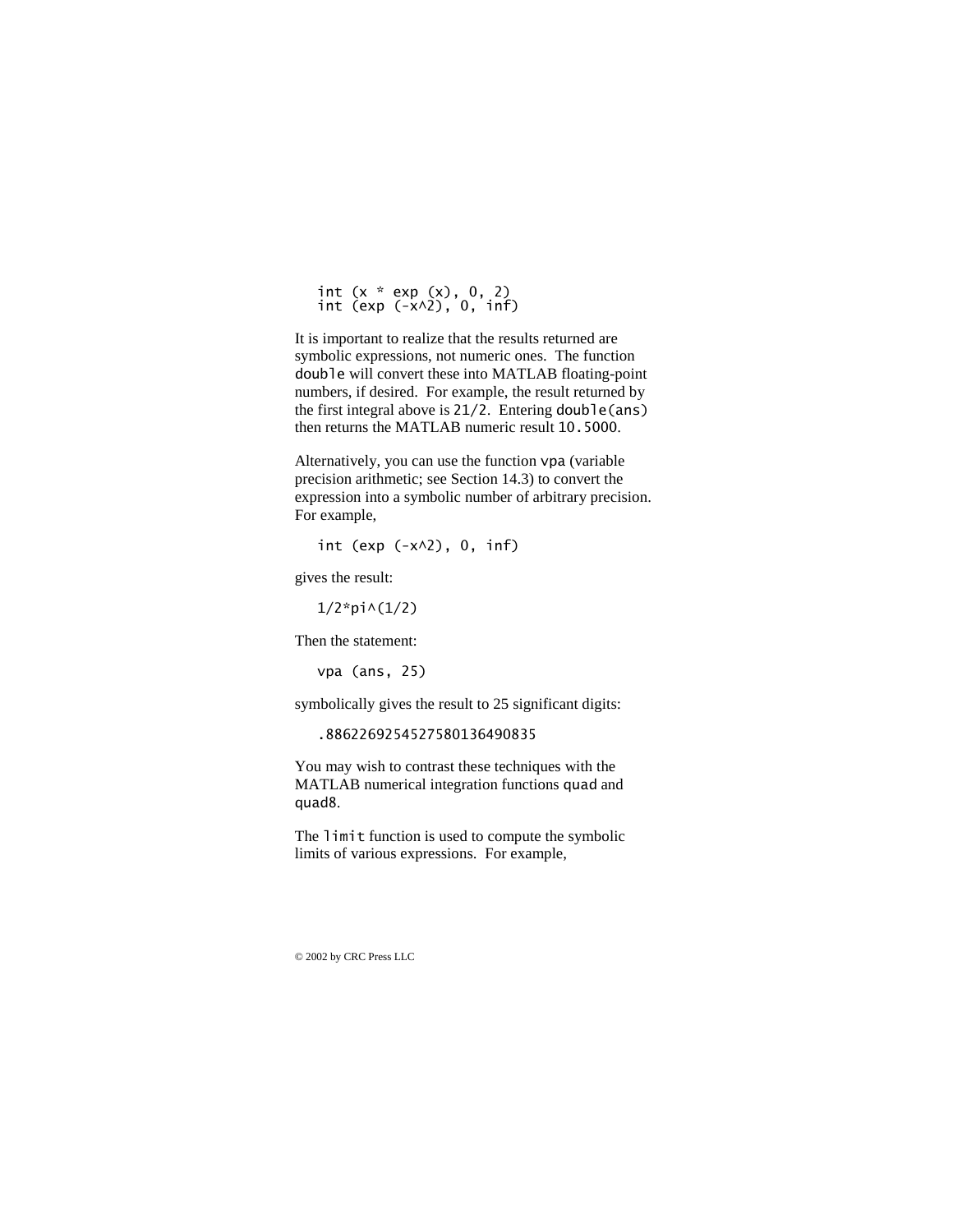syms  $h \, n \, x$  $\lim_{t \to \infty}$   $\lim_{t \to \infty}$   $(1 + x/n)$  n. inf)

computes the limit of  $(1 + x/n)^n$  as  $n \rightarrow \infty$ . You should also try:

```
limit (sin (x), x, 0)
limit ((sin(x+h)-sin(x))/h, h, 0)
```
The tay lor function computes the Maclaurin and Taylor series of symbolic expressions. For example,

taylor  $(cos(x) + sin(x))$ 

returns the  $5<sup>th</sup>$  order Maclaurin polynomial approximating  $cos(x) + sin(x)$ . The command,

taylor  $(cos (x \wedge 2)$ . 8. x. pi)

returns the 8<sup>th</sup> degree Taylor approximation to  $cos(x^2)$ centered at the point  $x_0 = \pi$ .

#### **14.3 Variable precision arithmetic**

Three kinds of arithmetic operations are available:

| numeric    | MATLAB's floating-point arithmetic    |
|------------|---------------------------------------|
| rational   | Maple's exact symbolic arithmetic     |
| <b>VPA</b> | Maple's variable precision arithmetic |

One can obtain exact rational results with, for example,

s = simple (sym ('13/17 + 17/23'))

You are already familiar with numeric computations. For example, with format long,

pi\*log(2)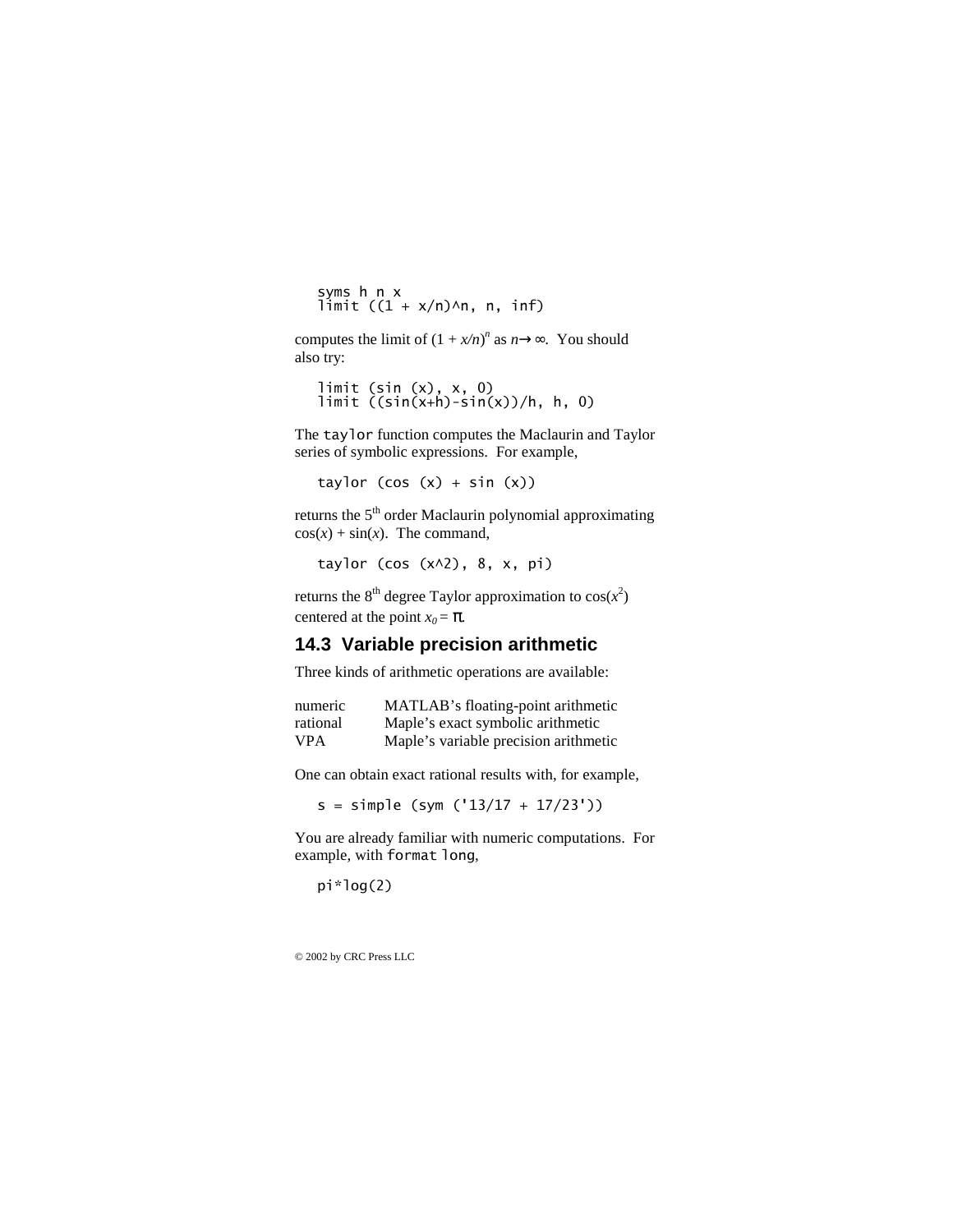gives the numeric result:

2.17758609030360

MATLAB's numeric computations are done in approximately 16 decimal digit floating-point arithmetic. With ypa, you can obtain results to arbitrary precision, within the limitations of time and memory. For example, try:

vpa ('pi \* log (2)') vpa ('pi \* log (2)', 50)

The default precision for vpa is 32. Hence, the first result is accurate to 32 digits, whereas the second is accurate to the specified 50 digits.<sup>5</sup> The default precision can be changed with the function digits. While the rational and VPA computations can be more accurate, they are in general slower than numeric computations.

If you pass an expression to vpa, MATLAB will evaluate it numerically first, unless it is a symbolic expression or placed in quotes. Compare your results, above, with:

vpa (pi \* log  $(2)$ )

which is accurate to only about 16 digits (even though 32) digits are displayed). This is a common mistake with the use of vpa and the Symbolic Math Toolbox in general.

<sup>&</sup>lt;sup>5</sup> Ludolf van Ceulen (1540-1610) calculated  $\pi$  to 36 digits. The Symbolic Math Toolbox can quite easily compute  $\pi$  to 10,000 digits or more. Try  $vpa('pi', 10000)$ .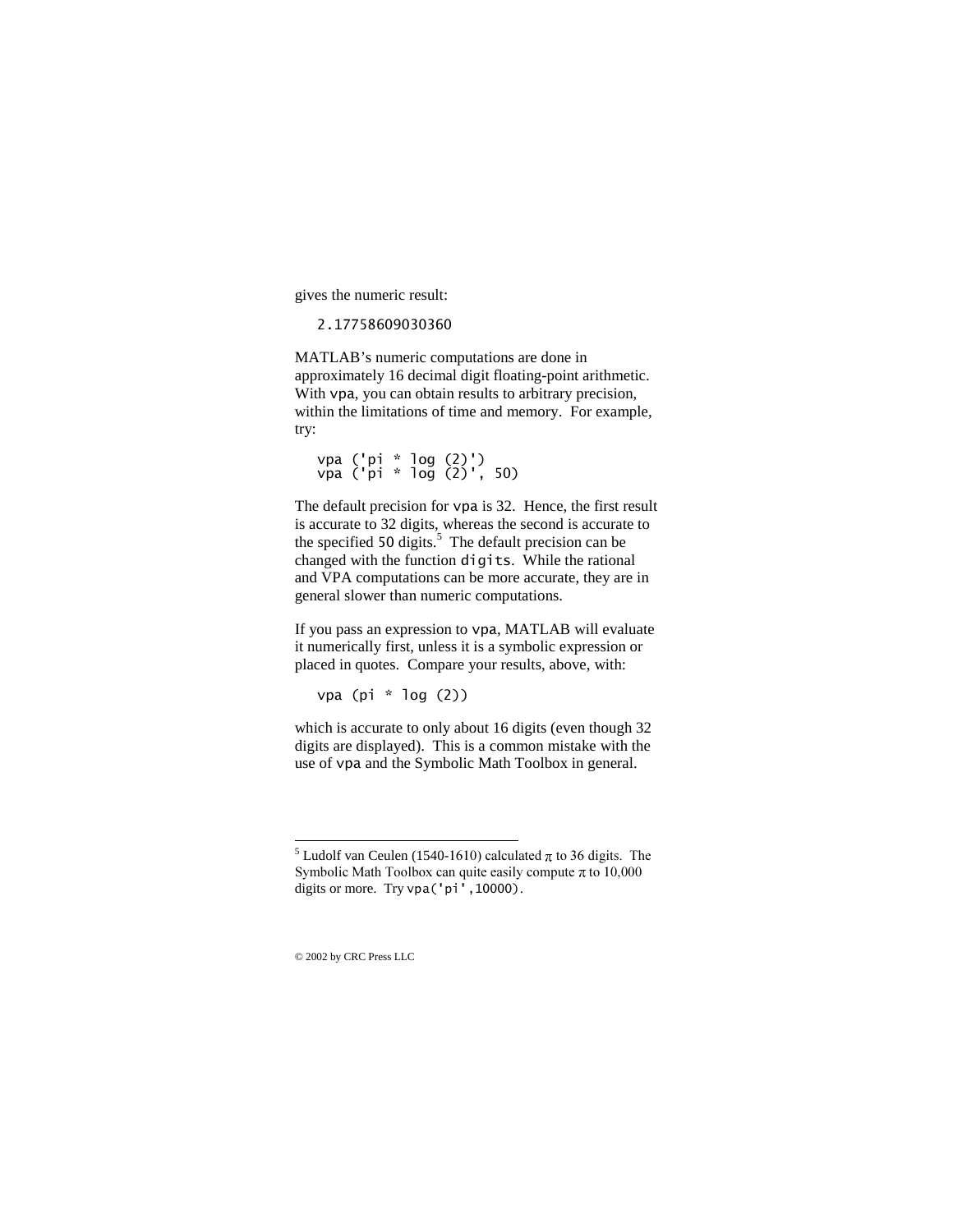## **14.4 Numeric evaluation**

Once you have a symbolic expression, you can evaluate it numerically with the eval function. Try:

```
Syms x
F = x^2 * \sin(x)G = diff(F)H = \text{vectorize } (G)x = 0: .1:1eval(H)
```
The vectorize function allows  $H$  to be evaluated with a vector x. Also try:

```
SVMS X V
S = X\Lambda yx = 3eval(s)y = 2eva\overline{1}(s)
```
The eval function returns a symbolic expression unless all of the variables are numeric.

## **14.5 Algebraic simplification**

Convenient algebraic manipulations of symbolic expressions are available.

The function expand distributes products over sums and applies other identities, whereas factor attempts to do the reverse. The function collect views a symbolic expression as a polynomial in its symbolic variable (which may be specified) and collects all terms with the same power of the variable. To explore these capabilities, try the following: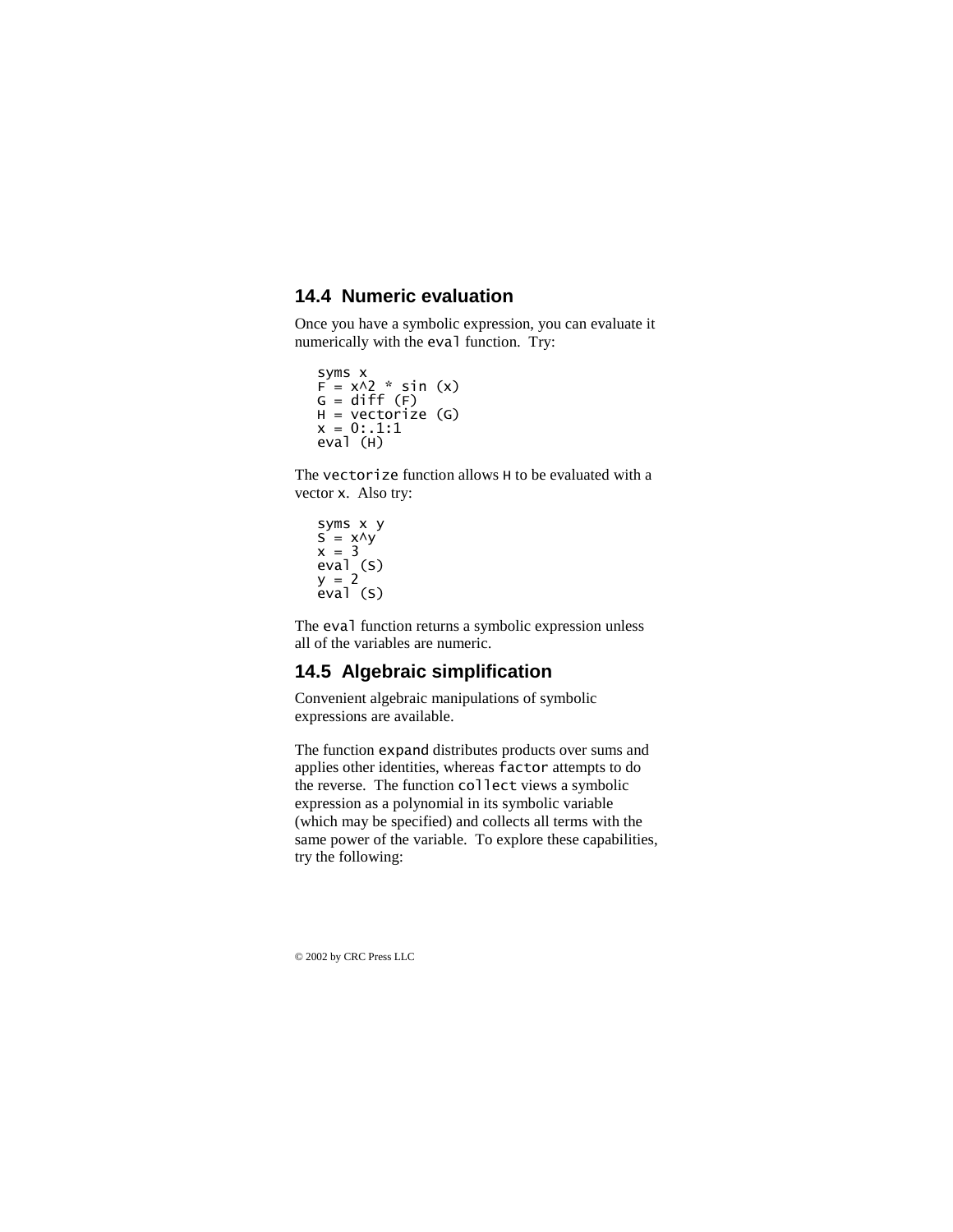```
syms a \mathsf{b} \times \mathsf{y} z
expand ((a + b)\wedge 5)factor (ans)
expand (exp (x + y))expand (sin (x + 2^*y))
factor (x \wedge 6 - 1)collect (x * (x * (x + 3) + 5) + 1)horner (ans)
\text{col} \left[ \text{ect } ((x + y + z) * (x - y - z)) \right]\text{col} \left[ \text{ect } ((x + y + z) * (x - y - z), y) \right]collect ((x + y + z)*(x - y - z), z)diff (x \wedge \overrightarrow{3})^* exp (x))
factor (ans)
```
The powerful function  $\sin p$  if y applies many identities in an attempt to reduce a symbolic expression to a simple form. Try, for example,

simplify  $(sin(x)$  $\wedge$ 2 + cos $(x)$  $\wedge$ 2) simplify (exp  $(5^*log(x) + 1)$ ) d = diff  $((x \wedge 2 + 1)/(x \wedge 2 - 1))$ simplify (d)

The alternate function simple computes several simplifications and chooses the shortest of them. It often gives better results on expressions involving trigonometric functions. Try the following commands:

```
simply(cos(x) + (-sin(x) \land 2) \land (1/2))simple \quad (cos(x) + (-sin(x) \land 2) \land (1/2))simplify((1/x\land 3+6/x\land 2+12/x+8)\land (1/3))simple ((1/x\lambda^3+6/x\lambda^2+12/x+8)\lambda(1/3))
```
The function subs replaces all occurrences of the symbolic variable in an expression by a specified second expression. This corresponds to composition of two functions. Try, for example,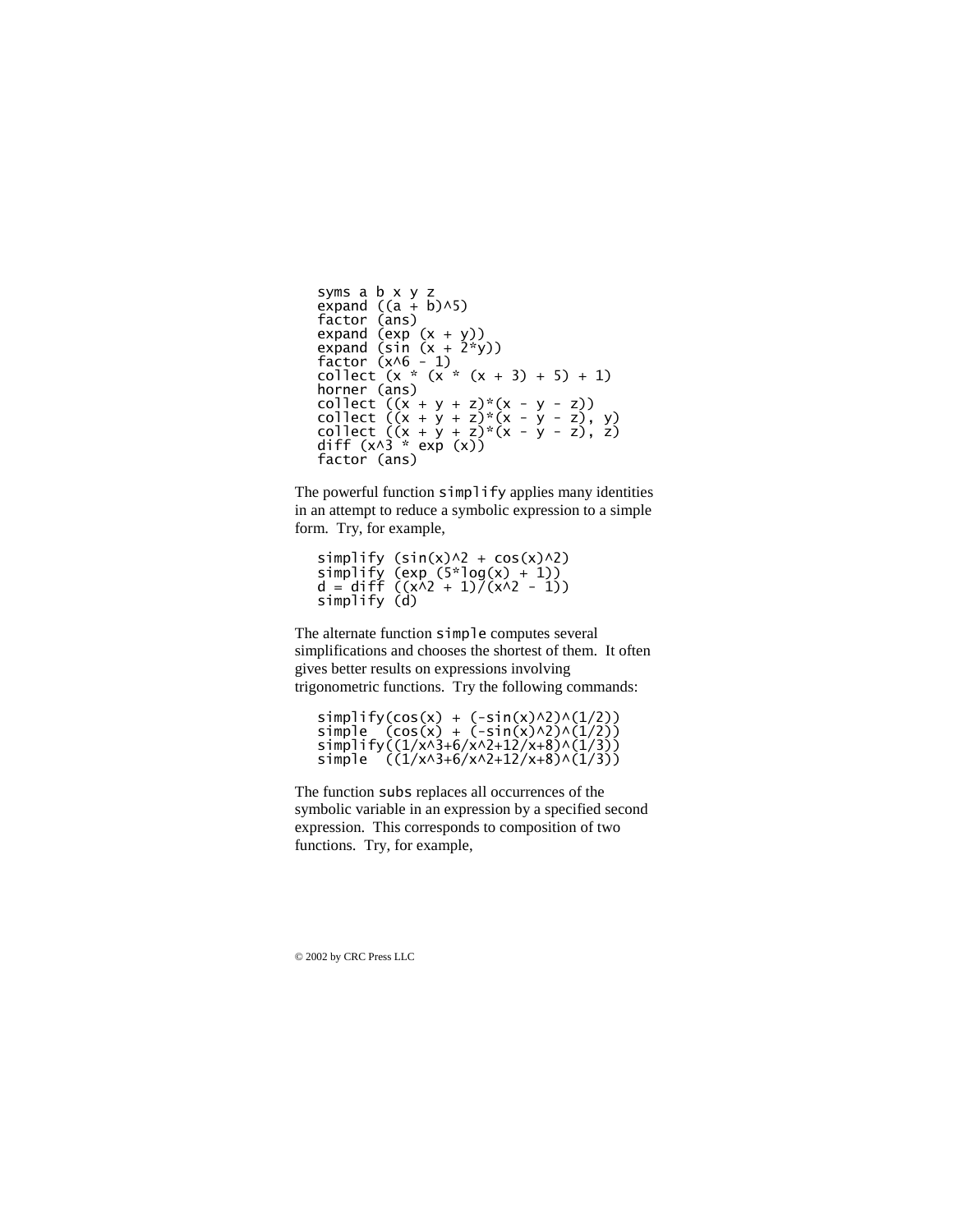```
syms x s t
subs (sin(x), x, pi/3)subs (sin(x), x, sym(pi)/3)double (ans)
subs (g*t\lambda 2/2, t, sqrt(2*s))subs \text{Sqrt}(1-x\land 2), x, \text{cos}(x))
subs \text{Sqrt}(1-x\land 2), 1-x\land 2, \text{cos}(x))
```
The general idea is that in the statement  $subs$ ( $expr$ , $old$ ,  $new$ ) the third argument (new) replaces the second argument  $(0\bar{d})$  in the first argument  $(expr)$ . Compare the first two examples above. The result is numeric if all variables in the expression are substituted with numeric values.

The function factor can also be applied to an integer argument to compute the prime factorization of the integer. Try, for example,

```
factor (sym ('4248'))
factor (sym ('4549319348693'))
factor (sym ('4549319348597'))
```
## **14.6 Graphs of functions**

The MATLAB function fplot (see Section 10.3) provides a tool to conveniently plot the graph of a function. Since it is, however, the name or handle of the function to be plotted that is passed to  $fplot$ , the function must first be defined in an M-file (or else be a built-in function or inline function).

In the Symbolic Math Toolbox, ezplot lets you plot the graph of a function directly from its defining symbolic expression. For example, try:

```
syms t x
e\acute{z}plot (sin (2*x))
```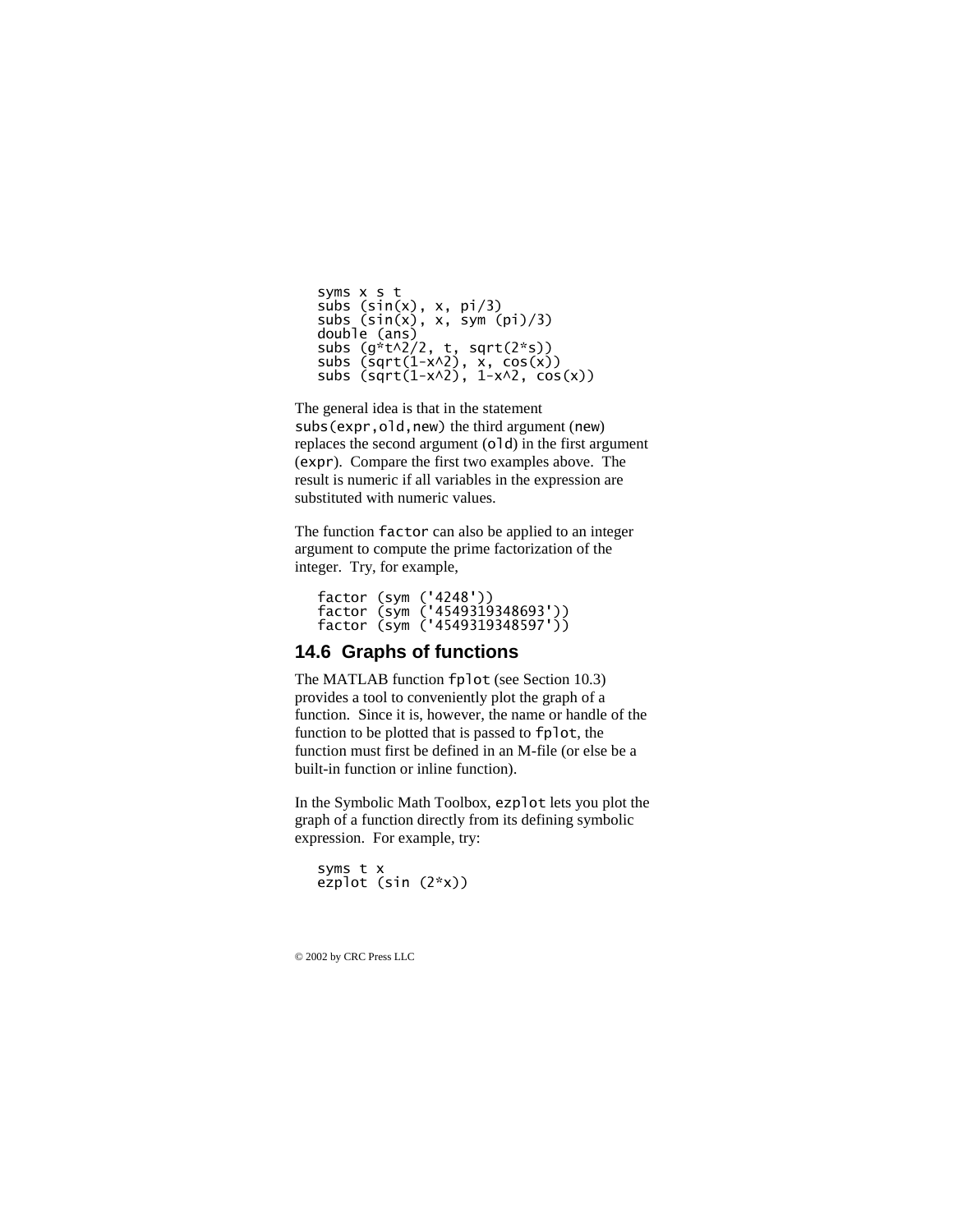```
ezplot (t + 3 * sin(t))ezplot (2*x/(x^2 - 1))ezplot (1/(1 + 30*exp(-x)))
```
By default, the x-domain is  $[-2 \times p \text{ i}, 2 \times p \text{ i}]$ . This can be overridden by a second input variable, as with:

ezplot $(x^*sin(1/x), [-2, 2])$ 

You will often need to specify the x-domain and ydomain to zoom in on the relevant portion of the graph. Compare, for example,

ezplot (x\*exp(-x)) ezplot (x\*exp(-x), [-1 4])

ezplot attempts to make a reasonable choice for the yaxis. With the last figure, select  $Edi$ t  $\triangleright$  Axes Properties in the Figure window and modify the y-axis to start at  $-3$ , and click OK. Changing the x-axis in the Property Editor does not cause the function to be reevaluated, however.

Entering the command funtool (no input arguments) brings up three graphic figures, two of which will display graphs of functions and one containing a control panel. This function calculator lets you manipulate functions and their graphs for pedagogical demonstrations. Type help funtool for details.

## **14.7 Symbolic matrix operations**

This toolbox lets you represent matrices in symbolic form as well as MATLAB's numeric form. Given the numeric matrix:

 $a = magic(3)$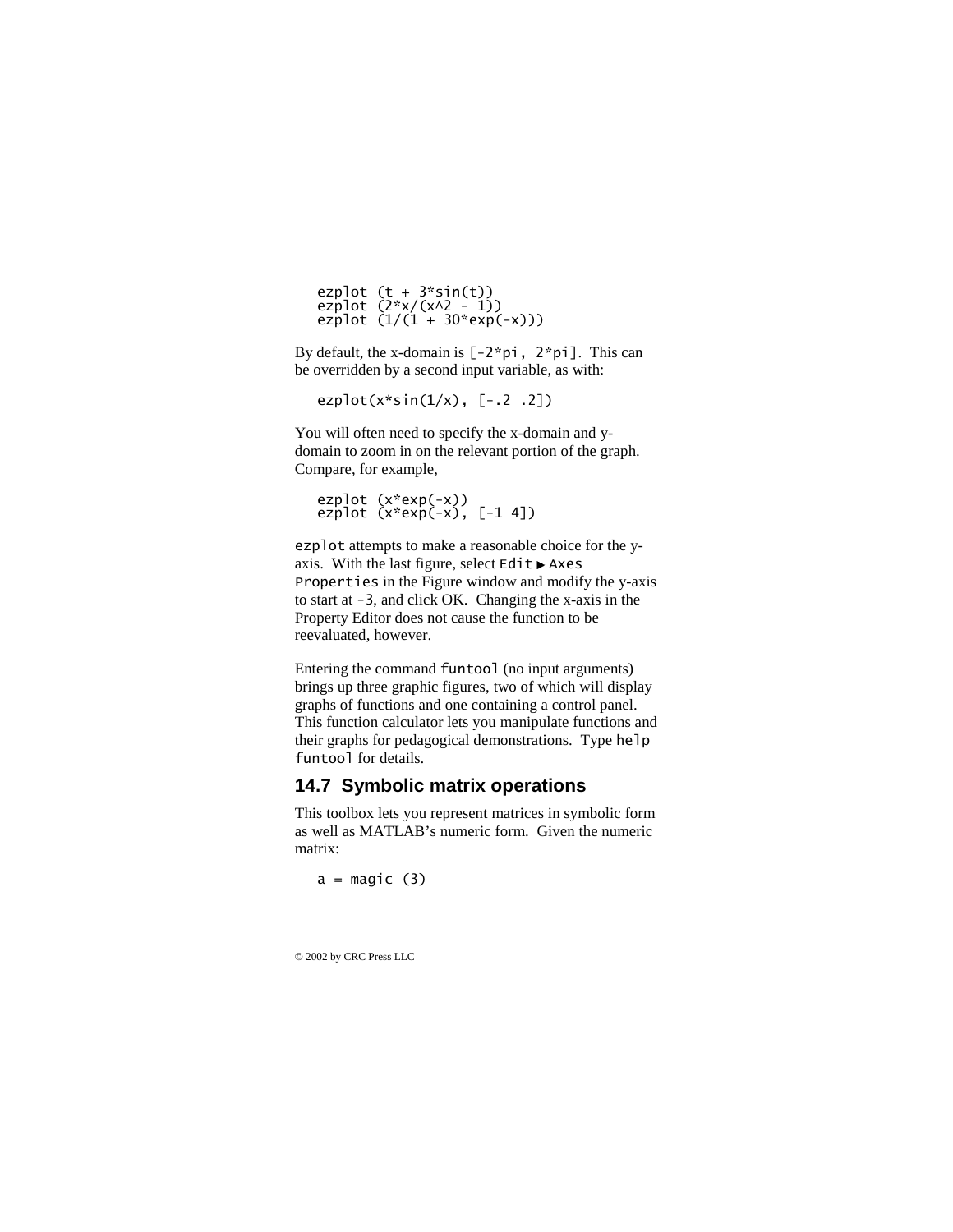the function  $sym(a)$  converts a to the symbolic matrix. Try:

 $A = sym(a)$ 

The result is:

$$
\begin{bmatrix} 8, 1, 6 \\ 3, 5, 7 \\ 4, 9, 2 \end{bmatrix}
$$

The function numeric(A) converts the symbolic matrix back to a numeric one.

Symbolic matrices can also be generated by sym. Try, for example,

V\PVDEV . >DEDEEDDE@ \* >FRVVVLQVVLQVFRVV@

Here G is a symbolic Givens rotation matrix.

Algebraic matrix operations with symbolic matrices are computed as you would in MATLAB.

| $K + G$                   | matrix addition                 |
|---------------------------|---------------------------------|
| $K-G$                     | matrix subtraction              |
| K*G                       | matrix multiplication           |
| inv(G)                    | matrix inversion                |
| K/G                       | right matrix division           |
| $K\backslash G$           | left matrix division            |
| $G^{\wedge}2$             | power                           |
| G.'                       | transpose                       |
| $\mathsf{G}^{\mathsf{T}}$ | conjugate transpose (Hermitian) |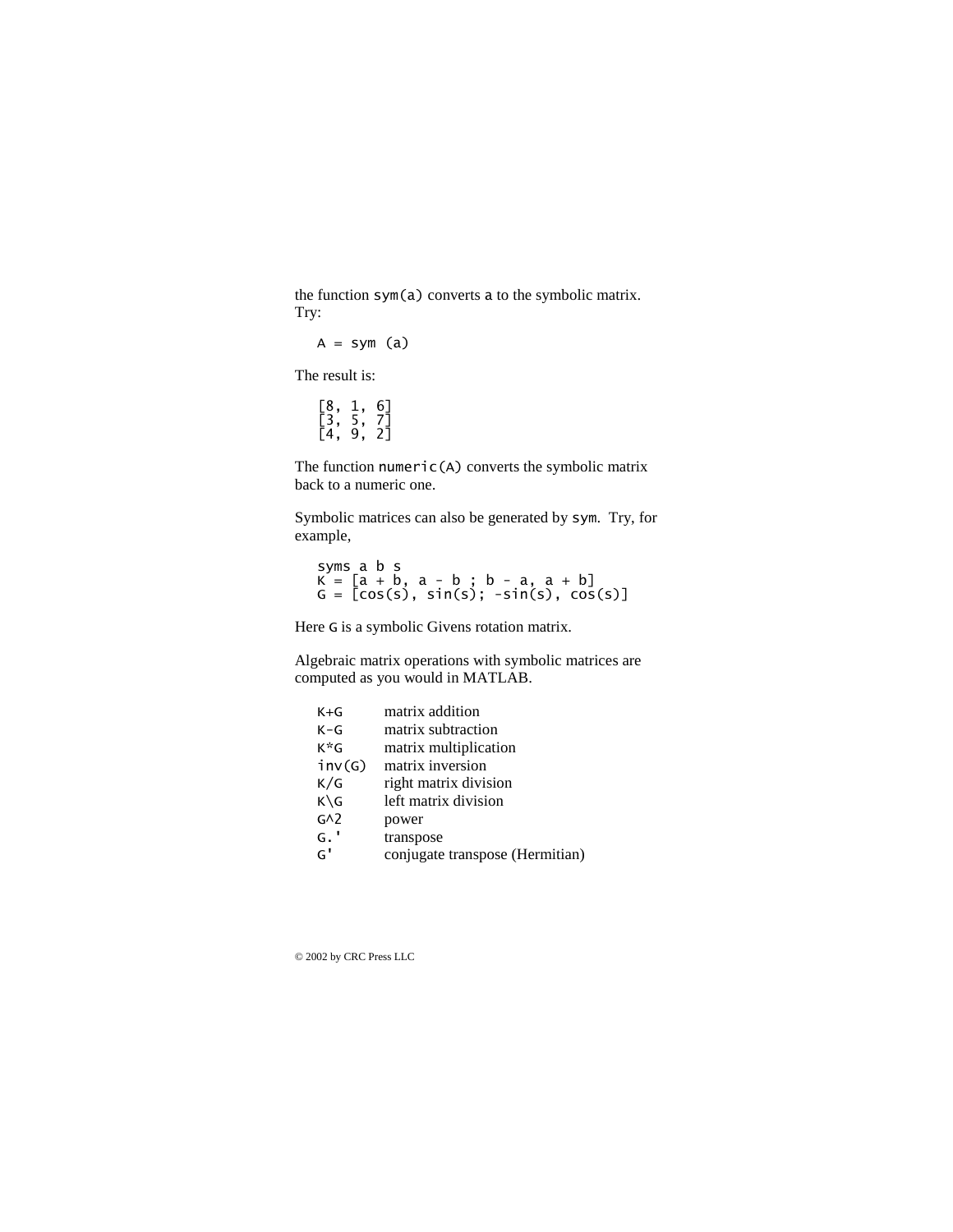These operations are illustrated by the following, which use the matrices K and G generated above:

```
I = K\Lambdacollect (L)
factor(L)diff (L, a)int(K, a)I = K/Gsimplify (J*G)
simplify (G*(G.'))
```
Note that the initial result of the basic operations may not be in the form desired for your application; so it may require further processing with simplify, collect, factor, or expand. These functions, as well as diff and int, act entry-wise on a symbolic matrix.

## **14.8 Symbolic linear algebraic functions**

The primary symbolic matrix functions are:

| det      | determinant                     |
|----------|---------------------------------|
| $\cdot$  | transpose                       |
|          | Hermitian (conjugate transpose) |
| inv      | inverse                         |
| null     | basis for nullspace             |
| colspace | basis for column space          |
| eig      | eigenvalues and eigenvectors    |
| poly     | characteristic polynomial       |
| svd      | singular value decomposition    |
| jordan   | Jordan canonical form           |

These functions will take either symbolic or numeric arguments.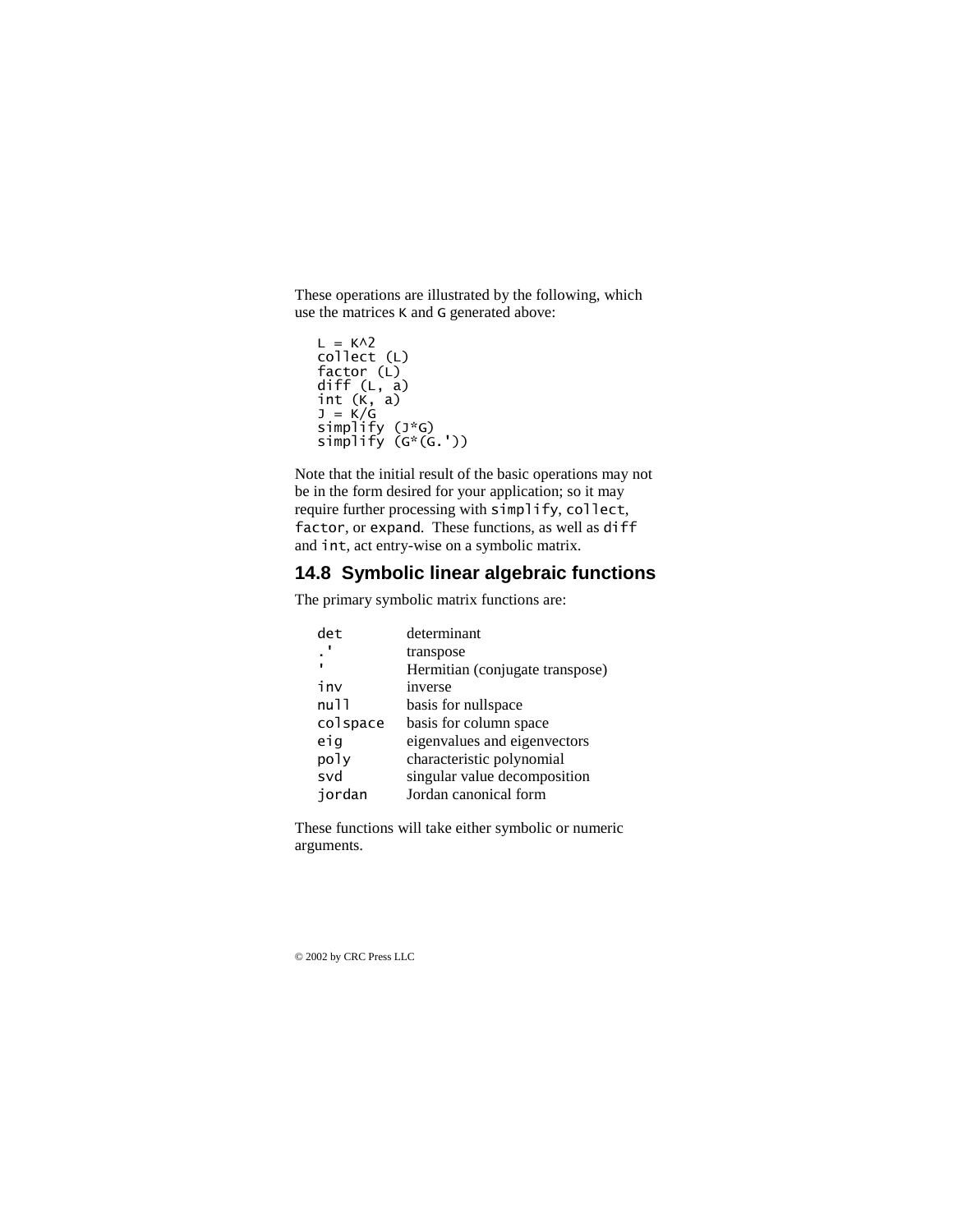Computations with symbolic rational matrices can be carried out exactly. Try, for example,

```
c = floor (10*rand(4))D = sym(C)A = inv(D)inv(A)det(A)b = ones(1,4)x = b/Ax^*AA \wedge 3
```
These functions can, of course, be applied to general symbolic matrices. For the matrices  $K$  and G defined in the previous section, try:

```
inv(K)simplify (inv(G))p = poly(G)simplify (p)
factor(p)X = solive(p)for i = 1:4\bar{X} = simple (X)end
prety(X)\mathrm{e} = \mathrm{eig} (G)
for j = 1:4\mathrm{e} = simple (e)
end
pretty(e)y = \sin(\theta)(\zeta)for i = 1:4\bar{y} = simple (y)
end
prety(y)syms s real
r = svd(G)r =simple (r)
```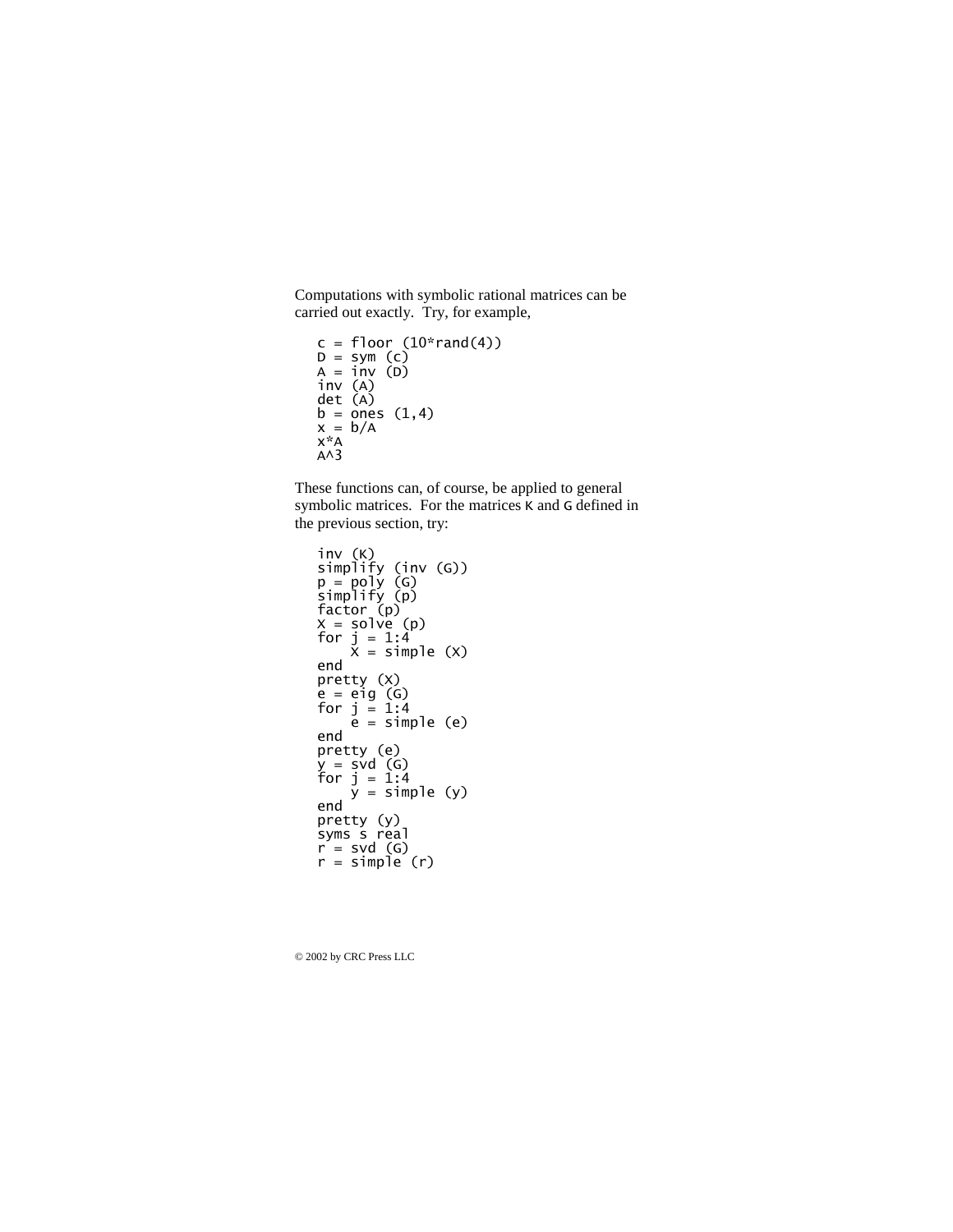pretty (r) syms s unreal

See Section  $14.9$  on the solve function.

A typical exercise in a linear algebra course is to determine those values of  $t$  so that, say,

 $A = [t 1 0 ; 1 t 1 ; 0 1 t]$ 

is singular. The following simple computation:

svms t  $A = [t 1 0 ; 1 t 1 ; 0 1 t]$  $p = \bar{d}et(A)$  $solve (p)$ 

shows that this occurs for t = 0,  $\sqrt{2}$ , and  $\sqrt{-2}$ .

The function end attempts to compute the eigenvalues and eigenvectors in an exact closed form. Try, for example,

```
for n = 4:6A = sym (magic (n))[V, D] = \text{eig}(A)And
```
Except in special cases, however, the result is usually too complicated to be useful. Try, for example, executing:

```
A = sym (floor (10 * rand(3)))[V, D] = \text{eig}(A)
```
a few times. For this reason, it is usually more efficient to do the computation in variable-precision arithmetic, as is illustrated by: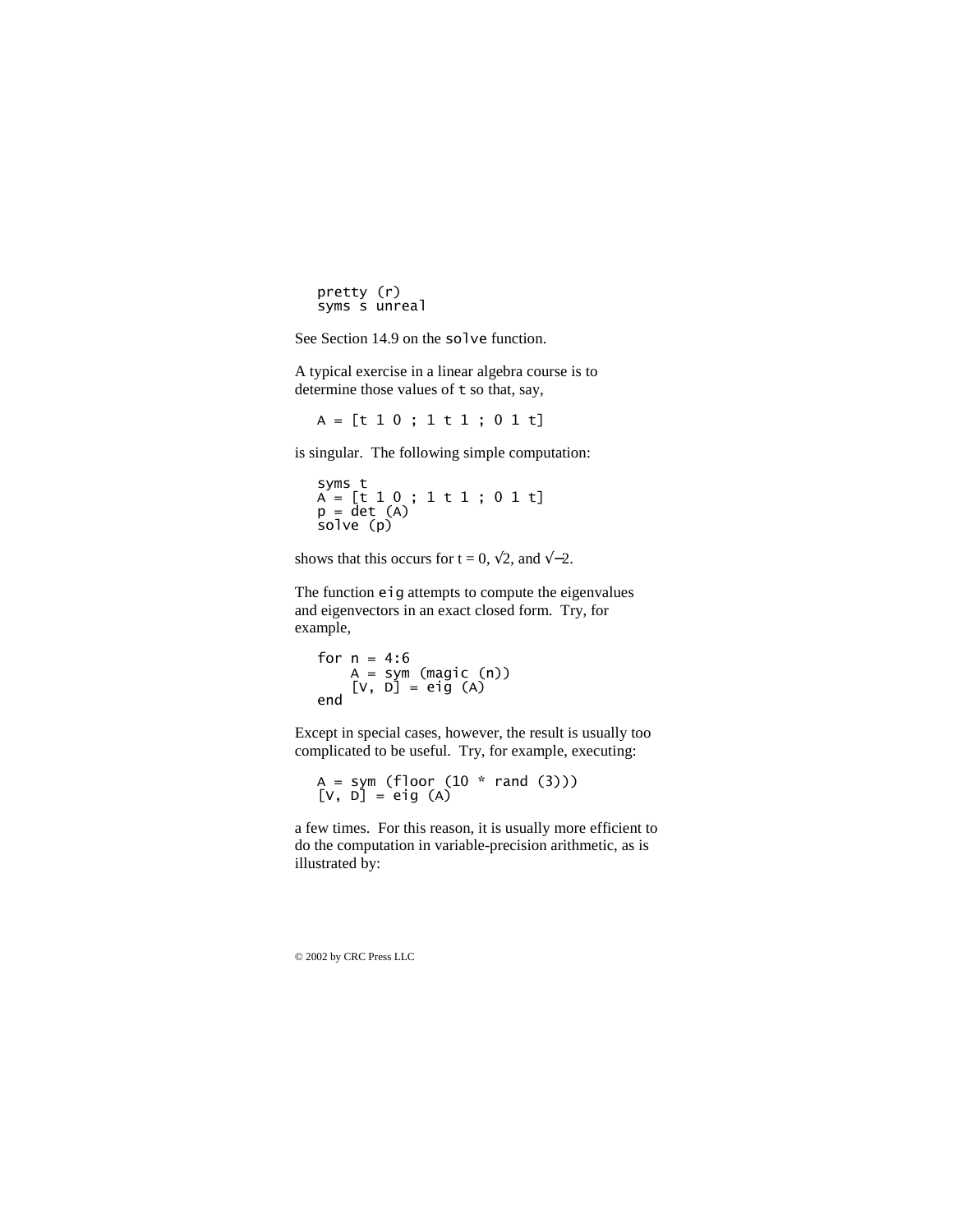$A = vpa$  (floor  $(10 * rand(3)))$ )  $\lceil v, p \rceil = \text{e}$ ia (A)

The comments above regarding e i q apply as well to the computation of the singular values of a matrix by svd, as can be observed by repeating some of the computations above using svd instead of eig.

## **14.9 Solving algebraic equations**

For a symbolic expression  $S$ , the statement  $\text{solve}(S)$ will attempt to find the values of the symbolic variable for which the symbolic expression is zero. If an exact symbolic solution is indeed found, you can convert it to a floating-point solution, if desired. If an exact symbolic solution cannot be found, then a variable precision one is computed. Moreover, if you have an expression that contains several symbolic variables, you can solve for a particular variable by including it as an input argument in solve. The inputs to solve can be quoted strings or symbolic expressions.

Try these symbolic expressions, for example:

```
Syms x y z
X = solive (cos(x) + tan(x))pretty (X)
double (X)
vpa(x)Y = \overline{S}0 | V = (cos(x) - x)Z = solve (x \lambda^2 + 2*x - 1)nretty (7)\hat{a} = \hat{\text{solve}} (\text{x} \land 2 + \text{y} \land 2 + \text{z} \land 2 + \text{x} \cdot \text{x} \cdot \text{y} \cdot \text{z})pretty (a)
\overline{b} = solve (x \wedge 2 + y \wedge 2 + z \wedge 2 + x^*y^*z, y)pertv(b)
```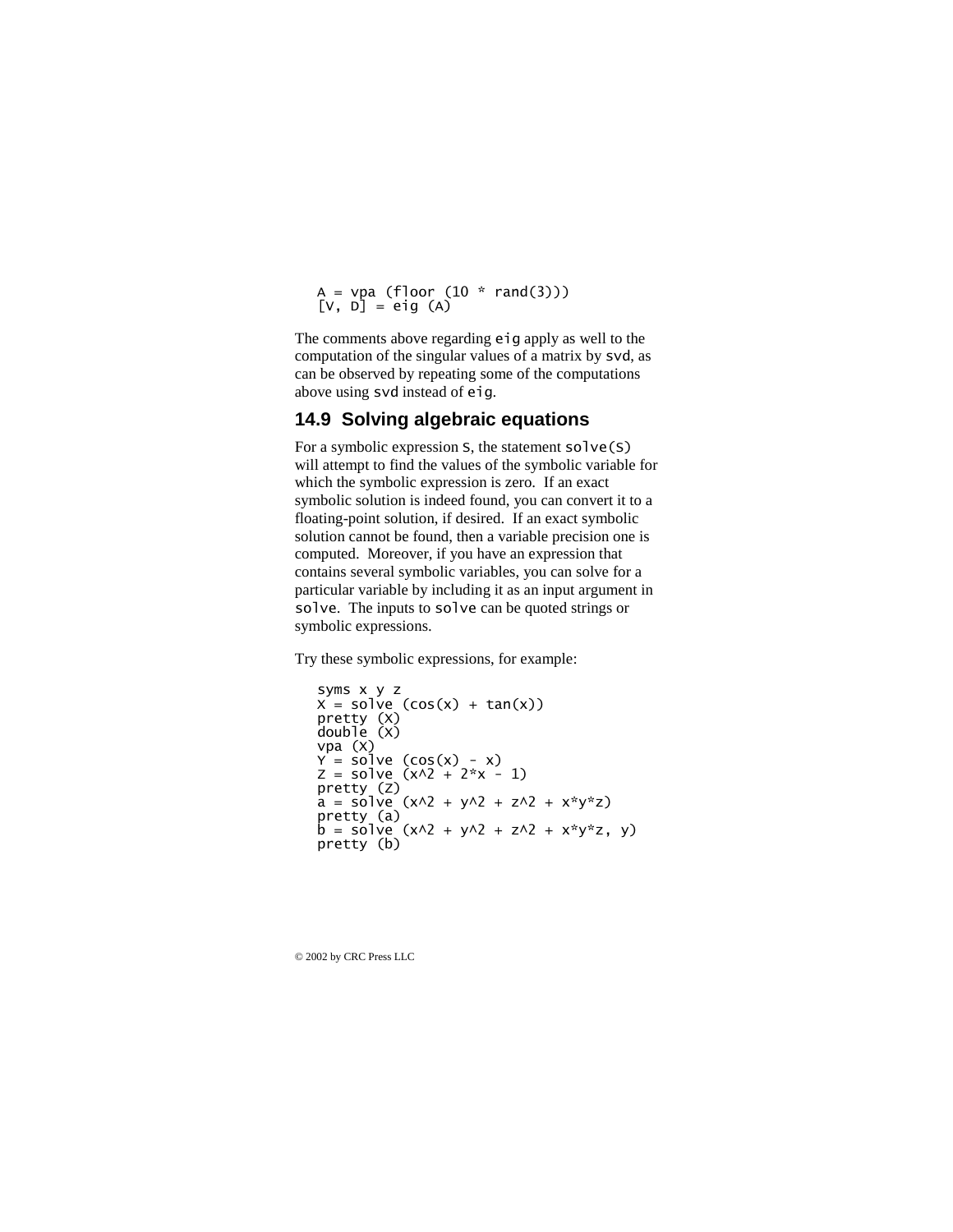The result  $a$  is a solution in the variable  $x$ , and  $b$  is a solution in y. To solve an equation whose right-hand side is not 0, use a quoted string. Some examples are:

$$
X = solve ('log(x) = x - 2') vpa (X)X = solve ('2^x = x + 2') vpa (X)
$$

This solves for the variable  $a^T$ 

$$
A = solve ('1 + (a+b)/(a-b) = b', 'a')
$$

and this solves the same equation for b:

$$
f = solve('1 + (a+b)/(a-b) = b', 'b')
$$

The function  $\mathsf{sol} \vee \mathsf{e}$  can also compute the solutions of systems of general algebraic equations. To solve, for example, the nonlinear system below, it is convenient to first express the equations as strings.

 $S1 = 'x^2 + y^2 + z^2 = 2'$  $S2 = 'x + y = 1'$  $S3 = 'y + z = 1'$ 

The solutions are then computed by:

$$
[x, y, z] = solve (s1, s2, s3)
$$

If you alter S2 to:

 $S2 = 'x + y + z = 1'$ 

then the solution computed by:

$$
[x, Y, Z] = solve (S1, S2, S3)
$$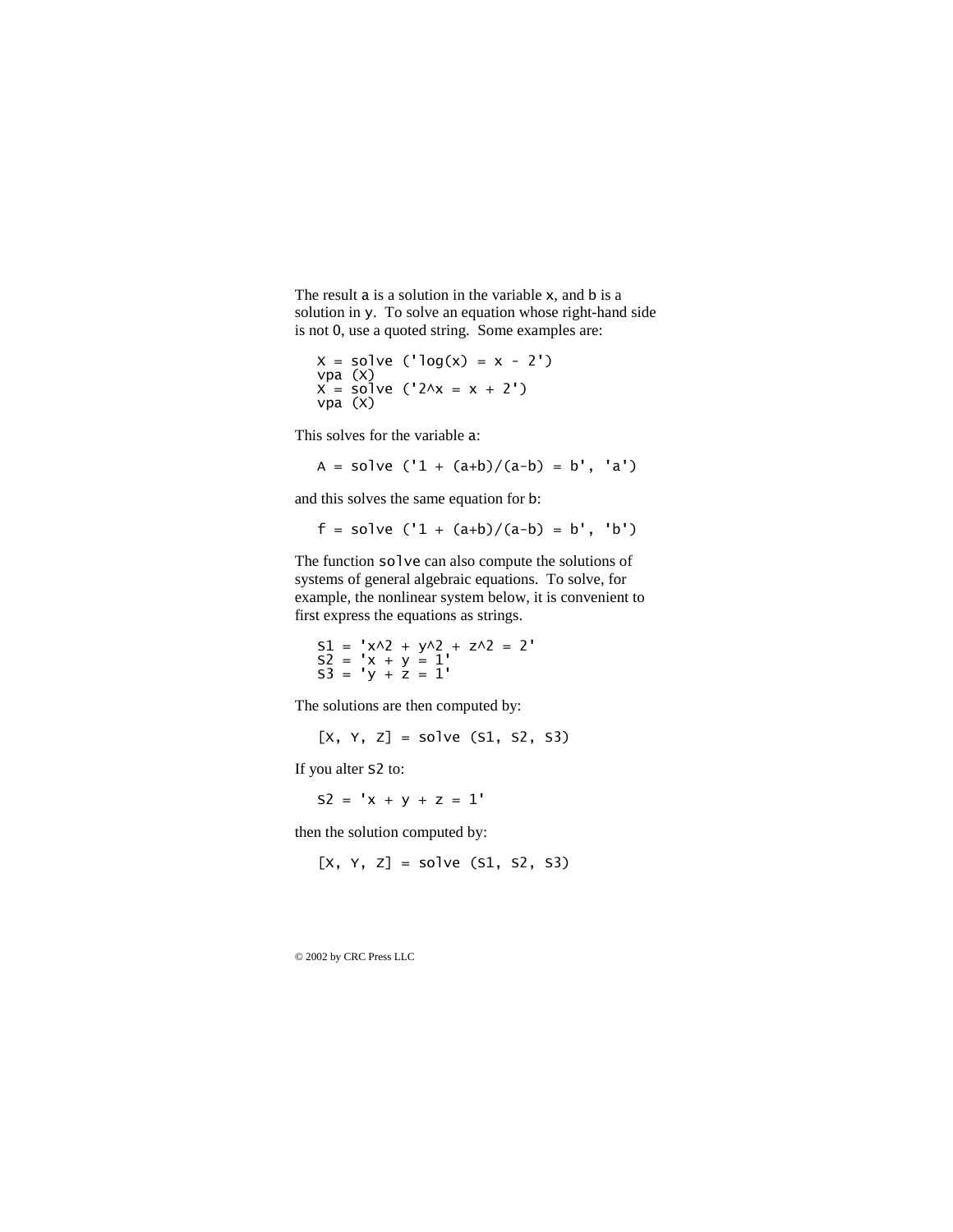will be given in terms of square roots.

The solve function can take quoted strings or symbolic expressions as input arguments, but you cannot mix the two types of inputs.

## **14.10 Solving differential equations**

The function dsolve attempts to solve ordinary differential equations. The symbolic differential operator is D. so that:

```
Y = dsolve ('Dy = x^2*y', 'x')
```
produces the solution  $C1*exp(1/3*x\wedge 3)$  to the differential equation  $y' = x^2 y$ . The solution to an initial value problem can be computed by adding a second symbolic expression giving the initial condition.

$$
Y = dsolve ('Dy = x^2*y', 'y(0)=4', 'x')
$$

Notice that in both examples above, the final input argument,  $'x'$ , is the independent variable of the differential equation. If no independent variable is supplied to dsolve, then it is assumed to be t. The higher order symbolic differential operators  $D2, D3, \ldots$ can be used to solve higher order equations. Explore the following:

```
dsolve ('D2y + y = 0')
dsolve ('D2y + y = x^2', 'x')
dsolve ('D2y + y = x^2', \,\ldots\,\{y(0) = 4', \, ^\prime\}Dy(0) = 1', \, ^\prime\}x'dsolve ('D2y - Dy = 2*y')
dsolve ('D2y + 6*Dy = 13*y')
Y = dsolve ('D2y + 6*Dy + 13*y =
cos(t)')
Y = simple (Y)
```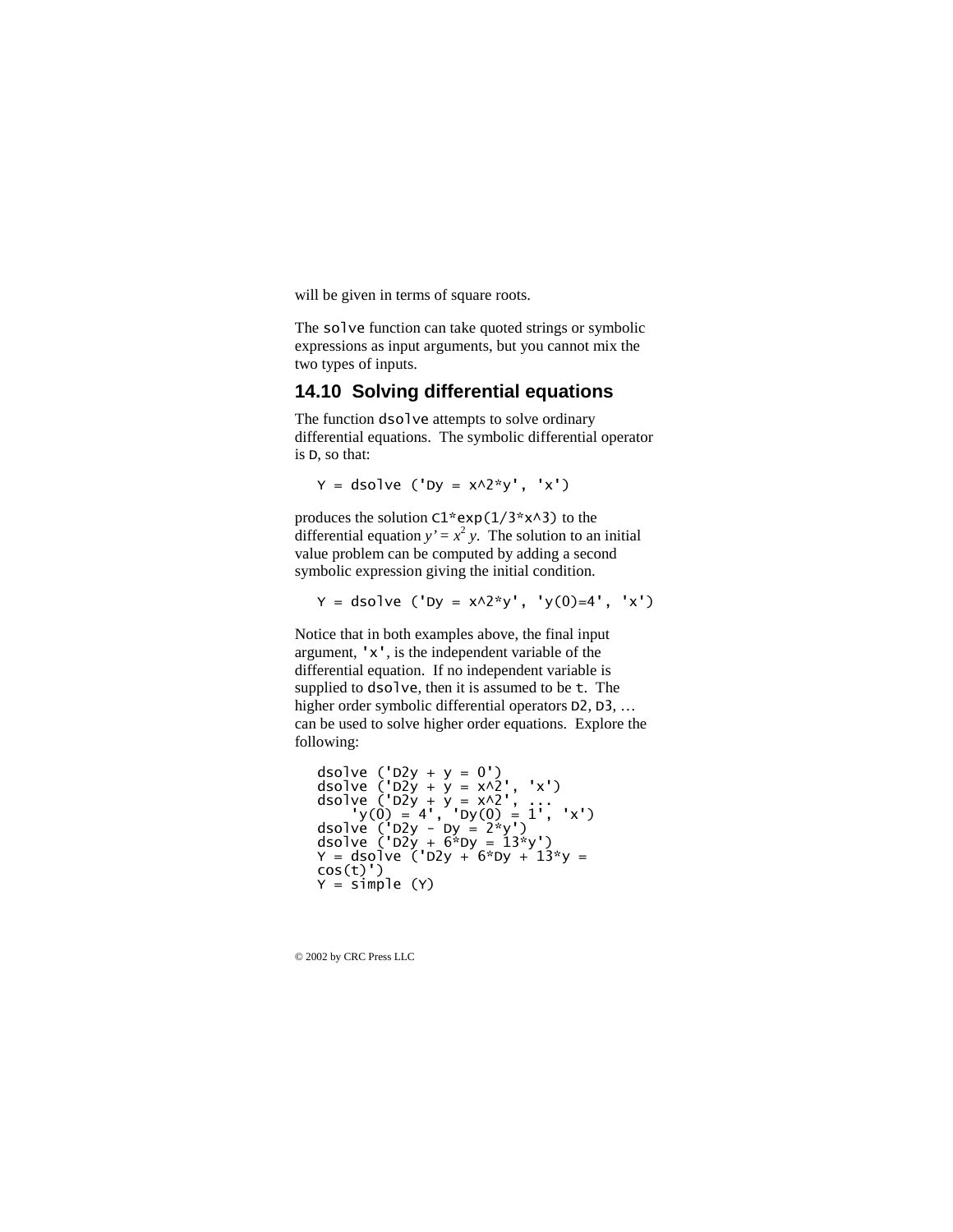```
dsolve ('D3y - 3*Dy = 2*y')
pretty (ans)
```
Systems of differential equations can also be solved. For example,

 $E1 = 'DX = -2*x + y'$  $E2 = 'Dy = x - 2*y + z'$  $E3 = 'Dz = y - 2*z'$ 

The solutions are then computed with:

```
\lceil x \cdot y \cdot z \rceil = dsolve (E1, E2, E3)\overline{\text{orbit}} \overline{\text{(x)}}pretty (y)
pretty (z)
```
You can explore further details with help dsolve.

#### **14.11 Further Maple access**

The following features are not available in the Student Version of MATLAB.

Over 50 special functions of classical applied mathematics are available in the Symbolic Math Toolbox. Enter help mfunlist to see a list of them. These functions can be accessed with the function m<sub>Fun</sub> for which you are referred to help mfun for further details. The maple function allows you to use expressions and programming constructs in Maple's native language, which gives you full access to Maple's functionality. See help maple, or mhelp *topic*, which displays Maple's help text for the specified topic. The Extended Symbolic Math Toolbox provides access to a number of Maple's specialized libraries of procedures. It also provides for use of Maple programming features.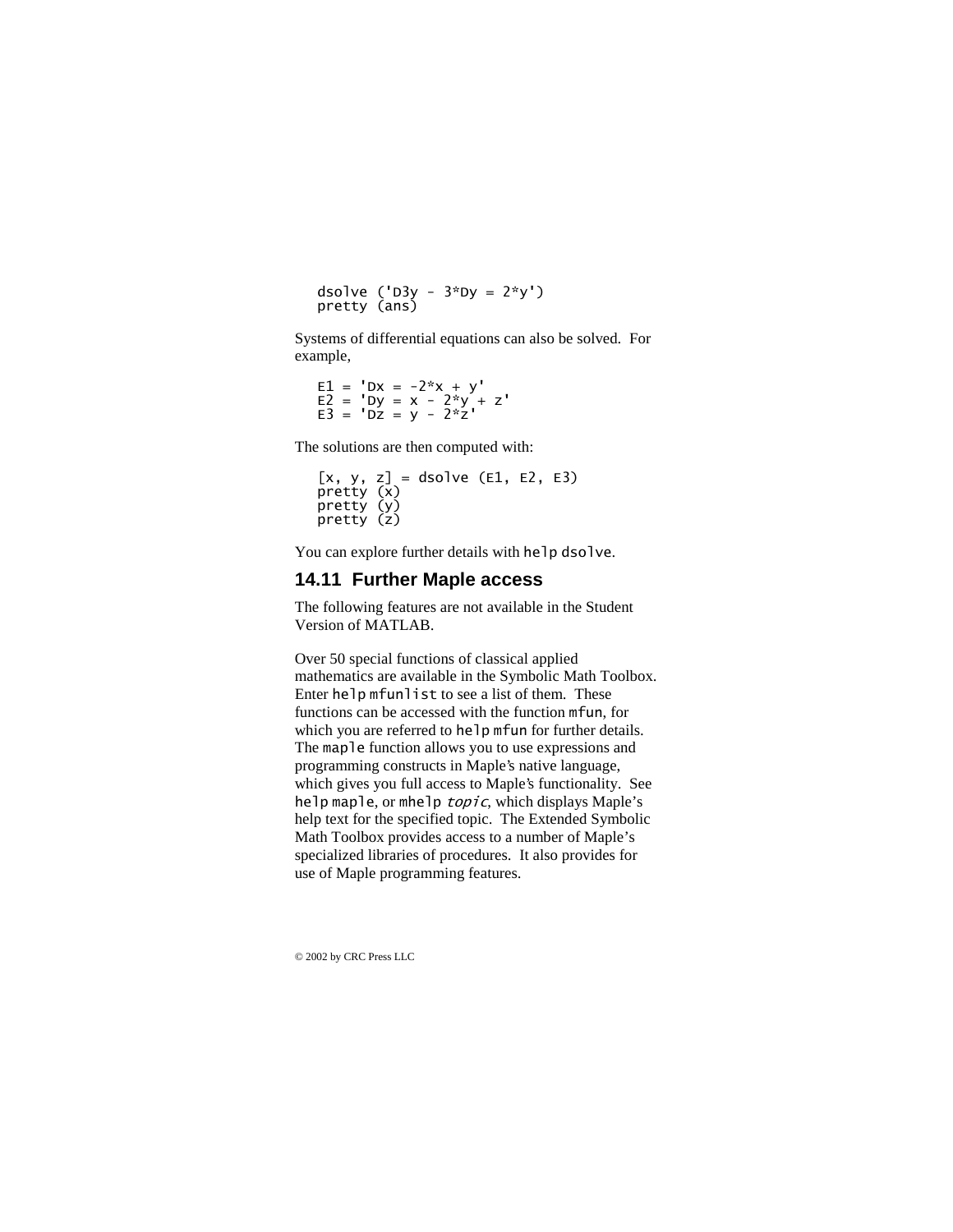# **15. Help topics**

There are many MATLAB functions and features that cannot be included in this Primer. Listed in the following tables are some of the MATLAB functions and operators, grouped by subject area.<sup>6</sup> You can browse through these lists and use the online help facility, or consult the online documents *MATLAB Functions: Volumes 1 through 3* for more detailed information on the functions, operators, and special characters.

Typing help at the MATLAB command prompt will provide a listing of the major MATLAB directories, similar to the following table. Typing help  $to$   $\overline{p}$  to  $\overline{p}$ . where  $\tau$ *opic* is an entry in the left column of the table, will display a description of the topic. For example, help general will display on your Command window a plain text version of Section 15.1. Typing help ops will display Section 15.2, starting on page 99, and so on.

Each topic is discussed in a single subsection. The page number for each subsection is also listed in the following table.

l  $6$  Source: MATLAB 6.1 help command, Release R12.1.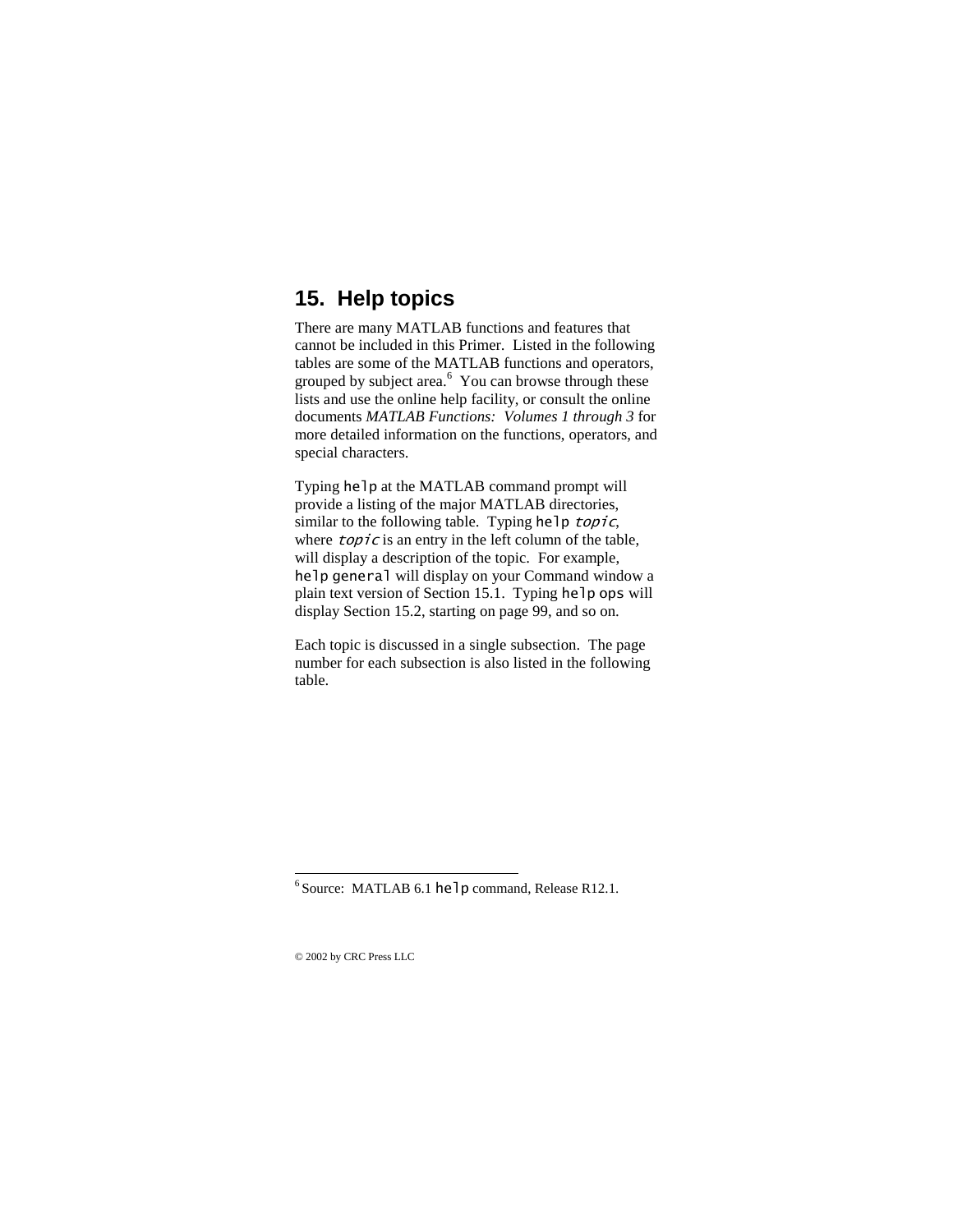| <b>Help topics</b> |                                                | page |
|--------------------|------------------------------------------------|------|
| general            | General purpose commands                       | 96   |
| ops                | Operators and special characters               | 99   |
| lang               | Programming language constructs                | 101  |
| elmat              | Elementary matrices and matrix<br>manipulation | 104  |
| $el$ fun           | Elementary math functions                      | 106  |
| specfun            | Specialized math functions                     | 108  |
| matfun             | Matrix functions-numerical linear<br>algebra   | 110  |
| datafun            | Data analysis and Fourier<br>transforms        | 112  |
| audio              | Audio support                                  | 113  |
| polyfun            | Interpolation and polynomials                  | 115  |
| funfun             | Function functions and ODE<br>solvers          | 116  |
| sparfun            | Sparse matrices                                | 119  |
| graph2d            | Two-dimensional graphs                         | 121  |
| graph3d            | Three-dimensional graphs                       | 122  |
| specgraph          | Specialized graphs                             | 125  |
| graphics           | Handle Graphics                                | 129  |
| uitools            | Graphical user interface tools                 | 131  |
| strfun             | Character strings                              | 134  |
| iofun              | File input/output                              | 136  |
| timefun            | Time and dates                                 | 139  |
| datatypes          | Data types and structures                      | 140  |
| verctrl            | Version control                                | 143  |
| winfun             | Microsoft Windows Interface Files              | 144  |
| demos              | Examples and demonstrations                    | 144  |
| local              | Preferences                                    | 144  |
| symbolic           | Symbolic Math Toolbox                          | 145  |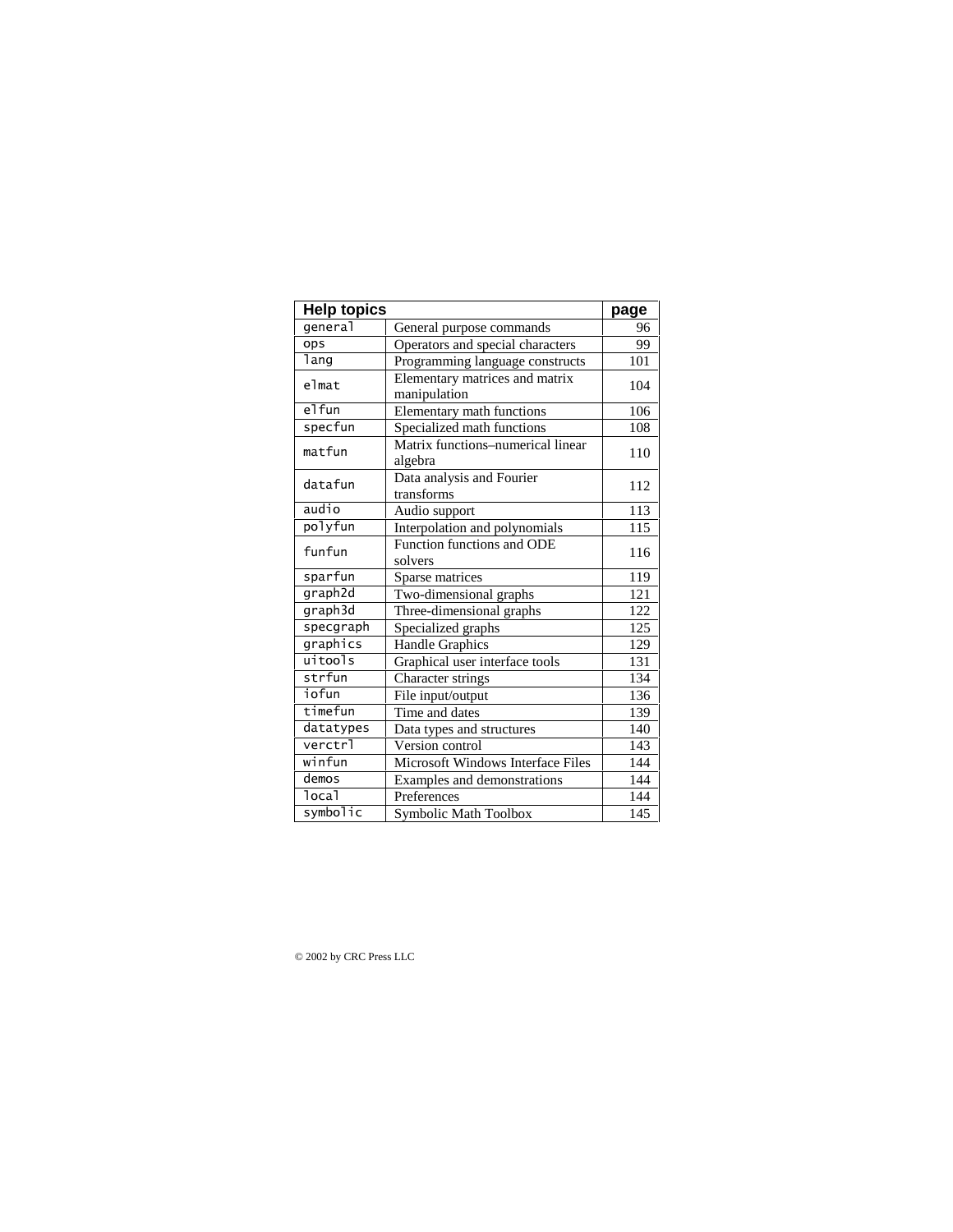## **15.1 General**

help general

| <b>General information</b> |                                                                                     |  |
|----------------------------|-------------------------------------------------------------------------------------|--|
| helpbrowser                | Bring up the help browser                                                           |  |
| doc                        | Complete online help, displayed in the<br>help browser (helpdesk in Version<br>6.0) |  |
| help                       | M-file help, displayed in the Command<br>window                                     |  |
| helpwin                    | M-file help, displayed in the help<br>browser                                       |  |
| <b>lookfor</b>             | Search all M-files for keyword                                                      |  |
| syntax                     | Help on MATLAB command syntax                                                       |  |
| support                    | Open MathWorks technical support web<br>page                                        |  |
| demo                       | <b>Run</b> demonstrations                                                           |  |
| ver                        | MATLAB, Simulink, and toolbox<br>version information                                |  |
| version                    | MATLAB version information                                                          |  |
| whatsnew                   | Access release notes                                                                |  |

| <b>Managing the workspace</b> |                                    |  |
|-------------------------------|------------------------------------|--|
| who                           | List current variables             |  |
| whos                          | List current variables, long form  |  |
| workspace                     | Display Workspace window           |  |
| clear                         | Clear variables and functions from |  |
|                               | memory                             |  |
| pack                          | Consolidate workspace memory       |  |
| load                          | Load workspace variables from disk |  |
| save                          | Save workspace variables to disk   |  |
| quit                          | <b>Ouit MATLAB</b> session         |  |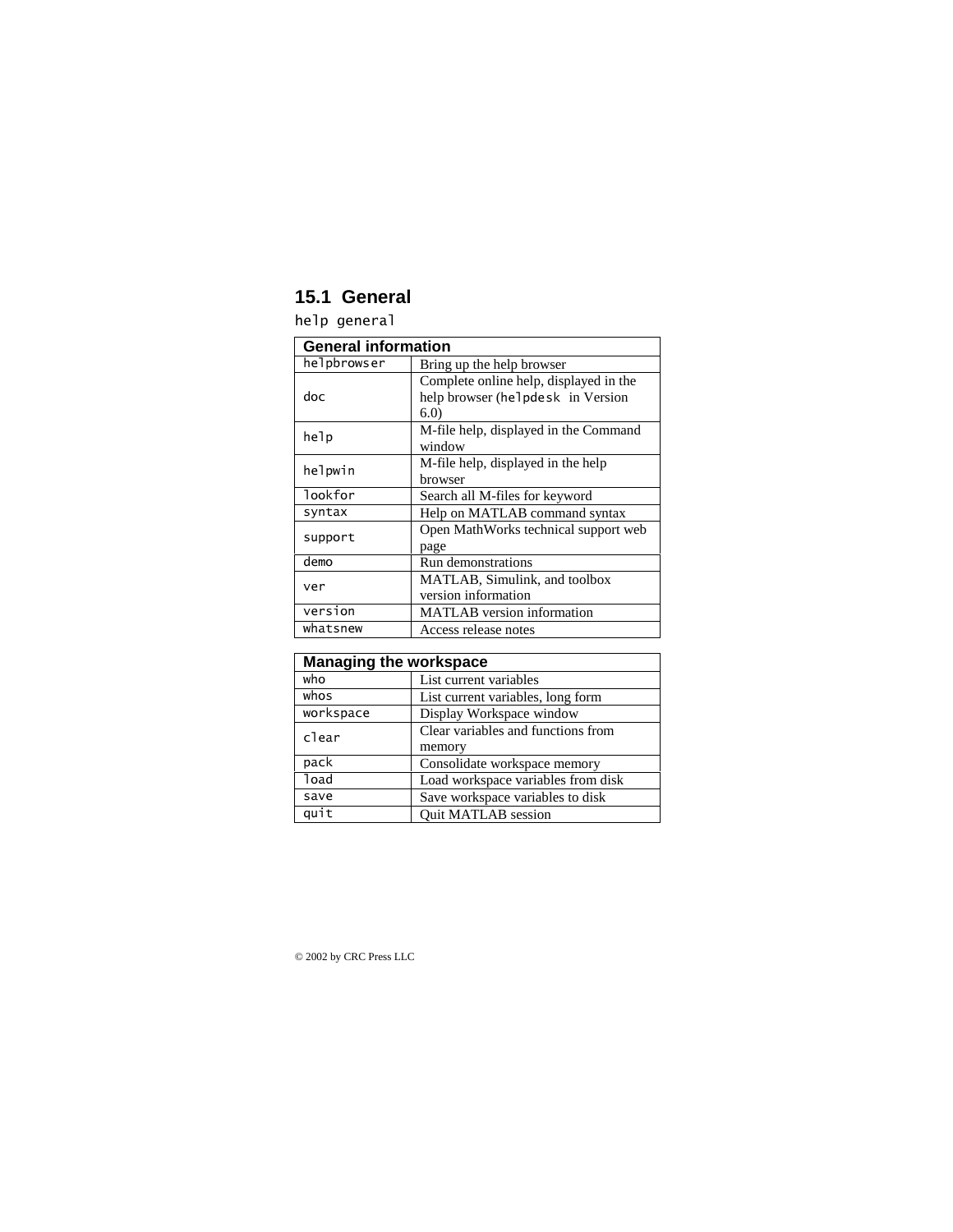| <b>Managing commands and functions</b> |                                         |  |
|----------------------------------------|-----------------------------------------|--|
| what                                   | List MATLAB-specific files in directory |  |
| type                                   | List M-file                             |  |
| edit                                   | Edit M-file                             |  |
| open                                   | Open files by extension                 |  |
| which                                  | Locate functions and files              |  |
| pcode                                  | Create pre-parsed pseudo-code file (P-  |  |
|                                        | file)                                   |  |
| inmem                                  | List functions in memory                |  |
| mex                                    | Compile MEX-function                    |  |

| Managing the search path |                                         |  |
|--------------------------|-----------------------------------------|--|
| path                     | Get/set search path                     |  |
| addpath                  | Add directory to search path            |  |
| rmpath                   | Remove directory from search path       |  |
| pathtoo1                 | Modify search path                      |  |
| rehash                   | Refresh function and file system caches |  |
| import                   | Import Java packages into the current   |  |
|                          | scope                                   |  |

| <b>Controlling the Command window</b> |                                           |  |
|---------------------------------------|-------------------------------------------|--|
| echo                                  | Echo commands in M-files                  |  |
| more                                  | Control paged output in Command<br>window |  |
| diary                                 | Save text of MATLAB session               |  |
| format                                | Set output format                         |  |
| beep                                  | Produce beep sound                        |  |

| <b>Operating system commands</b> |                                        |  |
|----------------------------------|----------------------------------------|--|
| ٢q                               | Change current working directory       |  |
| copyfile                         | Copy a file                            |  |
| pwd                              | Show (print) current working directory |  |
| di r                             | List directory                         |  |
| delete                           | Delete file                            |  |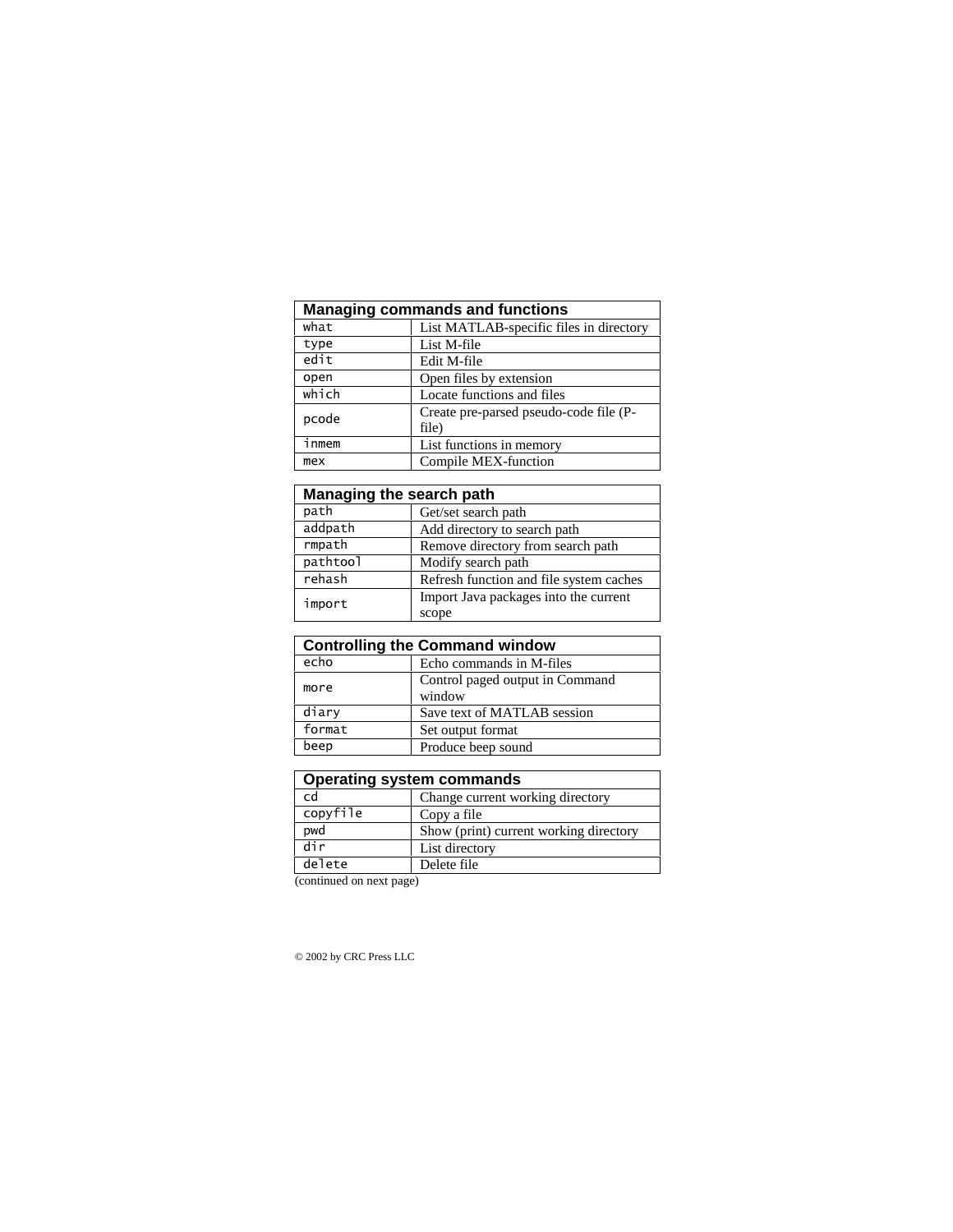| <b>Operating system commands (continued)</b> |                                        |  |
|----------------------------------------------|----------------------------------------|--|
| getenv                                       | Get environment variable               |  |
| mkdir                                        | Make directory                         |  |
|                                              | Execute operating system command       |  |
| dos                                          | Execute DOS command and return result  |  |
| unix                                         | Execute Unix command and return result |  |
| system                                       | Execute system command and return      |  |
|                                              | result                                 |  |
| web                                          | Open web browser on site or files      |  |
| computer                                     | Computer type                          |  |
| isunix                                       | True for the Unix version of MATLAB    |  |
| ispc                                         | True for the Windows version of        |  |
|                                              | <b>MATLAB</b>                          |  |

| <b>Debugging M-files</b> |                                |  |
|--------------------------|--------------------------------|--|
| debug                    | List debugging commands        |  |
| dbstop                   | Set breakpoint                 |  |
| dbclear                  | Remove breakpoint              |  |
| dbcont                   | Continue execution             |  |
| dbdown                   | Change local workspace context |  |
| dbstack                  | Display function call stack    |  |
| dbstatus                 | List all breakpoints           |  |
| dbstep                   | Execute one or more lines      |  |
| dbtype                   | List M-file with line numbers  |  |
| dbup                     | Change local workspace context |  |
| dbquit                   | Quit debug mode                |  |
| dbmex                    | Debug MEX-files (Unix only)    |  |

| <b>Profiling M-files</b> |                                 |  |
|--------------------------|---------------------------------|--|
| profile                  | Profile function execution time |  |
| profreport               | Generate profile report         |  |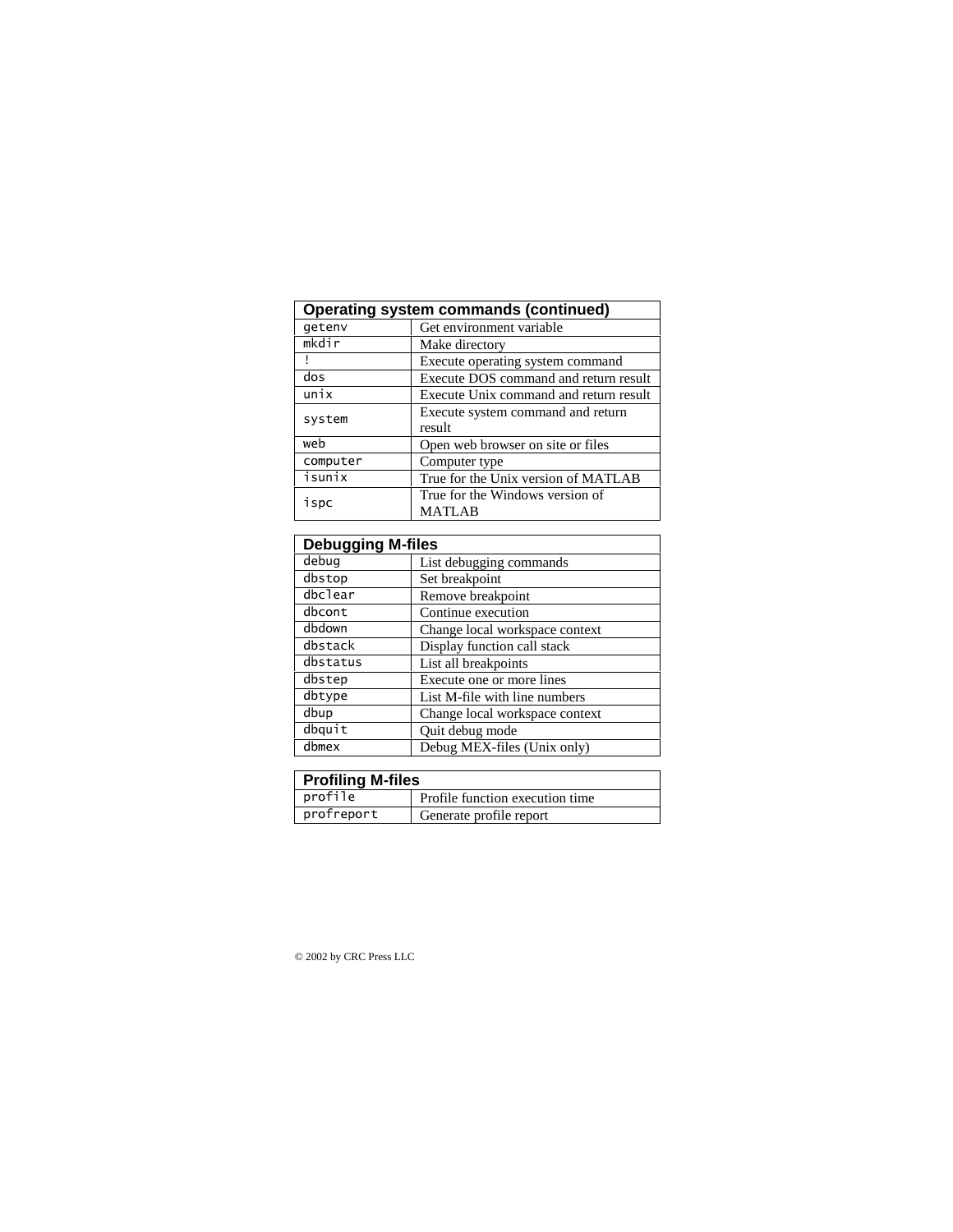| Locate dependent functions of an M-file |                                               |  |
|-----------------------------------------|-----------------------------------------------|--|
| depfun                                  | Locate dependent functions of an M-file       |  |
| depdir                                  | Locate dependent directories of an M-<br>file |  |
| ınmem                                   | List functions in memory                      |  |

# **15.2 Operators and special characters**

help ops

| Arithmetic operators (help arith, help slash) |                          |               |
|-----------------------------------------------|--------------------------|---------------|
| plus                                          | Plus                     | $\pm$         |
| uplus                                         | Unary plus               | $\pm$         |
| minus                                         | Minus                    |               |
| uminus                                        | Unary minus              |               |
| mtimes                                        | Matrix multiply          | $\mathcal{R}$ |
| times                                         | Array multiply           | $\mathcal{R}$ |
| mpower                                        | Matrix power             | Λ             |
| power                                         | Array power              | . $\wedge$    |
| mldivide                                      | left matrix divide       |               |
| mrdivide                                      | right matrix divide      |               |
| ldivide                                       | Left array divide        |               |
| rdivide                                       | Right array divide       |               |
| kron                                          | Kronecker tensor product | kron          |

| Relational operators (help relop) |                       |            |
|-----------------------------------|-----------------------|------------|
| eq                                | Equal                 |            |
| ne                                | Not equal             | $\sim$ $=$ |
| 1t.                               | Less than             |            |
| gt                                | Greater than          |            |
| ٦e.                               | Less than or equal    | $\lt =$    |
| qe                                | Greater than or equal |            |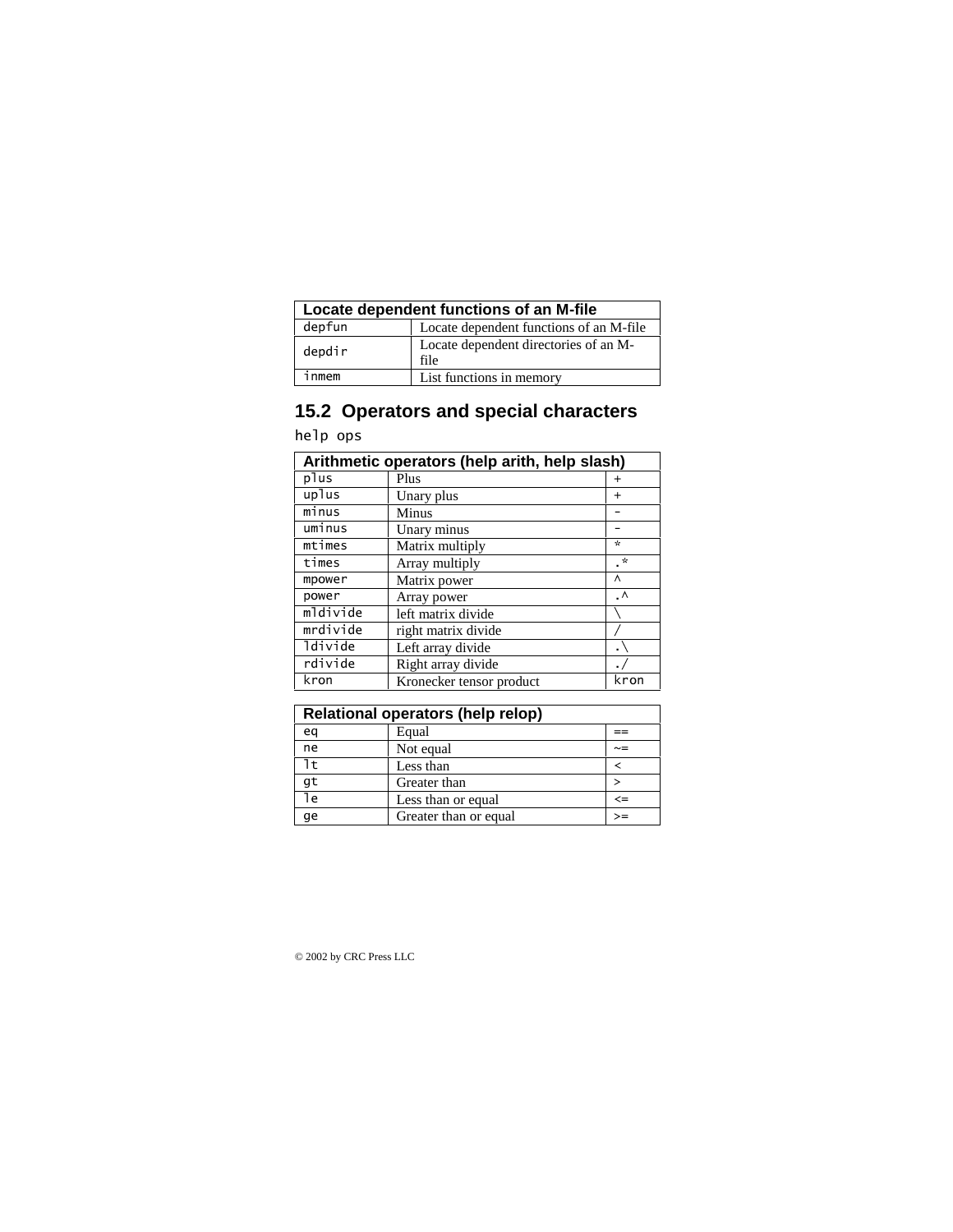| <b>Logical operators</b> |                                            |        |
|--------------------------|--------------------------------------------|--------|
| and                      | Logical AND                                | &      |
| or                       | Logical OR                                 |        |
| not                      | Logical NOT                                | $\sim$ |
| xor                      | Logical EXCLUSIVE OR                       |        |
| any                      | True if any element of vector is nonzero.  |        |
| a11                      | True if all elements of vector are nonzero |        |

| <b>Special characters</b> |                                 |        |
|---------------------------|---------------------------------|--------|
| colon                     | Colon                           |        |
| paren                     | Parentheses and subscripting    |        |
| paren                     | <b>Brackets</b>                 |        |
| paren                     | Braces and subscripting         | ₹<br>λ |
| punct                     | Function handle creation        | Q)     |
| punct                     | Decimal point                   |        |
| punct                     | Structure field access          |        |
| punct                     | Parent directory                |        |
| punct                     | Continuation                    |        |
| punct                     | Separator                       | ,      |
| punct                     | Semicolon                       | ,      |
| punct                     | Comment                         | %      |
| punct                     | Invoke operating system command | Ţ      |
| punct                     | Assignment                      | $=$    |
| punct                     | Ouote                           | п      |
| transpose                 | Transpose                       | ٠      |
| ctranspose                | Complex conjugate transpose     |        |
| horzcat                   | Horizontal concatenation        | ι,     |
| vertcat                   | Vertical concatenation          | [;]    |
| subsasgn                  | Subscripted assignment          |        |
| subsref                   | Subscripted reference           |        |
| subsindex                 | Subscript index                 |        |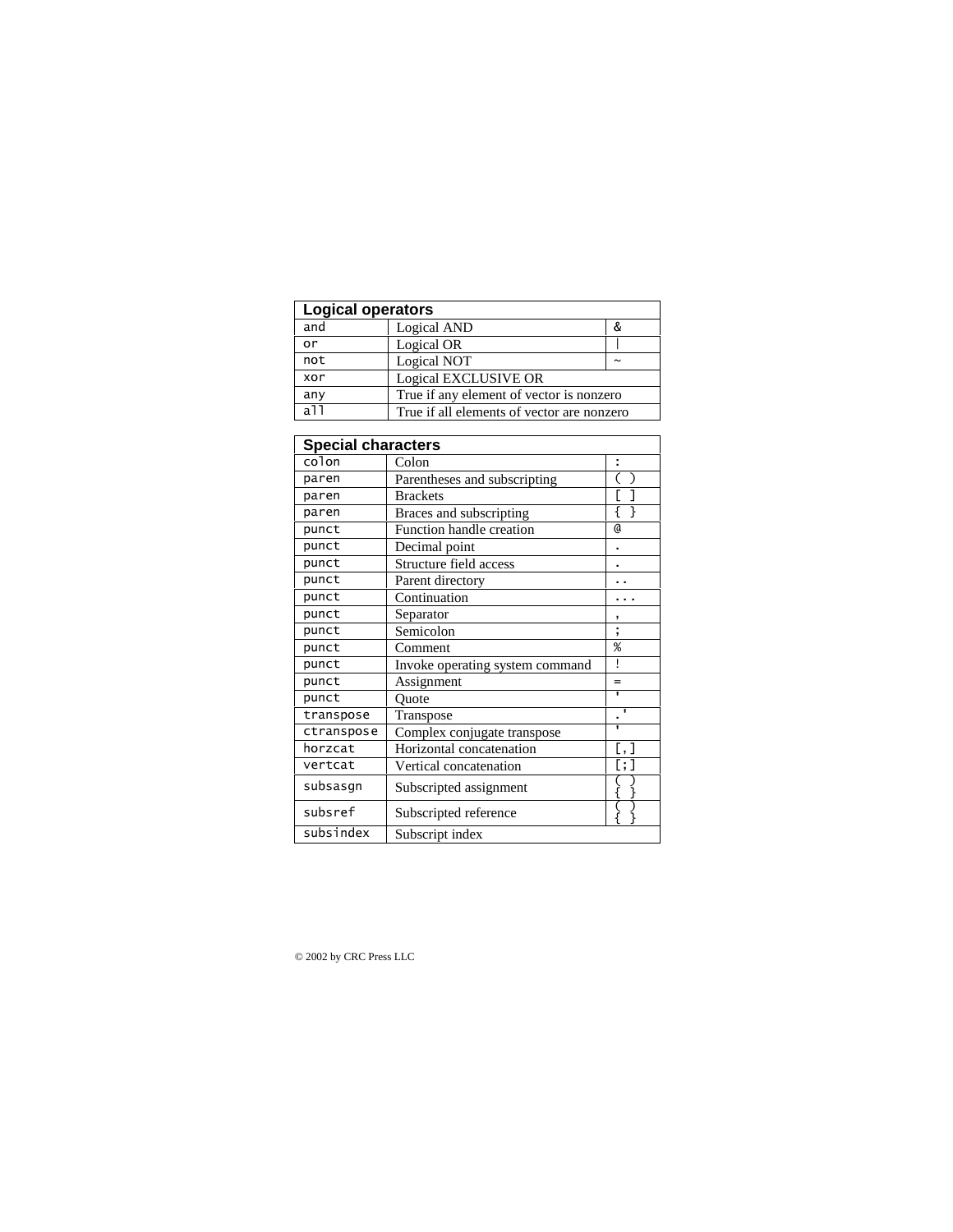| <b>Bitwise operators</b> |                                |
|--------------------------|--------------------------------|
| bitand                   | <b>Bit-wise AND</b>            |
| bitcmp                   | Complement bits                |
| bitor                    | Bit-wise OR                    |
| bitmax                   | Maximum floating-point integer |
| bitxor                   | <b>Bit-wise EXCLUSIVE OR</b>   |
| bitset                   | Set bit                        |
| bitget                   | Get bit                        |
| bitshift                 | Bit-wise shift                 |

| Set operators |                     |
|---------------|---------------------|
| union         | Set union           |
| unique        | Set unique          |
| intersect     | Set intersection    |
| setdiff       | Set difference      |
| setxor        | Set exclusive-or    |
| ismember      | True for set member |

# **15.3 Programming language constructs**

help lang

| <b>Control flow</b> |                                        |
|---------------------|----------------------------------------|
| if                  | Conditionally execute statements       |
| else                | if statement condition                 |
| elseif              | if statement condition                 |
| end                 | Terminate scope of for, while,         |
|                     | switch, try and if statements          |
| for                 | Repeat statements a specific number of |
|                     | times                                  |
| while               | Repeat statements an indefinite number |
|                     | of times                               |
| hreak               | Terminate execution of while or for    |
|                     | loop                                   |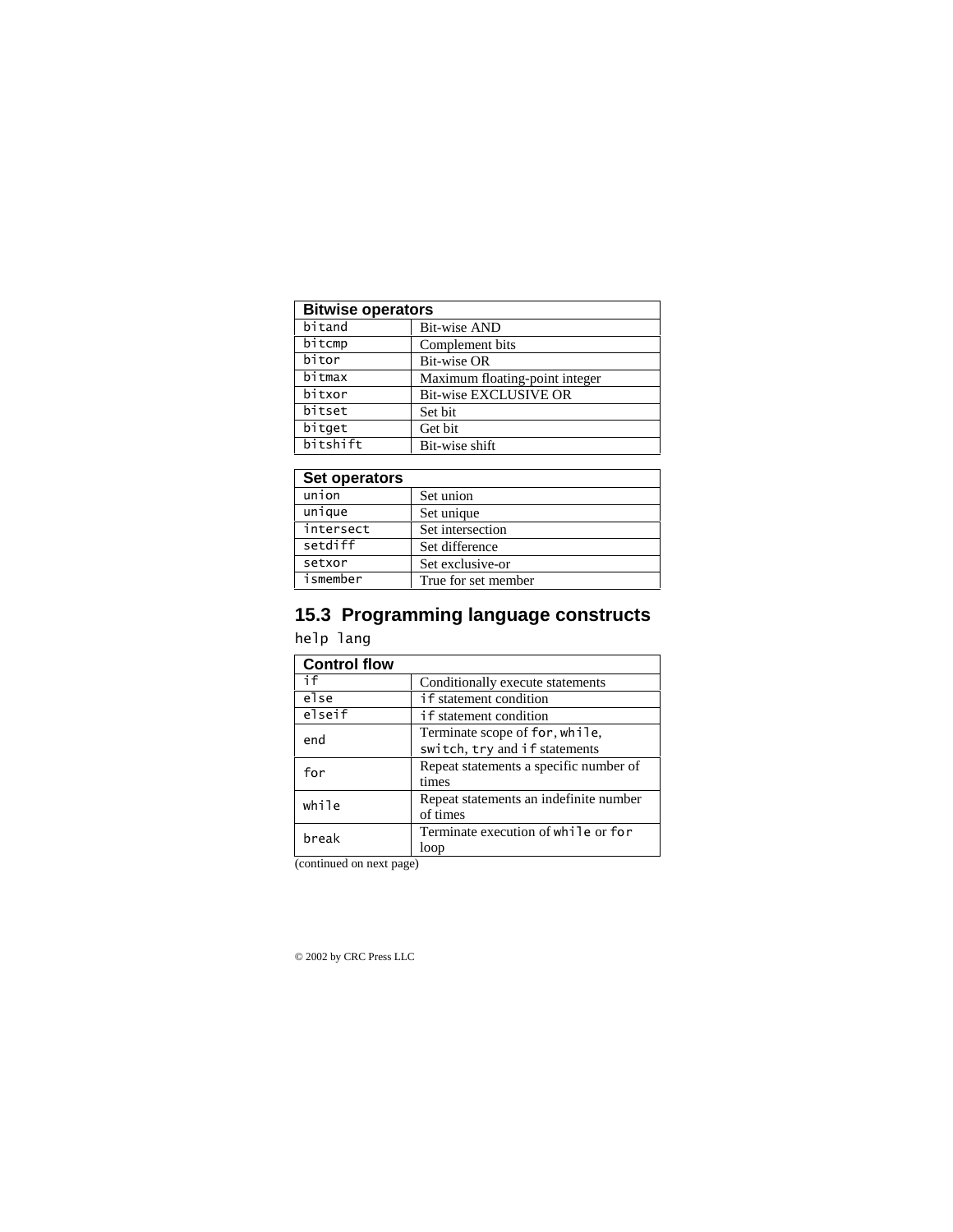| <b>Control flow (continued)</b> |                                           |
|---------------------------------|-------------------------------------------|
| continue                        | Pass control to the next iteration of for |
|                                 | or while loop                             |
| switch                          | Switch among several cases based on       |
|                                 | expression                                |
| case                            | switch statement case                     |
| otherwise                       | Default switch statement case             |
| try                             | Begin try block                           |
| catch                           | Begin catch block                         |
| return                          | Return to invoking function               |

| <b>Evaluation and execution</b> |                                      |
|---------------------------------|--------------------------------------|
| eval                            | Execute string with MATLAB           |
|                                 | expression                           |
| evalc                           | Evaluate MATLAB expression with      |
|                                 | capture                              |
| feval                           | Execute function specified by string |
| evalin                          | Evaluate expression in workspace     |
| builtin                         | Execute built-in function from       |
|                                 | overloaded method                    |
| assignin                        | Assign variable in workspace         |
| run                             | Run script                           |

| Scripts, functions, and variables |                                      |
|-----------------------------------|--------------------------------------|
| script                            | About MATLAB scripts and M-files     |
| function                          | Add new function                     |
| qlobal                            | Define global variable               |
| persistent                        | Define persistent variable           |
| mfilename                         | Name of currently executing M-file   |
| lists                             | Comma separated lists                |
| exist                             | Check if variables or functions are. |
|                                   | defined                              |
| isglobal                          | True for global variables            |
| mlock                             | Prevent M-file from being cleared    |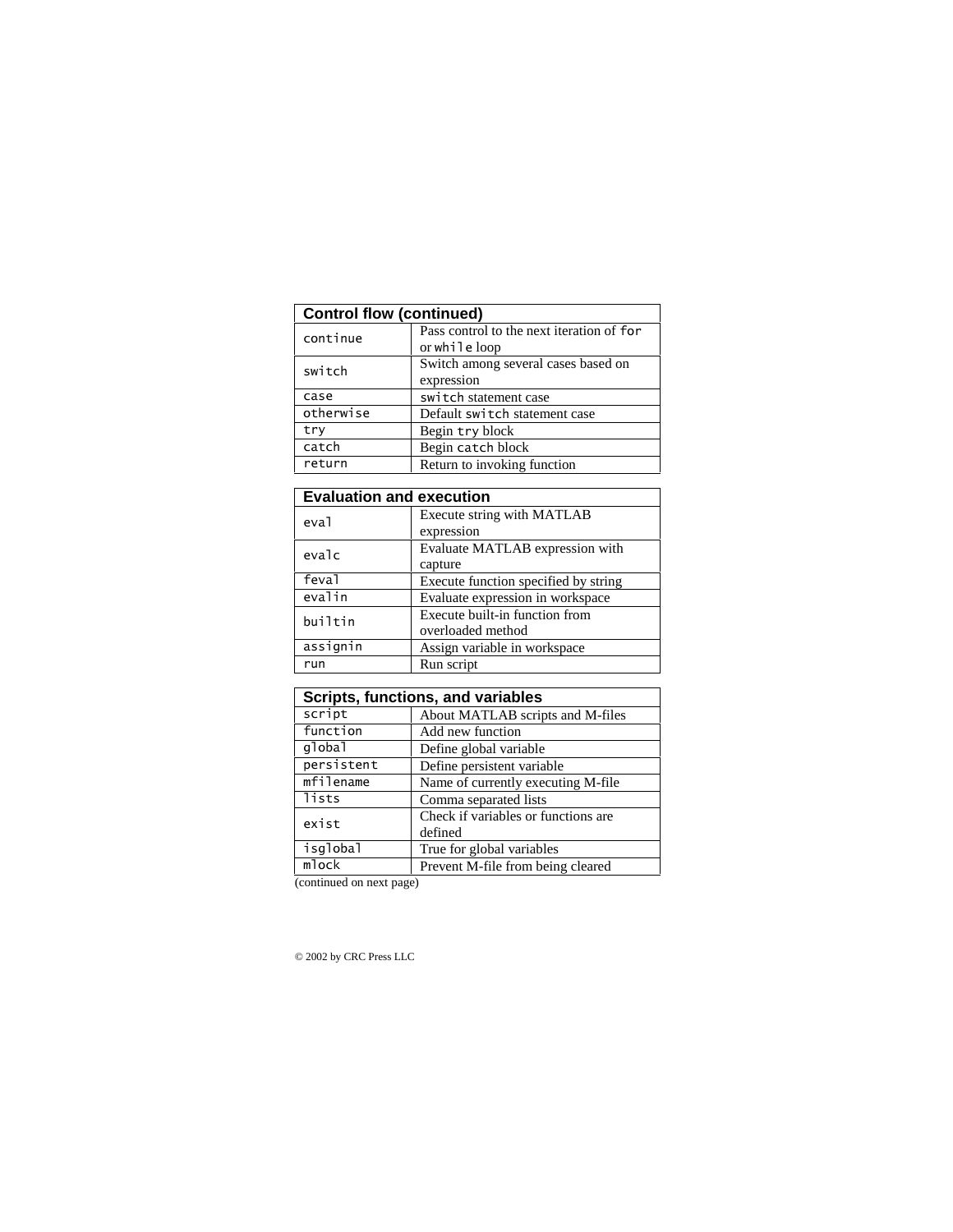| Scripts, functions, and variables (cont.) |                                  |
|-------------------------------------------|----------------------------------|
| munlock                                   | Allow M-file to be cleared       |
| mislocked                                 | True if M-file cannot be cleared |
| precedence                                | Operator precedence in MATLAB    |
| isvarname                                 | Check for a valid variable name  |
| iskeyword                                 | Check if input is a keyword      |

| <b>Argument handling</b> |                                      |
|--------------------------|--------------------------------------|
| nargchk                  | Validate number of input arguments   |
| nargoutchk               | Validate number of output arguments  |
| nargin                   | Number of function input arguments   |
| nargout                  | Number of function output arguments  |
| varargin                 | Variable length input argument list  |
| varargout                | Variable length output argument list |
| inputname                | Input argument name                  |

| <b>Message display</b> |                                          |
|------------------------|------------------------------------------|
| error                  | Display error message and abort function |
| warning                | Display warning message                  |
| lasterr                | Last error message                       |
| lastwarn               | Last warning message                     |
| disp                   | Display an array                         |
| display                | Overloaded function to display an array  |
| fprintf                | Display formatted message                |
| sprintf                | Write formatted data to a string         |

| Interactive input |                               |
|-------------------|-------------------------------|
| input             | Prompt for user input         |
| keyboard          | Invoke keyboard from M-file   |
| pause             | Wait for user response        |
| uimenu            | Create user interface menu    |
| uicontrol         | Create user interface control |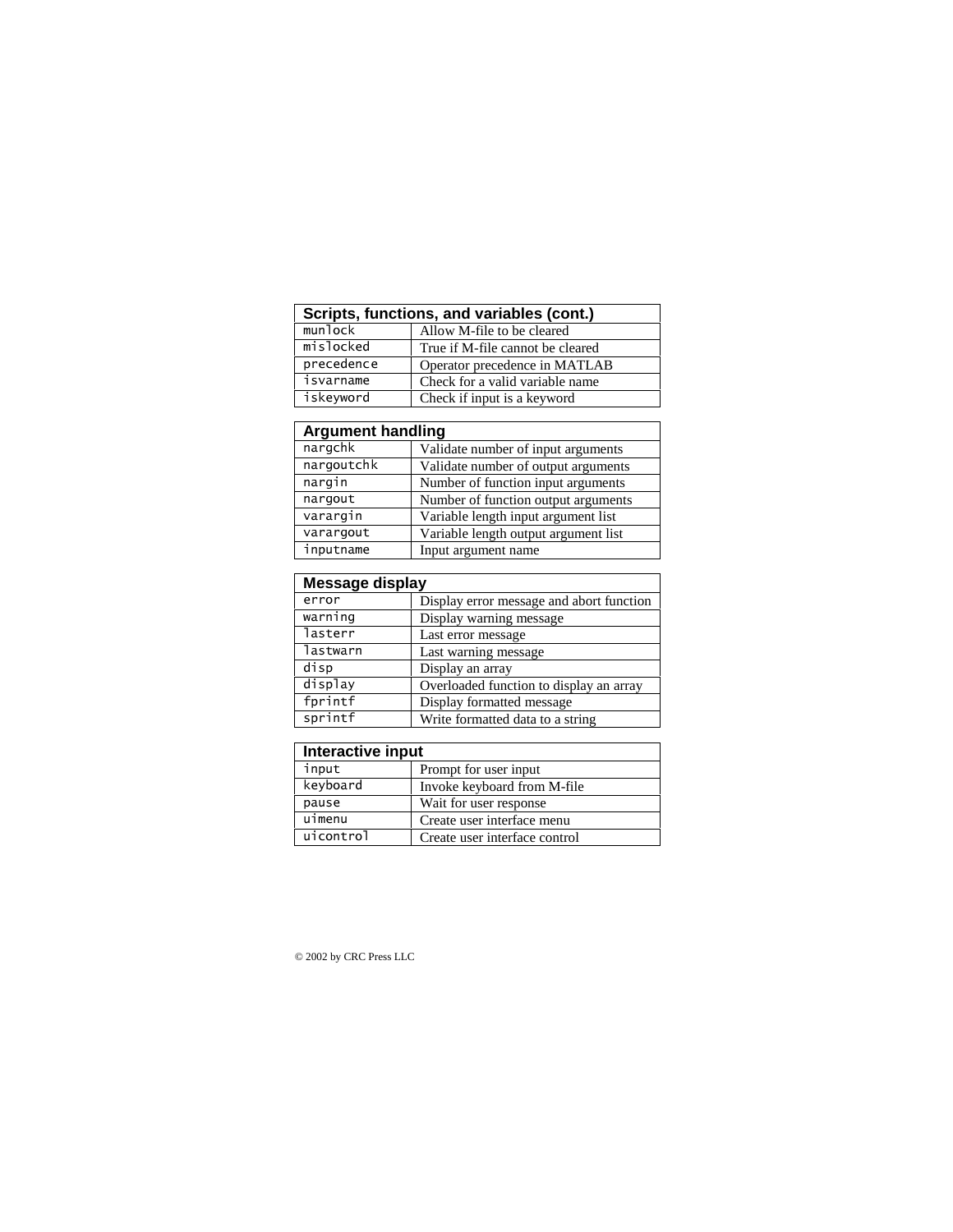#### **15.4 Elementary matrices and matrix manipulation**

help elmat

| <b>Elementary matrices</b> |                                        |
|----------------------------|----------------------------------------|
| zeros                      | Zeros array                            |
| ones                       | Ones array                             |
| eye                        | Identity matrix                        |
| repmat                     | Replicate and tile array               |
| rand                       | Uniformly distributed random numbers   |
| randn                      | Normally distributed random numbers    |
| linspace                   | Linearly spaced vector                 |
| logspace                   | Logarithmically spaced vector          |
| fregspace                  | Frequency spacing for frequency        |
|                            | response                               |
| meshqrid                   | x and y arrays for 3-D plots           |
|                            | Regularly spaced vector and index into |
|                            | matrix                                 |

| <b>Basic array information</b> |                                   |
|--------------------------------|-----------------------------------|
| size                           | Size of matrix                    |
| length                         | Length of vector                  |
| ndims                          | Number of dimensions              |
| nume1                          | Number of elements                |
| disp                           | Display matrix or text            |
| isempty                        | True for empty matrix             |
| isequal                        | True if arrays are identical      |
| isnumeric                      | True for numeric arrays           |
| islogical                      | True for logical array            |
| logical                        | Convert numeric values to logical |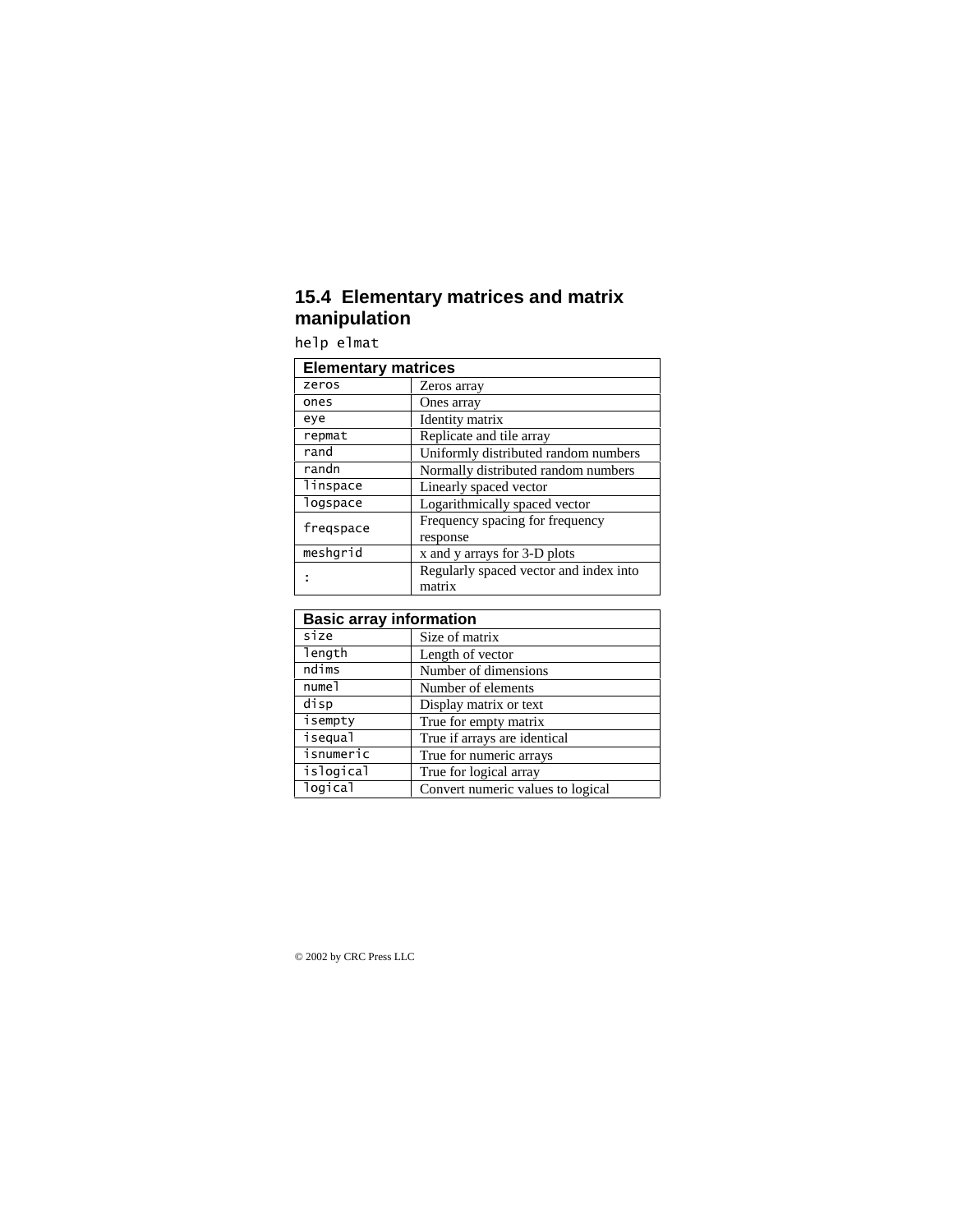| <b>Matrix manipulation</b> |                                                  |
|----------------------------|--------------------------------------------------|
| reshape                    | Change size                                      |
| diag                       | Diagonal matrices; diagonals of matrix           |
| blkdiag                    | Block diagonal concatenation                     |
| tri1                       | Extract lower triangular part                    |
| triu                       | Extract upper triangular part                    |
| fliplr                     | Flip matrix in left/right direction              |
| $\overline{f}$ lipud       | Flip matrix in up/down direction                 |
| flipdim                    | Flip matrix along specified dimension            |
| rot90                      | Rotate matrix 90 degrees                         |
|                            | Regularly spaced vector and index into<br>matrix |
| find                       | Find indices of nonzero elements                 |
| end                        | Last index                                       |
| sub2ind                    | Linear index from multiple subscripts            |
| ind2sub                    | Multiple subscripts from linear index            |

| <b>Special variables and constants</b> |                                         |
|----------------------------------------|-----------------------------------------|
| ans                                    | Most recent answer                      |
| eps                                    | Floating-point relative accuracy        |
| $\overline{real}$ max                  | Largest positive floating-point number  |
| realmin                                | Smallest positive floating-point number |
| p۱                                     | 3.1415926535897                         |
| i, j                                   | Imaginary unit                          |
| inf                                    | Infinity                                |
| <b>NaN</b>                             | Not-a-Number                            |
| isnan                                  | True for Not-a-Number                   |
| isinf                                  | True for infinite elements              |
| isfinite                               | True for finite elements                |
| why                                    | Succinct answer                         |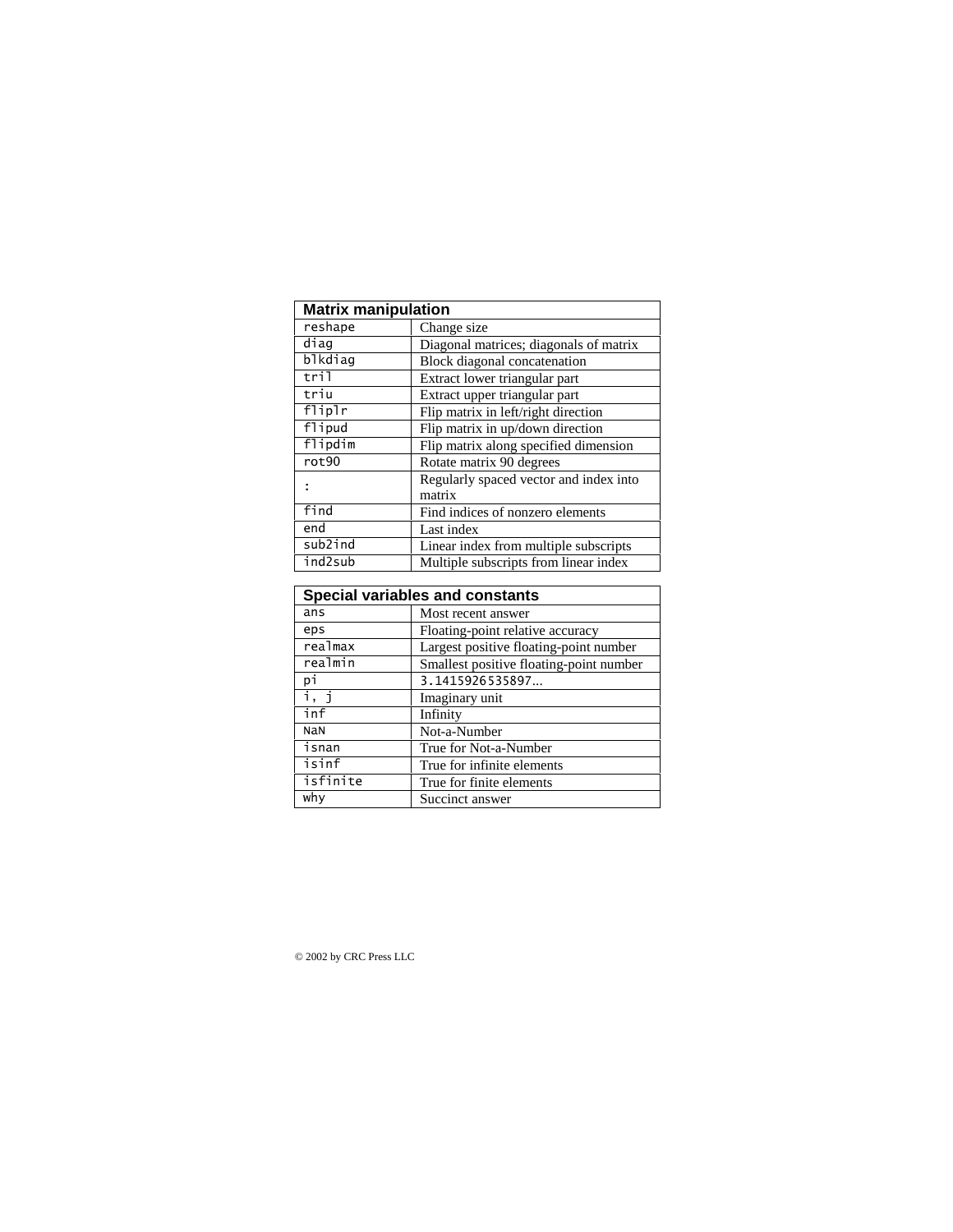| <b>Specialized matrices</b> |                                    |
|-----------------------------|------------------------------------|
| compan                      | Companion matrix                   |
| gallery                     | Higham test matrices               |
| hadamard                    | Hadamard matrix                    |
| hankel                      | Hankel matrix                      |
| hilb                        | Hilbert matrix                     |
| invhilb                     | Inverse Hilbert matrix             |
| maqic                       | Magic square                       |
| pascal                      | Pascal matrix                      |
| rosser                      | Classic symmetric eigenvalue test  |
|                             | problem                            |
| toeplitz                    | Toeplitz matrix                    |
| vander                      | Vandermonde matrix                 |
| wilkinson                   | Wilkinson's eigenvalue test matrix |

### **15.5 Elementary math functions**

help elfun

| <b>Trigonometric</b> |                               |
|----------------------|-------------------------------|
| sin                  | Sine                          |
| sinh                 | Hyperbolic sine               |
| asin                 | Inverse sine                  |
| asinh                | Inverse hyperbolic sine.      |
| <b>COS</b>           | Cosine                        |
| cosh                 | Hyperbolic cosine             |
| acos                 | Inverse cosine                |
| acosh                | Inverse hyperbolic cosine     |
| tan                  | Tangent                       |
| tanh                 | Hyperbolic tangent            |
| atan                 | Inverse tangent               |
| atan2                | Four quadrant inverse tangent |
| atanh                | Inverse hyperbolic tangent    |
| sec                  | Secant                        |
| sech                 | Hyperbolic secant             |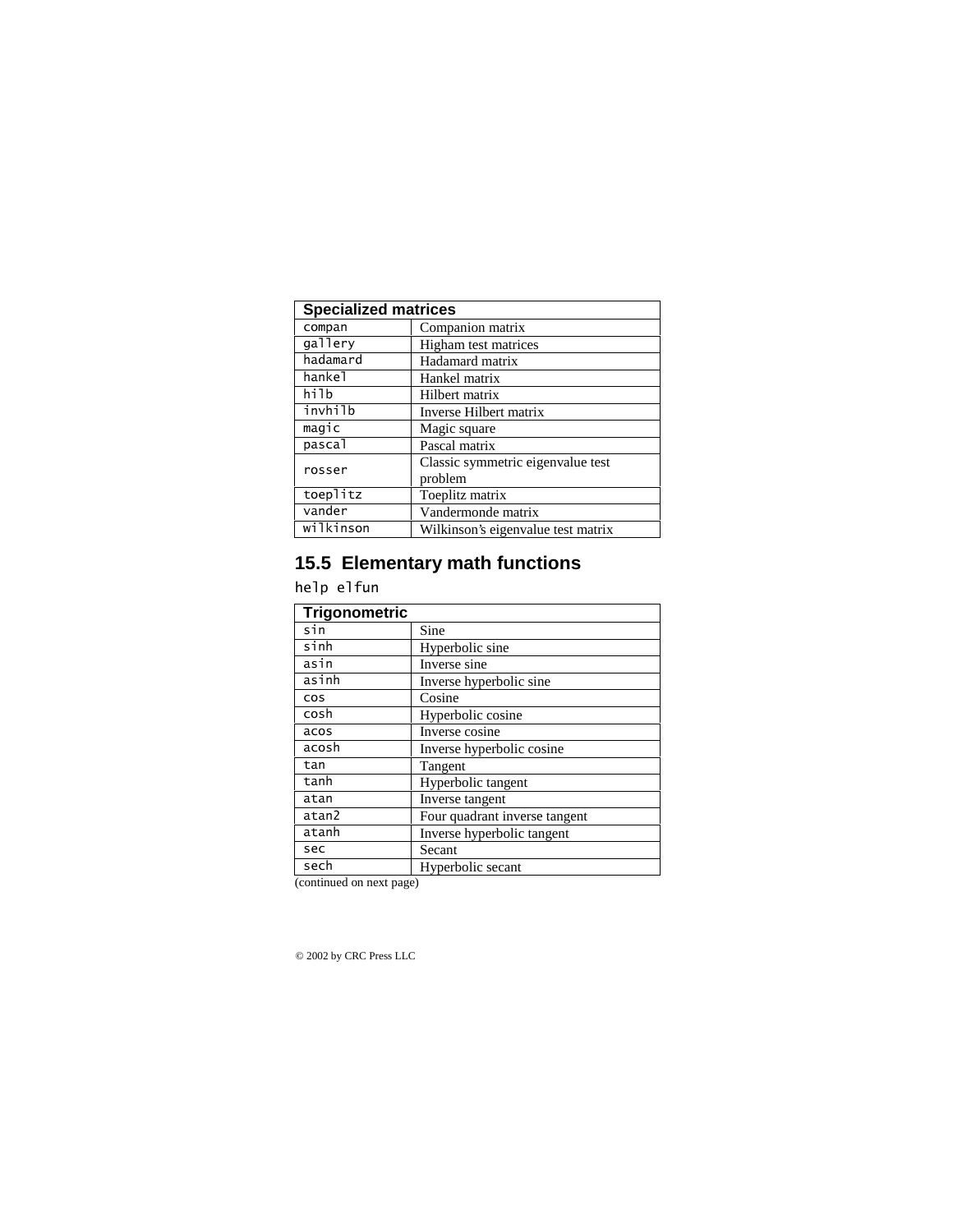| <b>Trigonometric (continued)</b> |                              |
|----------------------------------|------------------------------|
| asec                             | Inverse secant               |
| asech                            | Inverse hyperbolic secant    |
| <b>CSC</b>                       | Cosecant                     |
| csch                             | Hyperbolic cosecant          |
| acsc                             | Inverse cosecant             |
| acsch                            | Inverse hyperbolic cosecant  |
| cot                              | Cotangent                    |
| coth                             | Hyperbolic cotangent         |
| acot                             | Inverse cotangent            |
| acoth                            | Inverse hyperbolic cotangent |

| <b>Exponential</b> |                                        |
|--------------------|----------------------------------------|
| exp                | Exponential                            |
| loq                | Natural logarithm                      |
| log10              | Common (base 10) logarithm             |
| 1og2               | Base 2 logarithm and dissect floating- |
|                    | point number                           |
| pow <sub>2</sub>   | Base 2 power and scale floating-point  |
|                    | number                                 |
| sqrt               | Square root                            |
| nextpow2           | Next higher power of 2                 |

| <b>Complex</b> |                                      |
|----------------|--------------------------------------|
| abs            | Absolute value                       |
| angle          | Phase angle                          |
| complex        | Construct complex data from real and |
|                | imaginary parts                      |
| conj           | Complex conjugate                    |
| imag           | Complex imaginary part               |
| real           | Complex real part                    |
| unwrap         | Unwrap phase angle                   |
| isreal         | True for real array                  |
| cplxpair       | Sort numbers into complex conjugate  |
|                | pairs                                |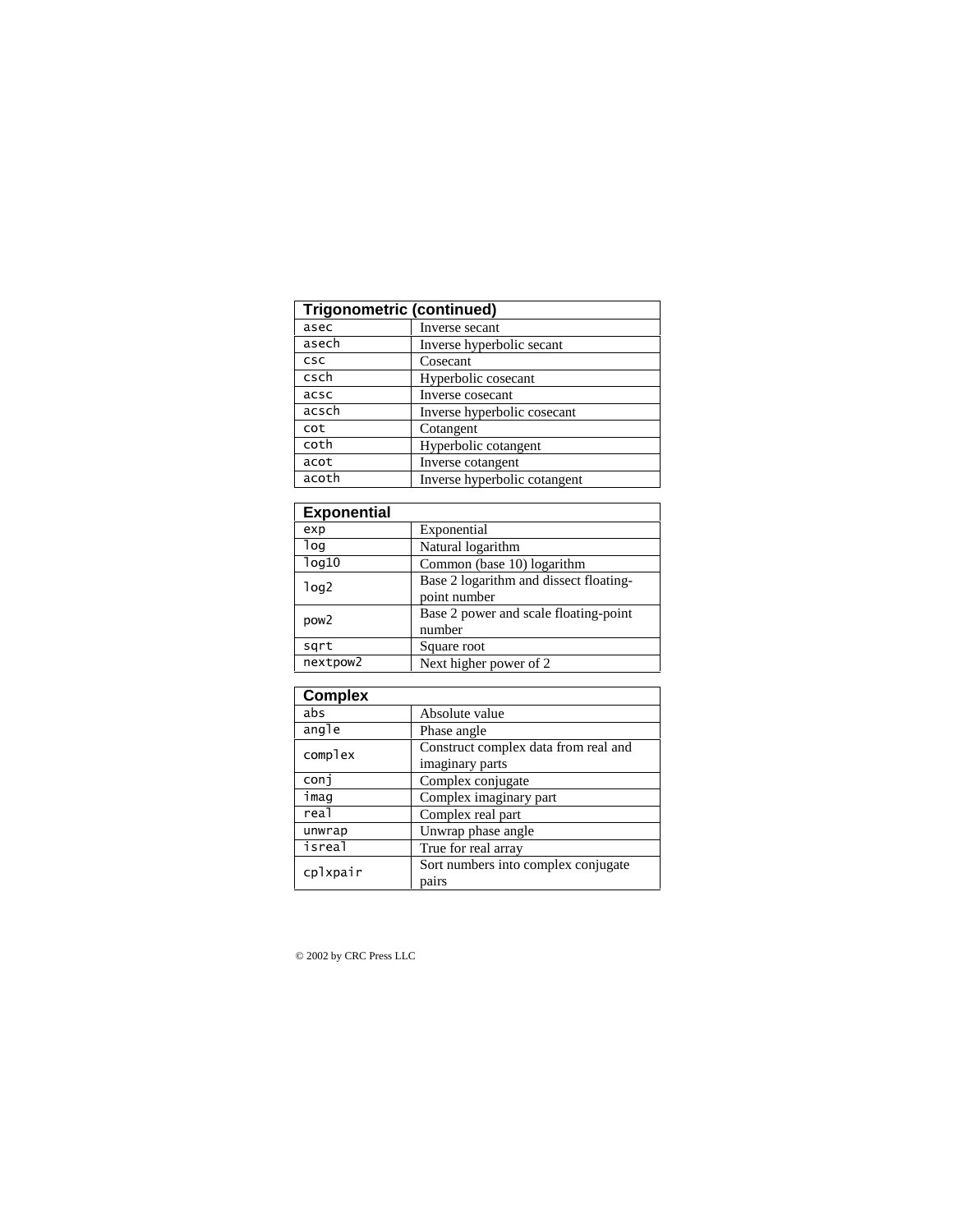| <b>Rounding and remainder</b> |                                 |
|-------------------------------|---------------------------------|
| fix                           | Round towards zero              |
| floor                         | Round towards minus infinity    |
| ceil                          | Round towards plus infinity     |
| round                         | Round towards nearest integer   |
| mod                           | Modulus (signed remainder after |
|                               | division)                       |
| rem                           | Remainder after division        |
| sign                          | Signum                          |

#### **15.6 Specialized math functions**

help specfun

| <b>Specialized math functions</b> |                                            |
|-----------------------------------|--------------------------------------------|
| airy                              | Airy functions                             |
| besseli                           | Bessel function of the first kind          |
| bessely                           | Bessel function of the second kind         |
| besselh                           | Bessel function of the third kind (Hankel) |
|                                   | function)                                  |
| besseli                           | Modified Bessel function of the first      |
|                                   | kind                                       |
| besselk                           | Modified Bessel function of the second     |
|                                   | kind                                       |
| beta                              | <b>Beta</b> function                       |
| betainc                           | Incomplete beta function                   |
| betaln                            | Logarithm of beta function                 |
| ellipj                            | Jacobi elliptic functions                  |
| ellipke                           | Complete elliptic integral                 |
| erf                               | Error function                             |
| erfc                              | Complementary error function               |
| erfcx                             | Scaled complementary error function        |
| erfinv                            | Inverse error function                     |
| expint                            | Exponential integral function              |
| qamma                             | Gamma function                             |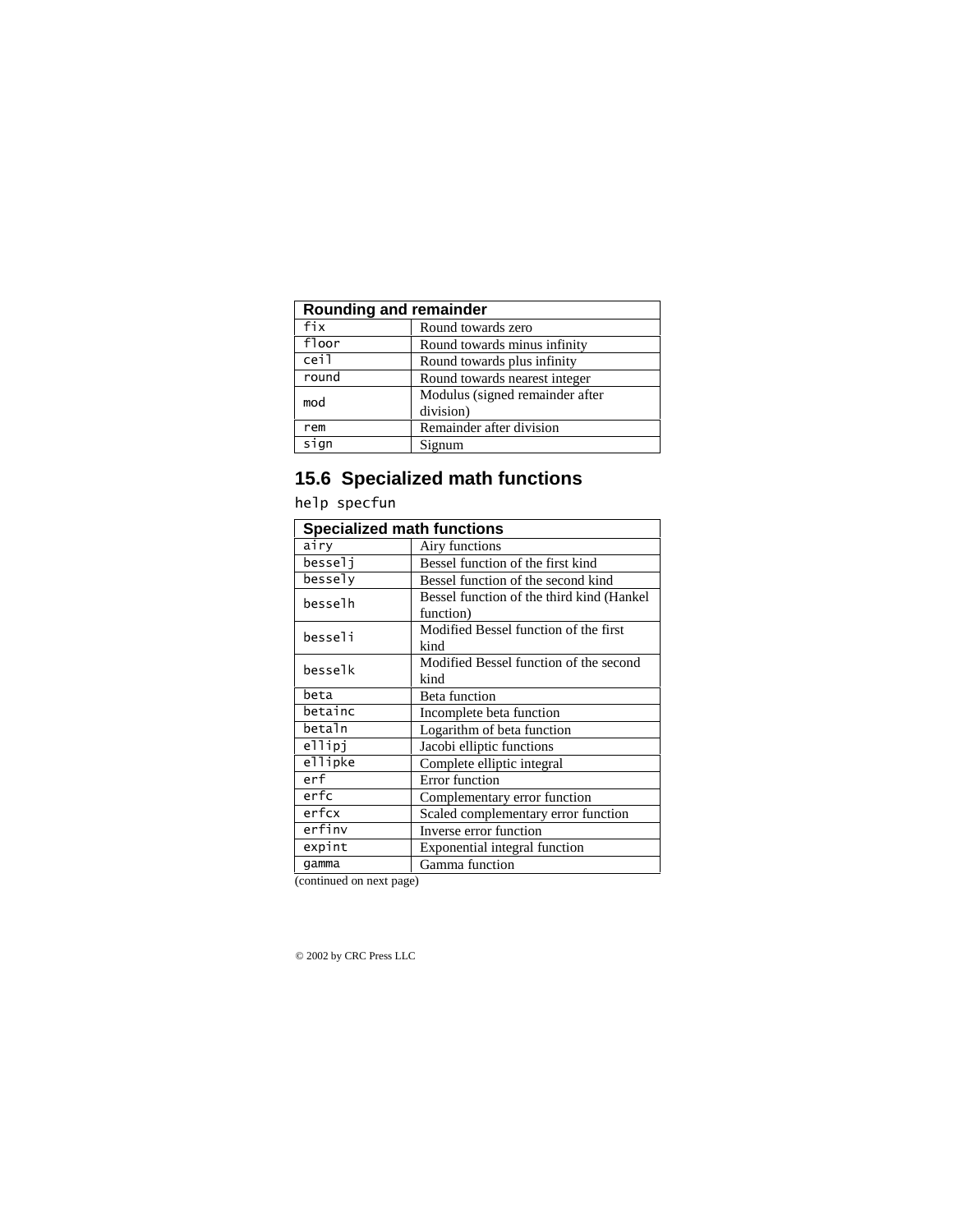| Specialized math functions (continued) |                              |
|----------------------------------------|------------------------------|
| gammainc                               | Incomplete gamma function    |
| qammaln                                | Logarithm of gamma function  |
| legendre                               | Associated Legendre function |
| cross                                  | Vector cross product         |
| dot                                    | Vector dot product           |

| <b>Number theoretic functions</b> |                                        |
|-----------------------------------|----------------------------------------|
| factor                            | Prime factors                          |
| isprime                           | True for prime numbers                 |
| primes                            | Generate list of prime numbers         |
| gcd                               | Greatest common divisor                |
| lcm                               | Least common multiple                  |
| rat                               | Rational approximation                 |
| rats                              | Rational output                        |
| perms                             | All possible permutations              |
| nchoosek                          | All combinations of N elements taken K |
|                                   | at a time                              |
| factorial                         | <b>Factorial function</b>              |

| <b>Coordinate transforms</b> |                                          |
|------------------------------|------------------------------------------|
| cart2sph                     | Transform Cartesian to spherical         |
|                              | coordinates                              |
| cart2pol                     | Transform Cartesian to polar coordinates |
| pol2cart                     | Transform polar to Cartesian coordinates |
| sph2cart                     | Transform spherical to Cartesian         |
|                              | coordinates                              |
| hsv2rgb                      | Convert hue-saturation-value colors to   |
|                              | red-green-blue                           |
| rab2hsv                      | Convert red-green-blue colors to hue-    |
|                              | saturation-value                         |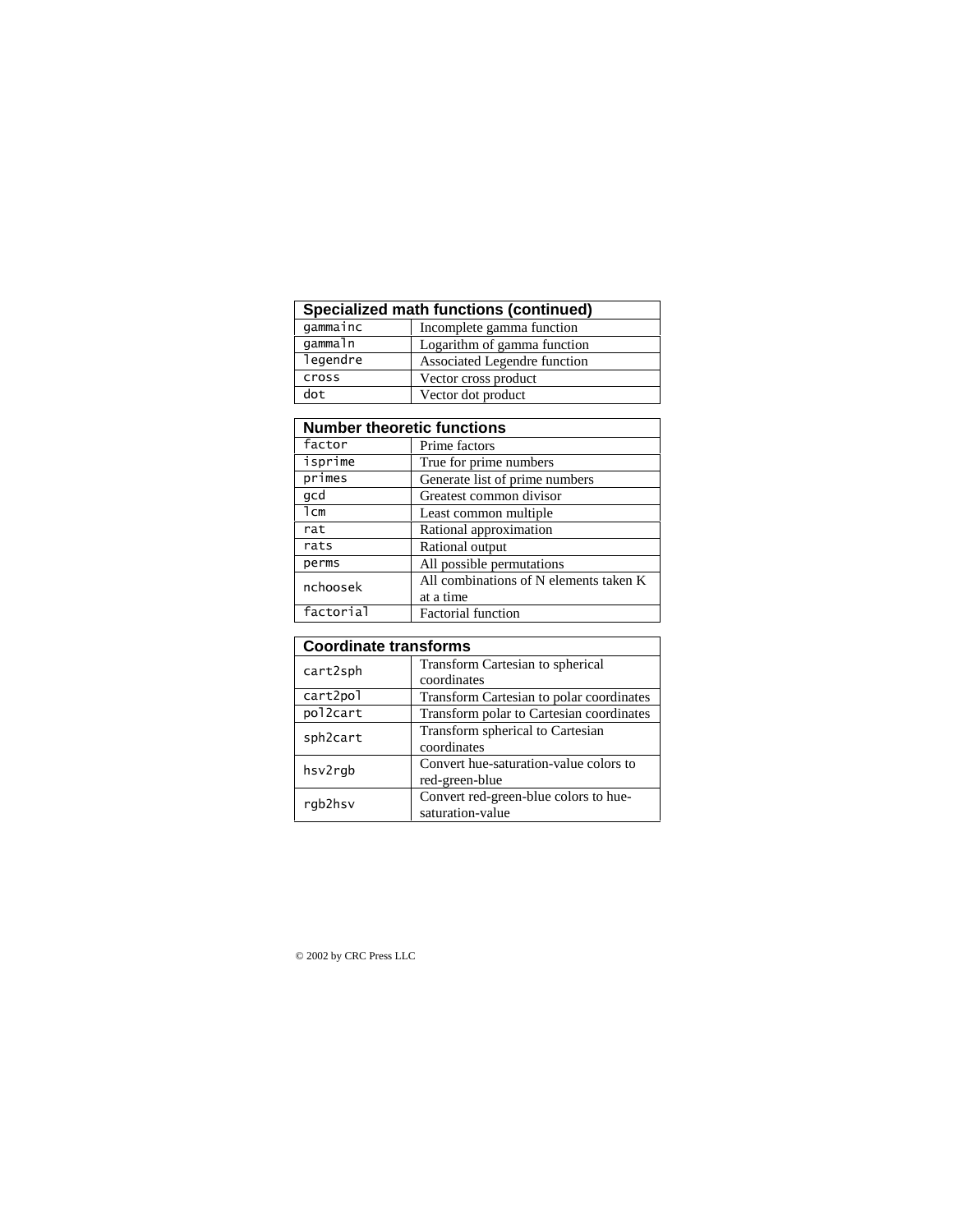### **15.7 Matrix functions — numerical linear algebra**

help matfun

| <b>Matrix analysis</b> |                             |
|------------------------|-----------------------------|
| norm                   | Matrix or vector norm       |
| normest                | Estimate the matrix 2-norm  |
| rank                   | Matrix rank                 |
| det                    | Determinant                 |
| trace                  | Sum of diagonal elements    |
| nu11                   | Null space                  |
| orth                   | Orthogonalization           |
| rref                   | Reduced row echelon form    |
| subspace               | Angle between two subspaces |

| <b>Linear equations</b> |                                             |
|-------------------------|---------------------------------------------|
| \ and /                 | Linear equation solution; use help<br>slash |
| inv                     | Matrix inverse                              |
| rcond                   | LAPACK reciprocal condition estimator       |
| cond                    | Condition number with respect to            |
|                         | inversion                                   |
| condest                 | 1-norm condition number estimate            |
| normest1                | 1-norm estimate                             |
| chol                    | Cholesky factorization                      |
| cholinc                 | Incomplete Cholesky factorization           |
| 1u                      | LU factorization                            |
| luinc                   | Incomplete LU factorization                 |
| qr                      | Orthogonal-triangular decomposition         |
| lsgnonneg               | Linear least squares with nonnegativity     |
|                         | constraints                                 |
| pinv                    | Pseudoinverse                               |
| Iscov                   | Least squares with known covariance         |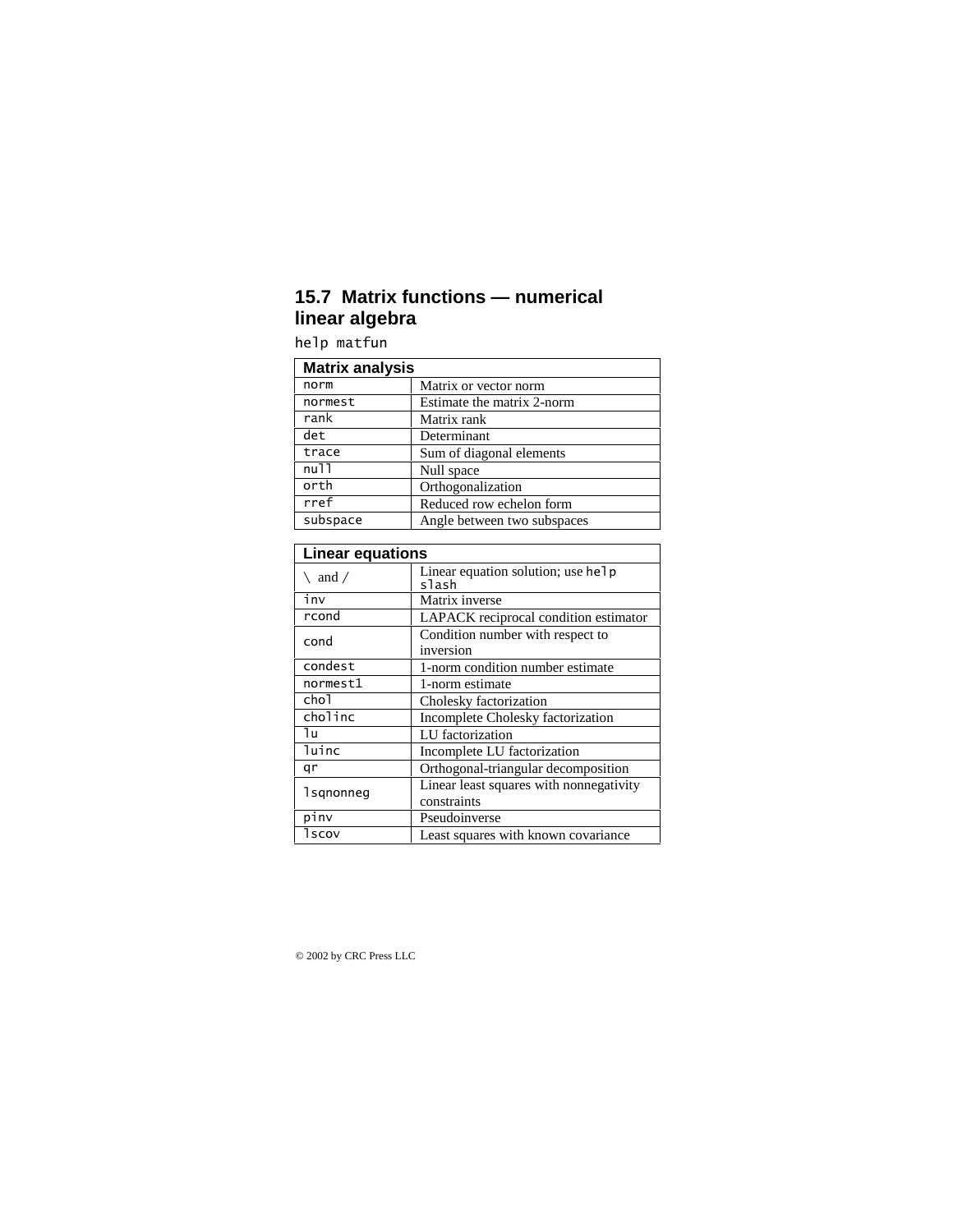| <b>Eigenvalues and singular values</b> |                                  |
|----------------------------------------|----------------------------------|
| eig                                    | Eigenvalues and eigenvectors     |
| svd                                    | Singular value decomposition     |
| gsvd                                   | Generalized singular value       |
|                                        | decomposition                    |
| eigs                                   | A few eigenvalues                |
| svds                                   | A few singular values            |
| poly                                   | Characteristic polynomial        |
| polyeig                                | Polynomial eigenvalue problem    |
| condeig                                | Condition number with respect to |
|                                        | eigenvalues                      |
| hess                                   | Hessenberg form                  |
| qz                                     | QZ factorization for generalized |
|                                        | eigenvalues                      |
| schur                                  | Schur decomposition              |

| <b>Matrix functions</b> |                                  |
|-------------------------|----------------------------------|
| expm                    | Matrix exponential               |
| loam                    | Matrix logarithm                 |
| sqrtm                   | Matrix square root               |
| funm                    | Evaluate general matrix function |

| <b>Factorization utilities</b> |                                         |
|--------------------------------|-----------------------------------------|
| grdelete                       | Delete column from QR factorization     |
| qrinsert                       | Insert column in QR factorization       |
| rsf2csf                        | Real block diagonal form to complex     |
|                                | diagonal form                           |
| cdf2rdf                        | Complex diagonal form to real block     |
|                                | diagonal form                           |
| balance                        | Diagonal scaling to improve eigenvalue  |
|                                | accuracy                                |
| planerot                       | Givens plane rotation                   |
| cholupdate                     | rank 1 update to Cholesky factorization |
| qrupdate                       | rank 1 update to QR factorization       |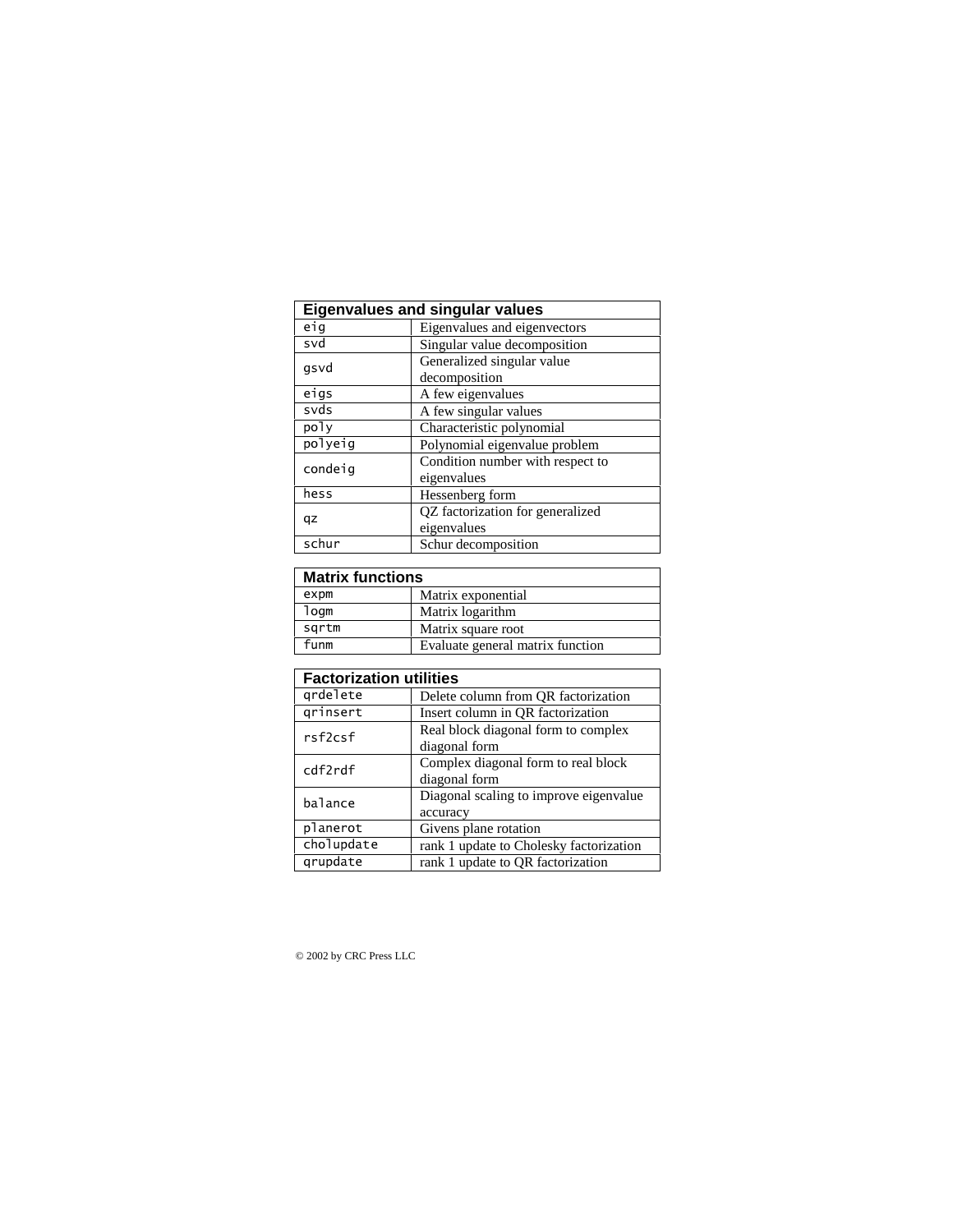#### **15.8 Data analysis and Fourier transforms**

help datafun

| <b>Basic operations</b> |                                   |
|-------------------------|-----------------------------------|
| max                     | Largest component                 |
| min                     | Smallest component                |
| mean                    | Average or mean value             |
| median                  | Median value                      |
| std                     | Standard deviation                |
| var                     | Variance                          |
| sort                    | Sort in ascending order           |
| sortrows                | Sort rows in ascending order      |
| sum                     | Sum of elements                   |
| prod                    | Product of elements               |
| hist                    | Histogram                         |
| histc                   | Histogram count                   |
| trapz                   | Trapezoidal numerical integration |
| cumsum                  | Cumulative sum of elements        |
| cumprod                 | Cumulative product of elements    |
| cumtrapz                | Cumulative trapezoidal numerical  |
|                         | integration                       |

| <b>Finite differences</b> |                                       |
|---------------------------|---------------------------------------|
| diff                      | Difference and approximate derivative |
| gradient                  | Approximate gradient                  |
| de 12                     | Discrete Laplacian                    |

| <b>Correlation</b> |                          |
|--------------------|--------------------------|
| corrcoef           | Correlation coefficients |
| COV                | Covariance matrix        |
| subspace           | Angle between subspaces  |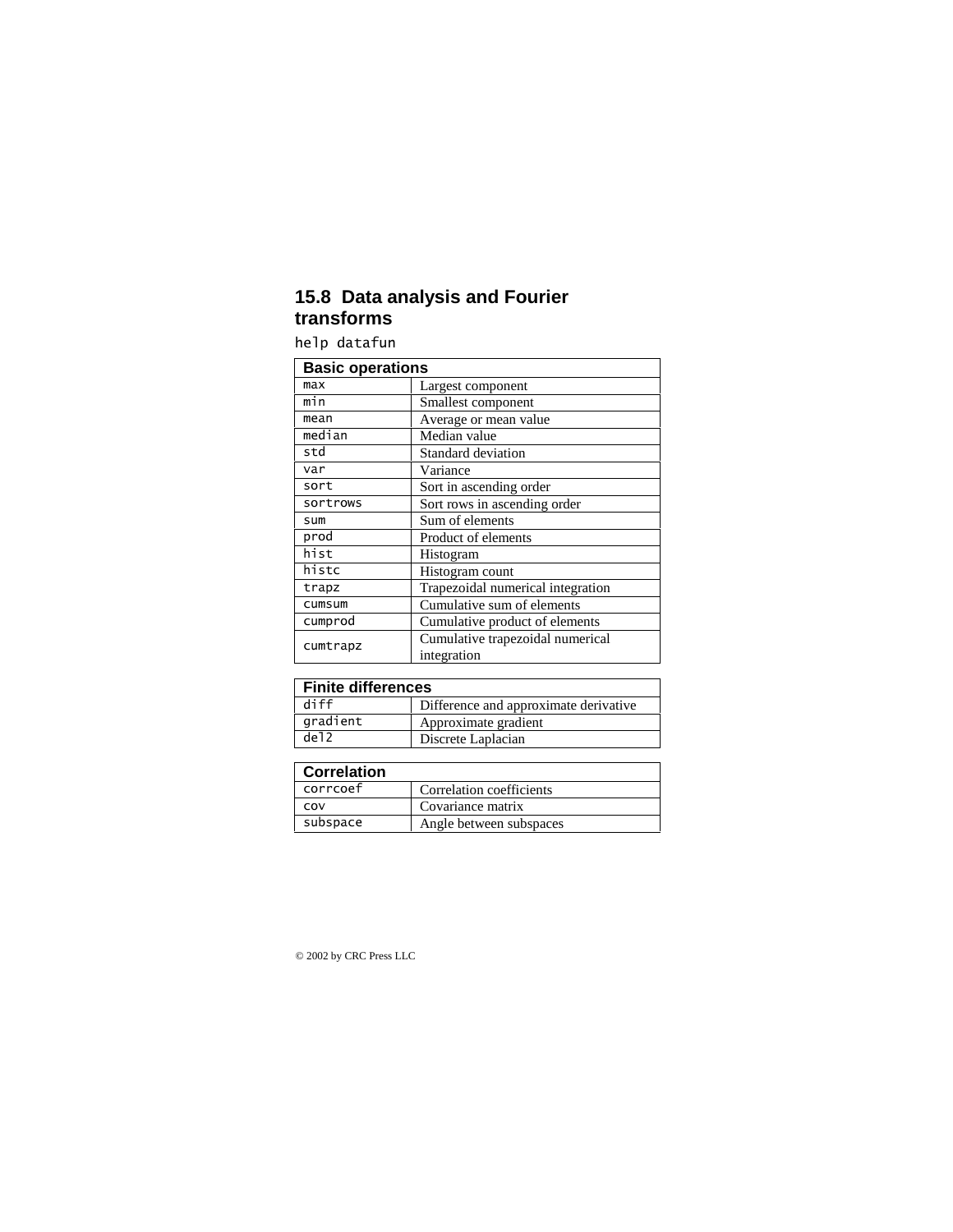| <b>Filtering and convolution</b> |                                              |
|----------------------------------|----------------------------------------------|
| filter                           | One-dimensional digital filter               |
| filter2                          | Two-dimensional digital filter               |
| conv                             | Convolution and polynomial<br>multiplication |
| conv2                            | Two-dimensional convolution                  |
| convn                            | N-dimensional convolution                    |
| deconv                           | Deconvolution and polynomial division        |
| detrend                          | Linear trend removal                         |

| <b>Fourier transforms</b> |                                        |
|---------------------------|----------------------------------------|
| fft                       | Discrete Fourier transform             |
| fft2                      | 2-D discrete Fourier transform         |
| fftn                      | N-dimensional discrete Fourier         |
|                           | transform                              |
| ifft                      | Inverse discrete Fourier transform     |
| ifft2                     | 2-D inverse discrete Fourier transform |
| ifftn                     | N-dimensional inverse discrete Fourier |
|                           | transform                              |
| fftshift                  | Shift zero-frequency component to      |
|                           | center of spectrum                     |
| ifftshift                 | <b>Inverse FFTSHIFT</b>                |

# **15.9 Audio support**

help audio

| Audio input/output objects |                               |
|----------------------------|-------------------------------|
| audioplayer                | Windows audio player object   |
| audiorecorder              | Windows audio recorder object |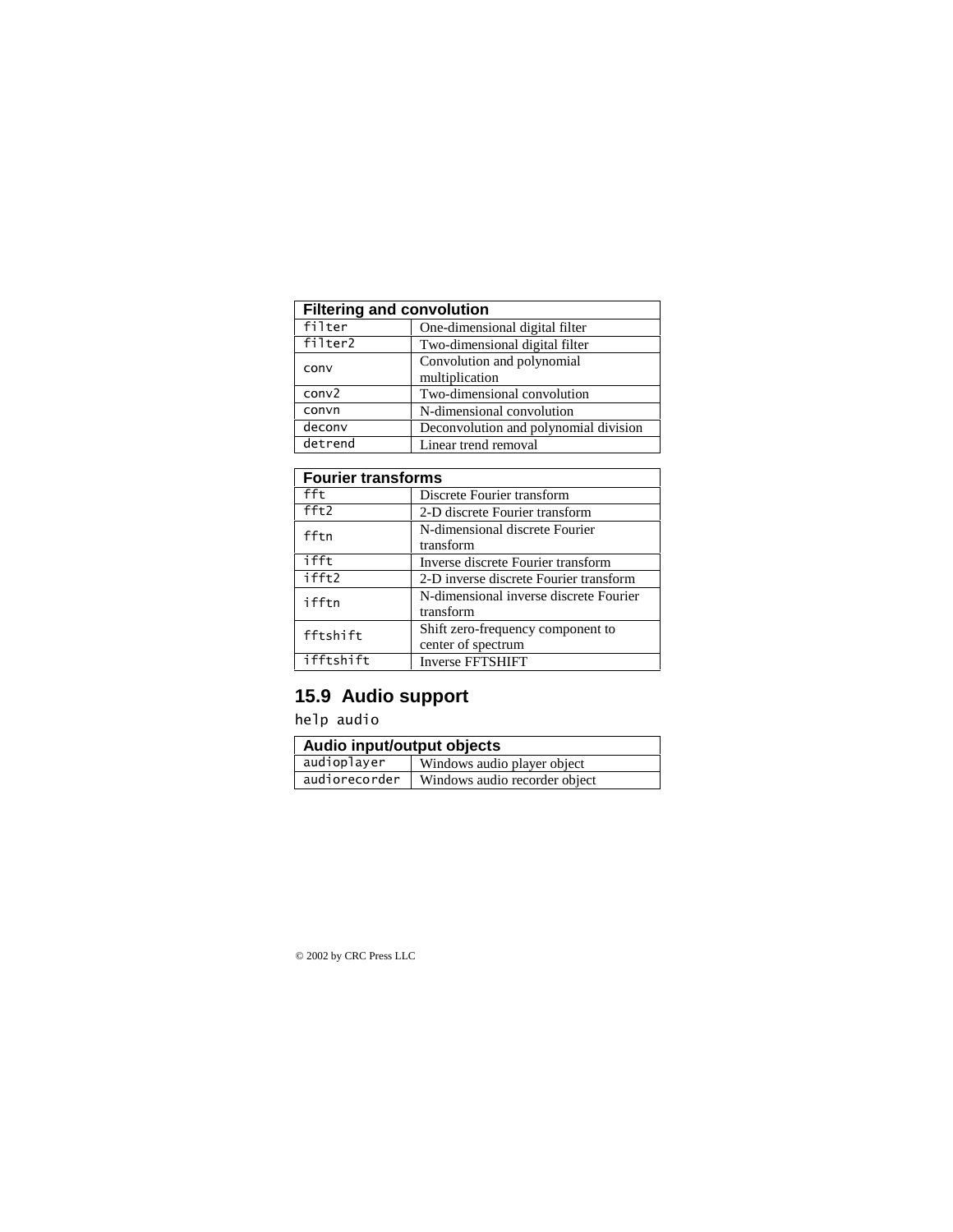| <b>Audio hardware drivers</b> |                                                  |
|-------------------------------|--------------------------------------------------|
| sound                         | Play vector as sound                             |
| soundsc                       | Autoscale and play vector as sound               |
| wavplay                       | Play sound using Windows audio output<br>device  |
| wavrecord                     | Record sound using Windows audio<br>input device |

| Audio file import and export |                                        |
|------------------------------|----------------------------------------|
| auread                       | Read NeXT/SUN (.au) sound file         |
| auwrite                      | Write NeXT/SUN (.au) sound file        |
| wavread                      | Read Microsoft WAVE (.wav) sound file  |
| wavwrite                     | Write Microsoft WAVE (.wav) sound file |

| <b>Utilities</b> |                                             |
|------------------|---------------------------------------------|
| lin2mu           | Convert linear signal to mu-law<br>encoding |
| mu2lin           | Convert mu-law encoding to linear<br>signal |

| <b>Example audio data (MAT files)</b> |                           |
|---------------------------------------|---------------------------|
| chirp                                 | Frequency sweeps          |
| gong                                  | Gong                      |
| hande <sup>1</sup>                    | Hallelujah chorus         |
| laughter                              | Laughter from a crowd     |
| splat                                 | Chirp followed by a splat |
| train                                 | Train whistle             |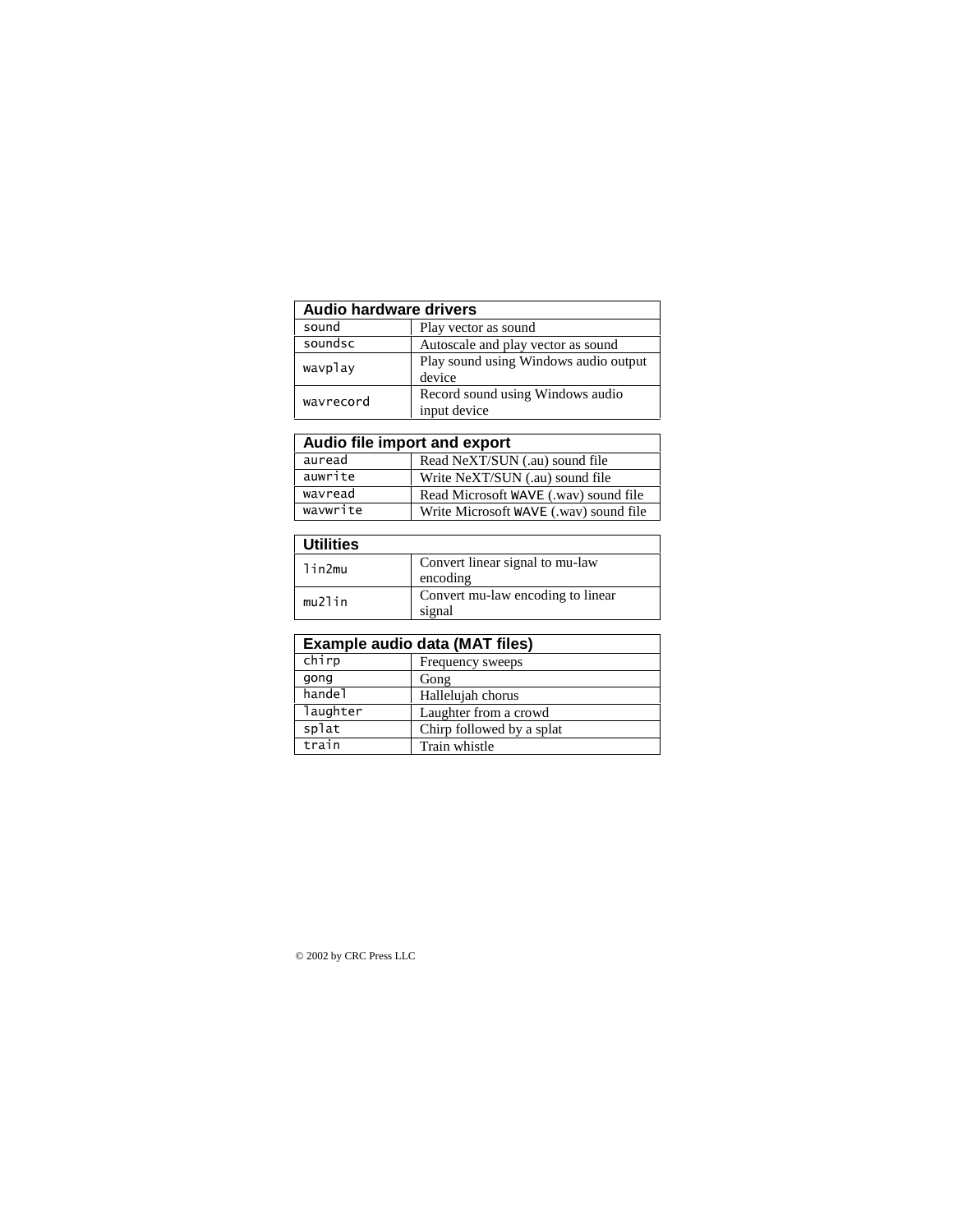# **15.10 Interpolation and polynomials**

help polyfun

| Data interpolation |                                         |
|--------------------|-----------------------------------------|
| pchip              | Piecewise cubic Hermite interpolating   |
|                    | polynomial                              |
| interp1            | 1-D interpolation (table lookup)        |
| interp1q           | Quick 1-D linear interpolation          |
| interpft           | 1-D interpolation using FFT method      |
| interp2            | 2-D interpolation (table lookup)        |
| interp3            | 3-D interpolation (table lookup)        |
| interpn            | N-D interpolation (table lookup)        |
| griddata           | Data gridding and surface fitting       |
| griddata3          | Data gridding and hyper-surface fitting |
|                    | for three-dimensional data              |
| griddatan          | Data gridding and hyper-surface fitting |
|                    | (dimension $\geq$ 2)                    |

| <b>Spline interpolation</b> |                               |
|-----------------------------|-------------------------------|
| spline                      | Cubic spline interpolation    |
| ppval                       | Evaluate piecewise polynomial |

| <b>Geometric analysis</b> |                                      |
|---------------------------|--------------------------------------|
| delaunay                  | Delaunay triangulation               |
| delaunay3                 | 3-D Delaunay tessellation            |
| delaunayn                 | N-D Delaunay tessellation            |
| dsearch                   | Search Delaunay triangulation for    |
|                           | nearest point                        |
| dsearchn                  | Search N-D Delaunay tessellation for |
|                           | nearest point                        |
| tsearch                   | Closest triangle search              |
| tsearchn                  | N-D closest triangle search          |
| convhu11                  | Convex hull                          |
| convhulln                 | N-D convex hull                      |
| voronoi                   | Voronoi diagram                      |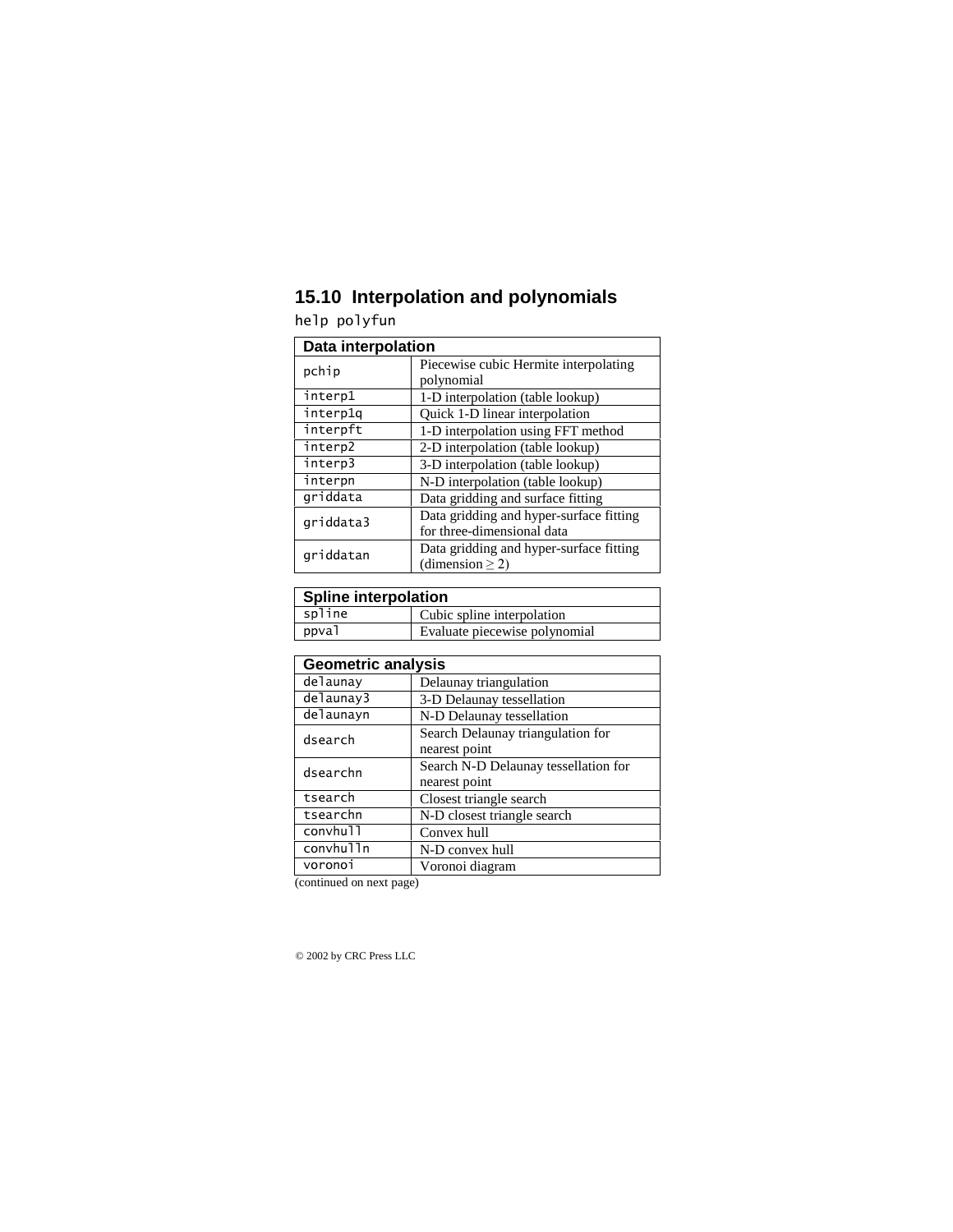| <b>Geometric analysis (continued)</b> |                                         |
|---------------------------------------|-----------------------------------------|
| voronoin                              | N-D Voronoi diagram                     |
| inpolygon                             | True for points inside polygonal region |
| rectint                               | Rectangle intersection area             |
| polyarea                              | Area of polygon                         |

| <b>Polynomials</b> |                                       |
|--------------------|---------------------------------------|
| roots              | Find polynomial roots                 |
| poly               | Convert roots to polynomial           |
| polyval            | Evaluate polynomial                   |
| polyvalm           | Evaluate polynomial with matrix       |
|                    | argument                              |
| residue            | Partial-fraction expansion (residues) |
| polyfit            | Fit polynomial to data                |
| polyder            | Differentiate polynomial              |
| polyint            | Integrate polynomial analytically     |
| conv               | Multiply polynomials                  |
| deconv             | Divide polynomials                    |

#### **15.11 Function functions and ODE solvers**

help funfun

| <b>Optimization and root finding</b> |                                   |
|--------------------------------------|-----------------------------------|
| fminbnd                              | Scalar bounded nonlinear function |
|                                      | minimization                      |
| fminsearch                           | Multidimensional unconstrained    |
|                                      | nonlinear minimization            |
| fzero                                | Scalar nonlinear zero finding     |

| <b>Optimization option handling</b> |                                                       |
|-------------------------------------|-------------------------------------------------------|
| optimset                            | Create or alter optimization options<br>structure     |
| optimget                            | Get optimization parameters from<br>options structure |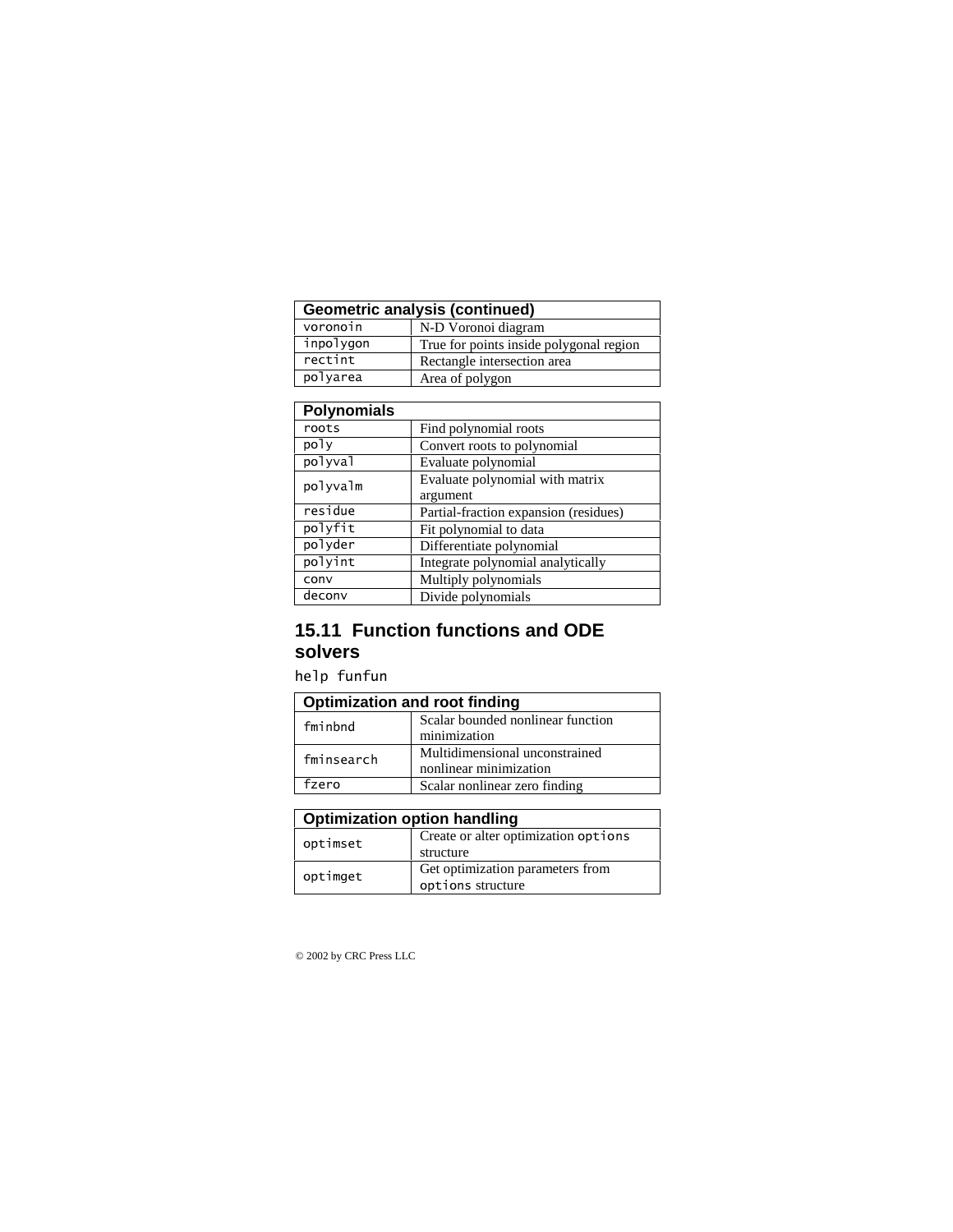| <b>Numerical integration (quadrature)</b> |                                          |
|-------------------------------------------|------------------------------------------|
| quad                                      | Numerically evaluate integral, low order |
|                                           | method                                   |
| quadl                                     | Numerically evaluate integral, higher    |
|                                           | order method                             |
| dblquad                                   | Numerically evaluate double integral     |

| <b>Plotting</b> |                                          |
|-----------------|------------------------------------------|
| ezplot          | Easy-to-use function plotter             |
| ezplot3         | Easy-to-use 3-D parametric curve plotter |
| ezpolar         | Easy-to-use polar coordinate plotter     |
| ezcontour       | Easy-to-use contour plotter              |
| ezcontourf      | Easy-to-use filled contour plotter       |
| ezmesh          | Easy-to-use 3-D mesh plotter             |
| ezmeshc         | Easy-to-use mesh/contour plotter         |
| ezsurf          | Easy-to-use 3-D colored surface plotter  |
| ezsurfc         | Easy-to-use surf/contour plotter         |
| fplot           | Plot function                            |

| Inline function object |                                      |
|------------------------|--------------------------------------|
| inline                 | Construct in line function object    |
| argnames               | Argument names                       |
| formula                | Function formula                     |
| char                   | Convert inline object to char. array |

| <b>Differential equation solvers</b> |                                         |
|--------------------------------------|-----------------------------------------|
| ode45                                | Solve non-stiff differential equations, |
|                                      | medium order method                     |
| ode23                                | Solve non-stiff differential equations, |
|                                      | low order method                        |
| ode113                               | Solve non-stiff differential equations, |
|                                      | variable order method                   |
| ode23t                               | Solve moderately stiff ODEs and DAEs    |
|                                      | Index 1, trapezoidal rule               |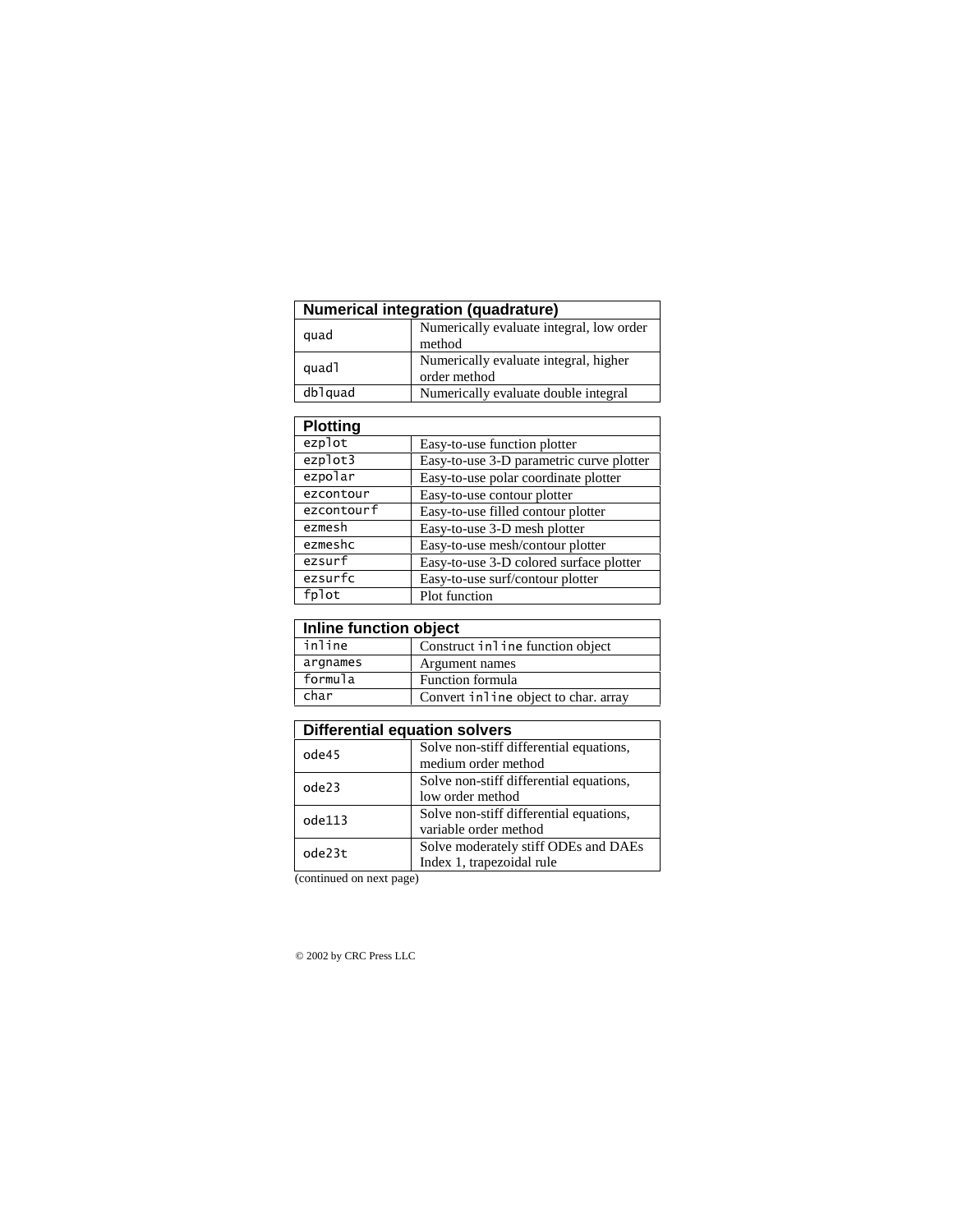| Differential equation solvers (continued) |                                         |
|-------------------------------------------|-----------------------------------------|
| ode15s                                    | Solve stiff ODEs and DAEs Index 1,      |
|                                           | variable order method                   |
| ode23s                                    | Solve stiff differential equations, low |
|                                           | order method                            |
| ode23tb                                   | Solve stiff differential equations, low |
|                                           | order method                            |

| Boundary value problem solver for ODEs |                                                                    |
|----------------------------------------|--------------------------------------------------------------------|
| bvp4c                                  | Solve two-point boundary value<br>problems for ODEs by collocation |

| 1-D Partial differential equation solver |                                       |
|------------------------------------------|---------------------------------------|
| pdepe                                    | Solve initial-boundary value problems |
|                                          | for parabolic-elliptic PDEs           |

| <b>Option handling</b> |                                    |
|------------------------|------------------------------------|
| odeset                 | Create/alter ODE options structure |
| odeget                 | Get ODE options parameters         |
| bvpset                 | Create/alter BVP options structure |
| bvpget                 | Get BVP options parameters         |

| Input and output functions |                                          |
|----------------------------|------------------------------------------|
| deva <sub>1</sub>          | Evaluates the solution of a differential |
|                            | equation problem (replaces bvpval)       |
| odeplot                    | Time series ODE output function          |
| odephas 2                  | 2-D phase plane ODE output function      |
| odephas 3                  | 3-D phase plane ODE output function      |
| odeprint                   | Command window printing ODE output       |
|                            | function                                 |
| bvpinit                    | Forms the initial guess for BVP4C        |
| pdeval                     | Evaluates by interpolation the solution  |
|                            | computed by PDEPE                        |
| odefile                    | MATLAB v5 ODE file syntax (obsolete)     |
| bvpva1                     | Evaluate solution (obsolete; use deval)  |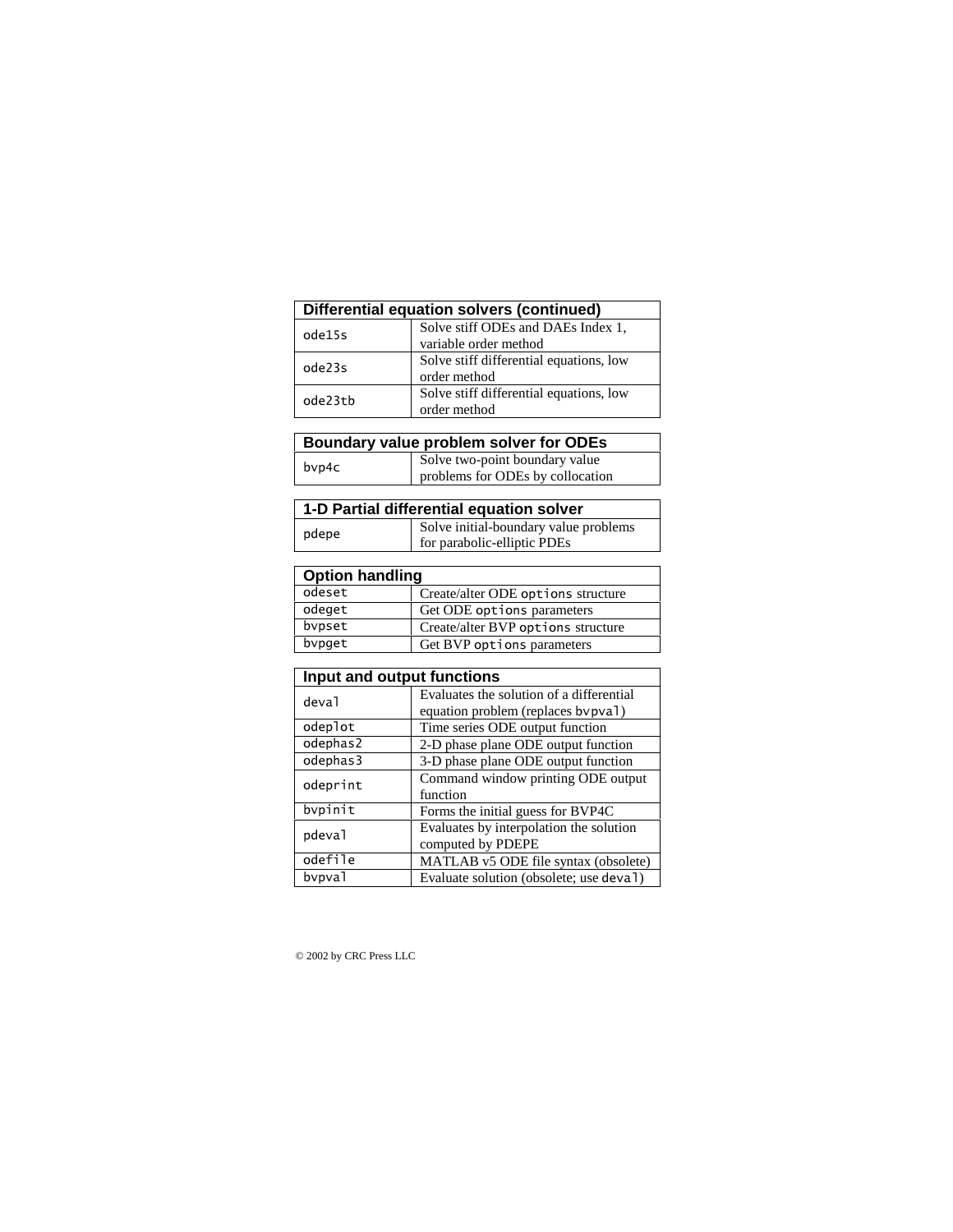# **15.12 Sparse matrices**

help sparfun

| <b>Elementary sparse matrices</b> |                                     |
|-----------------------------------|-------------------------------------|
| speye                             | Sparse identity matrix              |
| sprand                            | Sparse uniformly distributed random |
|                                   | matrix                              |
| sprandn                           | Sparse normally distributed random  |
|                                   | matrix                              |
| sprandsym                         | Sparse random symmetric matrix      |
| spdiags                           | Sparse matrix formed from diagonals |

| <b>Full to sparse conversion</b> |                                      |
|----------------------------------|--------------------------------------|
| sparse                           | Create sparse matrix                 |
| ful 1                            | Convert sparse matrix to full matrix |
| find                             | Find indices of nonzero elements     |
| spconvert                        | Import from sparse matrix external   |
|                                  | format                               |

| Working with sparse matrices |                                                            |
|------------------------------|------------------------------------------------------------|
| nnz                          | Number of nonzero matrix elements                          |
| nonzeros                     | Nonzero matrix elements                                    |
| nzmax                        | Amount of storage allocated for nonzero<br>matrix elements |
| spones                       | Replace nonzero sparse matrix elements<br>with ones        |
| spalloc                      | Allocate space for sparse matrix                           |
| issparse                     | True for sparse matrix                                     |
| spfun                        | Apply function to nonzero matrix<br>elements               |
| spy                          | Visualize sparsity pattern                                 |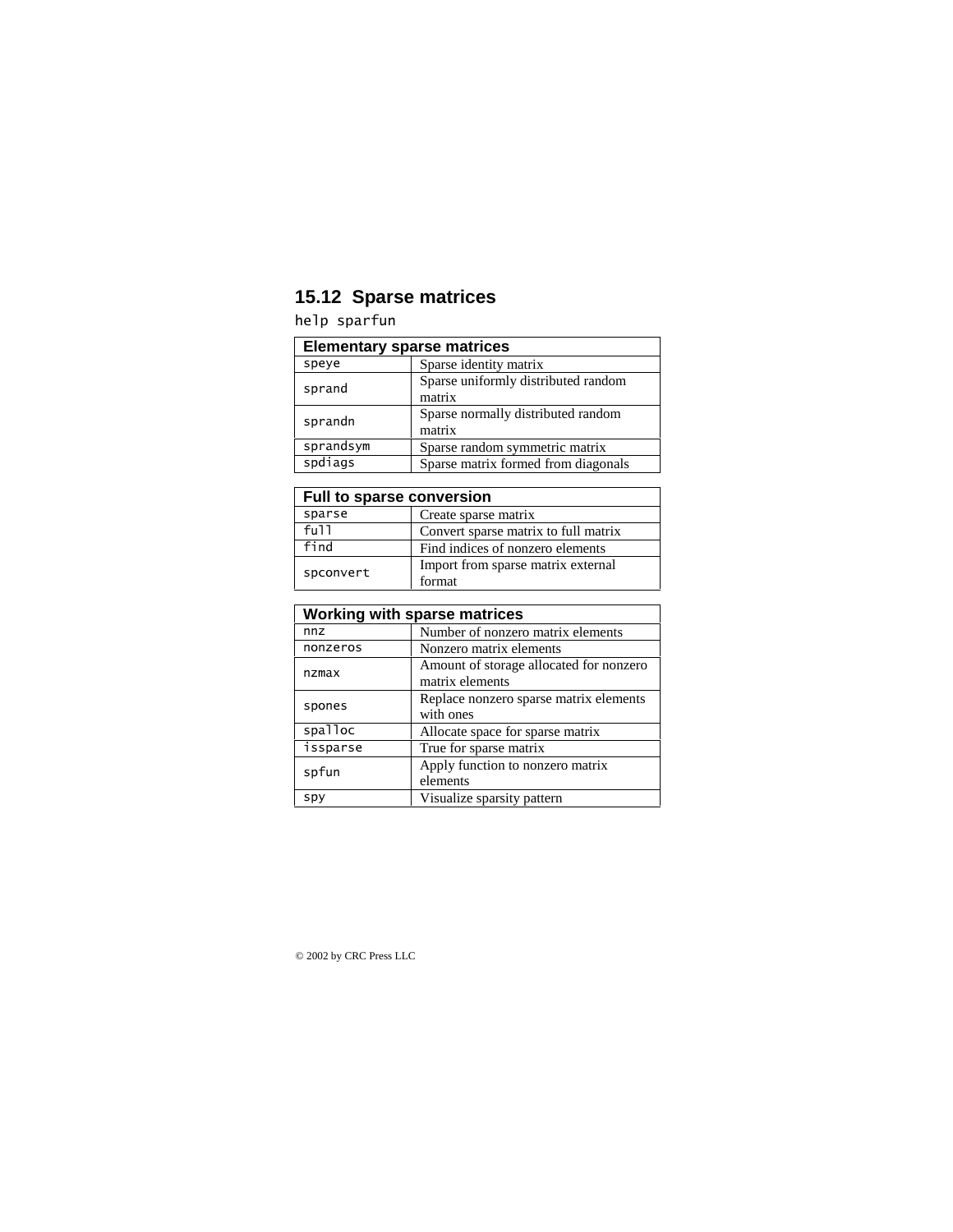| <b>Reordering algorithms</b> |                                      |
|------------------------------|--------------------------------------|
| colamd                       | Column approximate minimum degree    |
|                              | permutation                          |
| symamd                       | Symmetric approximate minimum        |
|                              | degree permutation                   |
| colmmd                       | Column minimum degree permutation    |
| symmmd                       | Symmetric minimum degree permutation |
| symrcm                       | Symmetric reverse Cuthill-McKee      |
|                              | permutation                          |
| colperm                      | Column permutation                   |
| randperm                     | Random permutation                   |
| dmperm                       | Dulmage-Mendelsohn permutation       |

| Linear algebra |                                   |
|----------------|-----------------------------------|
| eigs           | A few eigenvalues, using ARPACK   |
| svds           | A few singular values, using eigs |
| luinc          | Incomplete LU factorization       |
| cholinc        | Incomplete Cholesky factorization |
| normest        | Estimate the matrix 2-norm        |
| condest        | 1-norm condition number estimate  |
| sprank         | Structural rank                   |

| Linear equations (iterative methods) |                                         |
|--------------------------------------|-----------------------------------------|
| pcq                                  | Preconditioned conjugate gradients      |
|                                      | method                                  |
| bicg                                 | Biconjugate gradients method            |
| bicgstab                             | Biconjugate gradients stabilized method |
| cgs                                  | Conjugate gradients squared method      |
| qmres                                | Generalized minimum residual method     |
| minres                               | Minimum residual method                 |
| amr                                  | Quasi-minimal residual method           |
| symmlq                               | Symmetric LQ method                     |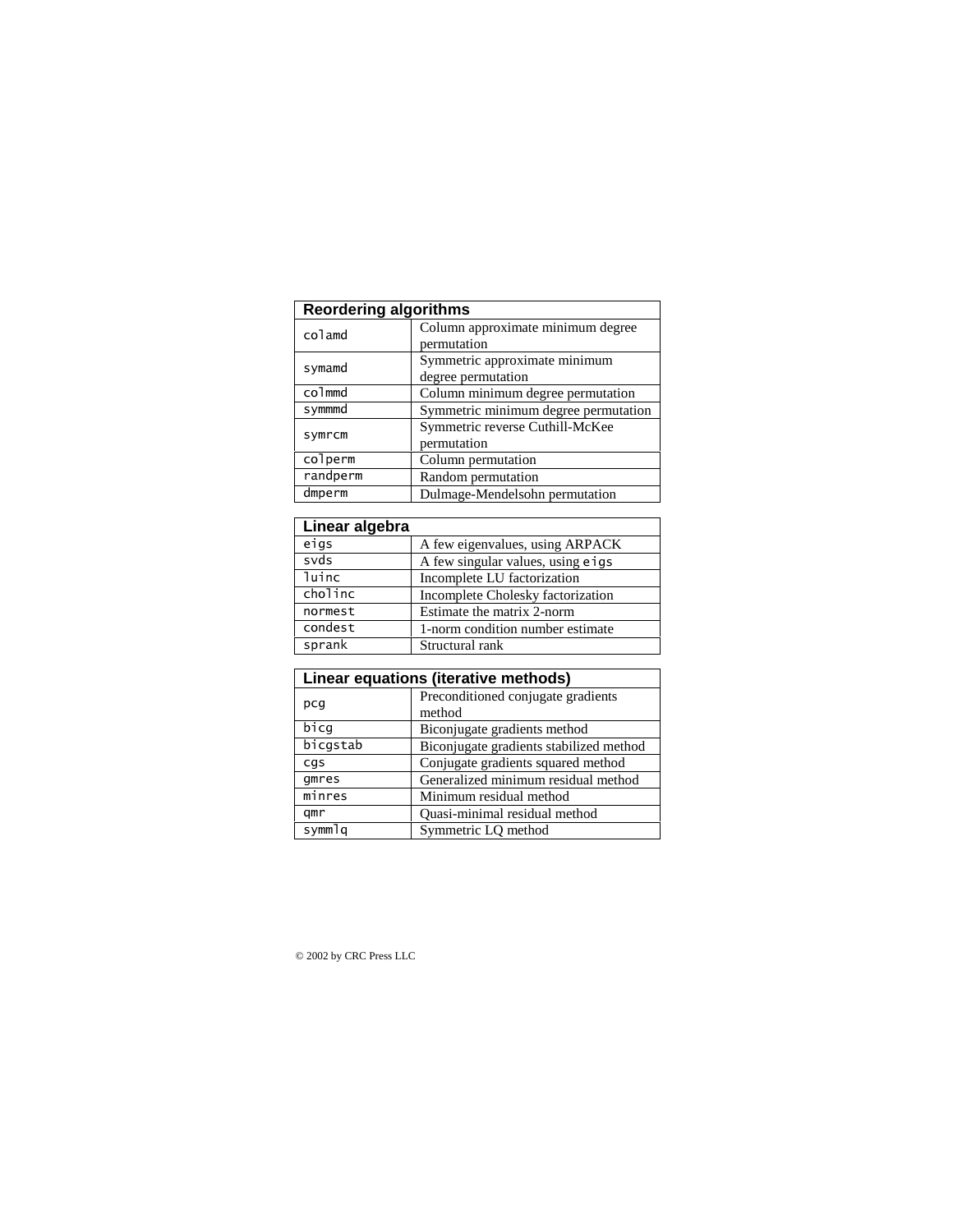| Operations on graphs (trees) |                                  |
|------------------------------|----------------------------------|
| treelayout                   | Lay out tree or forest           |
| treeplot                     | Plot picture of tree             |
| etree                        | Elimination tree                 |
| etreeplot                    | Plot elimination tree            |
| gplot                        | Plot graph, as in "graph theory" |

#### **Miscellaneous**

| symbfact  | Symbolic factorization analysis           |
|-----------|-------------------------------------------|
| spparms   | Set parameters for sparse matrix routines |
| spaugment | Form least squares augmented system       |

 $\overline{\phantom{a}}$ 

#### **15.13 Two-dimensional graphs**

help graph2d

| <b>Elementary x-y graphs</b>  |                                           |
|-------------------------------|-------------------------------------------|
| plot                          | Linear plot                               |
| loglog                        | Log-log scale plot                        |
| $\overline{\text{semi}}$ logx | Semi-log scale plot                       |
| semilogy                      | Semi-log scale plot                       |
| polar                         | Polar coordinate plot                     |
| plotyy                        | Graphs with y tick labels on left & right |

| Axis control |                                     |
|--------------|-------------------------------------|
| axis         | Control axis scaling and appearance |
| zoom         | Zoom in and out on a 2-D plot       |
| grid         | Grid lines                          |
| box          | Axis box                            |
| hold         | Hold current graph                  |
| axes         | Create axes in arbitrary positions  |
| subplot      | Create axes in tiled positions      |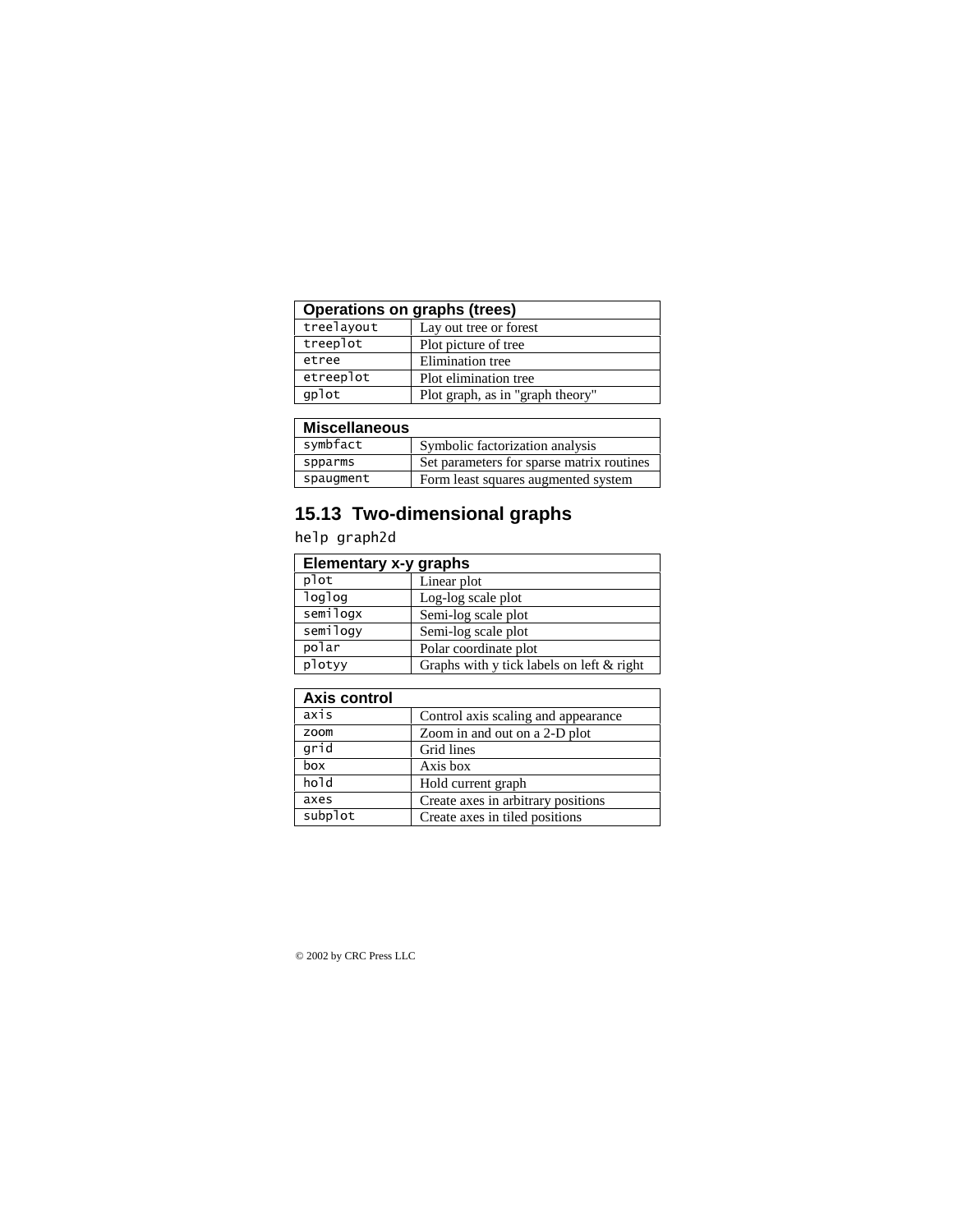| <b>Graph annotation</b> |                                        |
|-------------------------|----------------------------------------|
| plotedit                | Tools for editing and annotating plots |
| legend                  | Graph legend                           |
| title                   | Graph title                            |
| xlabel                  | x-axis label                           |
| ylabel                  | y-axis label                           |
| texlabel                | Produces TeX format from a character   |
|                         | string                                 |
| text                    | Text annotation                        |
| atext                   | Place text with mouse                  |

| Hard copy and printing |                                                            |
|------------------------|------------------------------------------------------------|
| print                  | Print graph or Simulink system; or save<br>graph to M-file |
| printopt               | Printer defaults                                           |
| orient                 | Set paper orientation                                      |

# **15.14 Three-dimensional graphs**

help graph3d

| <b>Elementary 3-D plots</b> |                                    |
|-----------------------------|------------------------------------|
| plot3                       | Plot lines and points in 3-D space |
| mesh                        | 3-D mesh surface                   |
| surf                        | 3-D colored surface                |
| fill3                       | Filled 3-D polygons                |

| <b>Color control</b> |                                     |
|----------------------|-------------------------------------|
| colormap             | Color look-up table                 |
| caxis                | Pseudocolor axis scaling            |
| shading              | Color shading mode                  |
| hidden               | Mesh hidden line removal mode       |
| brighten             | Brighten or darken color map        |
| colordef             | Set color defaults                  |
| graymon              | Set graphics defaults for grayscale |
|                      | monitors                            |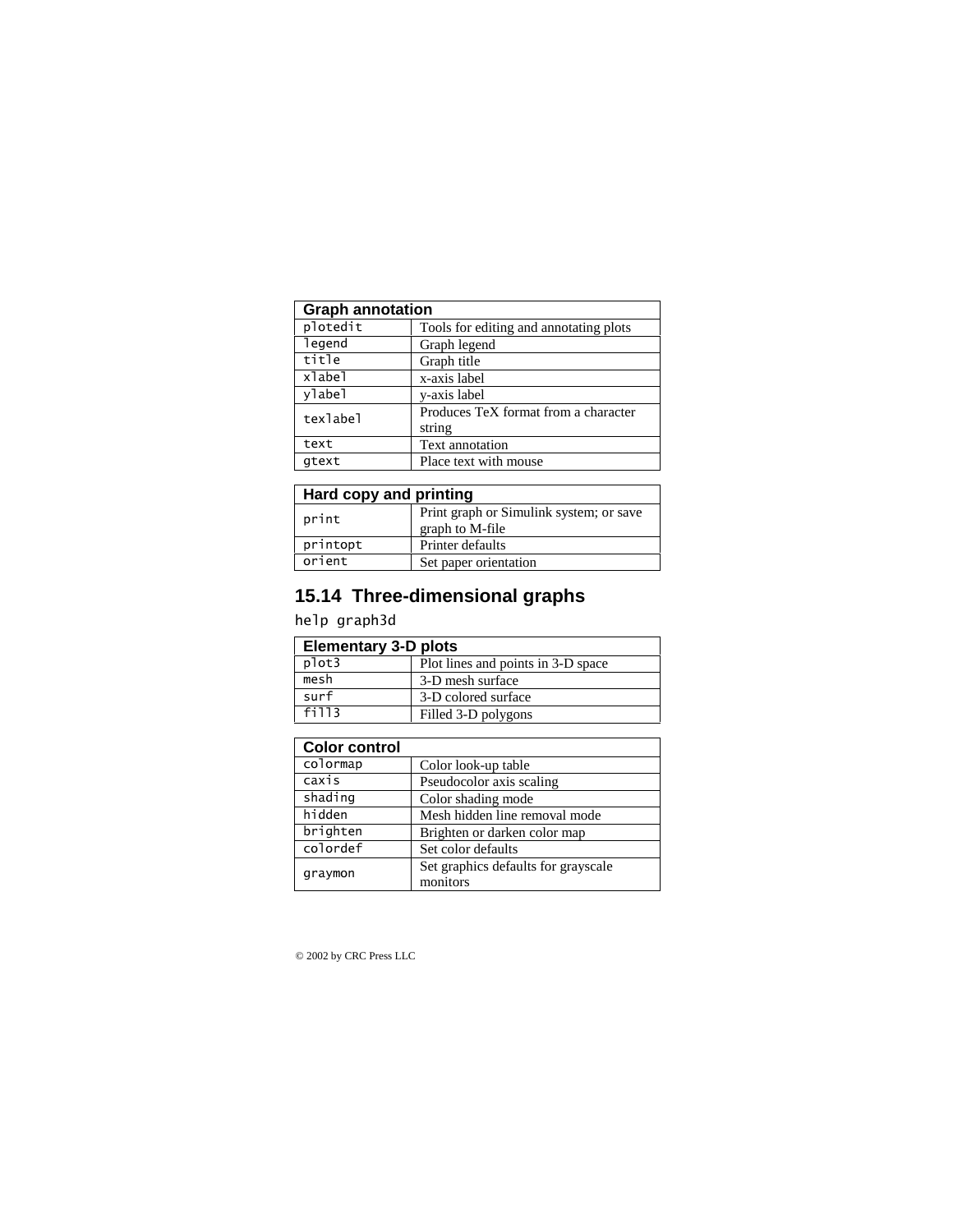| Lighting |                                  |
|----------|----------------------------------|
| surf1    | 3-D shaded surface with lighting |
| lighting | Lighting mode                    |
| material | Material reflectance mode        |
| specular | Specular reflectance             |
| diffuse  | Diffuse reflectance              |
| surfnorm | Surface normals                  |

| <b>Color maps</b> |                                         |
|-------------------|-----------------------------------------|
| hsv               | Hue-saturation-value color map          |
| hot               | Black-red-yellow-white color map        |
| gray              | Linear grayscale color map              |
| bone              | Grayscale with tinge of blue color map  |
| copper            | Linear copper-tone color map            |
| pink              | Pastel shades of pink color map         |
| white             | All-white color map                     |
| flag              | Alternating red, white, blue, and black |
|                   | color map                               |
| lines             | Color map with the line colors          |
| colorcube         | Enhanced color-cube color map           |
| vga               | Windows colormap for 16 colors          |
| jet               | Variant of HSV                          |
| prism             | Prism color map                         |
| coo <sub>1</sub>  | Shades of cyan and magenta color map    |
| autumn            | Shades of red and yellow color map      |
| spring            | Shades of magenta and yellow color map  |
| winter            | Shades of blue and green color map      |
| summer            | Shades of green and yellow color map    |

| Transparency |                                    |
|--------------|------------------------------------|
| alpha        | Transparency (alpha) mode          |
| alphamap     | Transparency (alpha) look-up table |
| alim         | Transparency (alpha) scaling       |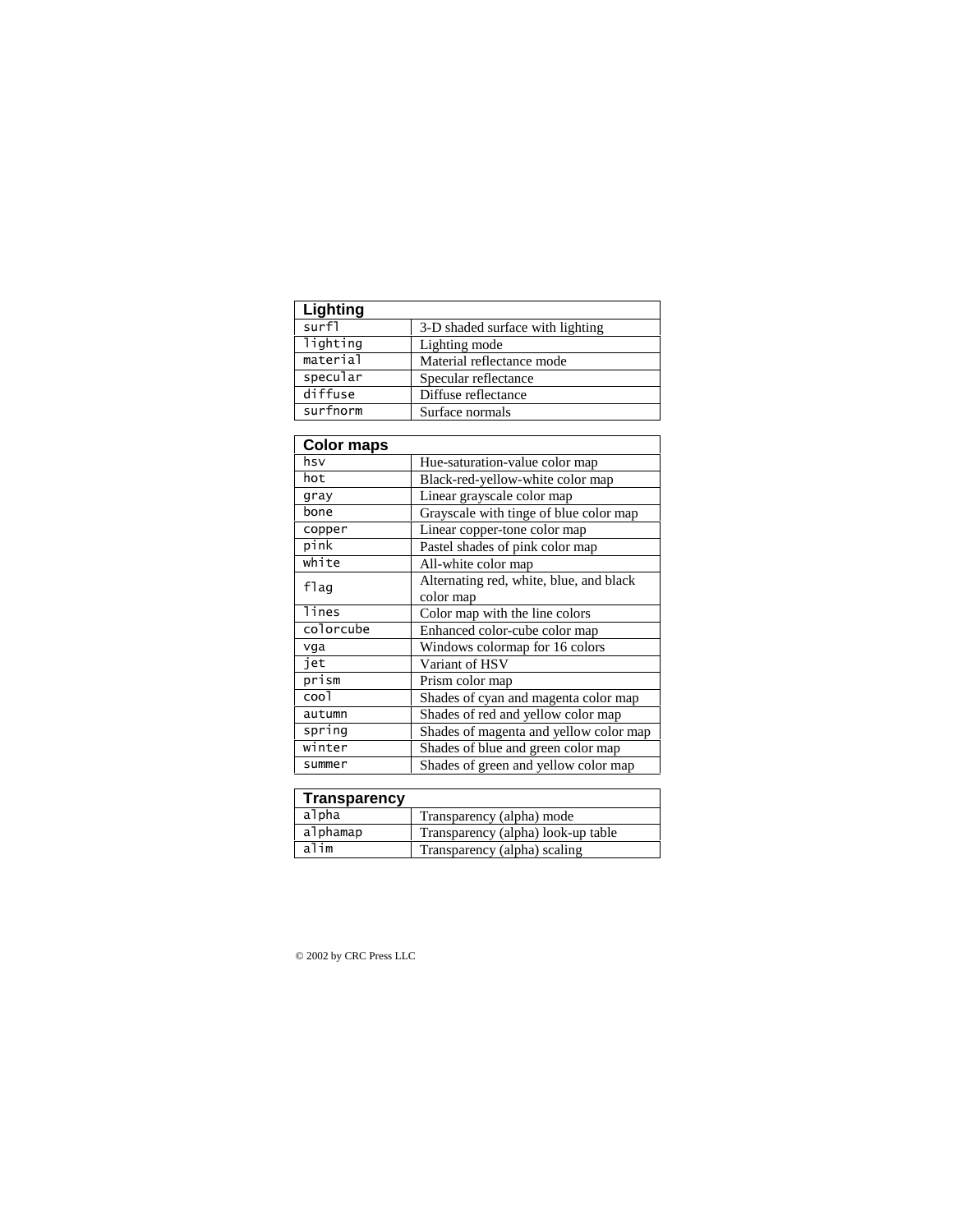| <b>Axis control</b> |                                     |
|---------------------|-------------------------------------|
| axis                | Control axis scaling and appearance |
| zoom                | Zoom in and out on a 2-D plot       |
| grid                | Grid lines                          |
| box                 | Axis box                            |
| ho1d                | Hold current graph                  |
| axes                | Create axes in arbitrary positions  |
| subplot             | Create axes in tiled positions      |
| daspect             | Data aspect ratio                   |
| pbaspect            | Plot box aspect ratio               |
| xlim                | x limits                            |
| vlim                | y limits                            |
| zlim                | z limits                            |

| <b>Viewpoint control</b> |                                       |
|--------------------------|---------------------------------------|
| view                     | 3-D graph viewpoint specification     |
| viewmtx                  | View transformation matrix            |
| rotate3d                 | Interactively rotate view of 3-D plot |

| <b>Camera control</b> |                   |
|-----------------------|-------------------|
| campos                | Camera position   |
| camtarget             | Camera target     |
| camva                 | Camera view angle |
| camup                 | Camera up vector  |
| camproj               | Camera projection |

| High-level camera control |                                 |
|---------------------------|---------------------------------|
| camorbit                  | Orbit camera                    |
| campan                    | Pan camera                      |
| camdolly                  | Dolly camera                    |
| camzoom                   | Zoom camera                     |
| camroll                   | Roll camera                     |
| camlookat                 | Move camera and target to view  |
|                           | specified objects               |
| cameratoolbar             | Interactively manipulate camera |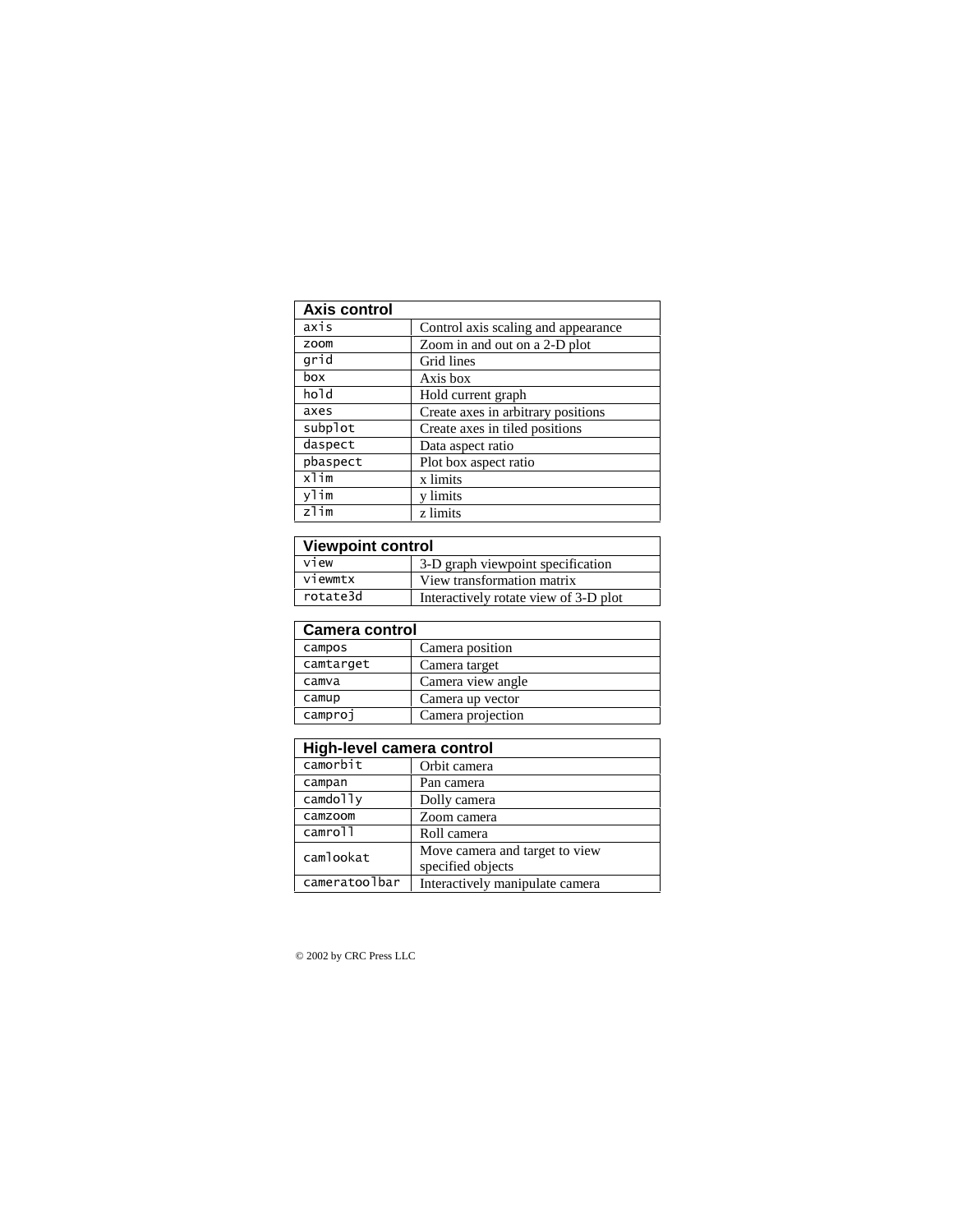| High-level light control |                                     |
|--------------------------|-------------------------------------|
| camlight                 | Creates or sets position of a light |
| lightangle               | Spherical position of a light       |

| <b>Graph annotation</b> |                                    |
|-------------------------|------------------------------------|
| title                   | Graph title                        |
| xlabel                  | x-axis label                       |
| vlabel                  | y-axis label                       |
| zlabel                  | z-axis label                       |
| colorbar                | Display color bar (color scale)    |
| text                    | Text annotation                    |
| atext                   | Mouse placement of text            |
| plotedit                | Graph editing and annotation tools |

| Hard copy and printing |                                         |
|------------------------|-----------------------------------------|
| print                  | Print graph or Simulink system; or save |
|                        | graph to M-file                         |
| printopt               | Printer defaults                        |
| orient                 | Set paper orientation                   |
| vrml                   | Save graphics to VRML 2.0 file          |

### **15.15 Specialized graphs**

help specgraph

| Specialized 2-D graphs |                                      |
|------------------------|--------------------------------------|
| area                   | Filled area plot                     |
| bar                    | Bar graph                            |
| barh                   | Horizontal bar graph                 |
| comet                  | Comet-like trajectory                |
| compass                | Compass plot                         |
| errorbar               | Error bar plot                       |
| ezplot                 | Easy-to-use function plotter         |
| ezpolar                | Easy-to-use polar coordinate plotter |
| feather                | Feather plot                         |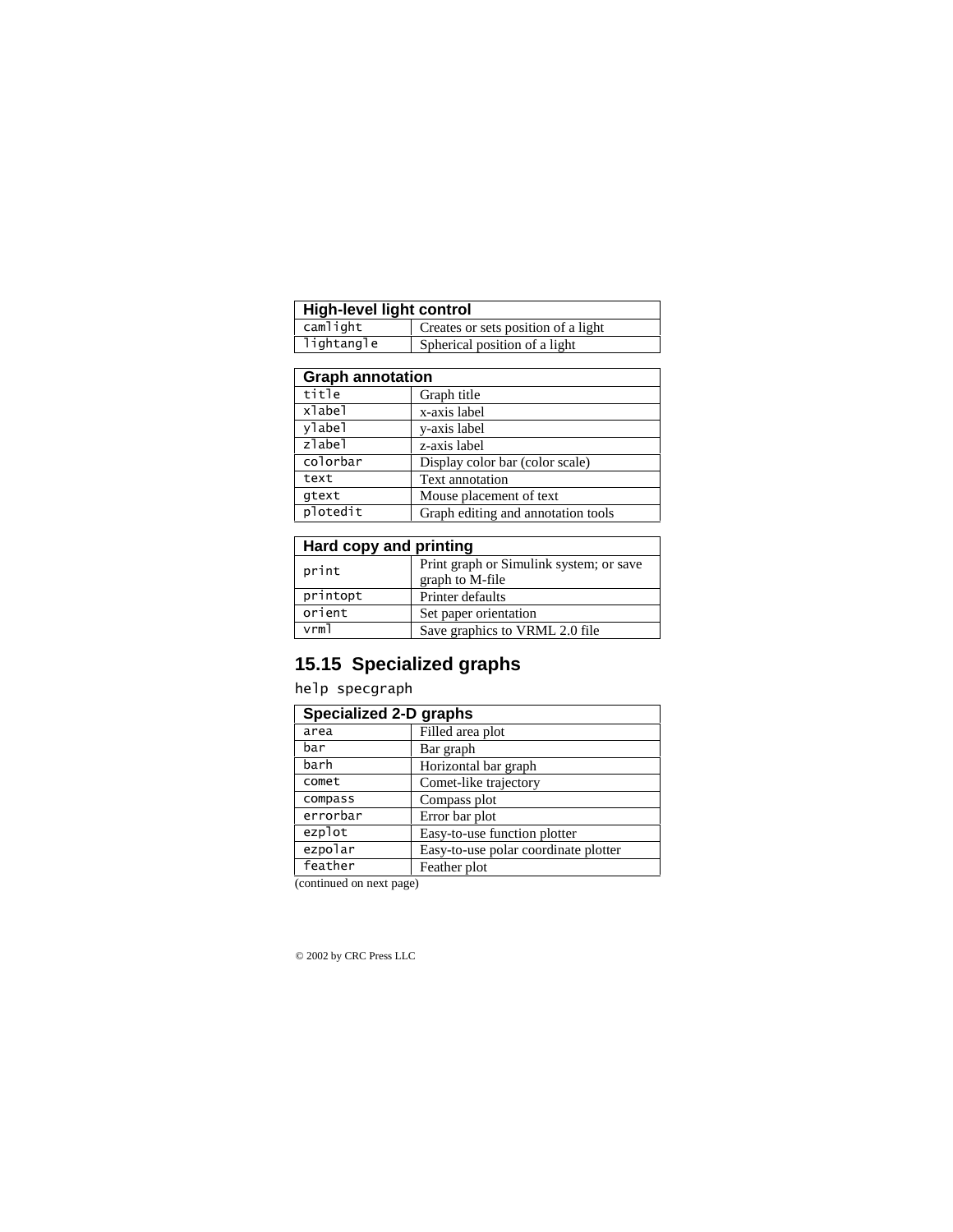| Specialized 2-D graphs (continued) |                                  |
|------------------------------------|----------------------------------|
| fill                               | Filled 2-D polygons              |
| fplot                              | Plot function                    |
| hist                               | Histogram                        |
| pareto                             | Pareto chart                     |
| pie                                | Pie chart                        |
| plotmatrix                         | Scatter plot matrix              |
| rose                               | Angle histogram plot             |
| scatter                            | Scatter plot                     |
| stem                               | Discrete sequence or "stem" plot |
| stairs                             | Stairstep plot                   |

| Contour and $2\frac{1}{2}$ -D graphs |                                    |
|--------------------------------------|------------------------------------|
| contour                              | Contour plot                       |
| contourf                             | Filled contour plot                |
| contour3                             | 3-D contour plot                   |
| clabel                               | Contour plot elevation labels      |
| ezcontour                            | Easy-to-use contour plotter        |
| ezcontourf                           | Easy-to-use filled contour plotter |
| pcolor                               | Pseudocolor (checkerboard) plot    |
| voronoi                              | Voronoi diagram                    |

| Specialized 3-D graphs |                                          |
|------------------------|------------------------------------------|
| bar3                   | 3-D bar graph                            |
| bar3h                  | Horizontal 3-D bar graph                 |
| comet <sub>3</sub>     | 3-D comet-like trajectories              |
| ezgraph3               | General-purpose surface plotter          |
| ezmesh                 | Easy-to-use 3-D mesh plotter             |
| ezmeshc                | Easy-to-use combination mesh/contour     |
|                        | plotter                                  |
| ezplot3                | Easy-to-use 3-D parametric curve plotter |
| ezsurf                 | Easy-to-use 3-D colored surface plotter  |
| ezsurfc                | Easy-to-use combination surf/contour     |
|                        | plotter                                  |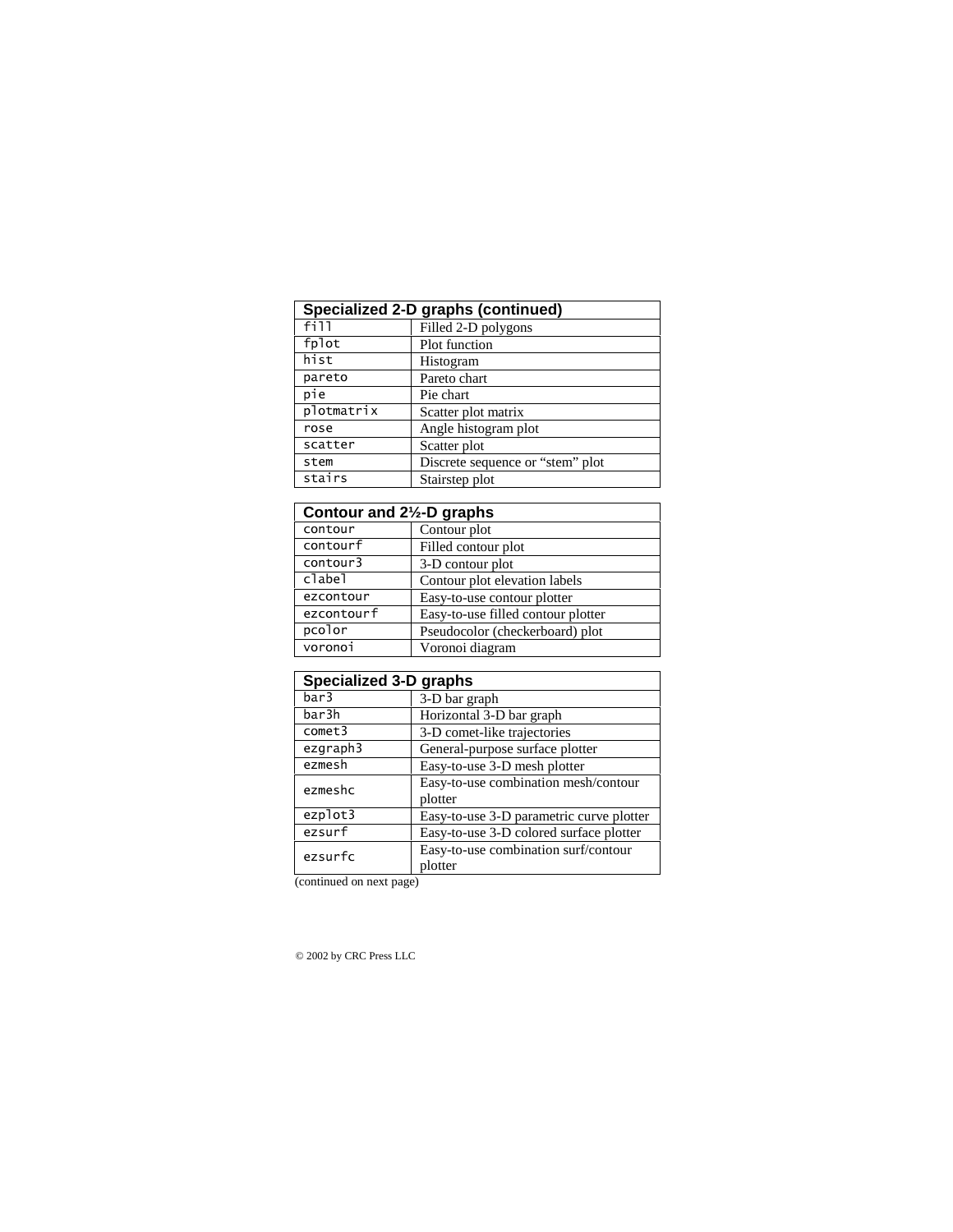| Specialized 3-D graphs (continued) |                                  |
|------------------------------------|----------------------------------|
| meshc                              | Combination mesh/contour plot    |
| meshz                              | 3-D mesh with curtain            |
| pie3                               | 3-D pie chart                    |
| ribbon                             | Draw 2-D lines as ribbons in 3-D |
| scatter3                           | 3-D scatter plot                 |
| stem3                              | 3-D stem plot                    |
| surfc                              | Combination surf/contour plot    |
| trisurf                            | Triangular surface plot          |
| trimesh                            | Triangular mesh plot             |
| waterfall                          | Waterfall plot                   |

| <b>Volume and vector visualization</b> |  |                                               |
|----------------------------------------|--|-----------------------------------------------|
| vissuite                               |  | Visualization suite                           |
| isosurface                             |  | Isosurface extractor                          |
| isonormals                             |  | Isosurface normals                            |
| isocaps                                |  | Isosurface end caps                           |
| isocolors                              |  | Isosurface and patch colors                   |
| contourslice                           |  | Contours in slice planes                      |
| slice                                  |  | Volumetric slice plot                         |
| streamline                             |  | Streamlines from 2-D or 3-D vector data       |
| stream3                                |  | 3-D streamlines                               |
| stream2                                |  | 2-D streamlines                               |
| quiver3                                |  | 3-D quiver plot                               |
| quiver                                 |  | 2-D quiver plot                               |
| divergence                             |  | Divergence of a vector field                  |
| cur1                                   |  | Curl and angular velocity of vector field     |
| coneplot                               |  | 3-D cone plot                                 |
| streamtube                             |  | 3-D stream tube                               |
| streamribbon                           |  | 3-D stream ribbon                             |
| streamslice                            |  | Streamlines in slice planes                   |
| streamparticles                        |  | Display stream particles                      |
| interpstreamspeed                      |  | Interpolate streamline vertices from<br>speed |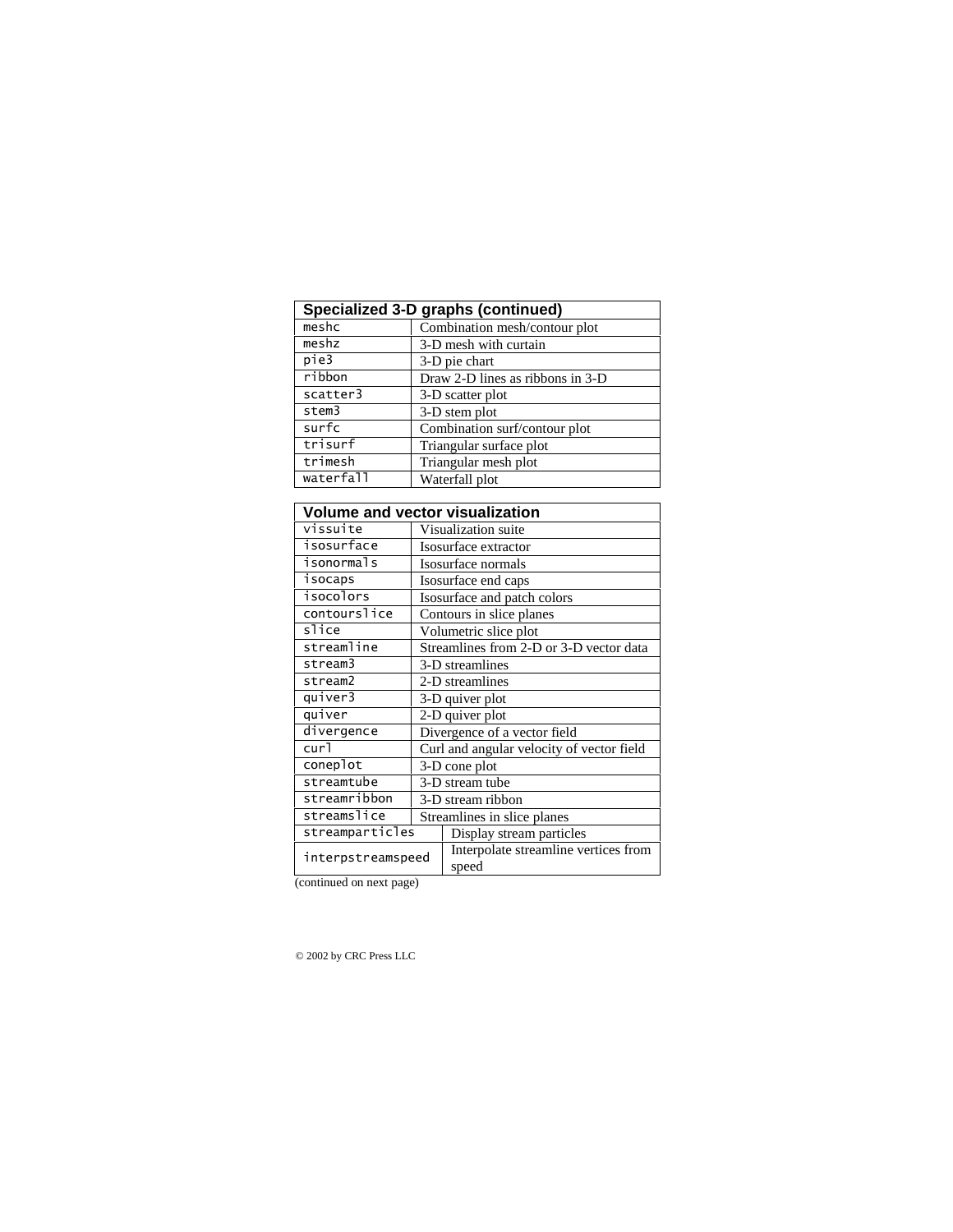| Volume and vector visualization (continued) |                                             |  |
|---------------------------------------------|---------------------------------------------|--|
| subvolume                                   | Extract subset of volume dataset            |  |
| reducevolume                                | Reduce volume dataset                       |  |
| volumebounds                                | Returns x, y, z and color limits for volume |  |
|                                             | data                                        |  |
| smooth3                                     | Smooth 3-D data                             |  |
| reducepatch                                 | Reduce number of patch faces                |  |
| shrinkfaces                                 | Reduce size of patch faces                  |  |

| Image display and file I/O |                                      |
|----------------------------|--------------------------------------|
| imaqe                      | Display image                        |
| imaqesc                    | Scale data and display as image      |
| colormap                   | Color look-up table                  |
| gray                       | Linear grayscale color map           |
| contrast                   | Grayscale color map to enhance image |
|                            | contrast                             |
| brighten                   | Brighten or darken color map         |
| colorbar                   | Display color bar (color scale)      |
| imread                     | Read image from graphics file        |
| imwrite                    | Write image to graphics file.        |
| imfinfo                    | Information about graphics file      |

| <b>Movies and animation</b> |                                         |
|-----------------------------|-----------------------------------------|
| capture                     | Screen capture of current figure        |
| moviein                     | Initialize movie frame memory           |
| qetframe                    | Get movie frame                         |
| movie                       | Play recorded movie frames              |
| rotate                      | Rotate object about specified orgin and |
|                             | direction                               |
| frame2im                    | Convert movie frame to indexed image.   |
| im2frame                    | Convert index image into movie format   |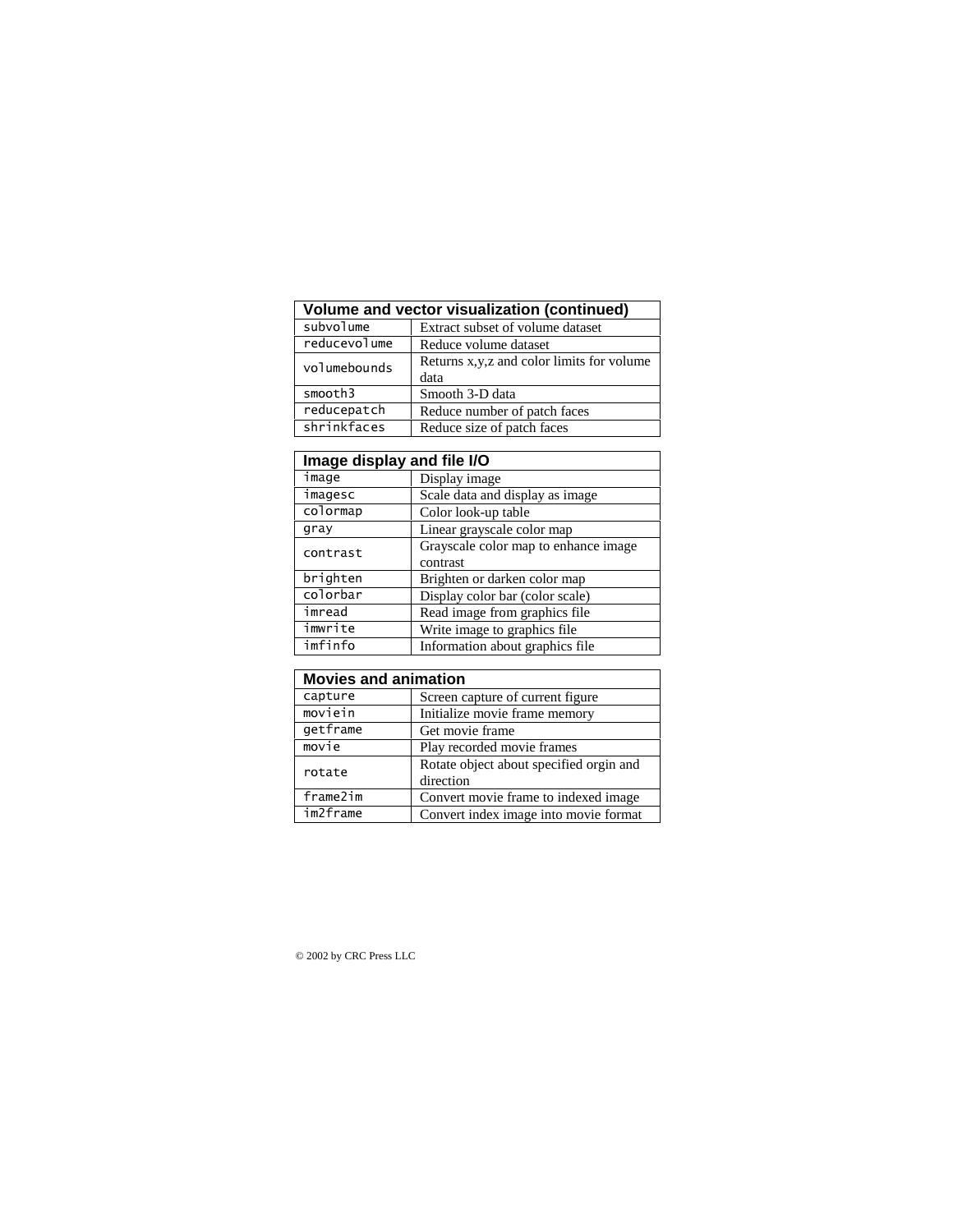| <b>Color-related functions</b> |                                    |
|--------------------------------|------------------------------------|
| spinmap                        | Spin color map                     |
| rgbplot                        | Plot color map                     |
| colstyle                       | Parse color and style from string  |
| ind2rgb                        | Convert indexed image to RGB image |

| Solid modeling |                                    |  |
|----------------|------------------------------------|--|
| cylinder       | Generate cylinder                  |  |
| sphere         | Generate sphere                    |  |
| ellipsoid      | Generate ellipsoid                 |  |
| patch          | Create patch                       |  |
| surf2patch     | Convert surface data to patch data |  |

# **15.16 Handle Graphics**

help graphics

| <b>Figure window creation and control</b> |                                        |  |
|-------------------------------------------|----------------------------------------|--|
| figure                                    | Create figure window                   |  |
| qcf                                       | Get handle to current figure           |  |
| c1f                                       | Clear current figure                   |  |
| shq                                       | Show graph window                      |  |
| close                                     | Close figure                           |  |
| refresh                                   | Refresh figure                         |  |
| openfig                                   | Open new or raise copy of saved figure |  |

| Axis creation and control |                                     |
|---------------------------|-------------------------------------|
| subplot                   | Create axes in tiled positions      |
| axes                      | Create axes in arbitrary positions  |
| qca                       | Get handle to current axes          |
| c1a                       | Clear current axes                  |
| axis                      | Control axis scaling and appearance |
| box                       | Axis box                            |
| caxis                     | Control pseudocolor axis scaling    |
| hold                      | Hold current graph                  |
| ishold                    | Return hold state                   |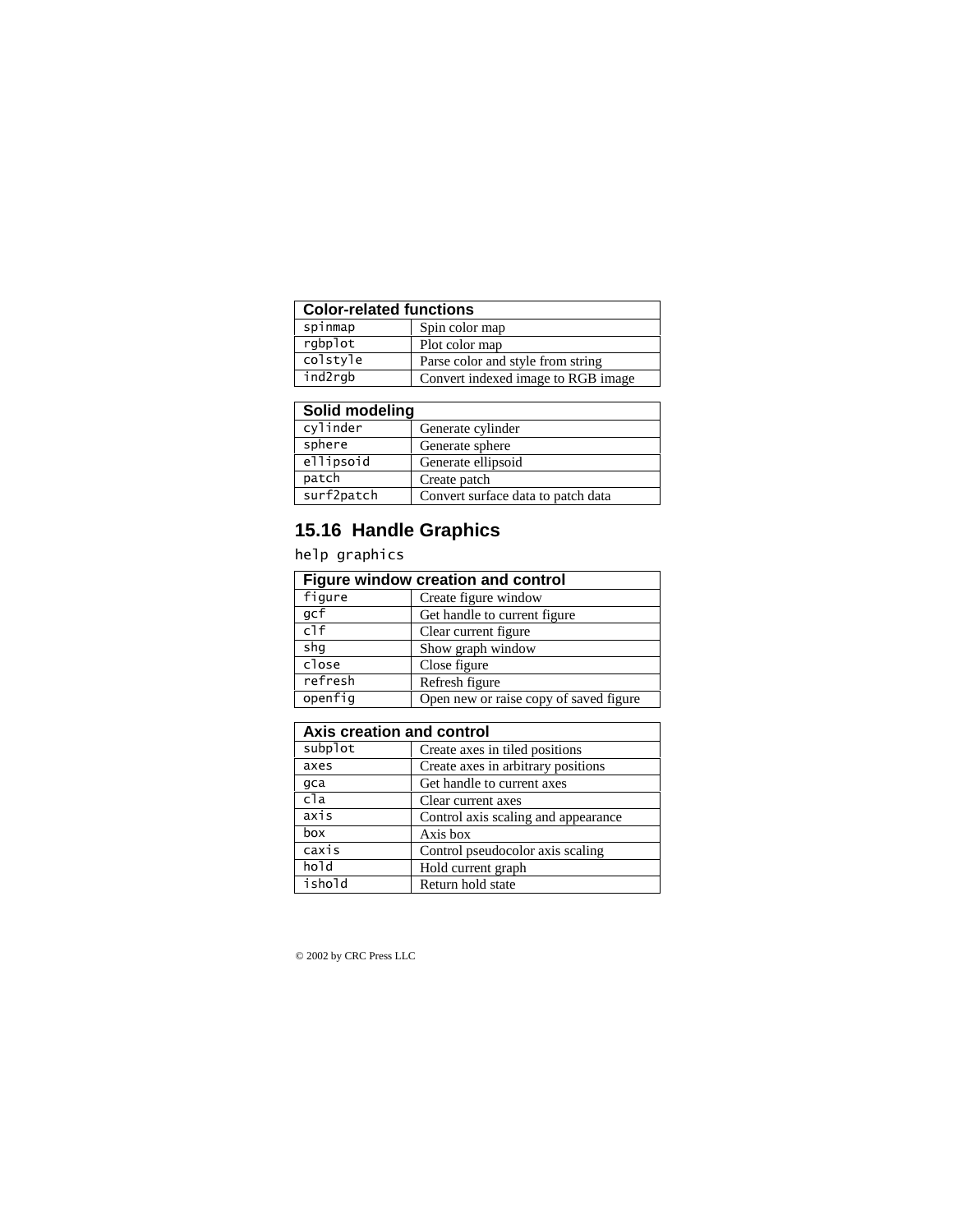| <b>Handle Graphics objects</b> |                                         |
|--------------------------------|-----------------------------------------|
| figure                         | Create figure window                    |
| axes                           | Create axes                             |
| line                           | Create line                             |
| text                           | Create text                             |
| patch                          | Create patch                            |
| rectangle                      | Create rectangle, rounded rectangle, or |
|                                | ellipse                                 |
| surface                        | Create surface                          |
| image                          | Create image                            |
| light                          | Create light                            |
| uicontrol                      | Create user interface control           |
| uimenu                         | Create user interface menu              |
| uicontextmenu                  | Create user interface context menu      |

| <b>Handle Graphics operations</b> |                                          |
|-----------------------------------|------------------------------------------|
| set                               | Set object properties                    |
| qet                               | Get object properties                    |
| reset                             | Reset object properties                  |
| delete                            | Delete object                            |
| qco                               | Get handle to current object             |
| qcbo                              | Get handle to current callback object    |
| qcbf                              | Get handle to current callback figure    |
| drawnow                           | Flush pending graphics events            |
| findobi                           | Find objects with specified property     |
|                                   | values                                   |
| copyobi                           | Make copy of graphics object and its     |
|                                   | children                                 |
| isappdata                         | Check if application-defined data exists |
| getappdata                        | Get value of application-defined data    |
| setappdata                        | Set application-defined data             |
| rmappdata                         | Remove application-defined data          |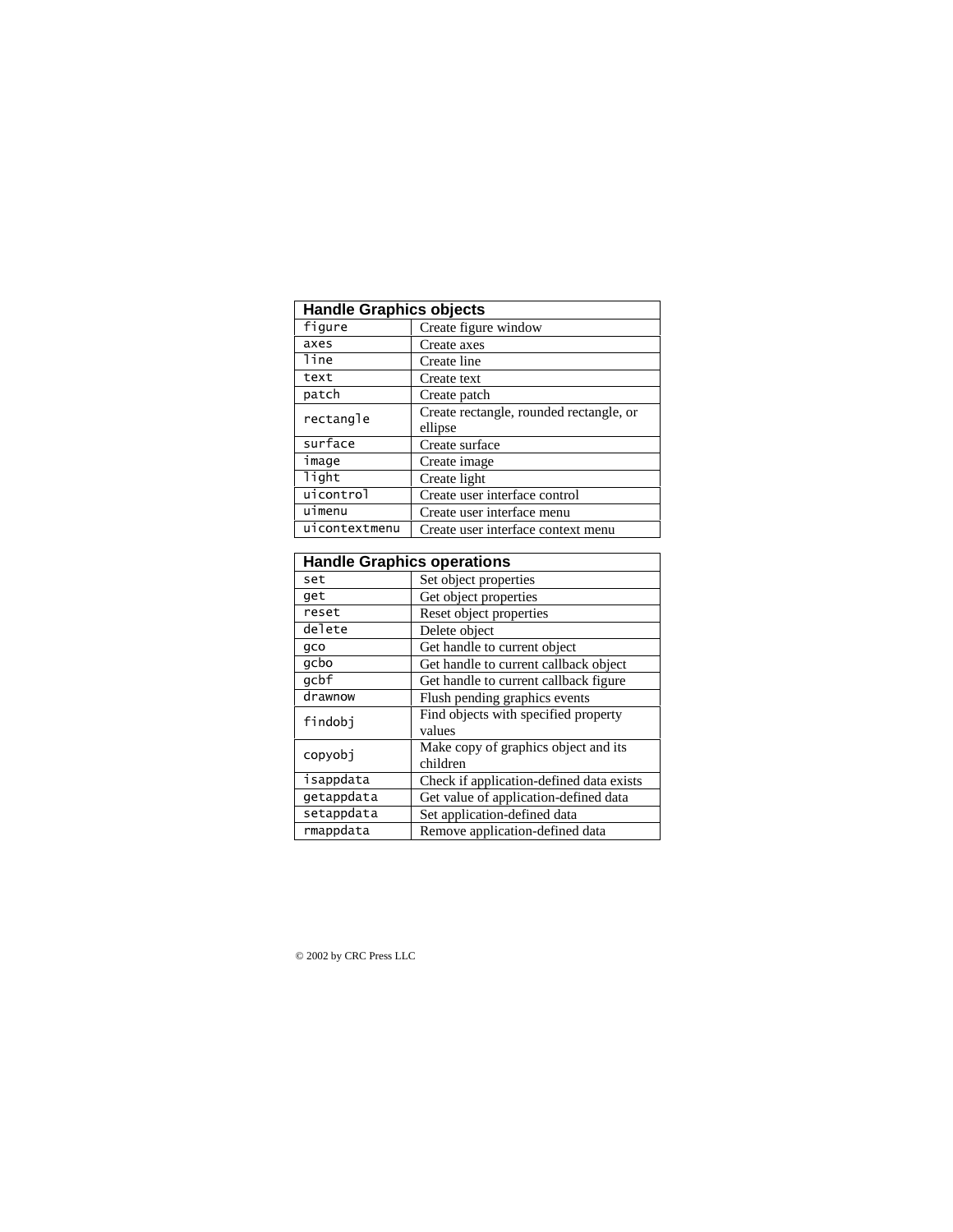| Hard copy and printing |                                                            |
|------------------------|------------------------------------------------------------|
| print                  | Print graph or Simulink system; or save<br>graph to M-file |
| printopt               | Printer defaults                                           |
| orient                 | Set paper orientation                                      |

| <b>Utilities</b> |                                       |
|------------------|---------------------------------------|
| closereg         | Figure close request function         |
| newplot          | M-file preamble for NextPlot property |
| ishandle         | True for graphics handles             |

| <b>ActiveX client functions (PC only)</b> |                           |  |
|-------------------------------------------|---------------------------|--|
| actxcontrol                               | Create an ActiveX control |  |
| actxserver                                | Create an ActiveX server  |  |

#### **15.17 Graphical user interface tools**

#### help uitools

| <b>GUI functions</b> |                                           |                                     |  |
|----------------------|-------------------------------------------|-------------------------------------|--|
| uicontrol            | Create user interface control             |                                     |  |
| uimenu               |                                           | Create user interface menu          |  |
| ginput               | Graphical input from mouse                |                                     |  |
| dragrect             | Drag XOR rectangles with mouse            |                                     |  |
| rbbox                | Rubberband box                            |                                     |  |
| selectmoveresize     |                                           | Interactively select, move, resize, |  |
|                      |                                           | or copy objects                     |  |
| waitforbuttonpress   |                                           | Wait for key/buttonpress over       |  |
|                      |                                           | figure                              |  |
| waitfor              |                                           | Block execution and wait for event  |  |
| uiwait               | Block execution and wait for resume       |                                     |  |
| uiresume             | Resume execution of blocked M-file        |                                     |  |
| uistack              | Control stacking order of objects         |                                     |  |
| uisuspend            | Suspend the interactive state of a figure |                                     |  |
| uirestore            | Restore the interactive state of a figure |                                     |  |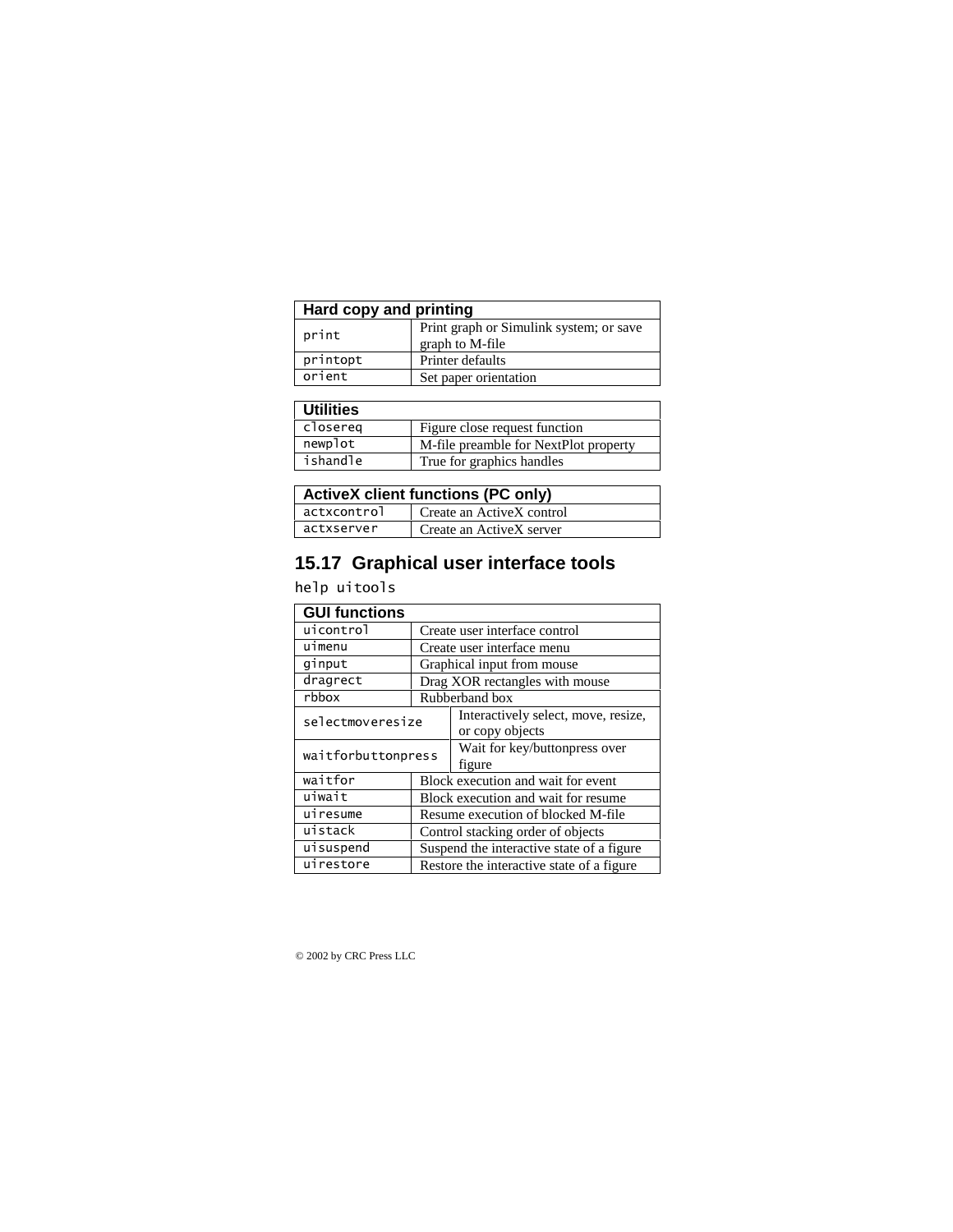| <b>GUI design tools</b> |                           |  |
|-------------------------|---------------------------|--|
| quide                   | Design GUI                |  |
| inspect                 | Inspect object properties |  |
| align                   | Align uicontrols and axes |  |
| propedit                | Edit property             |  |

| <b>Dialog boxes</b> |                                         |  |
|---------------------|-----------------------------------------|--|
| axlimdlg            | Axes limits dialog box                  |  |
| dialog              | Create dialog figure                    |  |
| errordlg            | Error dialog box                        |  |
| helpdlg             | Help dialog box                         |  |
| imageview           | Show image in figure with zoom          |  |
| inputdlg            | Input dialog box                        |  |
| listdlg             | List selection dialog box               |  |
| menu                | Generate menu of choices for user input |  |
| movieview           | Show movie in figure with replay button |  |
| msgbox              | Message box                             |  |
| pagedlg             | Page position dialog box                |  |
| pagesetupdlg        | Page setup dialog                       |  |
| printdlg            | Print dialog box                        |  |
| printpreview        | Display preview of figure to be printed |  |
| questdlg            | Question dialog box                     |  |
| uigetpref           | Question dialog box with preference     |  |
|                     | support                                 |  |
| soundview           | Show sound in figure and play           |  |
| uigetfile           | Standard open file dialog box           |  |
| uiputfile           | Standard save file dialog box           |  |
| uisetcolor          | Color selection dialog box              |  |
| uisetfont           | Font selection dialog box               |  |
| uiopen              | Show open file dialog and call open on  |  |
|                     | result                                  |  |
| uisave              | Show open file dialog and call save on  |  |
|                     | result                                  |  |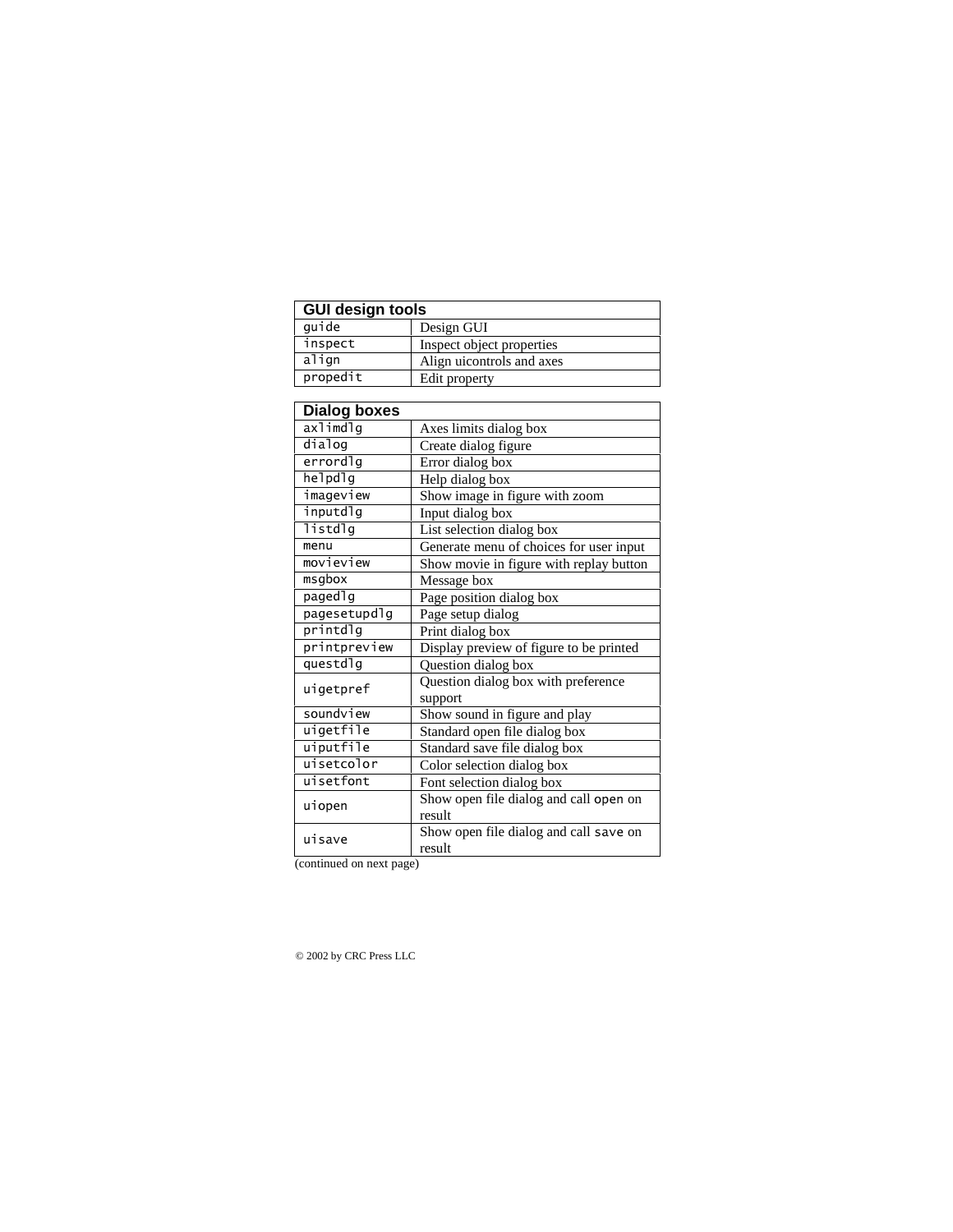| <b>Dialog boxes (continued)</b> |                                           |
|---------------------------------|-------------------------------------------|
| uiload                          | Show open file dialog and call 1 oad on   |
|                                 | result                                    |
| uiimport                        | Start the GUI for importing data (Import) |
|                                 | Wizard)                                   |
| waitbar                         | Display wait bar                          |
| warndlg                         | Warning dialog box                        |

| <b>Menu utilities</b> |                                         |
|-----------------------|-----------------------------------------|
| makemenu              | Create menu structure                   |
| menubar               | Computer-dependent default setting for  |
|                       | MenuBar property                        |
| umtoggle              | Toggle checked status of unimenu object |
| winmenu               | Create submenu for Window menu item     |

| <b>Toolbar button group utilities</b> |                                         |
|---------------------------------------|-----------------------------------------|
| btngroup                              | Create toolbar button group             |
| btnresize                             | Resize button group                     |
| btnstate                              | Query state of toolbar button group     |
| btnpress                              | Button press manager for toolbar button |
|                                       | group                                   |
| btndown                               | Depress button in toolbar button group  |
| btnup                                 | Raise button in toolbar button group    |

| <b>Preferences</b> |                                  |
|--------------------|----------------------------------|
| addpref            | Add preference                   |
| getpref            | Get preference                   |
| rmpref             | Remove preference                |
| setpref            | Set preference                   |
| ispref             | Test for existence of preference |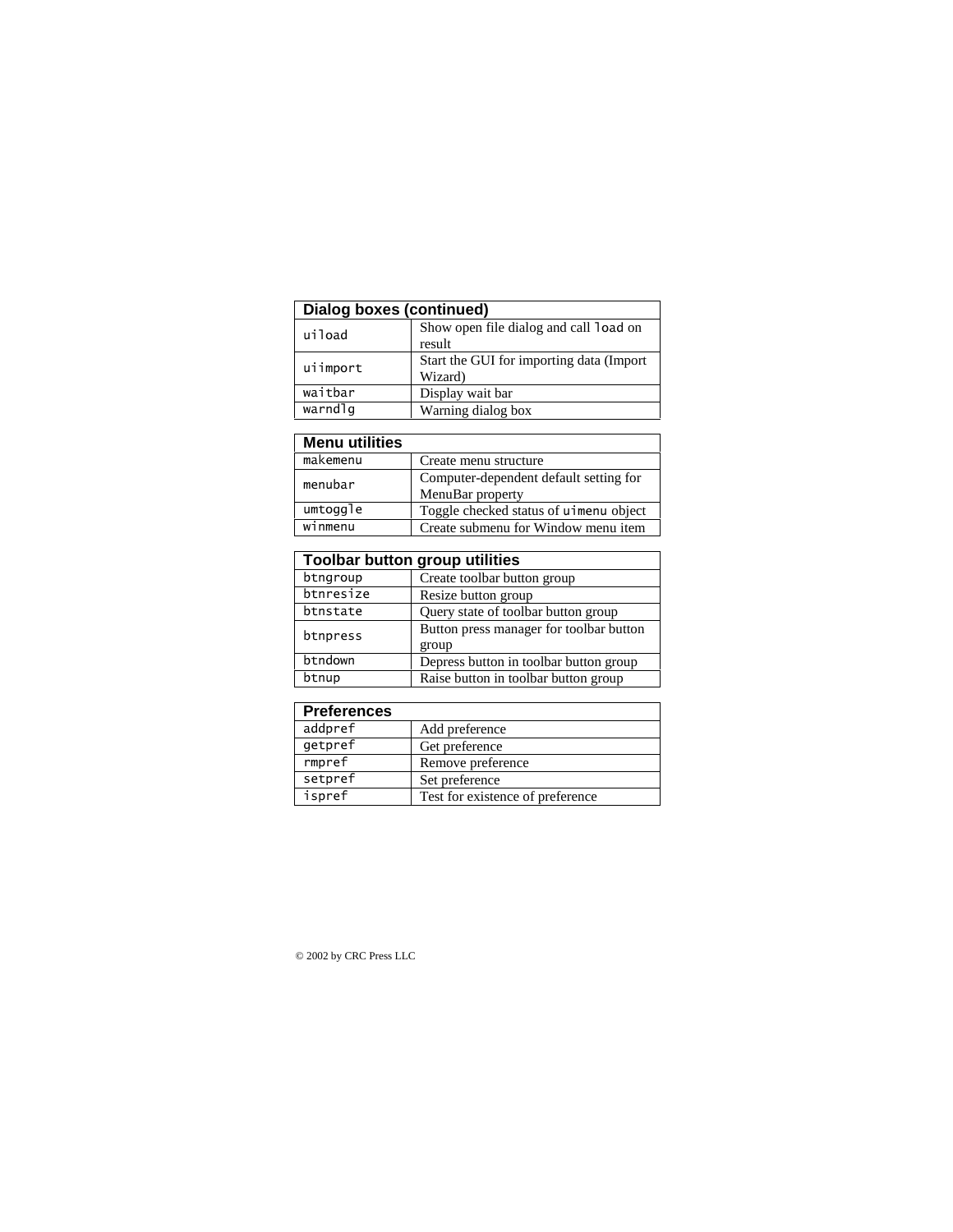| <b>Miscellaneous utilities</b> |                                                        |
|--------------------------------|--------------------------------------------------------|
| allchild                       | Get all object children                                |
| clipboard                      | Copy and paste strings to and from<br>system clipboard |
| edtext                         | Interactive editing of axes text objects               |
| findall                        | Find all objects                                       |
| findfigs                       | Find figures positioned off screen                     |
| getptr                         | Get figure pointer                                     |
| getstatus                      | Get status text string in figure                       |
| hidegui                        | Hide/unhide GUI                                        |
| listfonts                      | Get list of available system fonts in cell<br>array    |
| movegui                        | Move GUI to specified part of screen                   |
| guihandles                     | Return a structure of handles                          |
| guidata                        | Store or retrieve application data                     |
| overobi                        | Get handle of object the pointer is over               |
| popupstr                       | Get popup menu selection string                        |
| remapfig                       | Transform figure objects' positions                    |
| setptr                         | Set figure pointer                                     |
| setstatus                      | Set status text string in figure                       |
| uiclearmode                    | Clears the currently active interactive<br>mode        |

# **15.18 Character strings**

help strfun

| <b>General</b> |                                       |
|----------------|---------------------------------------|
| char           | Create character array (string)       |
| double         | Convert string to numeric character   |
|                | codes                                 |
| cellstr        | Create cell array of strings from     |
|                | character array                       |
| blanks         | String of blanks                      |
| deblank        | Remove trailing blanks                |
| eval           | Execute string as a MATLAB expression |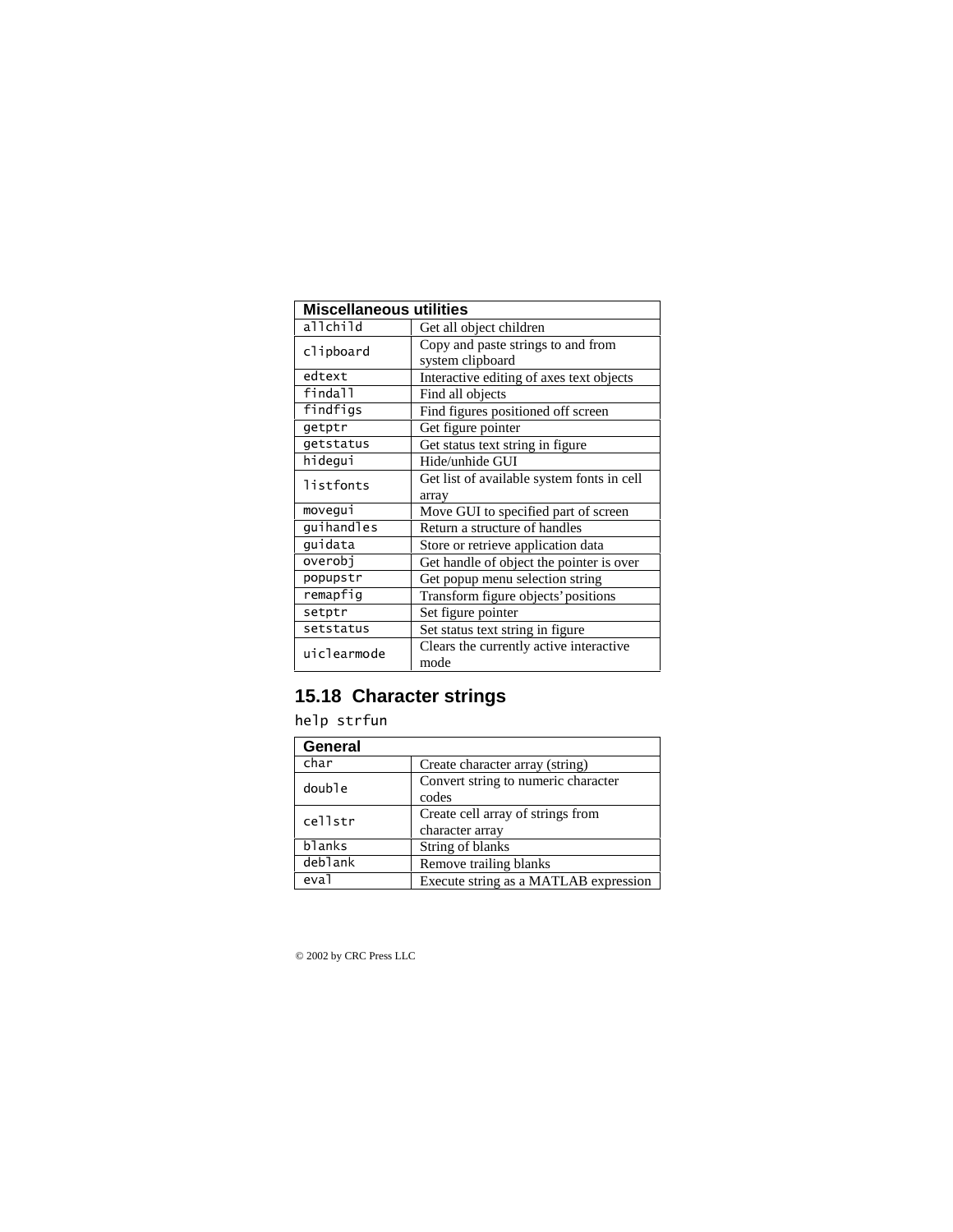| <b>String tests</b> |                                   |
|---------------------|-----------------------------------|
| ischar              | True for character array (string) |
| iscellstr           | True for cell array of strings    |
| isletter            | True for letters of the alphabet  |
| isspace             | True for white space characters   |

| <b>String operations</b> |                                       |
|--------------------------|---------------------------------------|
| strcat                   | Concatenate strings                   |
| strvcat                  | Vertically concatenate strings        |
| strcmp                   | Compare strings                       |
| strncmp                  | Compare first N characters of strings |
| strcmpi                  | Compare strings ignoring case         |
| strncmpi                 | Compare first N characters of strings |
|                          | ignoring case                         |
| findstr                  | Find one string within another        |
| strfind                  | Find one string within another        |
| strjust                  | Justify character array               |
| strmatch                 | Find possible matches for string      |
| strrep                   | Replace string with another           |
| strtok                   | Find token in string                  |
| upper                    | Convert string to uppercase           |
| lower                    | Convert string to lowercase           |

| <b>String to number conversion</b> |                                          |
|------------------------------------|------------------------------------------|
| num2str                            | Convert number to string                 |
| int2str                            | Convert integer to string                |
| mat2str                            | Convert matrix to eval 'able string      |
| str2double                         | Convert string to double-precision value |
| str2num                            | Convert string matrix to numeric array   |
| sprintf                            | Write formatted data to string           |
| sscanf                             | Read string under format control         |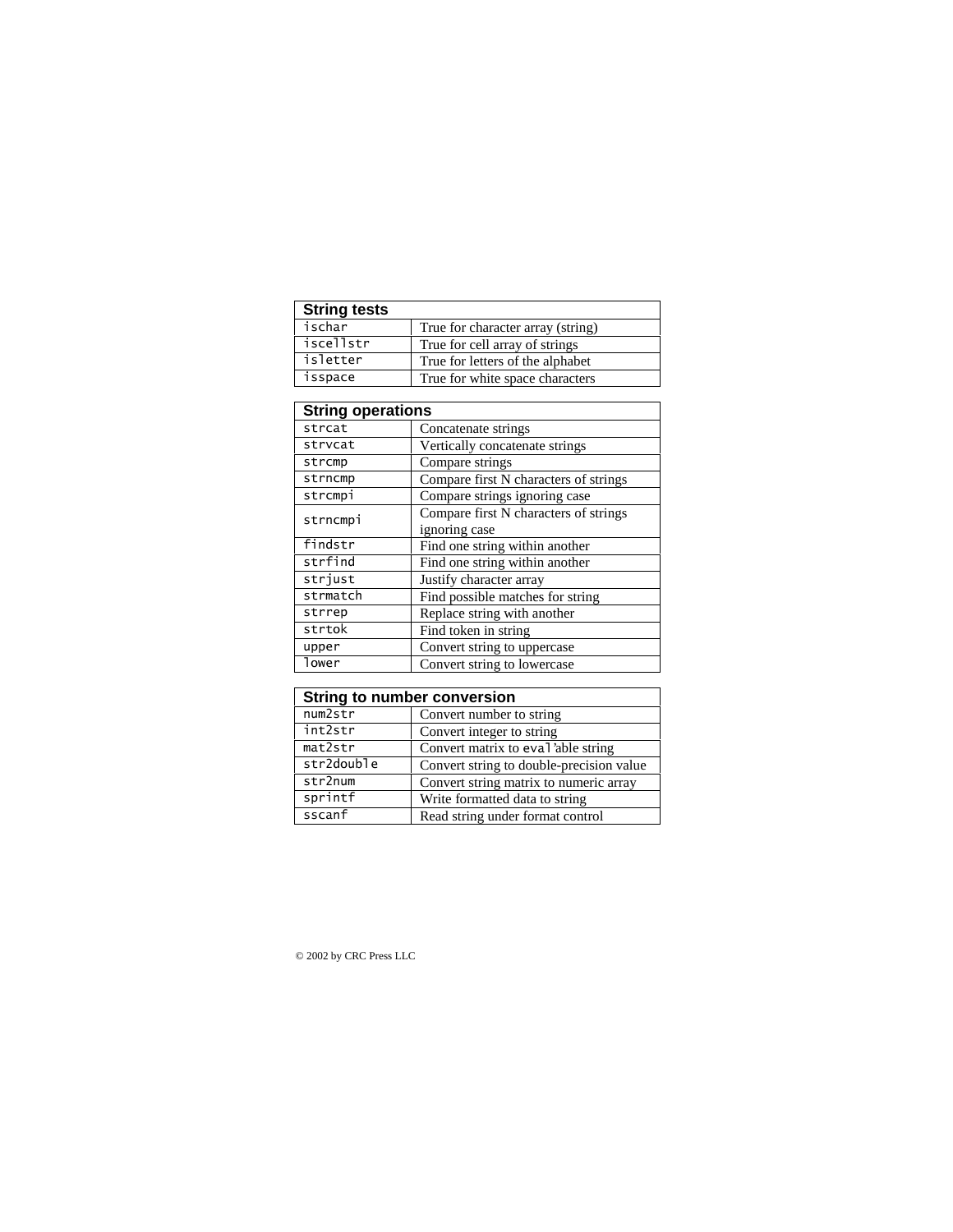| <b>Base number conversion</b> |                                          |
|-------------------------------|------------------------------------------|
| hex2num                       | Convert IEEE hexadecimal to double-      |
|                               | precision number                         |
| hex2dec                       | Convert hexadecimal string to decimal    |
|                               | integer                                  |
| dec2hex                       | Convert decimal integer to hexadecimal   |
|                               | string                                   |
| bin2dec                       | Convert binary string to decimal integer |
| dec2bin                       | Convert decimal integer to binary string |
| base2dec                      | Convert base B string to decimal integer |
| dec2base                      | Convert decimal integer to base B string |

# **15.19 File input/output**

help iofun

| <b>File import/export functions</b> |                                           |
|-------------------------------------|-------------------------------------------|
| dlmread                             | Read delimited text file                  |
| dlmwrite                            | Write delimited text file                 |
| <b>load</b>                         | Load workspace from MATLAB (.mat)<br>file |
| importdata                          | Load workspace variables disk file        |
| wk1read                             | Read spreadsheet (WK1) file               |
| wk1write                            | Write spreadsheet (WK1) file              |
| xlsread                             | Read spreadsheet (XLS) file               |

| Image file import/export |                                         |
|--------------------------|-----------------------------------------|
| imfinfo                  | Return information about graphics file. |
| imread                   | Read image from graphics file.          |
| imwrite                  | Write image to graphics file.           |

| Audio file import/export |                                       |
|--------------------------|---------------------------------------|
| auread                   | Read NeXT/SUN (.au) sound file        |
| auwrite                  | Write NeXT/SUN sound file             |
| wavread                  | Read Microsoft WAVE (.wav) sound file |
| wavwrite                 | Write Microsoft WAVE sound file       |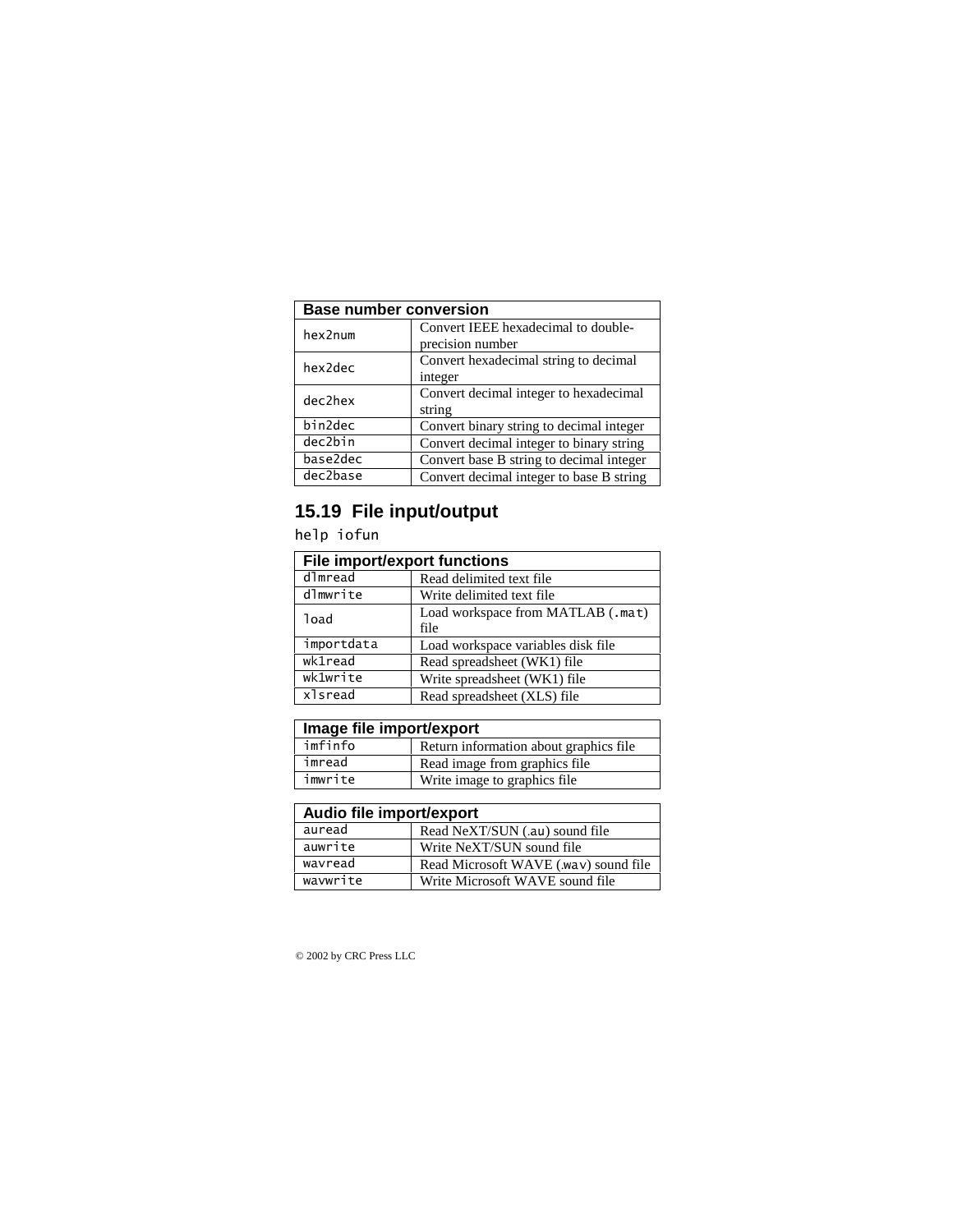| Video file import/export |                                   |
|--------------------------|-----------------------------------|
| aviread                  | Read movie (AVI) file             |
| aviinfo                  | Return information about AVI file |
| avifile                  | Create a new AVI file             |
| movie2avi                | Create AVI movie from MATLAB      |
|                          | movie                             |

| <b>Formatted file I/O</b> |                                         |
|---------------------------|-----------------------------------------|
| fgetl                     | Read line from file, discard newline    |
|                           | character                               |
| fgets                     | Read line from file, keep newline char. |
| fprintf                   | Write formatted data to file            |
| fscanf                    | Read formatted data from file           |
| input                     | Prompt for user input                   |
| textread                  | Read formatted data from text file      |

| <b>String conversion</b> |                                      |
|--------------------------|--------------------------------------|
| sprintf                  | Write formatted data to string       |
| sscanf                   | Read string under format control     |
| strread                  | Read formatted data from text string |

| File opening and closing |            |
|--------------------------|------------|
| fopen                    | Open file  |
| fclose                   | Close file |

| <b>Binary file I/O</b> |                            |
|------------------------|----------------------------|
| fread                  | Read binary data from file |
| fwrite                 | Write binary data to file. |

| <b>File positioning</b> |                             |
|-------------------------|-----------------------------|
| feof                    | Test for end-of-file        |
| ferror                  | Inquire file error status   |
| frewind                 | Rewind file                 |
| fseek                   | Set file position indicator |
| ftell                   | Get file position indicator |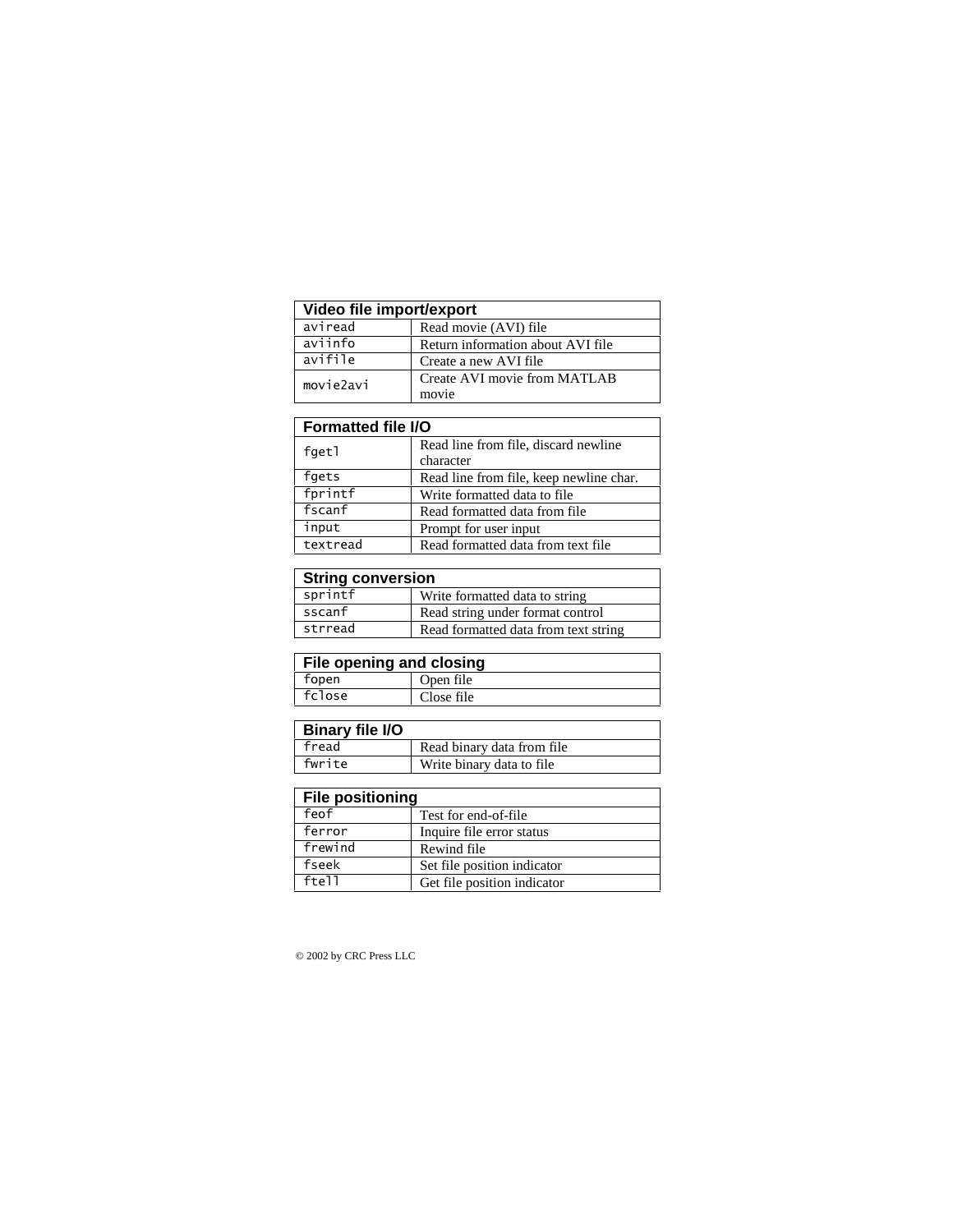| File name handling |                                       |
|--------------------|---------------------------------------|
| fileparts          | Filename parts                        |
| <b>filesep</b>     | Directory separator for this platform |
| fullfile           | Build full filename from parts        |
| matlabroot         | Root directory of MATLAB installation |
| mexext             | MEX filename extension for this       |
|                    | platform                              |
| partialpath        | Partial pathnames                     |
| pathsep            | Path separator for this platform      |
| prefdir            | Preference directory name             |
| tempdir            | Get temporary directory               |
| tempname           | Get temporary file                    |

| <b>HDF library interface help</b> |                                            |
|-----------------------------------|--------------------------------------------|
| hdf                               | MEX-file interface to the HDF library      |
| hdfan                             | HDF multifile annotation interface         |
| hdfdf24                           | HDF raster image interface                 |
| hdfdfr8                           | HDF 8-bit raster image interface           |
| hdfh                              | HDF H interface                            |
| hdfhd                             | HDF HD interface                           |
| hdfhe                             | HDF HE interface                           |
| hdfml                             | MATLAB-HDF gateway utilities               |
| hdfsd                             | HDF multifile scientific dataset interface |
| hdfv                              | HDF V (Vgroup) interface                   |
| hdfvf                             | HDF VF (Vdata) interface                   |
| hdfvh                             | HDF VH (Vdata) interface                   |
| hdfvs                             | HDF VS (Vdata) interface                   |

| <b>HDF-EOS library interface help</b> |                         |
|---------------------------------------|-------------------------|
| hdfgd                                 | HDF-EOS grid interface  |
| hdfpt                                 | HDF-EOS point interface |
| hdfsw                                 | HDF-EOS swath interface |

| Serial port support |                              |
|---------------------|------------------------------|
| l serial            | Construct serial port object |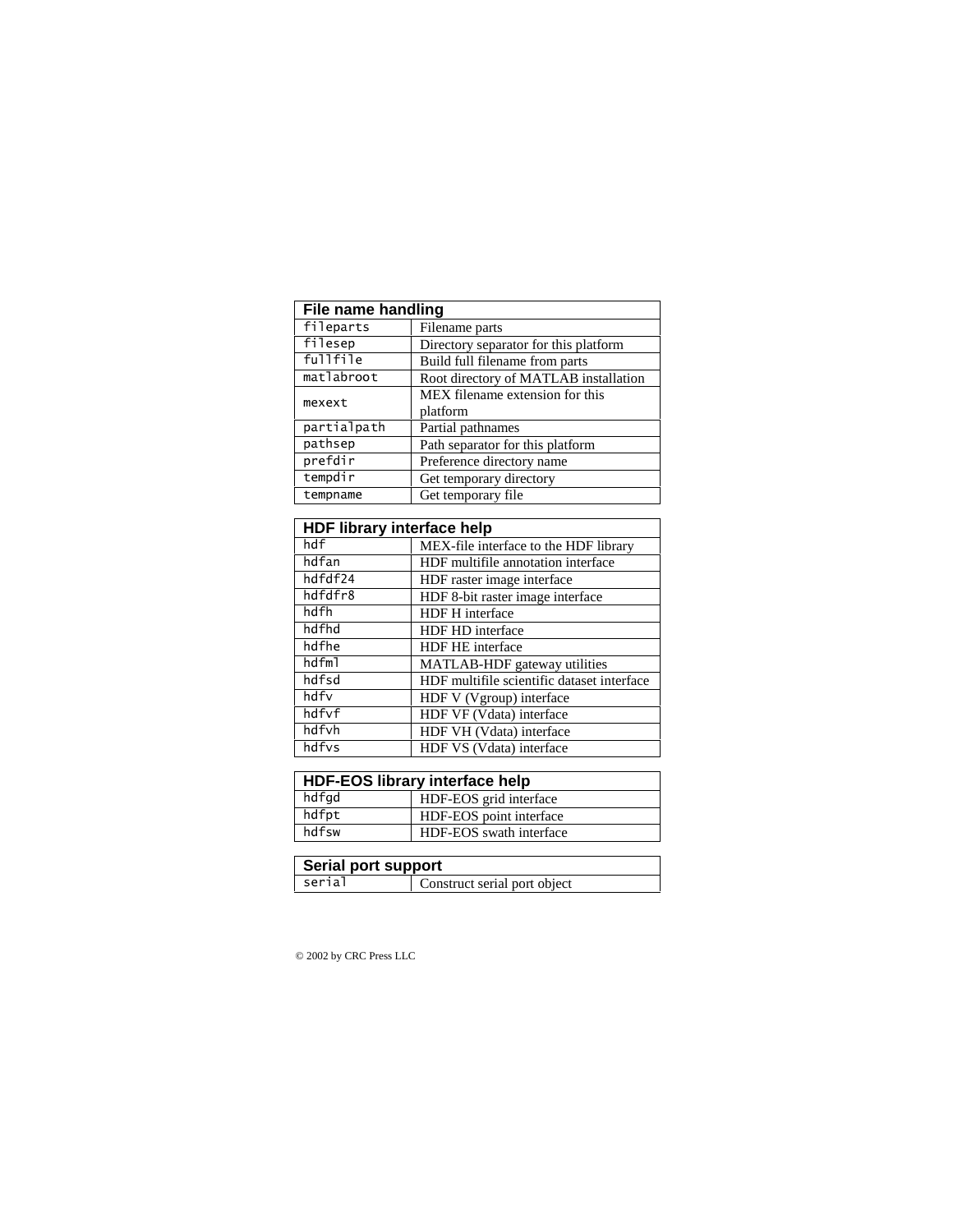| <b>Command window I/O</b> |                        |
|---------------------------|------------------------|
| c1c.                      | Clear Command window   |
| disp                      | Display array          |
| home                      | Send cursor home       |
| input                     | Prompt for user input  |
| pause                     | Wait for user response |

| FIG file support for plotedit and printframes |                                         |
|-----------------------------------------------|-----------------------------------------|
| haload                                        | Load Handle Graphics object from a file |
| hasave                                        | Saves an HG object heirarchy to a file. |

| <b>Utilities</b> |                                                      |
|------------------|------------------------------------------------------|
| str2rng          | Convert spreadsheet range string to<br>numeric array |
| wk1const         | WK1 record type definitions                          |
| wk1wrec          | Write a WK1 record header                            |

### **15.20 Time and dates**

help timefun

| <b>Current date and time</b> |                                      |
|------------------------------|--------------------------------------|
| now                          | Current date and time as date number |
| date                         | Current date as date string          |
| clock                        | Current date and time as date vector |

| <b>Basic functions</b> |                               |
|------------------------|-------------------------------|
| datenum                | Serial date number            |
| datestr                | String representation of date |
| datevec                | Date components               |

| Date functions |                            |
|----------------|----------------------------|
| calendar       | Calendar                   |
| weekday        | Day of week                |
| eomday         | End of month               |
| datetick       | Date formatted tick labels |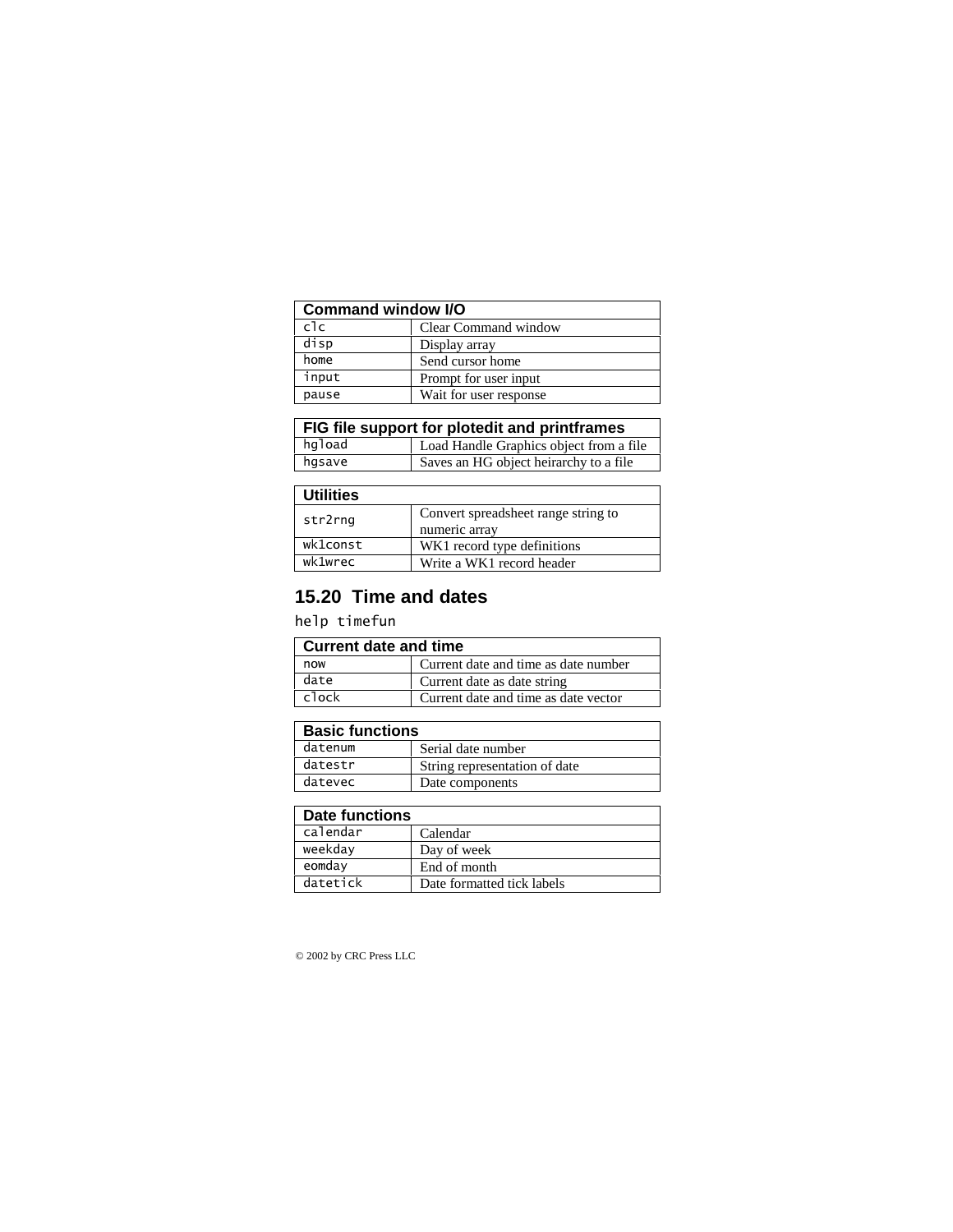| <b>Timing functions</b> |                       |
|-------------------------|-----------------------|
| cputime                 | CPU time in seconds   |
| tic                     | Start stopwatch timer |
| toc                     | Stop stopwatch timer  |
| etime                   | Elapsed time          |
| pause                   | Wait in seconds       |

# **15.21 Data types and structures**

help datatypes

| Data types (classes) |                                      |
|----------------------|--------------------------------------|
| double               | Convert to double precision          |
| sparse               | Create sparse matrix                 |
| char                 | Create character array (string)      |
| ce <sub>11</sub>     | Create cell array                    |
| struct               | Create or convert to structure array |
| single               | Convert to single precision          |
| uint8                | Convert to unsigned 8-bit integer    |
| uint16               | Convert to unsigned 16-bit integer   |
| uint32               | Convert to unsigned 32-bit integer   |
| int8                 | Convert to signed 8-bit integer      |
| int16                | Convert to signed 16-bit integer     |
| int32                | Convert to signed 32-bit integer     |
| inline               | Construct in line object             |
| function_handle      | Function handle array                |
| javaArray            | Construct a Java array               |
| javaMethod           | Invoke a Java method                 |
| java0bject           | Invoke a Java object constructor     |

| <b>Multidimensional array functions</b> |                                       |
|-----------------------------------------|---------------------------------------|
| cat                                     | Concatenate arrays                    |
| ndims                                   | Number of dimensions                  |
| ndgrid                                  | Generate arrays for N-D functions and |
|                                         | interpolation                         |

(continued on next page)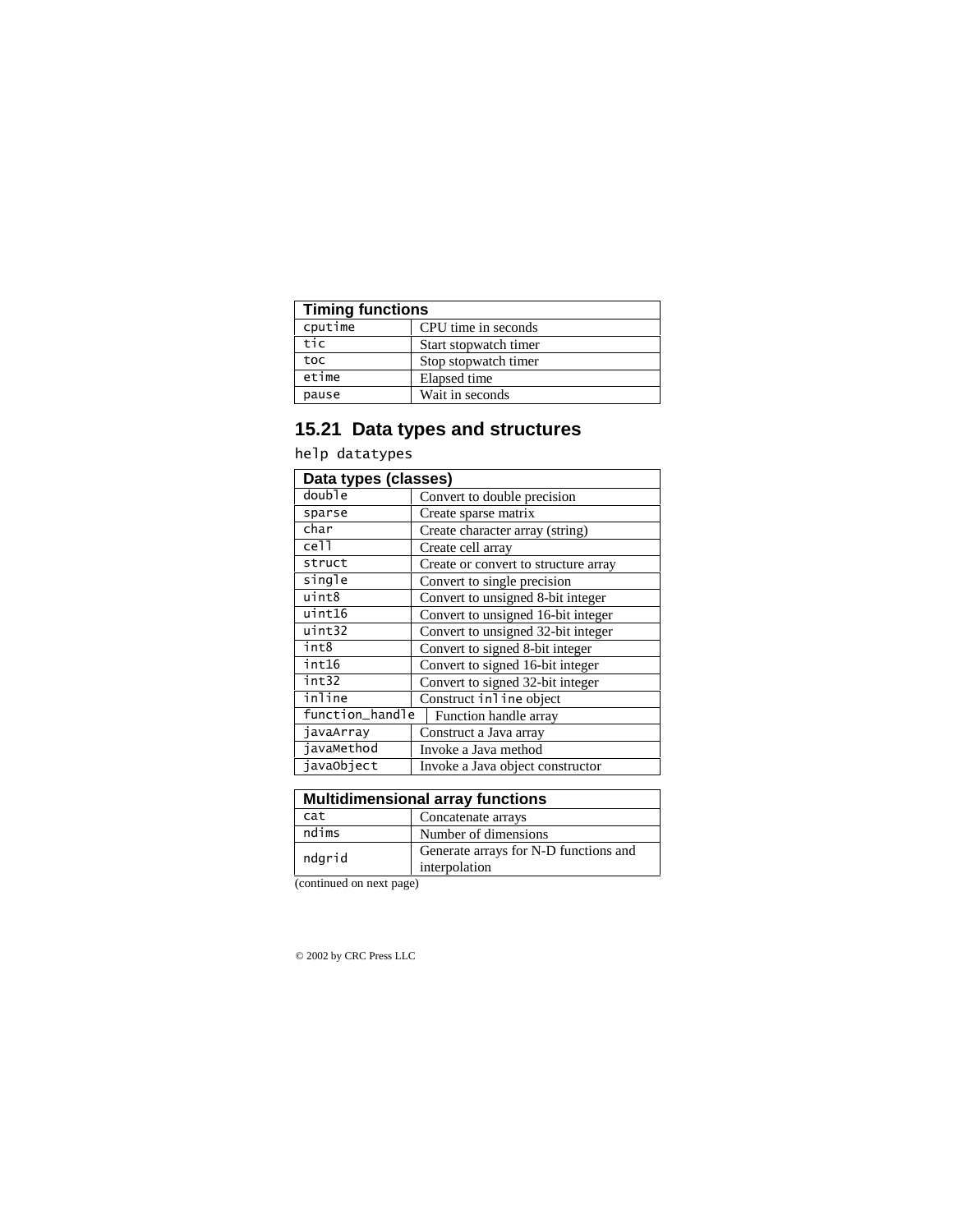| <b>Multidimensional array functions (continued)</b> |                                  |
|-----------------------------------------------------|----------------------------------|
| permute                                             | Permute array dimensions         |
| ipermute                                            | Inverse permute array dimensions |
| shiftdim                                            | Shift dimensions                 |
| squeeze                                             | Remove singleton dimensions      |

| <b>Cell array functions</b> |                                           |
|-----------------------------|-------------------------------------------|
| ce <sub>11</sub>            | Create cell array                         |
| cellfun                     | Functions on cell array contents          |
| celldisp                    | Display cell array contents               |
| cellplot                    | Display graphical depiction of cell array |
| num2cell                    | Convert numeric array into cell array     |
| dea1                        | Deal inputs to outputs                    |
| cell2struct                 | Convert cell array into structure array   |
| struct2cell                 | Convert structure array into cell array   |
| iscell                      | True for cell array                       |

| <b>Structure functions</b> |                                      |
|----------------------------|--------------------------------------|
| struct                     | Create or convert to structure array |
| fieldnames                 | Get structure field names            |
| qetfield                   | Get structure field contents         |
| setfield                   | Set structure field contents         |
| rmfield                    | Remove structure field               |
| isfield                    | True if field is in structure array  |
| isstruct                   | True for structures                  |

| <b>Function handle functions</b> |                                                     |
|----------------------------------|-----------------------------------------------------|
| Q)                               | Create function_handle                              |
| func2str                         | Convert function_handle array into<br>string        |
| str2func                         | Convert string into function_handle<br>array        |
| functions                        | List functions associated with a<br>function_handle |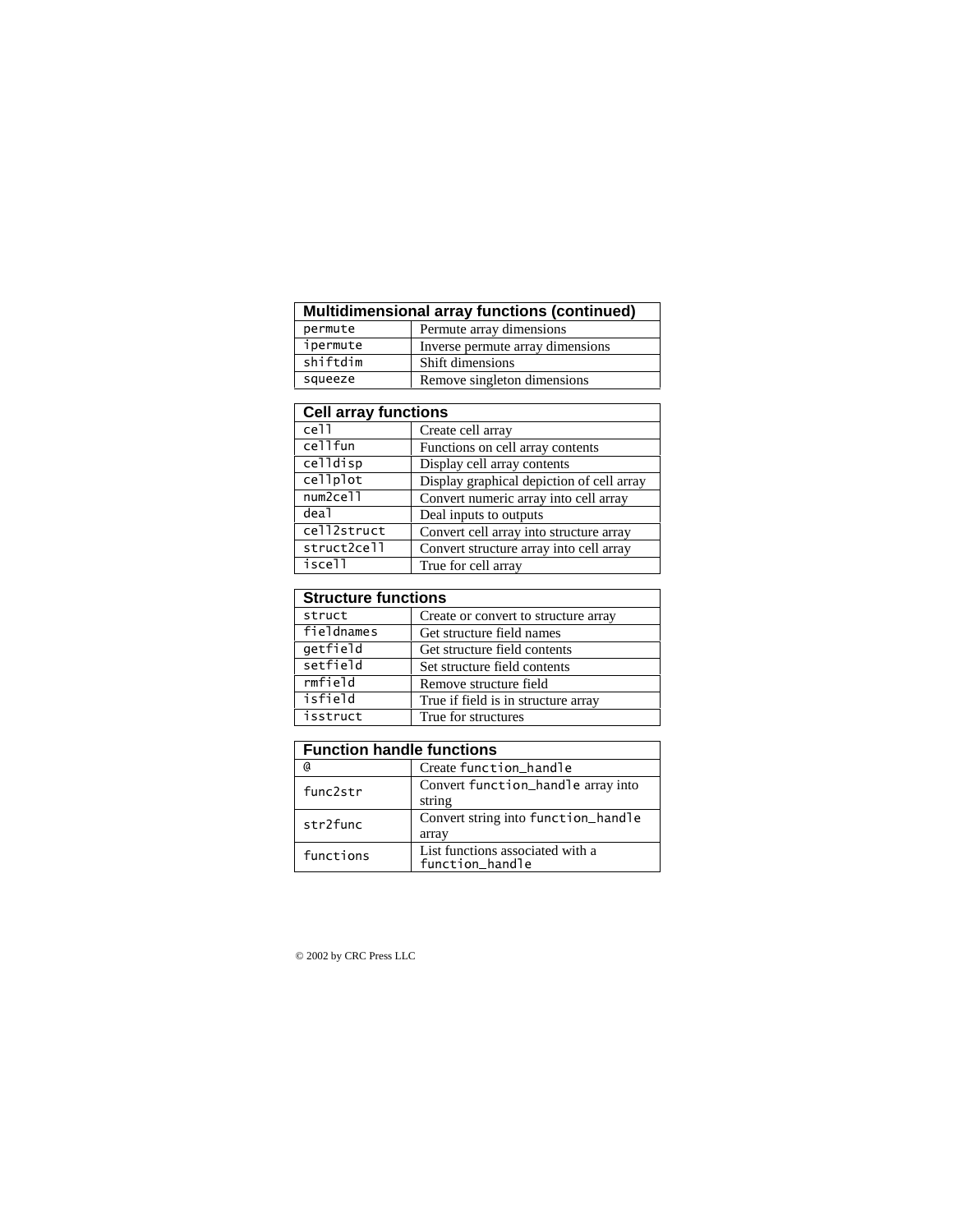| <b>Object-oriented programming functions</b> |                                                  |
|----------------------------------------------|--------------------------------------------------|
| class                                        | Create object or return object class             |
| struct                                       | Convert object to structure array                |
| methods                                      | List names and properties of class<br>methods    |
| methodsview                                  | View names and properties of class<br>methods    |
| isa                                          | True if object is a given class                  |
| isjava                                       | True for Java objects                            |
| isobject                                     | True for MATLAB objects                          |
| inferiorto                                   | Inferior class relationship                      |
| superiorto                                   | Superior class relationship                      |
| substruct                                    | Create structure argument for<br>subsref/subasgn |

| <b>Overloadable operators</b> |                                      |
|-------------------------------|--------------------------------------|
| minus                         | Overloadable method for a-b          |
| plus                          | Overloadable method for $a+b$        |
| times                         | Overloadable method for a. *b        |
| mtimes                        | Overloadable method for a*b          |
| mldivide                      | Overloadable method for $a \$        |
| mrdivide                      | Overloadable method for $a/b$        |
| rdivide                       | Overloadable method for a./b         |
| ldivide                       | Overloadable method for $a \cdot b$  |
| power                         | Overloadable method for a . ^b       |
| mpower                        | Overloadable method for $a \wedge b$ |
| uminus                        | Overloadable method for -a           |
| uplus                         | Overloadable method for $+a$         |
| horzcat                       | Overloadable method for [a b]        |
| vertcat                       | Overloadable method for [a:b]        |
| 1e                            | Overloadable method for $a \leq b$   |
| 1t                            | Overloadable method for a<br>        |
| qt                            | Overloadable method for $a$ >b       |
| qe                            | Overloadable method for a>=b         |

(continued on next page)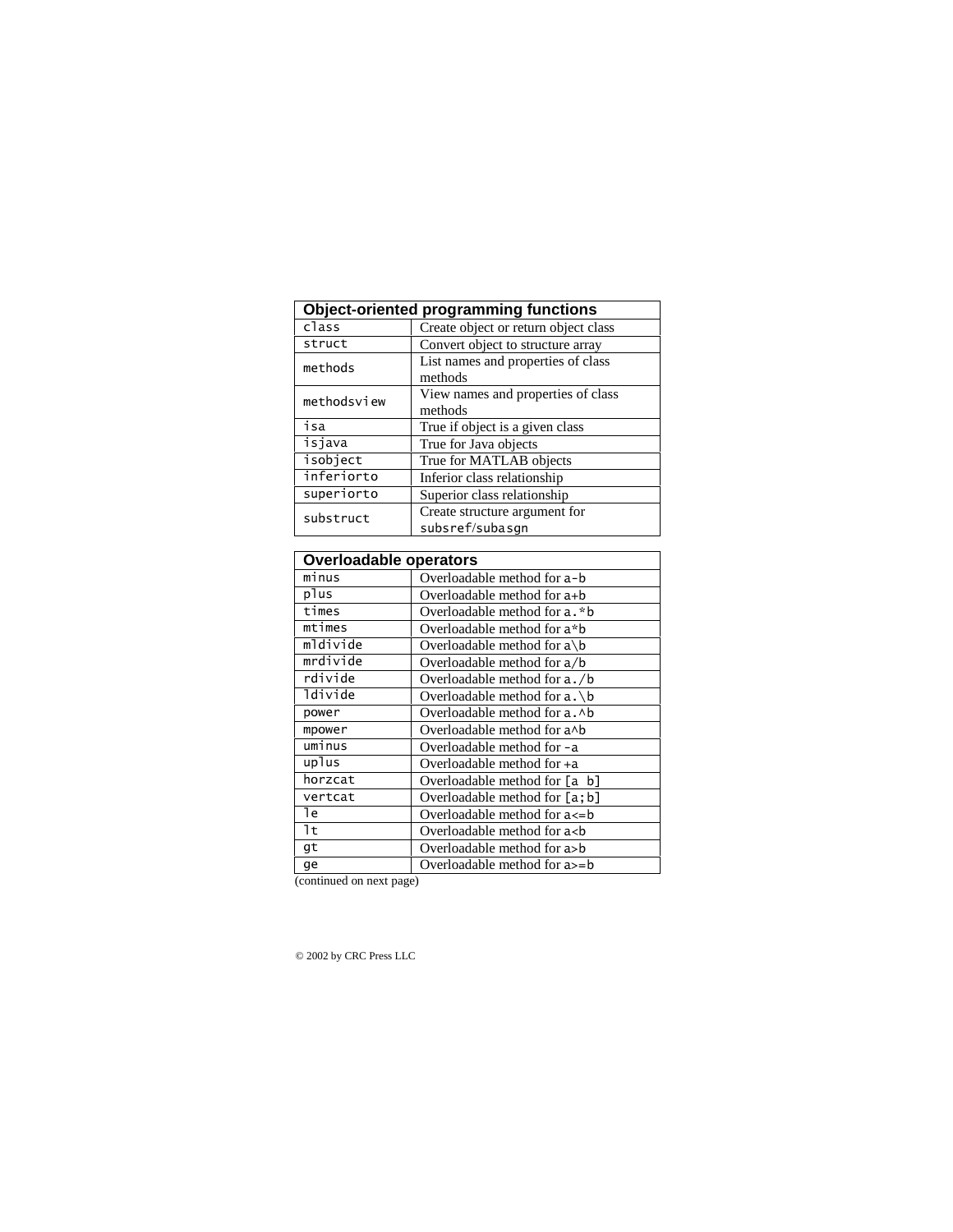| <b>Overloadable operators (continued)</b> |                                           |
|-------------------------------------------|-------------------------------------------|
| eq                                        | Overloadable method for $a = b$           |
| ne                                        | Overloadable method for $a \sim b$        |
| not                                       | Overloadable method for $\sim$ a          |
| and                                       | Overloadable method for a&b               |
| or                                        | Overloadable method for a   b             |
| subsasgn                                  | Overloadable method for $a(i)=b$ ,        |
|                                           | $a\{i\}$ =b, and a. field=b               |
| subsref                                   | Overloadable method for $a(i)$ , $a(i)$ , |
|                                           | and a field                               |
| colon                                     | Overloadable method for a: b              |
| end                                       | Overloadable method for a (end)           |
| transpose                                 | Overloadable method for a.                |
| ctranspose                                | Overloadable method for a'                |
| subsindex                                 | Overloadable method for $x(a)$            |
| loadobi                                   | Called to load object from . mat file     |
| saveobi                                   | Called to save object to mat file         |

# **15.22 Version control commands**

help verctrl

| <b>Checkin/checkout</b> |                                         |
|-------------------------|-----------------------------------------|
| checkin                 | checkin files to version control system |
| checkout                | checkout files                          |
| undocheckout            | undo checkout files                     |

| <b>Specific version control</b> |                                         |
|---------------------------------|-----------------------------------------|
| rcs                             | Version control actions using RCS       |
| pvcs                            | Version control actions using PVCS      |
| clearcase                       | Version control actions using ClearCase |
| sourcesafe                      | Version control using Visual SourceSafe |
| customverctrl                   | Custom version control template         |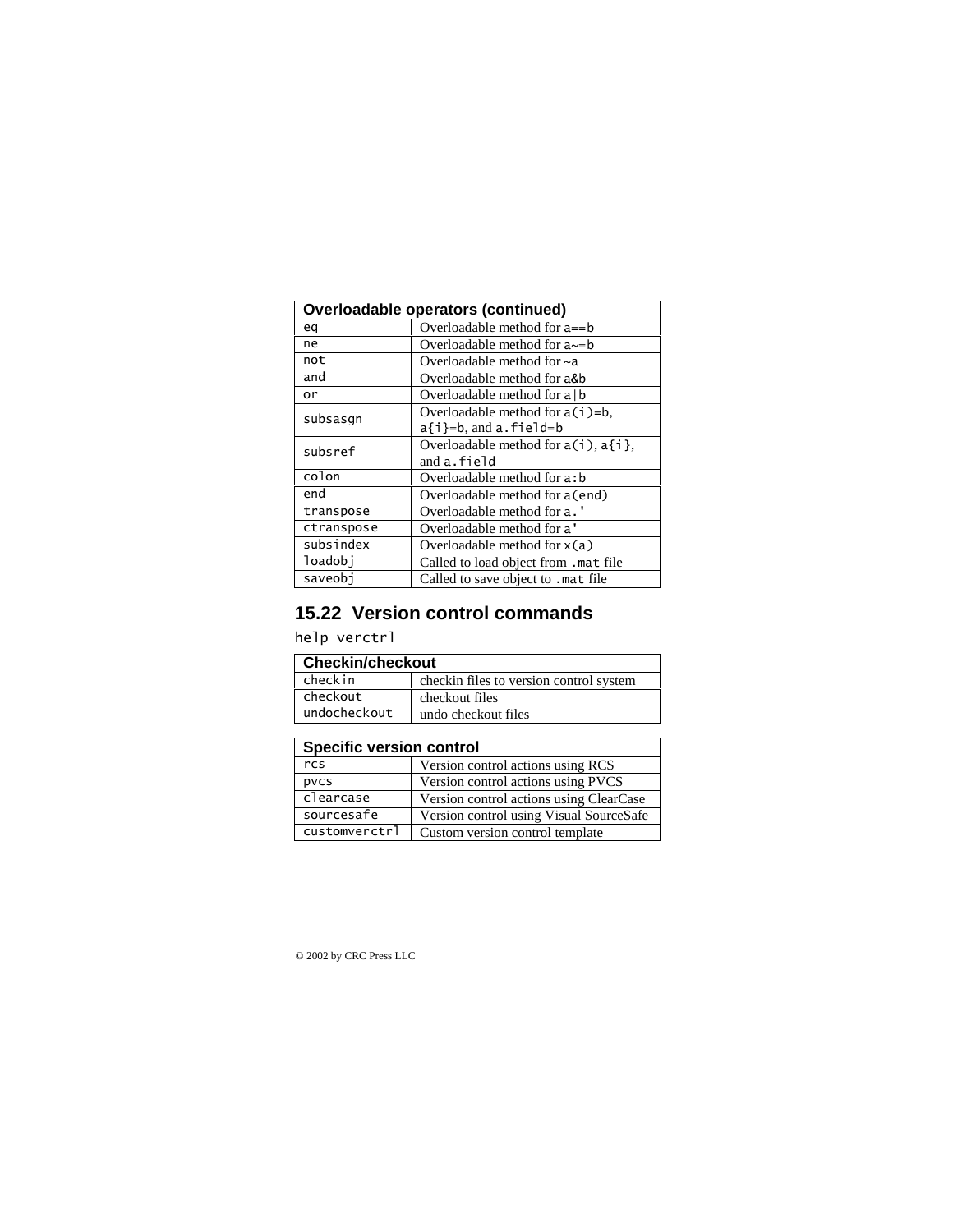# **15.23 Microsoft Windows functions**

help winfun

| <b>ActiveX client functions</b> |                           |
|---------------------------------|---------------------------|
| actxcontrol                     | Create an ActiveX control |
| actxserver                      | Create an ActiveX server  |
| winfun\activex                  | ActiveX class             |

| <b>ActiveX demos</b> |                                         |
|----------------------|-----------------------------------------|
| mwsamp               | Sample ActiveX control creation         |
| sampev               | Sample event handler for ActiveX server |

| <b>DDE client functions</b> |                               |
|-----------------------------|-------------------------------|
| ddeadv                      | Set up advisory link          |
| ddeexec                     | Send string for execution     |
| ddeinit                     | Initiate DDE conversation     |
| ddepoke                     | Send data to application      |
| ddereg                      | Request data from application |
| ddeterm                     | Terminate DDE conversation    |
| ddeunadv                    | Release advisory link         |

# **15.24 Demos**

Type help demos to see the list of MATLAB demos. Section 15.26 lists the Symbolic Math Toolbox demos.

# **15.25 Preferences**

help local

| <b>Saved preferences files</b> |                       |
|--------------------------------|-----------------------|
| startup                        | User startup M-file   |
| finish                         | User finish M-file    |
| matlabrc                       | Master startup M-file |
| pathdef                        | Search path defaults  |
| docopt                         | Web browser defaults  |
| printopt                       | Printer defaults      |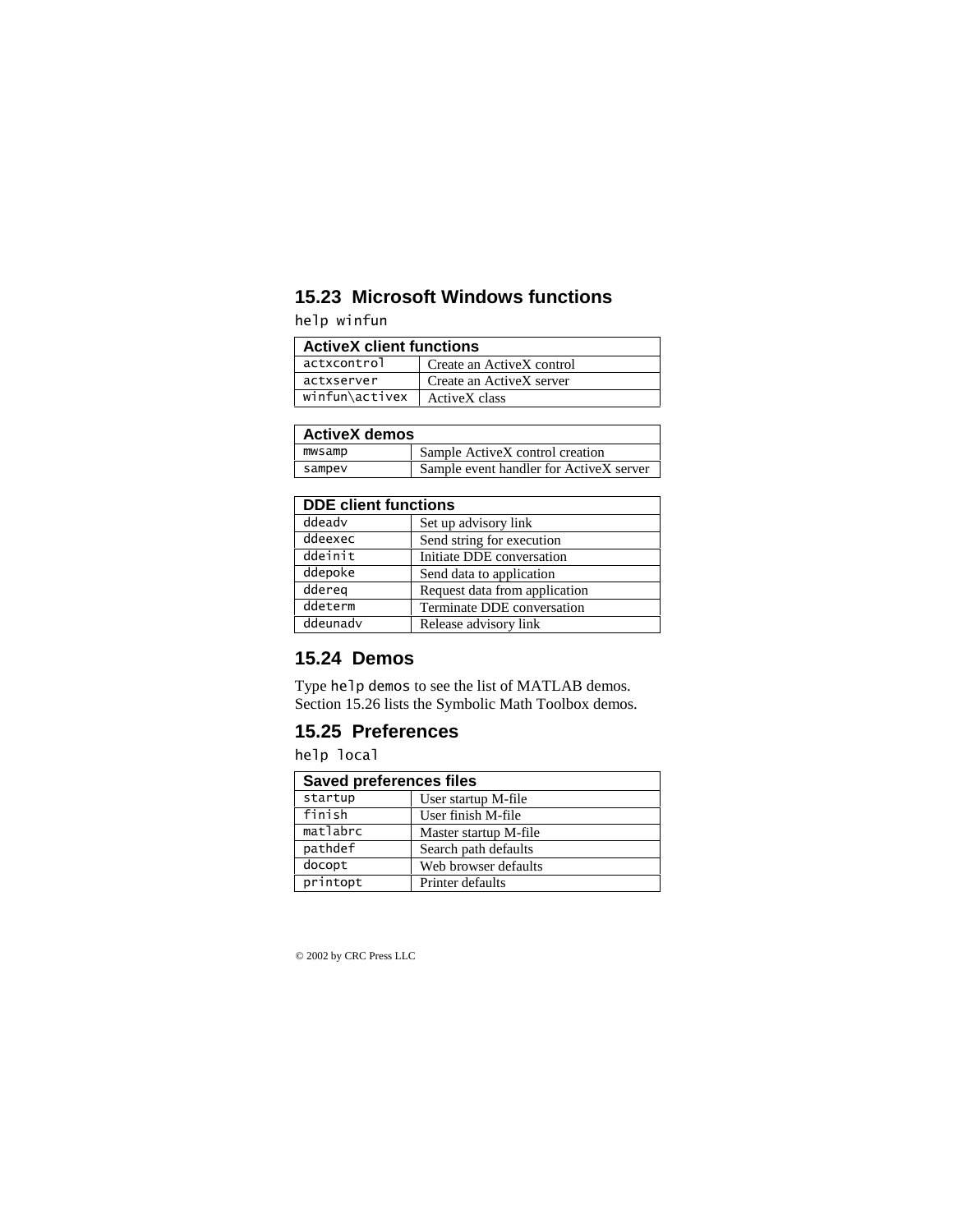| <b>Preference commands</b> |                              |
|----------------------------|------------------------------|
| cedit                      | Set command line editor keys |
| terminal                   | Set graphics terminal type   |

| <b>Configuration information</b> |                              |
|----------------------------------|------------------------------|
| hostid                           | MATLAB server host ID number |
| license                          | License number               |
| version                          | <b>MATLAB</b> version number |

# **15.26 Symbolic Math Toolbox**

help symbolic

| <b>Calculus</b> |                     |
|-----------------|---------------------|
| diff            | Differentiate       |
| int             | Integrate           |
| limit           | Limit               |
| taylor          | Taylor series       |
| jacobian        | Jacobian matrix     |
| symsum          | Summation of series |

| Linear algebra |                                      |
|----------------|--------------------------------------|
| diag           | Create or extract diagonals          |
| triu           | Upper triangle                       |
| tril           | Lower triangle                       |
| inv            | Matrix inverse                       |
| det            | Determinant                          |
| rank           | Rank                                 |
| rref           | Reduced row echelon form             |
| nu11           | Basis for null space                 |
| colspace       | Basis for column space               |
| eig            | Eigenvalues and eigenvectors         |
| svd            | Singular values and singular vectors |
| jordan         | Jordan canonical (normal) form       |
| poly           | Characteristic polynomial            |
| expm           | Matrix exponential                   |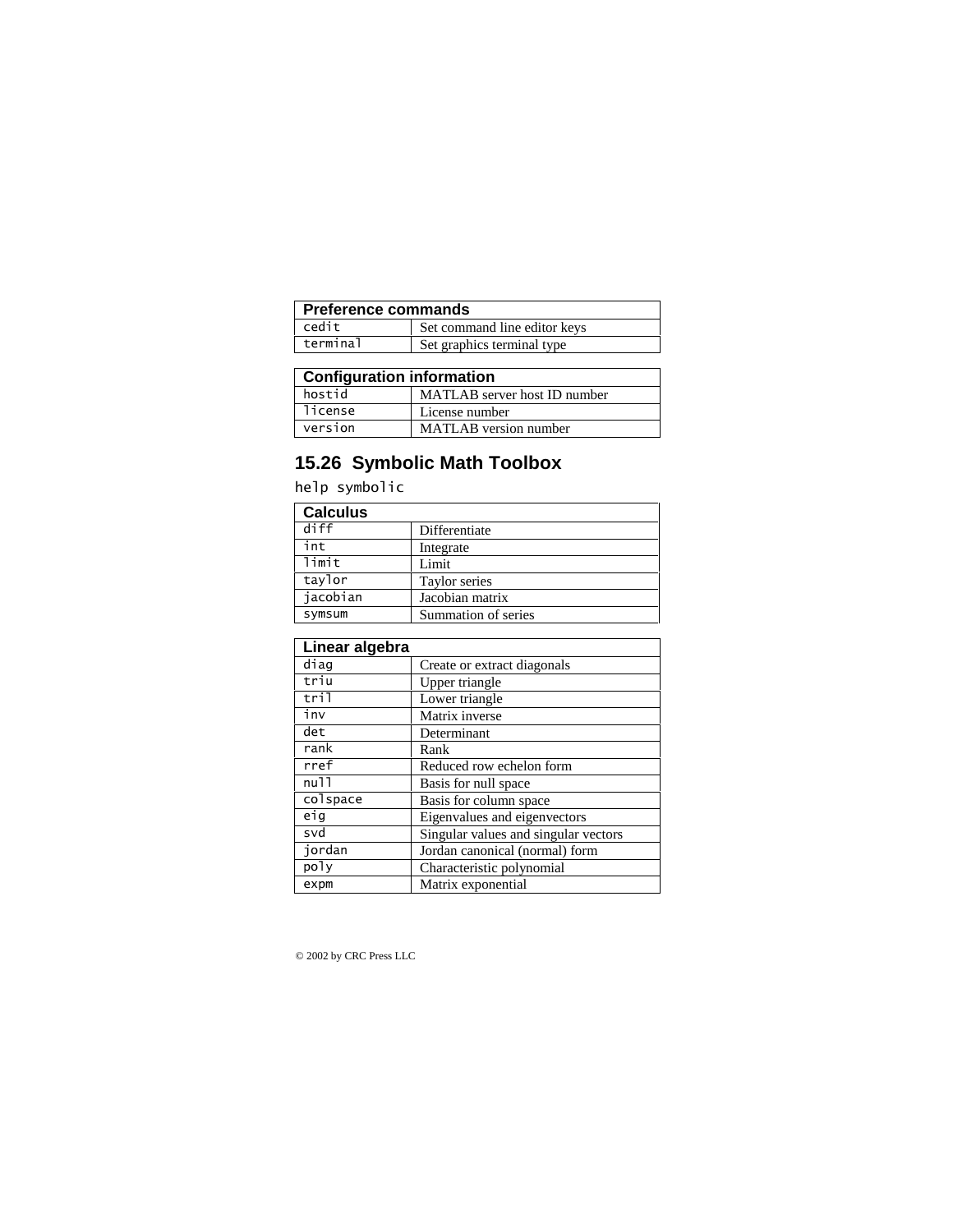| <b>Simplification</b> |                                    |
|-----------------------|------------------------------------|
| simplify              | Simplify                           |
| expand                | Expand                             |
| factor                | Factor                             |
| collect               | Collect                            |
| simple                | Search for shortest form           |
| numden                | Numerator and denominator          |
| horner                | Nested polynomial representation   |
| subexpr               | Rewrite in terms of subexpressions |
| subs                  | Symbolic substitution              |

| <b>Solution of equations</b> |                                                |
|------------------------------|------------------------------------------------|
| solve                        | Symbolic solution of algebraic equations       |
| dsolve                       | Symbolic solution of differential<br>equations |
| finverse                     | <b>Functional inverse</b>                      |
| compose                      | Functional composition                         |

| Variable precision arithmetic |                                 |
|-------------------------------|---------------------------------|
| vpa                           | Variable precision arithmetic   |
| diqits                        | Set variable precision accuracy |

| <b>Integral transforms</b> |                           |
|----------------------------|---------------------------|
| fourier                    | Fourier transform         |
| laplace                    | Laplace transform         |
| ztrans                     | Z transform               |
| ifourier                   | Inverse Fourier transform |
| ilaplace                   | Inverse Laplace transform |
| iztrans                    | Inverse Z transform       |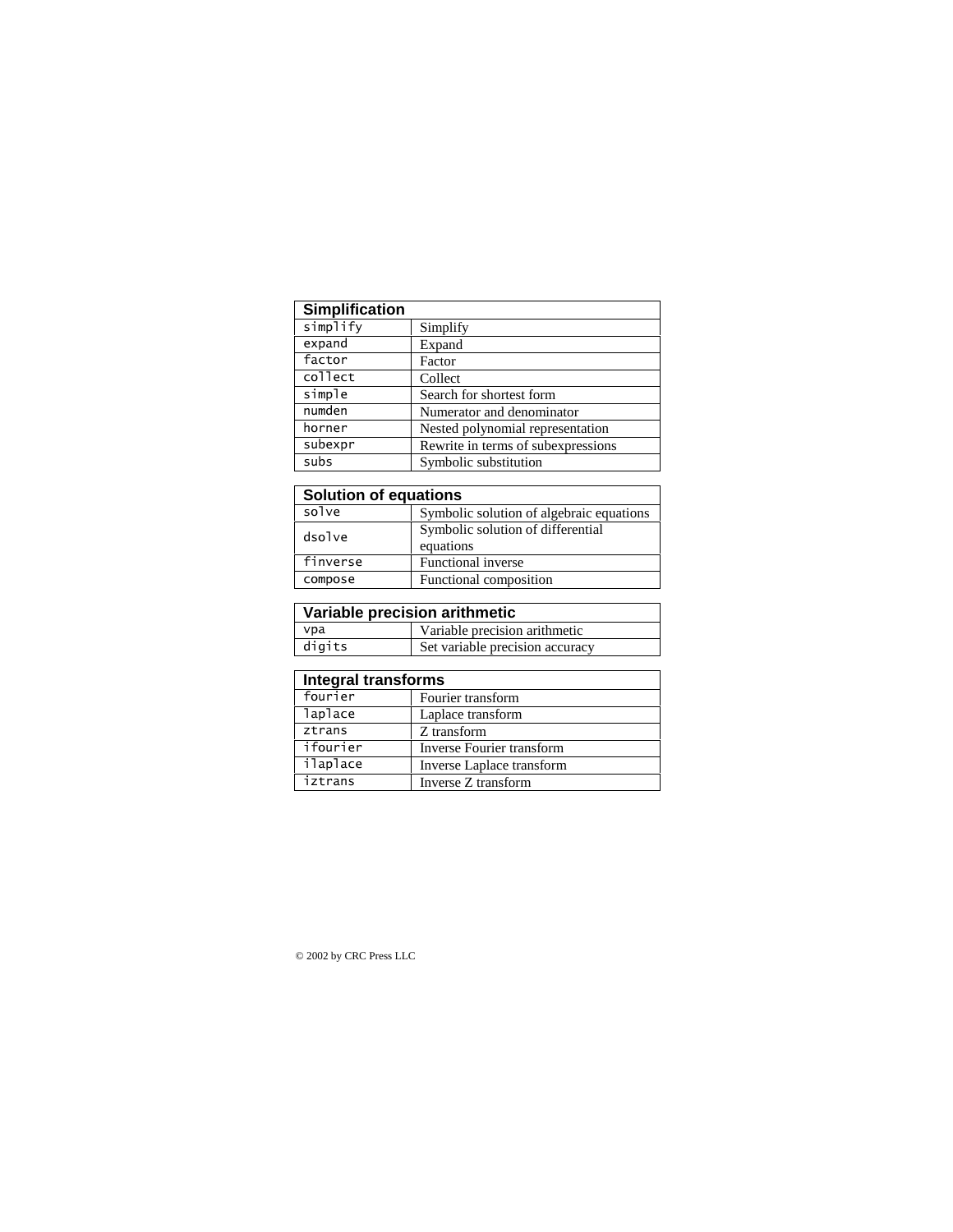| <b>Conversions</b> |                                              |
|--------------------|----------------------------------------------|
| double             | Convert symbolic matrix to double            |
| poly2sym           | Coefficient vector to symbolic<br>polynomial |
| sym2poly           | Symbolic polynomial to coefficient<br>vector |
| char               | Convert sym object to string                 |

| <b>Basic operations</b> |                                                    |
|-------------------------|----------------------------------------------------|
| sym                     | Create symbolic object                             |
| syms                    | Shortcut for constructing symbolic<br>objects      |
| findsym                 | Determine symbolic variables                       |
| pretty                  | Pretty print a symbolic expression                 |
| latex                   | LaTeX representation of a symbolic<br>expression   |
| ccode                   | C code representation of a symbolic<br>expression  |
| fortran                 | FORTRAN representation of a symbolic<br>expression |

| <b>Special functions</b> |                       |
|--------------------------|-----------------------|
| sinint                   | Sine integral         |
| cosint                   | Cosine integral       |
| zeta                     | Riemann zeta function |
| lambertw                 | Lambert W function    |

| <b>String handling utilities</b> |                                 |
|----------------------------------|---------------------------------|
| isvarname                        | Check for a valid variable name |
|                                  | (MATLAB toolbox)                |
| vectorize                        | Vectorize a symbolic expression |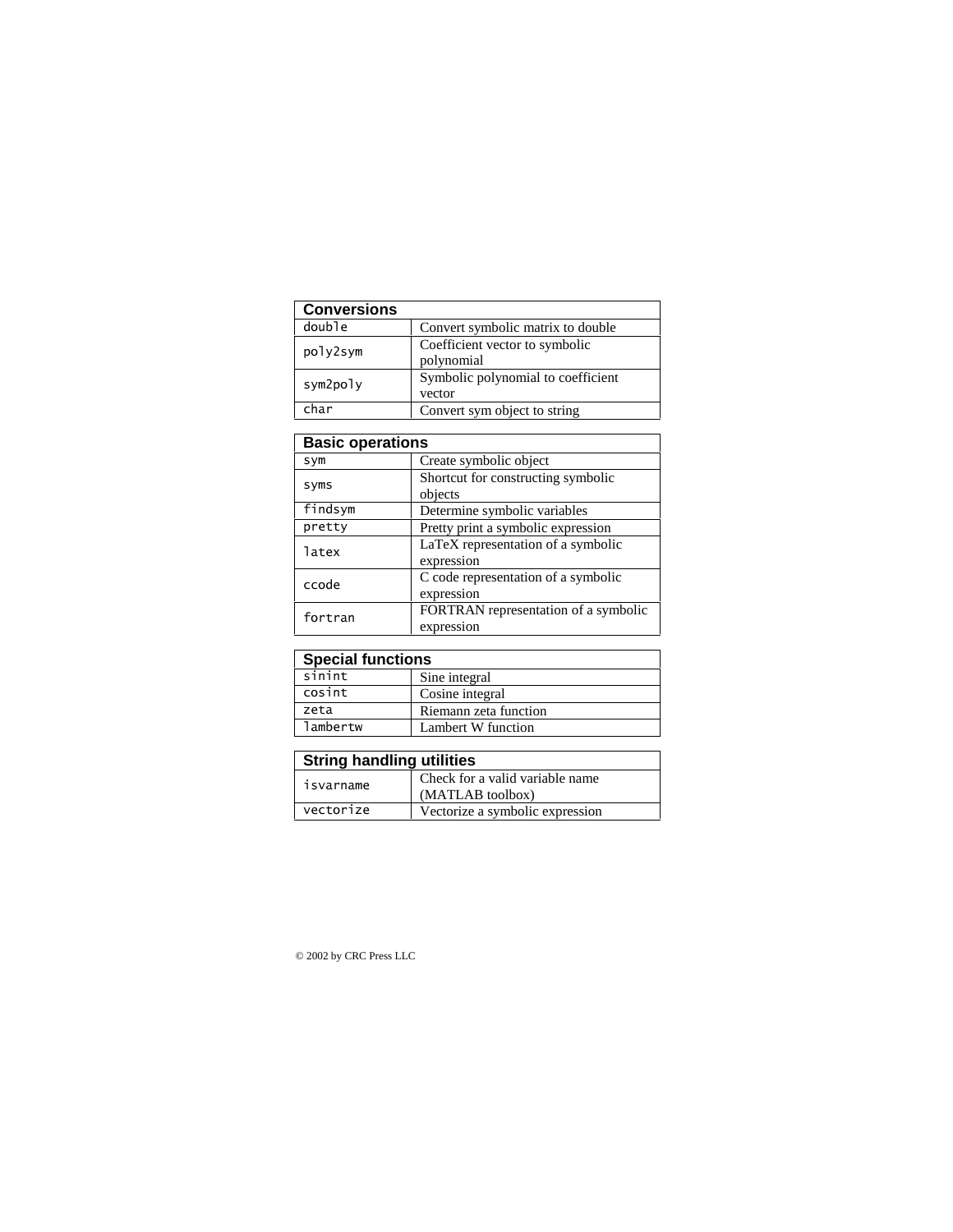| <b>Pedagogical and graphical applications</b> |                                       |
|-----------------------------------------------|---------------------------------------|
| rsums                                         | Riemann sums                          |
| ezcontour                                     | Easy-to-use contour plotter           |
| ezcontourf                                    | Easy-to-use filled contour plotter    |
| ezmesh                                        | Easy-to-use mesh (surface) plotter    |
| ezmeshc                                       | Easy-to-use mesh/contour plotter      |
| ezplot                                        | Easy-to-use function implicit and     |
|                                               | parametric curve plotter              |
| ezplot3                                       | Easy-to-use spatial curve plotter     |
| ezpolar                                       | Easy-to-use polar coordinates plotter |
| ezsurf                                        | Easy-to-use surface plotter           |
| ezsurfc                                       | Easy-to-use surface/contour plotter   |
| funtool                                       | <b>Function calculator</b>            |
| tavlortool                                    | Taylor series calculator              |

| <b>Demonstrations</b> |                                       |
|-----------------------|---------------------------------------|
| symintro              | Introduction to the Symbolic Math     |
|                       | <b>Toolbox</b>                        |
| symcalcdemo           | Calculus demonstration                |
| symlindemo            | Demonstrate symbolic linear algebra   |
| symvpademo            | Demonstrate variable precision        |
|                       | arithmetic                            |
| symrotdemo            | Study plane rotations                 |
| symeqndemo            | Demonstrate symbolic equation solving |

| <b>Access to Maple (not in Student Version)</b> |                                       |
|-------------------------------------------------|---------------------------------------|
| maple                                           | Access Maple kernel                   |
| mfun                                            | Numeric evaluation of Maple functions |
| mfunlist                                        | List of functions for MFUN            |
| mhelp                                           | Maple help                            |
| procread                                        | Install a Maple procedure             |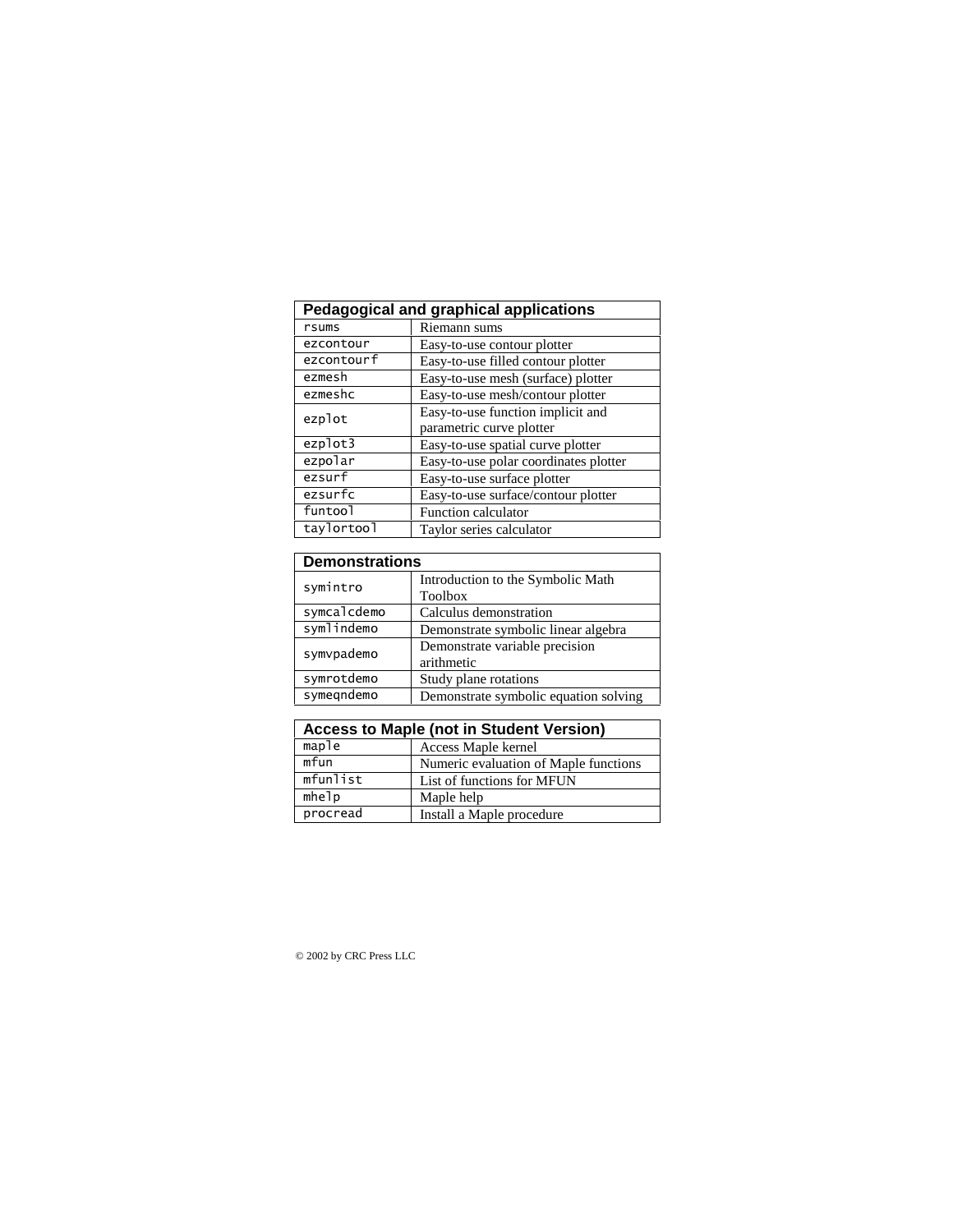# **16. Additional Resources**

The MathWorks, Inc., and others provide a wide range of products that extend MATLAB's capabilities. Some are collections of M-files called toolboxes. One of these has already been introduced (the Symbolic Math Toolbox). Also available is Simulink, an interactive graphical system for modeling and simulating dynamic nonlinear systems. The yer command lists the toolboxes and Simulink components included in your installation. These can be explored via the command help or from the Launch Pad window. Similar to MATLAB toolboxes, Simulink has domain-specific add-ons called blocksets.

### **16.1 MATLAB**

MATLAB Compiler (convert M-files to C/C++) MATLAB C/C++ Math Library MATLAB C/C++ Graphics Library MATLAB Report Generator MATLAB Runtime Server MATLAB Web Server

### **16.2 MATLAB toolboxes**

#### **Math and Analysis Toolboxes:**

Optimization **Statistics** Neural Network Symbolic/Extended Symbolic Math Partial Differential Equation Mapping (geographic information) Spline

# **Data Acquisition and Import Toolboxes:**

Data Acquisition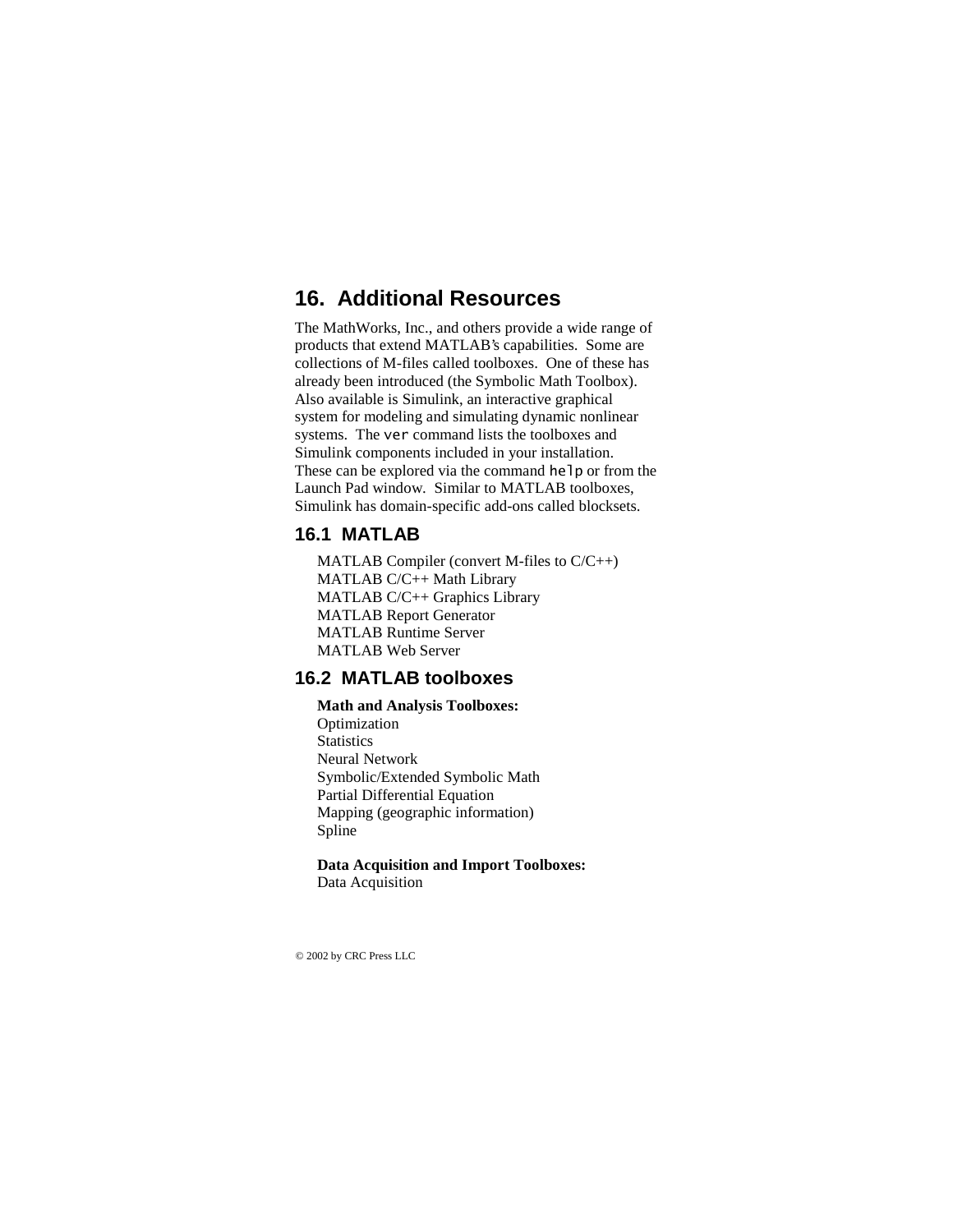Instrument Control Database Excel Link

#### **Signal & Image Processing Toolboxes:**

Signal Processing Image Processing Communications System Identification Wavelet Filter Design Motorola DSP Developer's Kit Developer's Kit for Texas Instruments DSP

#### **Control Design Toolboxes:**

Control System Fuzzy Logic Robust Control µ-Analysis and Synthesis LMI (linear matrix inequality) Control Model Predictive Control

#### **Finance and Economics Toolboxes:**

Financial Financial Time Series GARCH (volatility analysis) Financial Derivatives Datafeed (connect to financial data providers)

#### **16.3 Simulink**

Simulink Performance Tools Stateflow Stateflow Coder Real-Time Windows Target